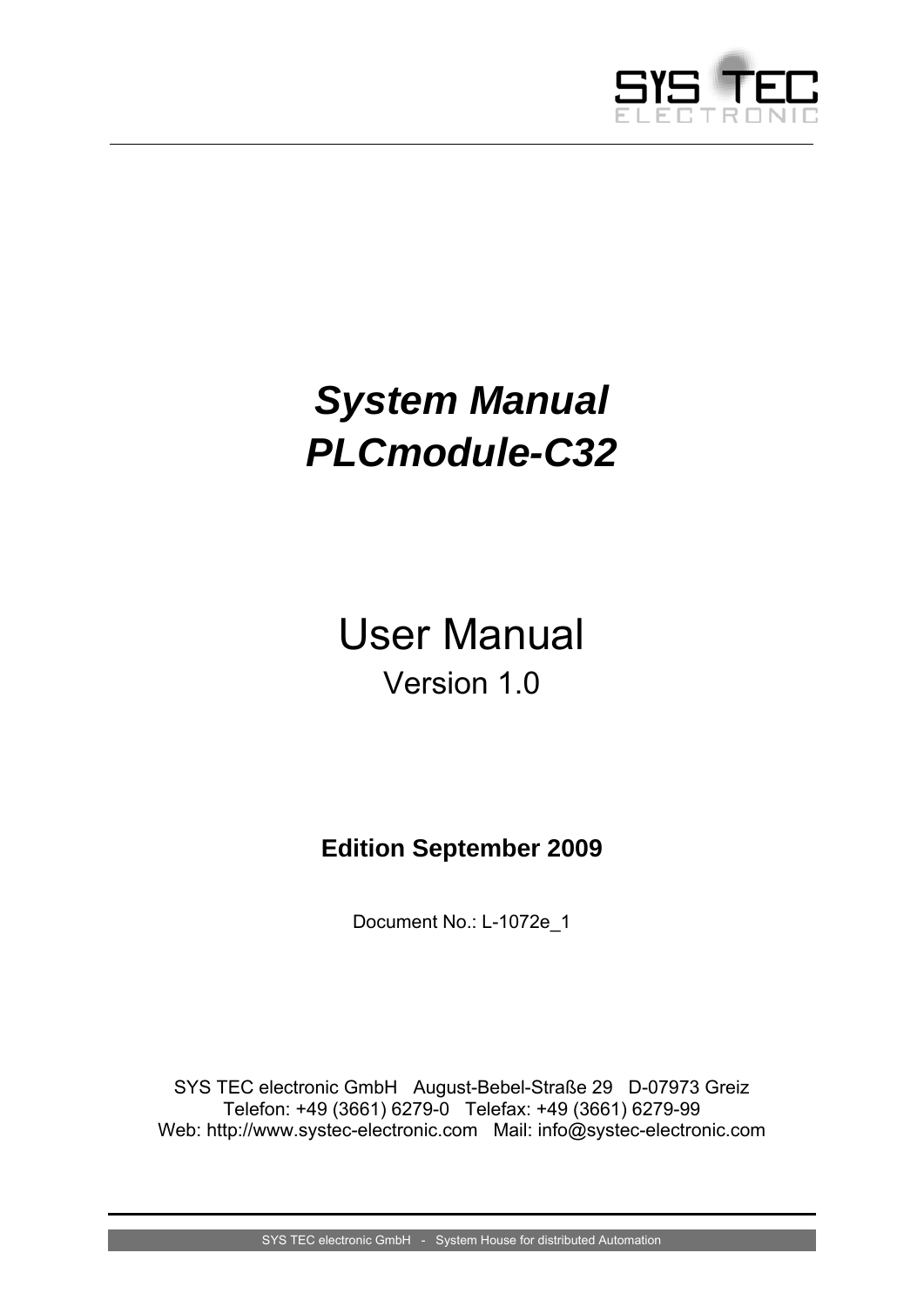# **Status/Changes**

Status: released

| <b>Date/Version</b> | <b>Section</b> | <b>Changes</b> | Editor    |
|---------------------|----------------|----------------|-----------|
| 2009/09/24<br>$1.0$ | All            | Creation       | R. Sieber |
|                     |                |                |           |
|                     |                |                |           |
|                     |                |                |           |
|                     |                |                |           |
|                     |                |                |           |
|                     |                |                |           |
|                     |                |                |           |
|                     |                |                |           |
|                     |                |                |           |
|                     |                |                |           |
|                     |                |                |           |
|                     |                |                |           |
|                     |                |                |           |

| © SYS TEC electronic GmbH 2009 | L-1072e 1 | Page 1 |  |
|--------------------------------|-----------|--------|--|
|--------------------------------|-----------|--------|--|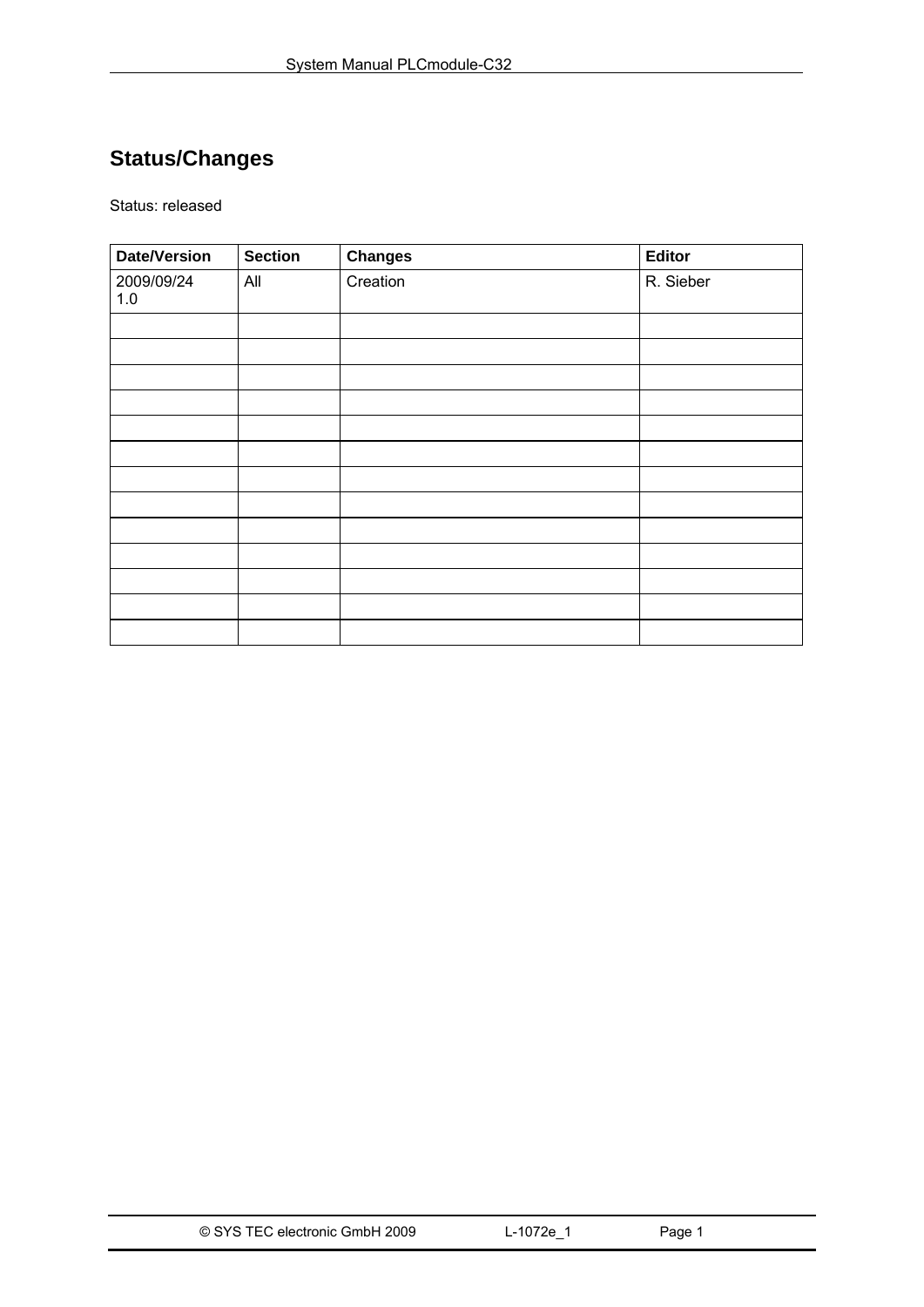This manual includes descriptions for copyrighted products that are not explicitly indicated as such. The absence of the trademark (©) symbol does not infer that a product is not protected. Additionally, registered patents and trademarks are similarly not expressly indicated in this manual.

The information in this document has been carefully checked and is believed to be entirely reliable. However, SYS TEC electronic GmbH assumes no responsibility for any inaccuracies. SYS TEC electronic GmbH neither guarantees nor accepts any liability whatsoever for consequential damages resulting from the use of this manual or its associated product. SYS TEC electronic GmbH reserves the right to alter the information contained herein without prior notification and does not accept responsibility for any damages which might result.

Additionally, SYS TEC electronic GmbH neither guarantees nor assumes any liability for damages arising from the improper usage or improper installation of the hardware or software. SYS TEC electronic GmbH further reserves the right to alter the layout and/or design of the hardware without prior notification and accepts no liability for doing so.

© Copyright 2009 SYS TEC electronic GmbH. All rights – including those of translation, reprint, broadcast, photomechanical or similar reproduction and storage or processing in computer systems, in whole or in part – are reserved. No reproduction may occur without the express written consent from SYS TEC electronic GmbH.

| <b>Contact</b>            | <b>Direct</b>                                                                      | Your local distributor                            |
|---------------------------|------------------------------------------------------------------------------------|---------------------------------------------------|
| Address:                  | SYS TEC electronic GmbH<br>August-Bebel-Str. 29<br>D-07973 Greiz<br><b>GERMANY</b> |                                                   |
| Ordering<br>Information:  | +49 (0) 36 61 / 62 79-0<br>info@systec-electronic.com                              | Please find a list of our<br>distributors under   |
| <b>Technical Support:</b> | +49 (0) 36 61 / 62 79-0<br>support@systec-electronic.com                           | http://www.systec-<br>electronic.com/distributors |
| Fax:                      | +49 (0) 36 61 / 6 79 99                                                            |                                                   |
| Web Site:                 | http://www.systec-electronic.com                                                   |                                                   |

Inform yourselves:

1st Edition September 2009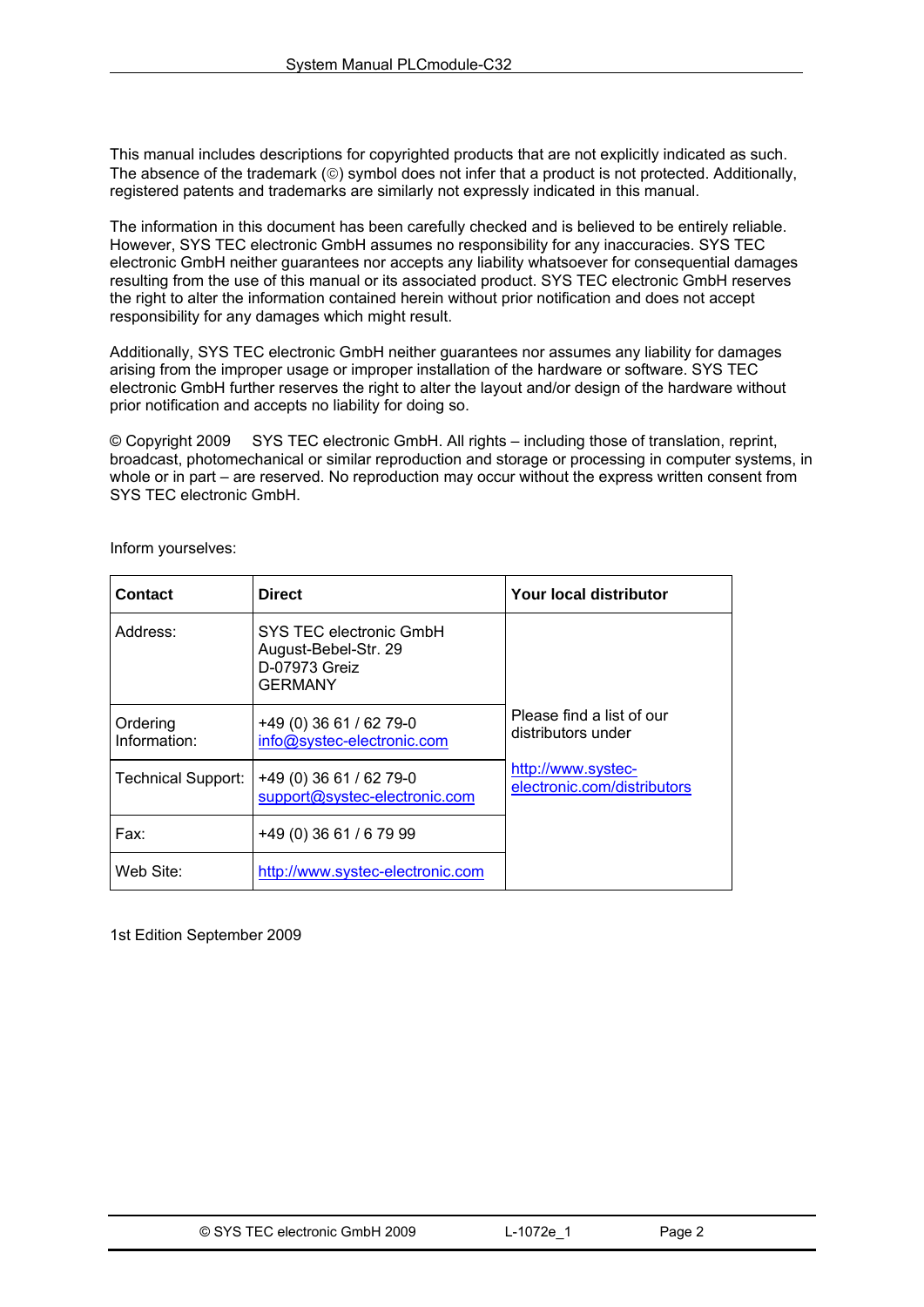# **Table of Contents**

| 1           |     |                                                                            |  |
|-------------|-----|----------------------------------------------------------------------------|--|
| $\mathbf 2$ |     |                                                                            |  |
| 3           |     |                                                                            |  |
|             |     |                                                                            |  |
| 4           | 4.1 |                                                                            |  |
|             | 4.2 |                                                                            |  |
|             | 4.3 |                                                                            |  |
|             |     |                                                                            |  |
| 5           |     |                                                                            |  |
|             | 5.1 |                                                                            |  |
|             | 5.2 |                                                                            |  |
|             | 5.3 |                                                                            |  |
|             |     | 5.3.1                                                                      |  |
|             |     | 5.3.2                                                                      |  |
|             |     | Digital outputs DO0  DO15 (24VDC / 0.5A, short-circuit-proof)  16<br>5.3.3 |  |
|             |     | 5.3.4                                                                      |  |
|             |     | 5.3.5                                                                      |  |
|             |     | 5.3.6                                                                      |  |
|             |     | 5.3.7                                                                      |  |
|             | 5.4 |                                                                            |  |
|             |     | 5.4.1                                                                      |  |
|             |     | 5.4.2                                                                      |  |
|             |     | 5.4.3                                                                      |  |
| 6           |     |                                                                            |  |
|             | 6.1 |                                                                            |  |
|             | 6.2 |                                                                            |  |
|             | 6.3 |                                                                            |  |
|             | 6.4 |                                                                            |  |
|             |     | 6.4.1                                                                      |  |
|             |     | 6.4.2                                                                      |  |
|             | 6.5 |                                                                            |  |
|             |     | 6.5.1                                                                      |  |
|             |     | 6.5.2                                                                      |  |
|             |     | 6.5.3                                                                      |  |
|             |     |                                                                            |  |
|             | 6.6 |                                                                            |  |
|             |     | 6.6.1<br>6.6.2                                                             |  |
|             |     |                                                                            |  |
|             | 6.7 |                                                                            |  |
|             |     | 6.7.1                                                                      |  |
|             |     | 6.7.2                                                                      |  |
|             |     | 6.7.3                                                                      |  |
|             | 6.8 |                                                                            |  |
|             | 6.9 |                                                                            |  |
|             |     | 6.9.1                                                                      |  |
|             |     | 6.9.2                                                                      |  |
| 7           |     |                                                                            |  |
|             | 7.1 |                                                                            |  |
|             | 7.2 |                                                                            |  |
|             | 7.3 |                                                                            |  |
|             | 7.4 |                                                                            |  |
|             |     |                                                                            |  |
|             |     |                                                                            |  |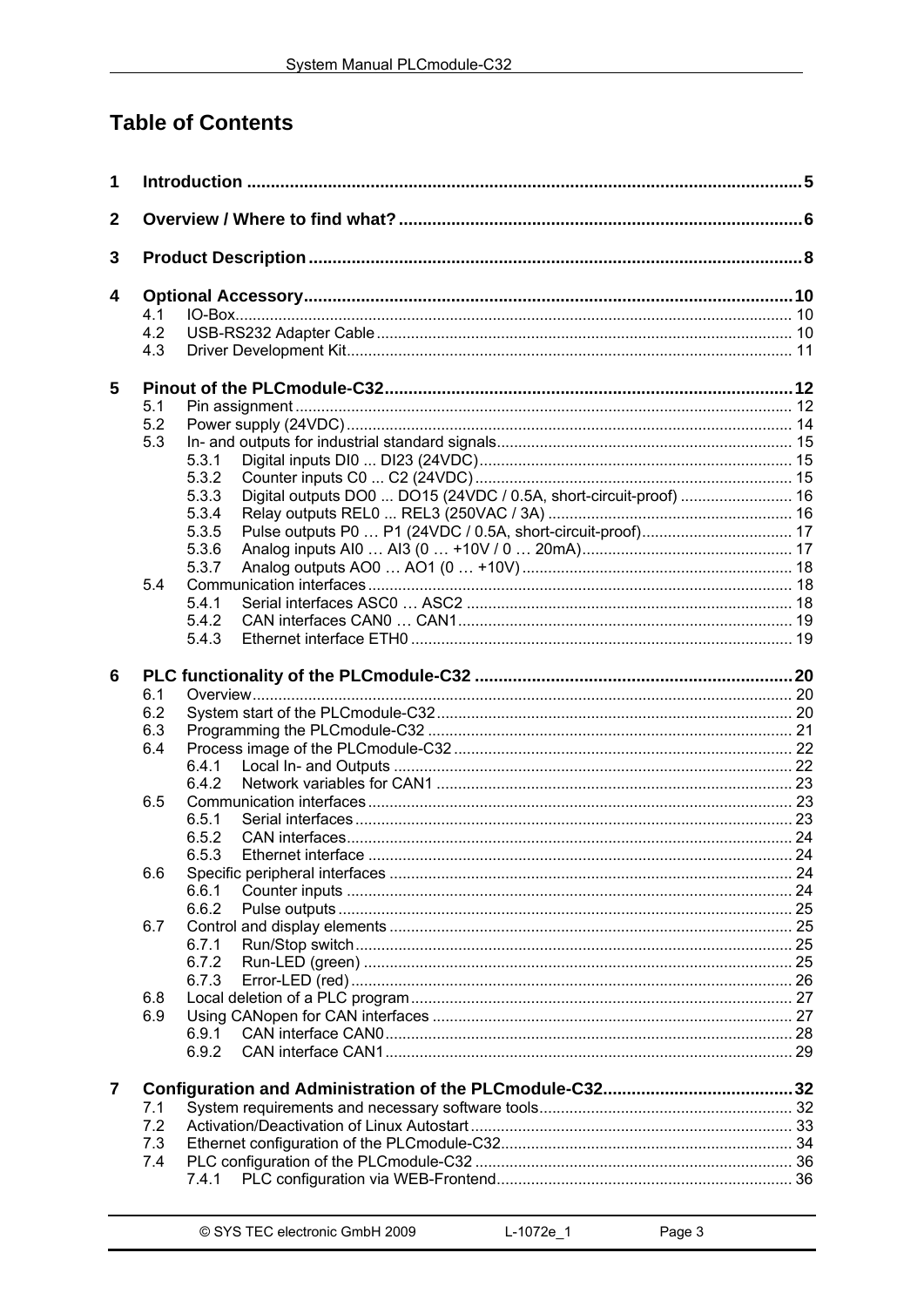|   |      | 7.4.3 | 7.4.2 PLC configuration via control elements of the PLCmodule-C32  38 |    |
|---|------|-------|-----------------------------------------------------------------------|----|
|   | 7.5  |       |                                                                       |    |
|   | 7.6  |       |                                                                       |    |
|   | 7.7  |       |                                                                       |    |
|   | 7.8  |       |                                                                       |    |
|   |      | 7.8.1 |                                                                       |    |
|   |      |       |                                                                       |    |
|   | 7.9  |       |                                                                       |    |
|   | 7.10 |       |                                                                       |    |
|   | 7.11 |       |                                                                       |    |
|   | 7.12 |       |                                                                       |    |
|   | 7.13 |       |                                                                       |    |
|   |      |       |                                                                       |    |
|   |      |       |                                                                       |    |
|   |      |       |                                                                       |    |
| 8 |      |       |                                                                       |    |
|   | 8.1  |       |                                                                       |    |
|   | 8.2  |       |                                                                       |    |
|   | 8.3  |       |                                                                       |    |
|   | 8.4  |       |                                                                       |    |
|   |      |       |                                                                       |    |
|   |      |       |                                                                       |    |
|   |      |       |                                                                       |    |
|   |      |       |                                                                       |    |
|   |      |       |                                                                       | 79 |
|   |      |       |                                                                       |    |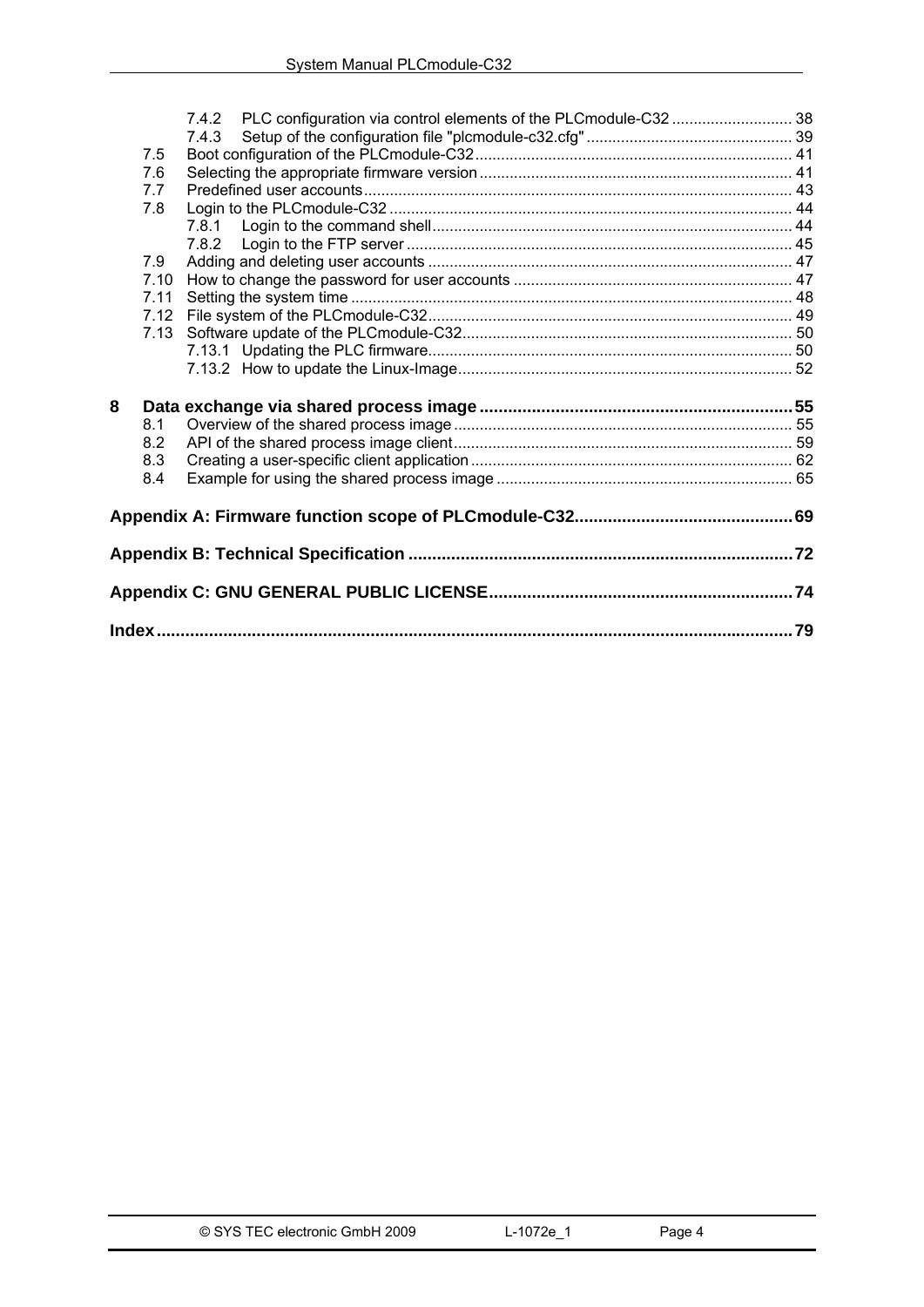# <span id="page-5-0"></span>**1 Introduction**

Thank you that you have decided for the SYS TEC PLCmodule-C32. This product provides to you an innovative, Linux-based and high-capacity compact controller to process standard industrial signals. Due to its numerous in- and outputs and communication interfaces it is well-suitable as central control in distributed automation appliances.

Please take some time to read through this manual carefully. It contains important information about the commissioning, configuration and programming of PLCmodule-C32. It will assist you in getting familiar with the functional range and usage of the PLCmodule-C32. This document is complemented by other manuals, e.g. for the *OpenPCS* IEC 61131 programming system and the CANopen extension for IEC 61131-3. [Table 1](#page-6-0) in section [2](#page-6-0) lists relevant manuals for PLCmodule-C32. Please also refer to those complementary documents.

For more information, optional products, updates et cetera, we recommend you to visit our website: [http://www.systec-electronic.com.](http://www.systec-electronic.com/) The content of this website is updated periodically and provides to you downloads of latest software releases and manual versions.

# **Declaration of Electro Magnetic Conformity for PLCmodule-C32 (EMC law)**



The PLCmodule-C32 is a ready-to-use and tested device and must only be used in this condition.

During its operation, no cables longer than 3m length are allowed to be connected to the module without further protective circuit and inspection. In particular, only screened CAN and Ethernet cables must be used.

The CE-conformity is only valid for the application area described in this document and only under compliance with the following commissioning instructions!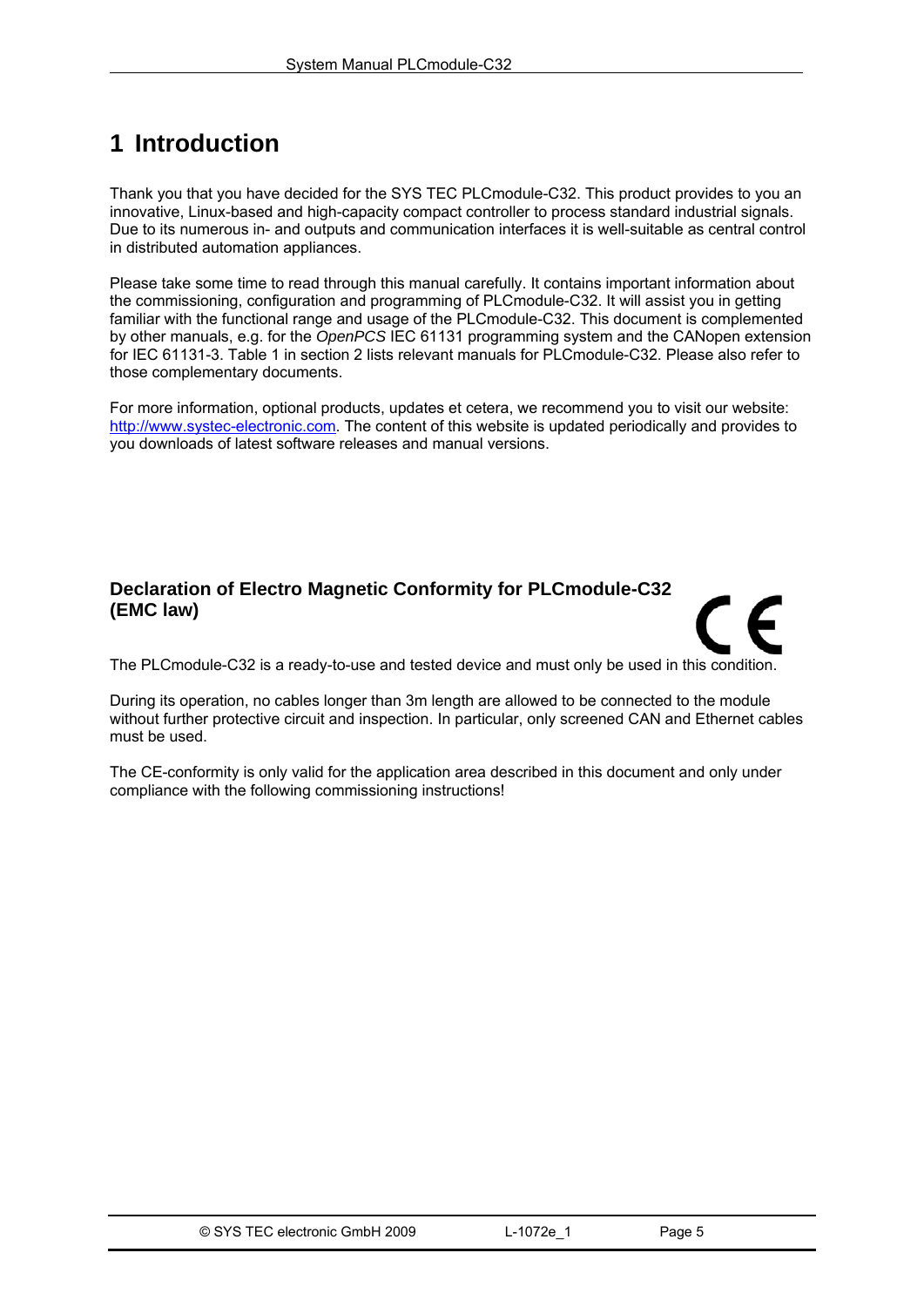# <span id="page-6-0"></span>**2 Overview / Where to find what?**

[Table 1](#page-6-0) lists all manuals relevant for PLCmodule-C32. To program the PLCmodule-C32 as PLC according to IEC 61131-3, the programming environment *OpenPCS* is used. There are also some manuals for *OpenPCS* that describe the usage and SYS TEC-specific extensions. Those are part of the software package *"OpenPCS"*.

*Table 1: Overview of relevant manuals for the PLCmodule-C32* 

| In which manual?                                                                                                                                                                                  |  |  |
|---------------------------------------------------------------------------------------------------------------------------------------------------------------------------------------------------|--|--|
| In this manual                                                                                                                                                                                    |  |  |
| System Manual ECUcore-5484<br>(Manual no.: L-1102)                                                                                                                                                |  |  |
| Brief instructions for the programming system<br>(Entry "OpenPCS Dokumentation" in the<br>OpenPCS program group of the start menu)<br>(Manual no.: L-1005)                                        |  |  |
| Online help about the OpenPCS programming<br>system                                                                                                                                               |  |  |
| Online help about the OpenPCS programming<br>system                                                                                                                                               |  |  |
| User Manual "SYS TEC-specific extensions for<br>OpenPCS / IEC 61131-3"<br>(Manual no.: L-1054)                                                                                                    |  |  |
| User Manual "CANopen extension for<br>IEC 61131-3"<br>(Manual no.: L-1008)                                                                                                                        |  |  |
| IEC 61131-3: Programming Industrial Automation<br>Systems<br>John/Tiegelkamp<br>Springer-Verlag<br>ISBN: 3-540-67752-6<br>(a short version is available as PDF on the<br>OpenPCS installation CD) |  |  |
|                                                                                                                                                                                                   |  |  |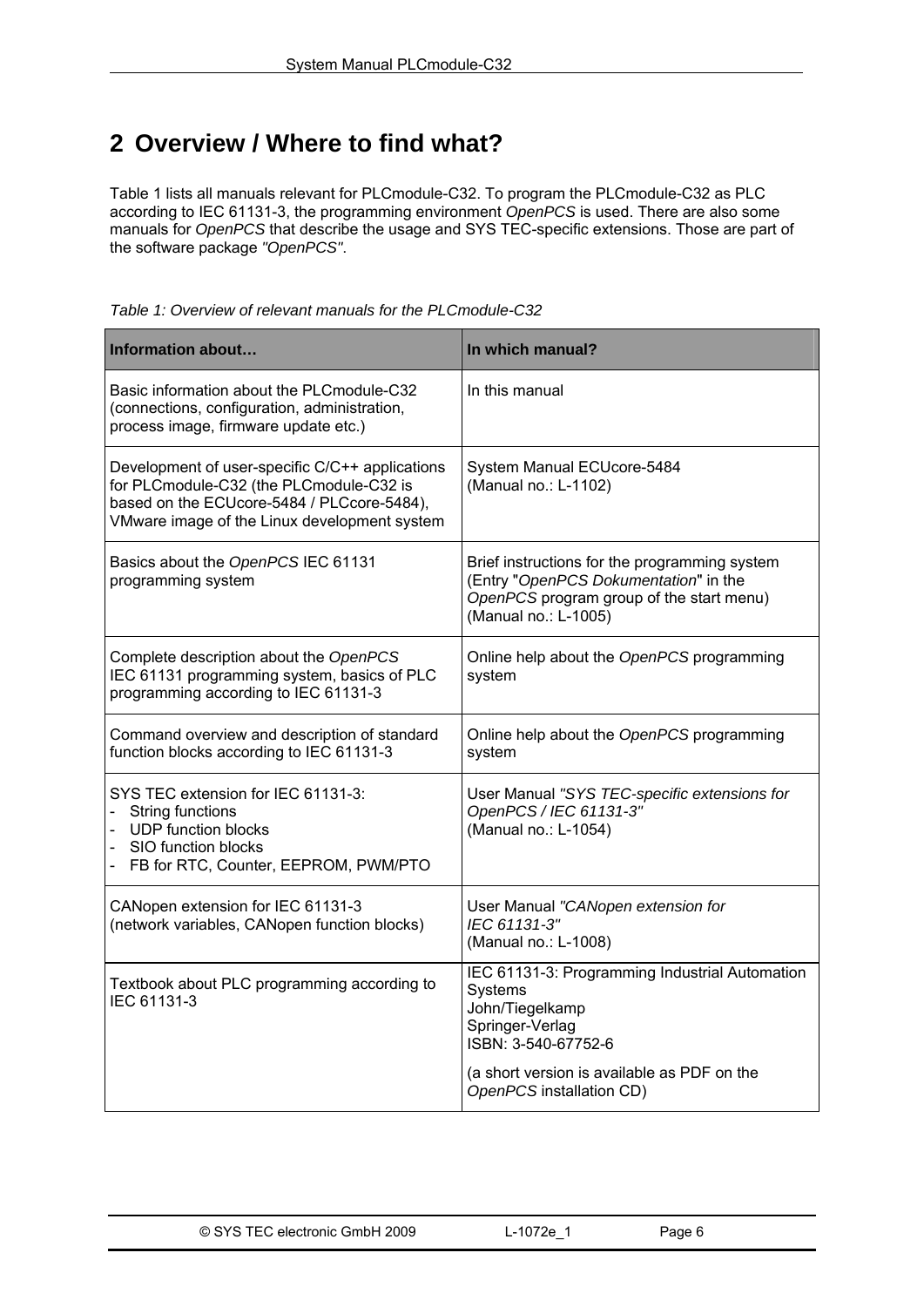- **Section [5](#page-12-0)** this manual describes **electric connections** of PLCmodule-C32 and their application; moreover, it documents their **internal structure**.
- **Section [6](#page-20-0)** includes details about the **usage of PLCmodule-C32**, e.g. the **setup of the process image**, the **meaning of control elements** and this section provides basic information about programming the module. Furthermore, it gives information about the usage of CAN interfaces in combination with **CANopen**.
- **Section [7](#page-32-0)** makes available **details about the configuration of PLCmodule-C32**, e.g. the configuration of Ethernet and CAN interfaces, the procedure of Linux Autostart and the selection of the firmware version. In addition, the **administration of PLCmodule-C32** is explained, e.g. the login to the system, the user administration and the execution of software updates.
- **Section [8](#page-55-0)** covers information about data exchange between a PLC program and a user-specific C/C++ application via **shared process image**.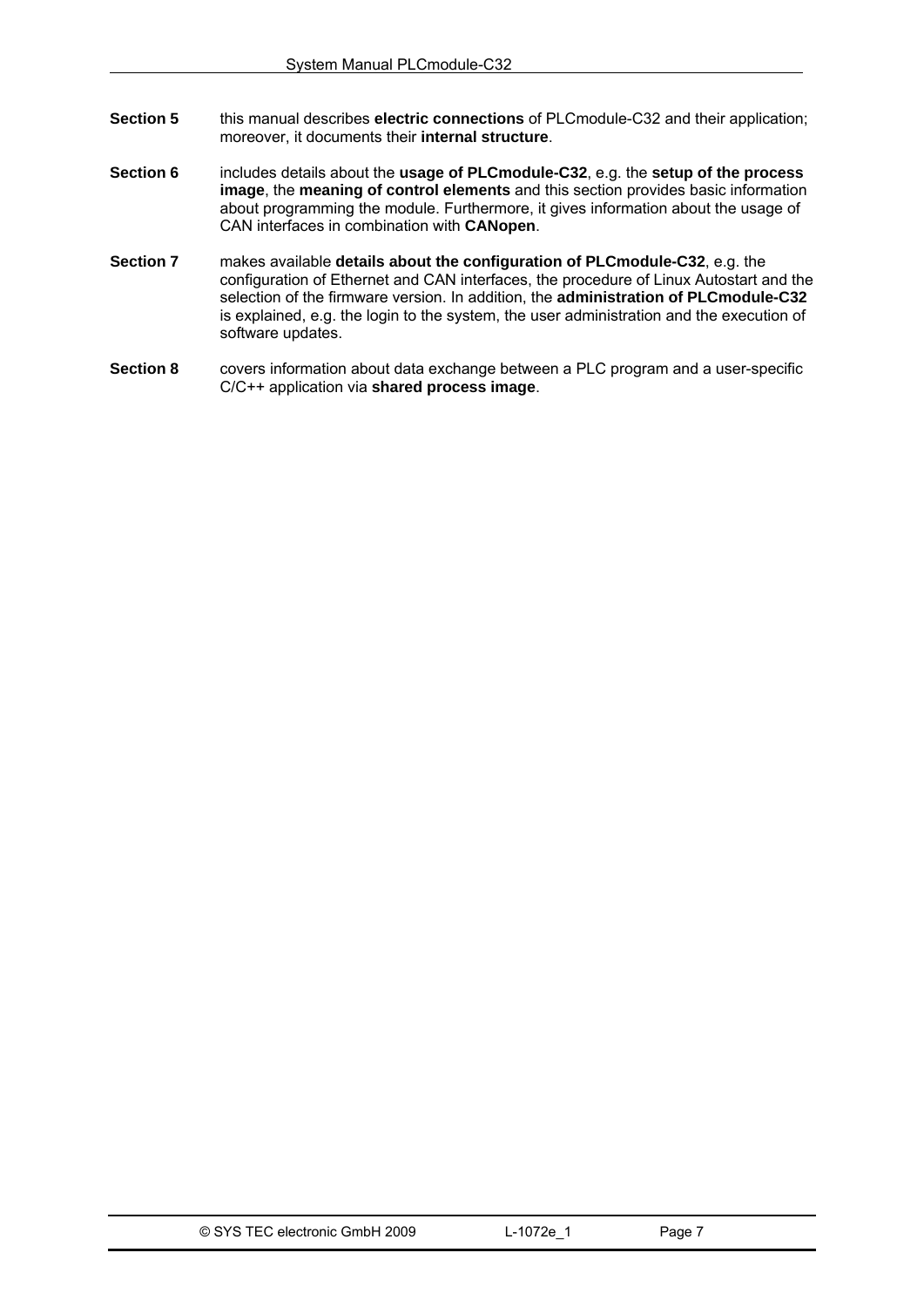# <span id="page-8-0"></span>**3 Product Description**

The PLCmodule-C32 extends the SYS TEC electronic GmbH product range within the field of control applications. It is an innovative, Linux-based compact controller for universal processing purposes of standard industrial signals. The controller module provides to the user numerous local in- and outputs as well as versatile communication interfaces. Due to CAN and Ethernet interfaces, the PLCmodule-C32 is suited for realizing decentral control tasks in distributed fieldbus systems of automation technology.



*Figure 1: Top view of PLCmodule-C32* 

These are some significant features of PLCmodule-C32:

- Linux-based compact PLC for industrial controls
- High-capacity CPU kernel (Freescale 32-Bit MCF5484 ColdFire, 200 MHz CPU clock, 300 MIPS)
- 64 MByte SDRAM Memory, 16 MByte FLASH Memory
- 1x 10/100 Mbps Ethernet LAN interface
- 2x CAN 2.0B interface, usable as CANopen Manager (CiA 302-conform)
- 3x asynchronous serial ports (UART)
- 24 digital inputs 24VDC, galvanic isolated
- 16 digital outputs 24VDC/500mA, galvanic isolated, short-circuit-proof
- 4 Relay outputs 250VAC/3A (3x closed contact, 1x two-way contact)
- 4 analog inputs 0-10VDC (0-20mA) with 10-Bit resolution
- 2 analog outputs 0-10VDC, short-circuit-proof
- 3 high-speed counter inputs 24VDC(50kHz), galvanic isolated
- 2 PWM/PTO outputs 24VDC/500mA
- RTC (battery-buffered)
- Temperature sensor
- On-board software: Linux, PLC firmware, CANopen Master, HTTP and FTP server
- Programmable according to IEC 61131-3 and in C/C++
- Function block libraries for communication (CANopen, Ethernet and UART)
- Function block libraries for hardware components (RTC, Counter, PWM/PTO)
- Linux-based (other user programs are executable in parallel)
- Easy, HTML-based configuration via WEB Browser
- Remote login via Telnet
- Dimensions: 160 x 90 x 75mm
- Transparent front cover
- Suitable for DIN top hat rail mounting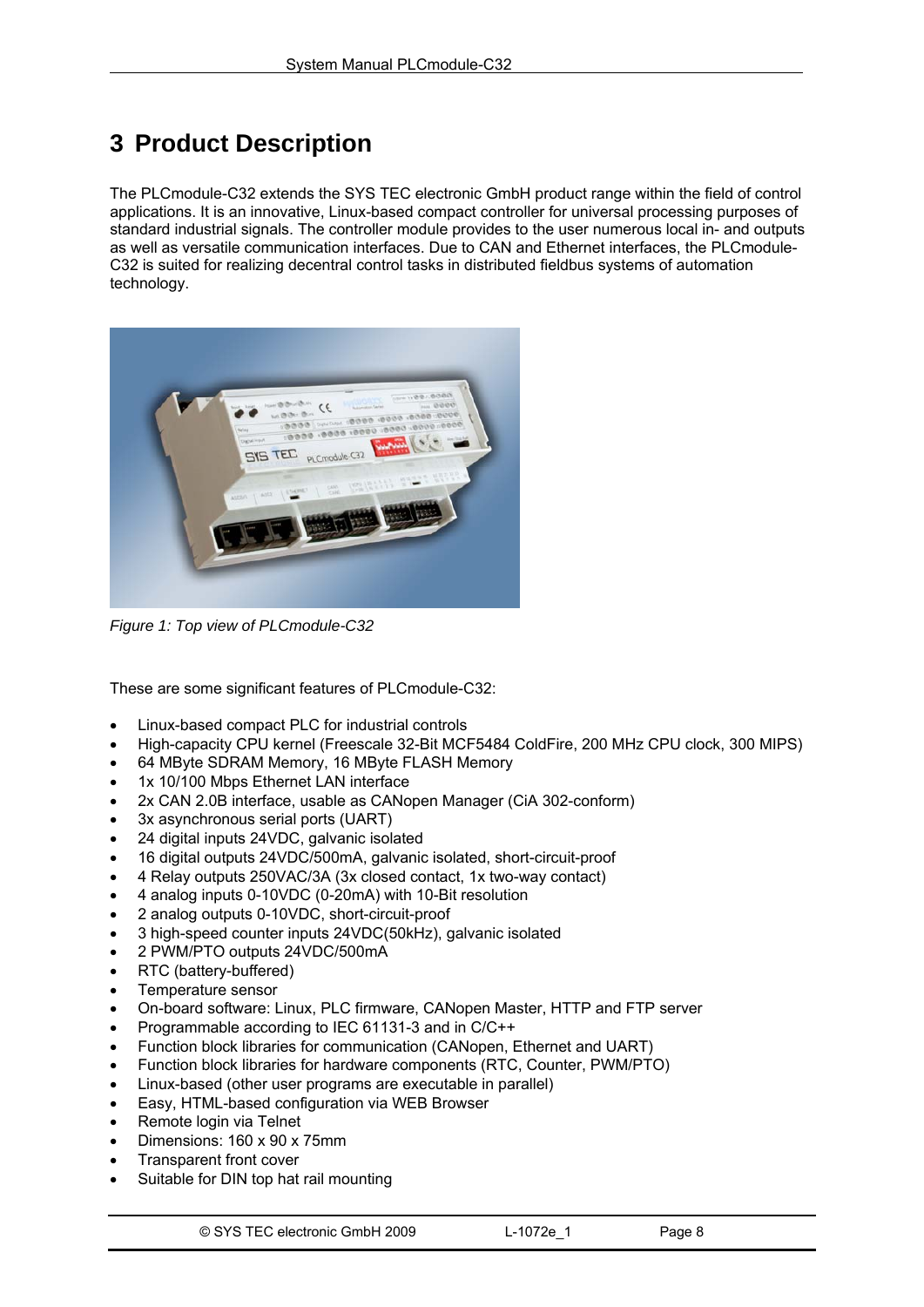There are different types of firmware available for PLCmodule-C32. They differ regarding the protocol used for communication between the Programming PC and the PLCmodule-C32:

| Order no.: 3090001: PLCmodule-C32/Z4 (CANopen)                             |
|----------------------------------------------------------------------------|
| Communication with Programming PC via CANopen Protocol<br>(Interface CAN0) |

| Order no.: 3090002: PLCmodule-C32/Z5 (Ethernet)    |
|----------------------------------------------------|
| Communication with Programming PC via UDP Protocol |
| (Interface ETH0)                                   |

The PLCmodule-C32 is an all-round PLC for complex industrial control tasks. As Linux-based compact controller, the module is programmable in C/C++ and in IEC 61131-3. It allows for highly efficient software development for this module. The on-board firmware of PLCmodule-C32 contains the entire PLC runtime environment including CANopen connection with CANopen Master functionality. Thus, the module is able to operate control tasks such as linking in- and outputs or converting rule algorithms. Data and occurrences can be exchanged with other nodes (e.g. superior main controller, I/O slaves and so forth) via CANopen network, Ethernet (UDP protocol) and serial interfaces (UART). The numerous in- and outputs that the module provides can be decentrally extended by CANopen devices. CANopen IO modules of *sysWORXX Automation Series* are well-suited for this. Those modules are also designed for processing industrial standard signals (24VDC, 0-10VDC, 0-20mA etc.).

Programming the PLCmodule-C32 takes place according to IEC 61131-3 using the programming system *OpenPCS* of the company infoteam Software GmbH ([http://www.infoteam.de](http://www.infoteam.de/)). This programming system has been extended and adjusted for the PLCmodule-C32 by the company SYS TEC electronic GmbH. Hence, it is possible to program the PLCmodule-C32 graphically in KOP/FUB, AS and CFC as well as textually in AWL or ST. Downloading the PLC program onto the module takes place via Ethernet or CANopen – depending on the firmware that is used. Addressing inand outputs and creating a process image follows the SYS TEC scheme for compact control units. Hence, PLC programs developed by the user can be operated on different SYS TEC control modules without adjustments. Like all other SYS TEC controls, the PLCmodule-C32 supports backward documentation of the PLC program as well as the debug functionality including watching and setting variables, single cycles, breakpoints and single steps.

The PLCmodule-C32 is based on the SYS TEC *PLCcore-5484* which is an insert-ready core module that realizes a complete compact PLC. It is also separately available as core module. The PLCmodule-C32 adapts all in- and outputs of PLCcore-5484 to industrial standard signals (24VDC, 0-10VDC, 0-20mA etc.) and complements the core module by a housing which is industry-proven and suitable for DIN rail mounting. The configuration and programming of PLCmodule-C32 are almost identical to the procedures for PLCcore-5484.

The PLCmodule-C32 uses Embedded Linux as operating system. This allows for an execution of other user-specific programs while PLC firmware is running. If necessary, those other user-specific programs may interchange data with the PLC program via the process image. More information about this is provided in section [8.](#page-55-0)

The Embedded Linux applied to PLCmodule-C32 is licensed under GNU General Public License, version 2. [Appendix C](#page-74-0) contains the license text. All sources of LinuxBSP are included in the software package **SO-1095** ("VMware-Image of the Linux development system for ECUcore-5484"). If you require the LinuxBSP sources independently from the VMware-Image of the Linux development system, please contact our support:

[support@systec-electronic.com](mailto:support@systec-electronic.com)

The PLC system and the PLC- and C/C++ programs developed by the user are **not** subject to GNU General Public License!

| © SYS TEC electronic GmbH 2009 | ∟-1072e <sup>→</sup> | Page 9 |  |
|--------------------------------|----------------------|--------|--|
|--------------------------------|----------------------|--------|--|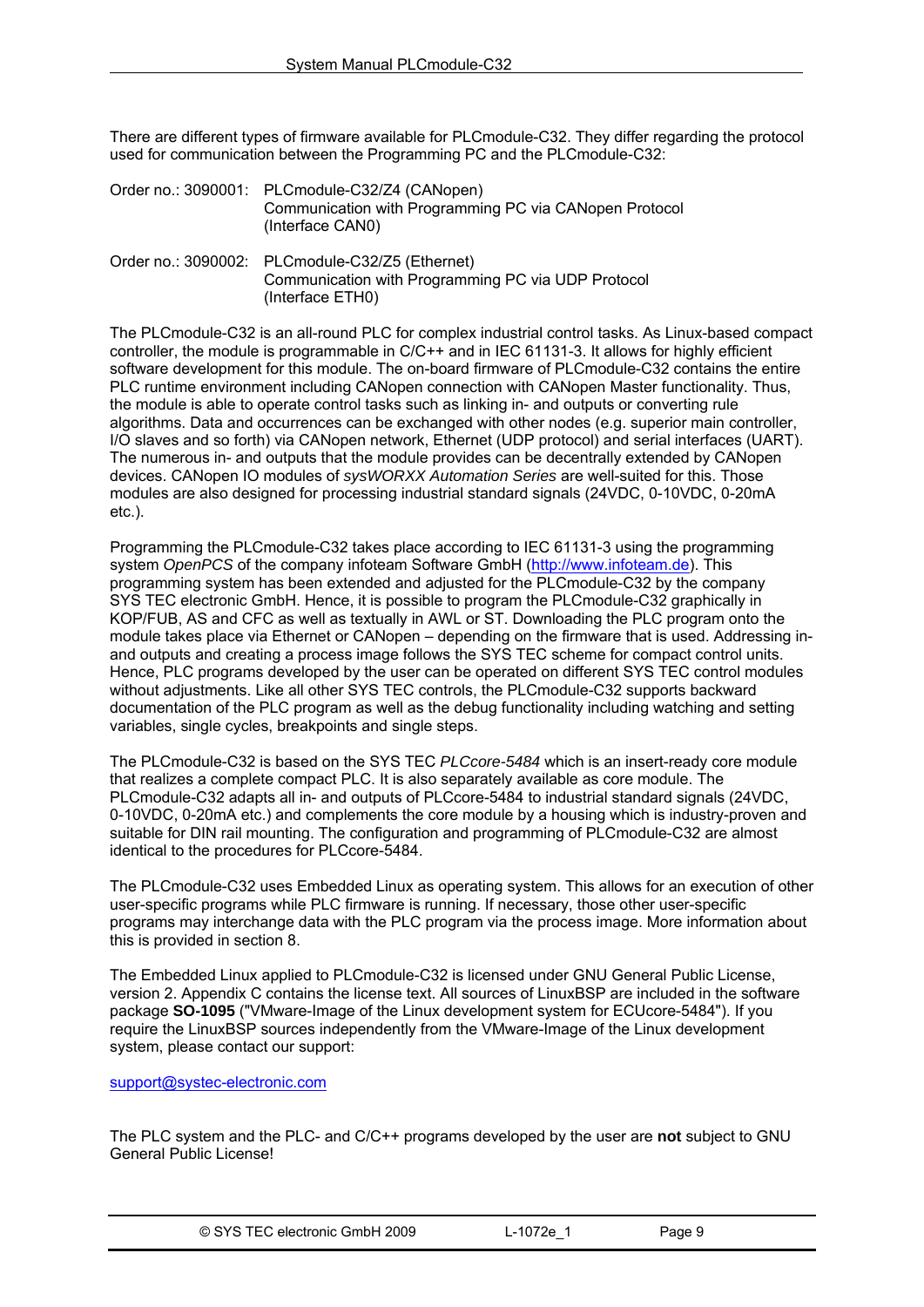# <span id="page-10-0"></span>**4 Optional Accessory**

## **4.1 IO-Box**

The SYS TEC IO-Box (order number phyPS-451) is a universal in- and output device in robust aluminum housing. It allows for easy simulation of analog and digital in- and outputs. Hence, the IO-Box makes easy the commissioning of PLCmodule-C32 and supports the software development and testing - independently from the actual process.



*Figure 2: SYS TEC IO-Box* 

# **4.2 USB-RS232 Adapter Cable**

The SYS TEC USB-RS232 Adapter Cable (order number 3234000) provides a RS232 interface via an USB-Port of the PC. Together with a terminal program, it enables the configuration of the PLCmodule-C32 from PCs, e.g. laptop computers which do not have RS232 interfaces any more (see section [7.1](#page-32-0)).



*Figure 3: SYS TEC USB-RS232 Adapter Cable*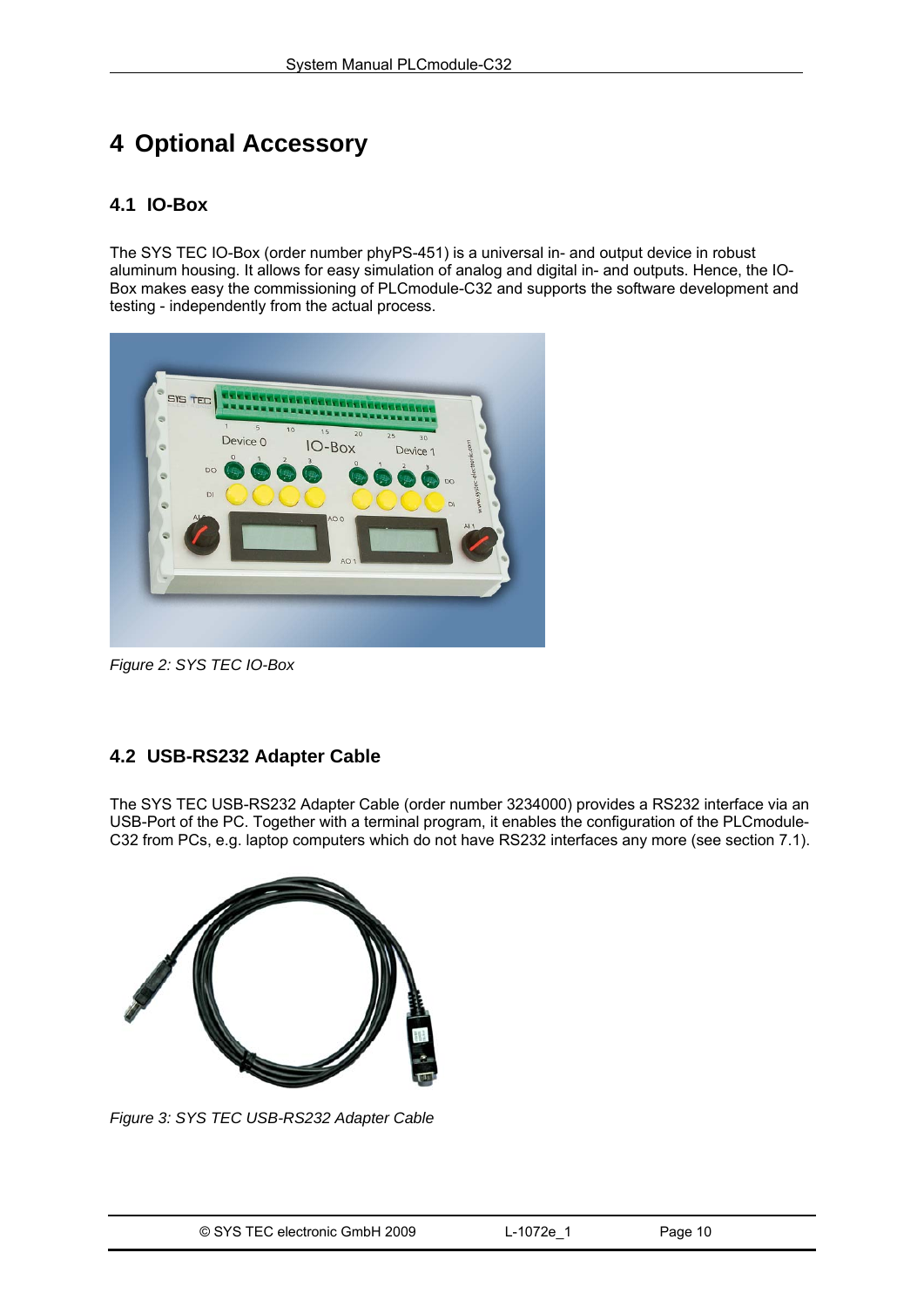# <span id="page-11-0"></span>**4.3 Driver Development Kit**

The Driver Development Kit for ECUcore-5484 (order number SO-1098) allows the user to independently adjust the I/O level to own specific application requirements. The Embedded Linux used for PLCmodule-C32 (resp. for the PLCcore-5484 that it contains) supports dynamic loading of drivers during runtime and consequently allows for a separation of PLC runtime system and I/O driver. Hence, the user is able to adjust the I/O driver to own requirements - without having to modify the PLC runtime system itself.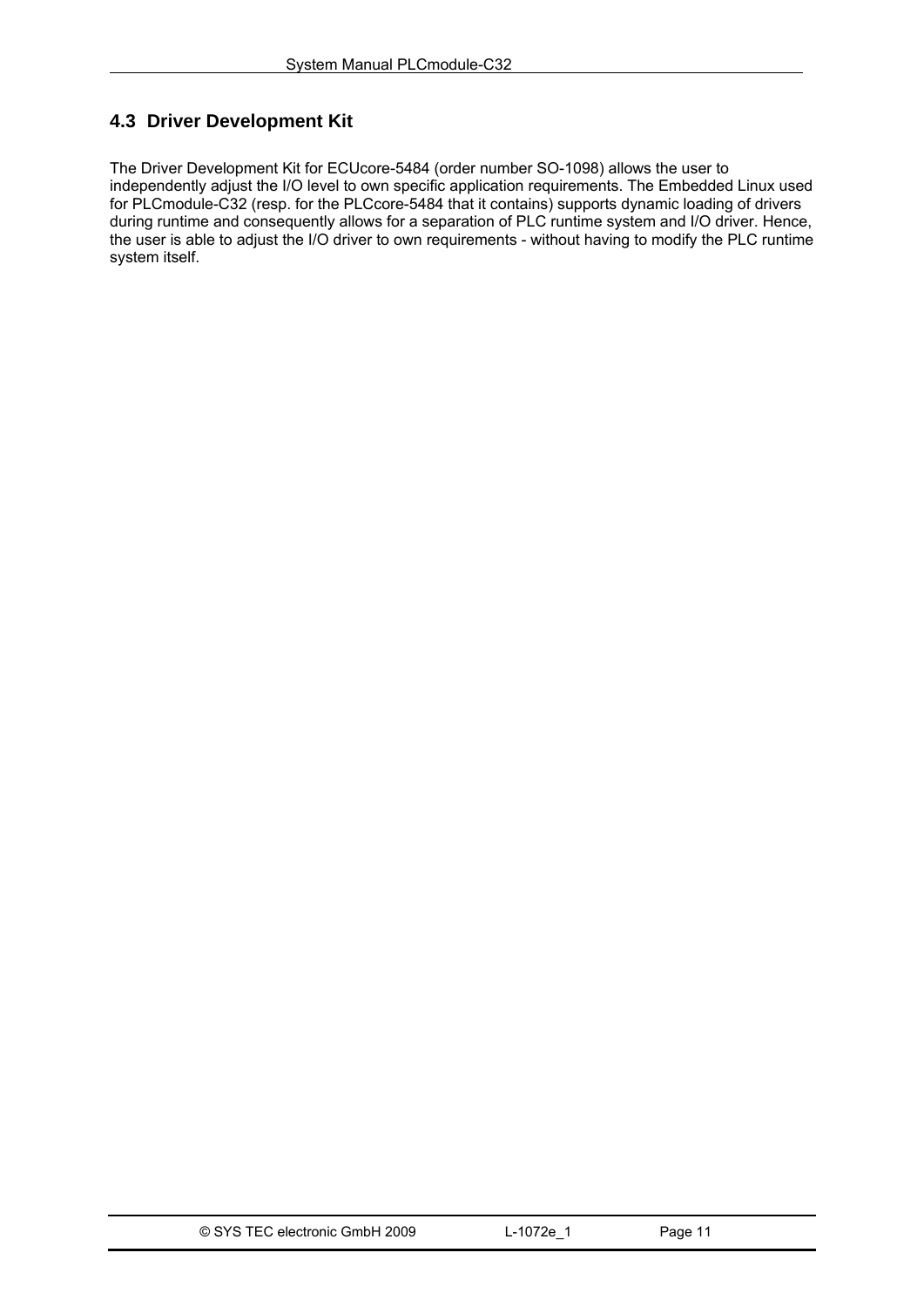# <span id="page-12-0"></span>**5 Pinout of the PLCmodule-C32**

# **5.1 Pin assignment**



*Figure 4: Pinout of PLCmodule-C32* 

[Figure 4](#page-12-0) shows the positioning of connectors on the PLCmodule-C32 as an overview. [Table 2](#page-12-0) lists all connectors in detail.

| <b>Interface</b>   | <b>Assignment</b> | <b>Pin</b> | <b>Remark</b>   |
|--------------------|-------------------|------------|-----------------|
| RS-232 ASC0        | <b>RxD</b>        | X101.4     | RJ-11 connector |
|                    | <b>TxD</b>        | X101.2     |                 |
| X <sub>101</sub>   | GND               | X101.3     |                 |
| <b>RS-232 ASC1</b> | RxD               | X101.6     |                 |
|                    | TxD.              | X101.1     |                 |
| X <sub>101</sub>   | GND               | X101.5     |                 |
| <b>RS-232 ASC2</b> | <b>DSR</b>        | X102.1     | RJ-45 connector |
|                    | CTS               | X102.2     |                 |
| X102               | <b>DCD</b>        | X102.3     |                 |
|                    | <b>RxD</b>        | X102.4     |                 |
|                    | <b>GND</b>        | X102.5     |                 |
|                    | TxD               | X102.6     |                 |
|                    | <b>RTS</b>        | X102.7     |                 |
|                    | DTR.              | X102.8     |                 |
| <b>Ethernet</b>    | TxD+              | X103.1     | RJ-45 connector |
|                    | TxD-              | X103.2     |                 |
| X103               | RxD+              | X103.3     |                 |
|                    | RxD-              | X103.6     |                 |

*Table 2: Pin assignment of PLCmodule-C32*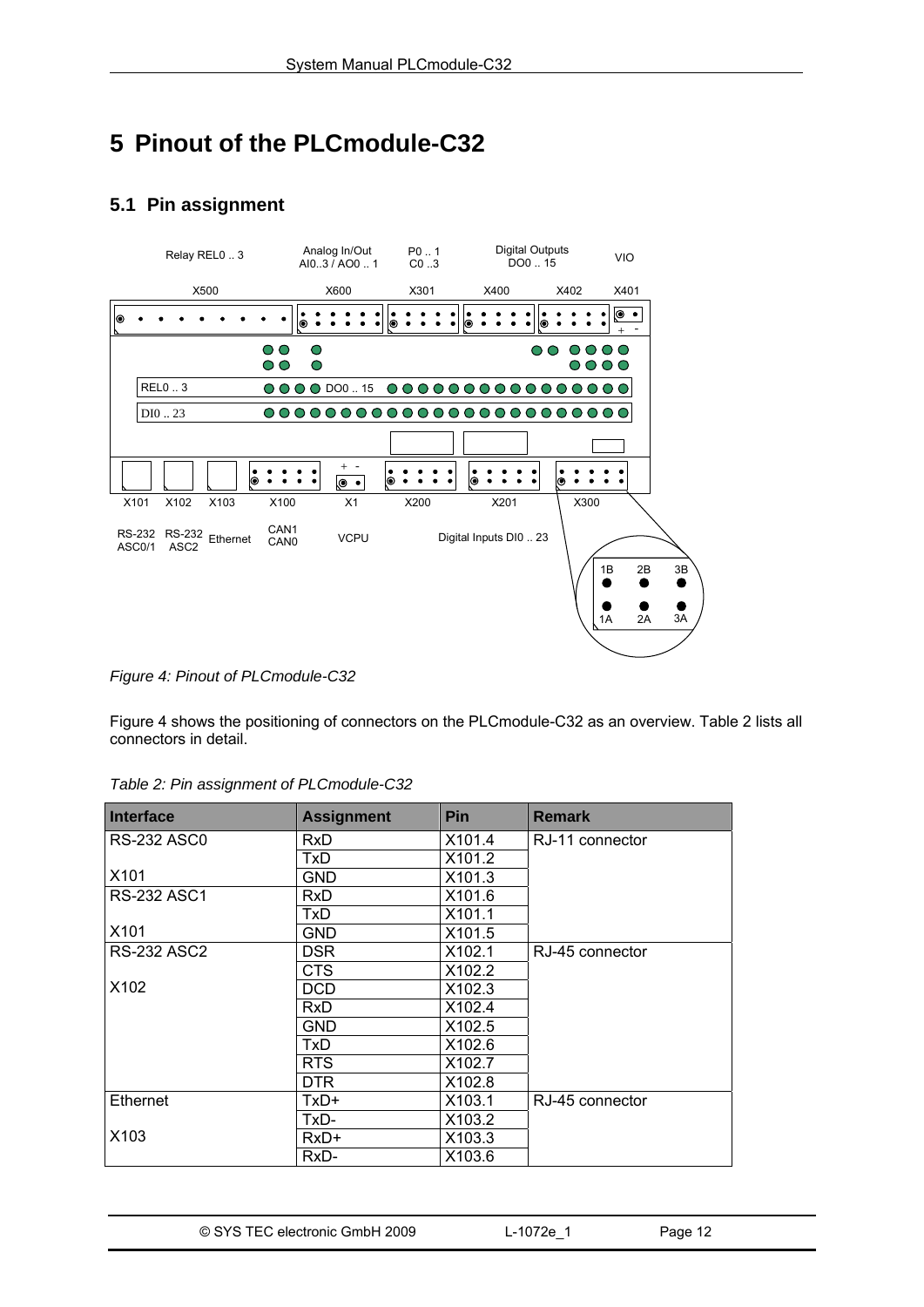| <b>CAN0, 1</b>          | CAN5V             | X100.5A | CAN0 and CAN1 are           |
|-------------------------|-------------------|---------|-----------------------------|
|                         |                   | X100.5B | galvanically isolated to on |
| X100                    |                   |         | another and to the CPU.     |
| CANO, 1                 | CANO HIGH         | X100.4A |                             |
|                         | CAN1 HIGH         | X100.4B |                             |
| X100                    | N.C.              | X100.3A |                             |
|                         |                   | X100.3B |                             |
|                         | CANO LOW          | X100.2A |                             |
|                         | CAN1 LOW          | X100.2B |                             |
|                         | CAN GND           | X100.1A |                             |
|                         |                   | X100.1B |                             |
| Supply voltage VCPU     | $+24VDC$          | X1.1    |                             |
|                         | 0G                | X1.2    | <b>Ground CPU</b>           |
| Digital inputs DI0  7   | 1G                | X200.1A | Ground DI0-3                |
|                         | DI0               | X200.2A |                             |
| X200                    | DI1               | X200.3A |                             |
|                         | DI <sub>2</sub>   | X200.4A |                             |
|                         | D <sub>13</sub>   | X200.5A |                             |
|                         | 2G                | X200.1B | Ground DI4-7                |
|                         | DI4               | X200.2B |                             |
|                         | D <sub>15</sub>   | X200.3B |                             |
|                         | DI <sub>6</sub>   | X200.4B |                             |
|                         | D <sub>17</sub>   | X200.5B |                             |
| Digital inputs DI8  15  | 3G                | X201.1A | Ground DI8-11               |
|                         | D <sub>18</sub>   | X201.2A |                             |
| X201                    | DI <sub>9</sub>   | X201.3A |                             |
|                         | <b>DI10</b>       | X201.4A |                             |
|                         | <b>DI11</b>       | X201.5A |                             |
|                         | 4G                | X201.1B | Ground DI12-15              |
|                         | <b>DI12</b>       | X201.2B |                             |
|                         | DI13              | X201.3B |                             |
|                         | $\overline{DI14}$ |         |                             |
|                         |                   | X201.4B |                             |
|                         | <b>DI15</b>       | X201.5B |                             |
| Digital inputs DI16  23 | 5G                | X300.1A | Ground DI16-19              |
| X300                    | DI16              | X300.2A |                             |
|                         | <b>DI17</b>       | X300.3A |                             |
|                         | <b>DI18</b>       | X300.4A |                             |
|                         | DI19              | X300.5A |                             |
|                         | 6G                | X300.1B | Ground DI20-23              |
|                         | DI20              | X300.2B |                             |
|                         | <b>DI21</b>       | X300.3B | Counter input C3            |
|                         | <b>DI22</b>       | X300.4B | Up/Down control C2          |
|                         | <b>DI23</b>       | X300.5B | Up/Down control C0          |
| Digital outputs DO0  7  | 7G                | X400.1A | Ground VIO                  |
|                         | DO <sub>0</sub>   | X400.2A |                             |
| X400                    | DO <sub>1</sub>   | X400.3A |                             |
|                         | DO <sub>2</sub>   | X400.4A |                             |
|                         | DO <sub>3</sub>   | X400.5A |                             |
|                         | 7G                | X400.1B | Ground VIO                  |
|                         | DO <sub>4</sub>   | X400.2B |                             |
|                         | DO <sub>5</sub>   | X400.3B |                             |
|                         | DO <sub>6</sub>   | X400.4B |                             |
|                         | DO <sub>7</sub>   | X400.5B |                             |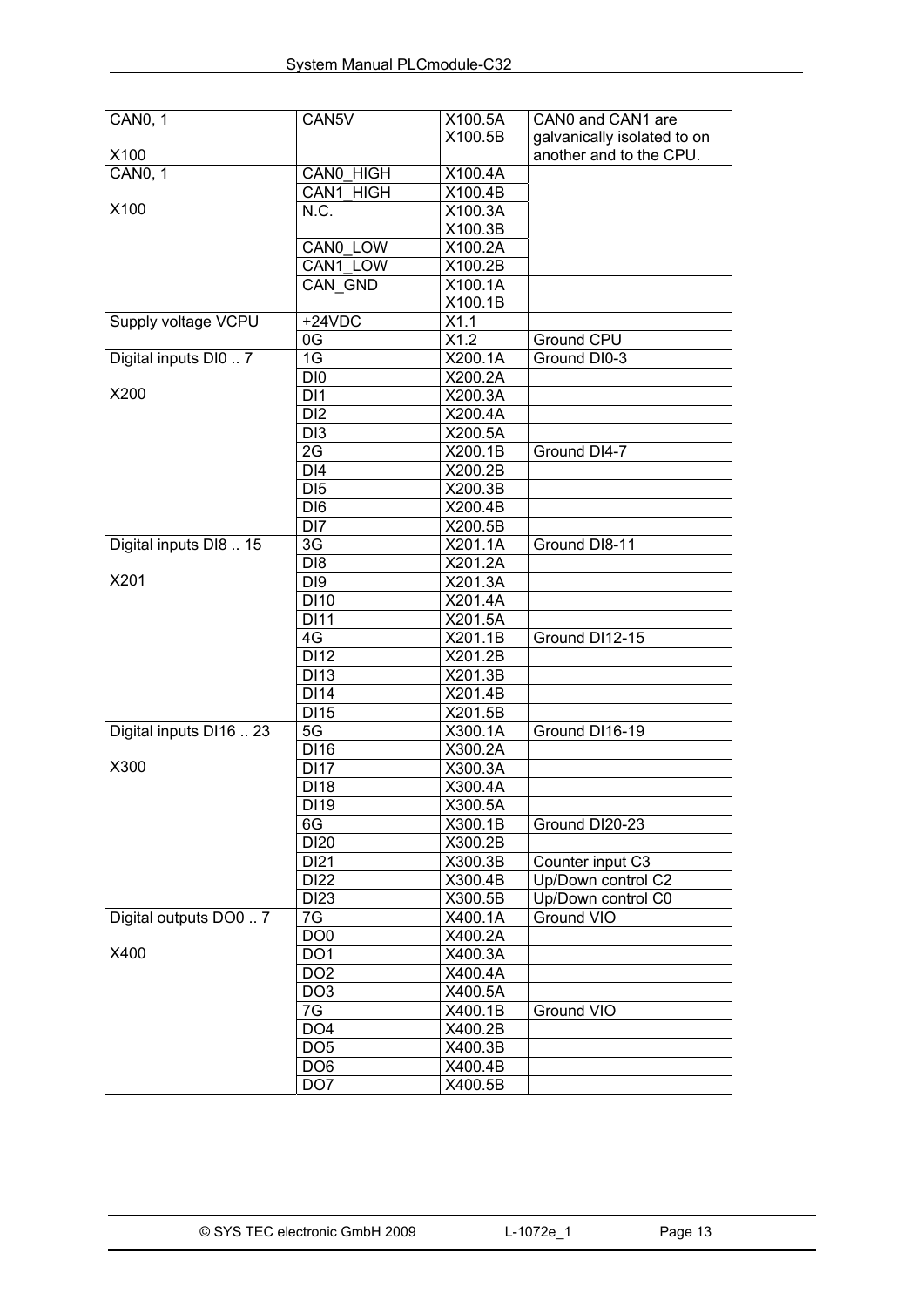<span id="page-14-0"></span>

| Digital outputs DO8  15 | 7G                  | X402.1A | Ground VIO     |
|-------------------------|---------------------|---------|----------------|
|                         | DO <sub>8</sub>     | X402.2A |                |
| X402                    | DO <sub>9</sub>     | X402.3A |                |
|                         | DO10                | X402.4A |                |
|                         | <b>DO11</b>         | X402.5A |                |
|                         | $7\overline{G}$     | X402.1B | Ground VIO     |
|                         | D <sub>012</sub>    | X402.2B |                |
|                         | DO13                | X402.3B |                |
|                         | <b>DO14</b>         | X402.4B |                |
|                         | DO15                | X402.5B |                |
| Supply voltage VIO      | $+24VDC$            | X401.1  |                |
|                         | 7G                  | X401.2  | Ground VIO     |
| X401                    |                     |         |                |
| PWM outputs P0  1       | P <sub>0</sub>      | X301.1A |                |
|                         | <b>VIO</b>          | X301.1B |                |
| X301                    | P <sub>1</sub>      | X301.2A |                |
|                         | VIO                 | X301.2B |                |
| Counter inputs C0  C2   | CO                  | X301.3A |                |
|                         | 8 <sub>G</sub>      | X301.3B | Ground C0      |
| X301                    | $\overline{C1}$     | X301.4A |                |
|                         | 9G                  | X301.4B | Ground C1      |
|                         | $\overline{C2}$     | X301.5A |                |
|                         | 10G                 | X301.5B | Ground C2      |
| Analog inputs Al0  3    | AI0                 | X600.1A |                |
|                         | <b>AGND</b>         | X600.1B | analog Ground  |
| X600                    | AI1                 | X600.2A |                |
|                         | <b>AGND</b>         | X600.2B | analog Ground  |
|                         | $\overline{Al2}$    | X600.3A |                |
|                         | <b>AGND</b>         | X600.3B | analog Ground  |
|                         | AI3                 | X600.4A |                |
|                         | <b>AGND</b>         | X600.4B | analog Ground  |
| Analog outputs AO0  1   | AO <sub>0</sub>     | X600.5A |                |
|                         | <b>AGND</b>         | X600.5B | analog Ground  |
| X600                    | AO <sub>1</sub>     | X600.6A |                |
|                         | <b>AGND</b>         | X600.6B | analog Ground  |
| Relay contacts REL0  3  | $RELO$ 1            | X500.1  | Closed contact |
|                         | REL0 2              | X500.2  |                |
| X500                    | <b>REL1_1</b>       | X500.3  | Closed contact |
|                         | REL1 2              | X500.4  |                |
|                         | REL2 1              | X500.5  | Closed contact |
|                         | REL2 2              | X500.6  |                |
|                         | REL3 $\overline{1}$ | X500.7  | Closed contact |
|                         | $REL3$ 2            | X500.8  |                |
|                         | REL3 3 (Closed      | X500.9  | Open contact   |
|                         | contact)            |         |                |

# **5.2 Power supply (24VDC)**

The PLCmodule-C32 features two separate power supply inputs (each 24VDC ±20%) for CPU unit (*"VCPU"*) and periphery (*"VIO"*). Within the PLCmodule-C32, both components are galvanically isolated from one another.

Connector **VCPU** supplies the CPU unit, the analog in- and outputs and activates the Relays. This input has reverse polarity protection.

| © SYS TEC electronic GmbH 2009 | L-1072e | Page 14 |  |
|--------------------------------|---------|---------|--|
|--------------------------------|---------|---------|--|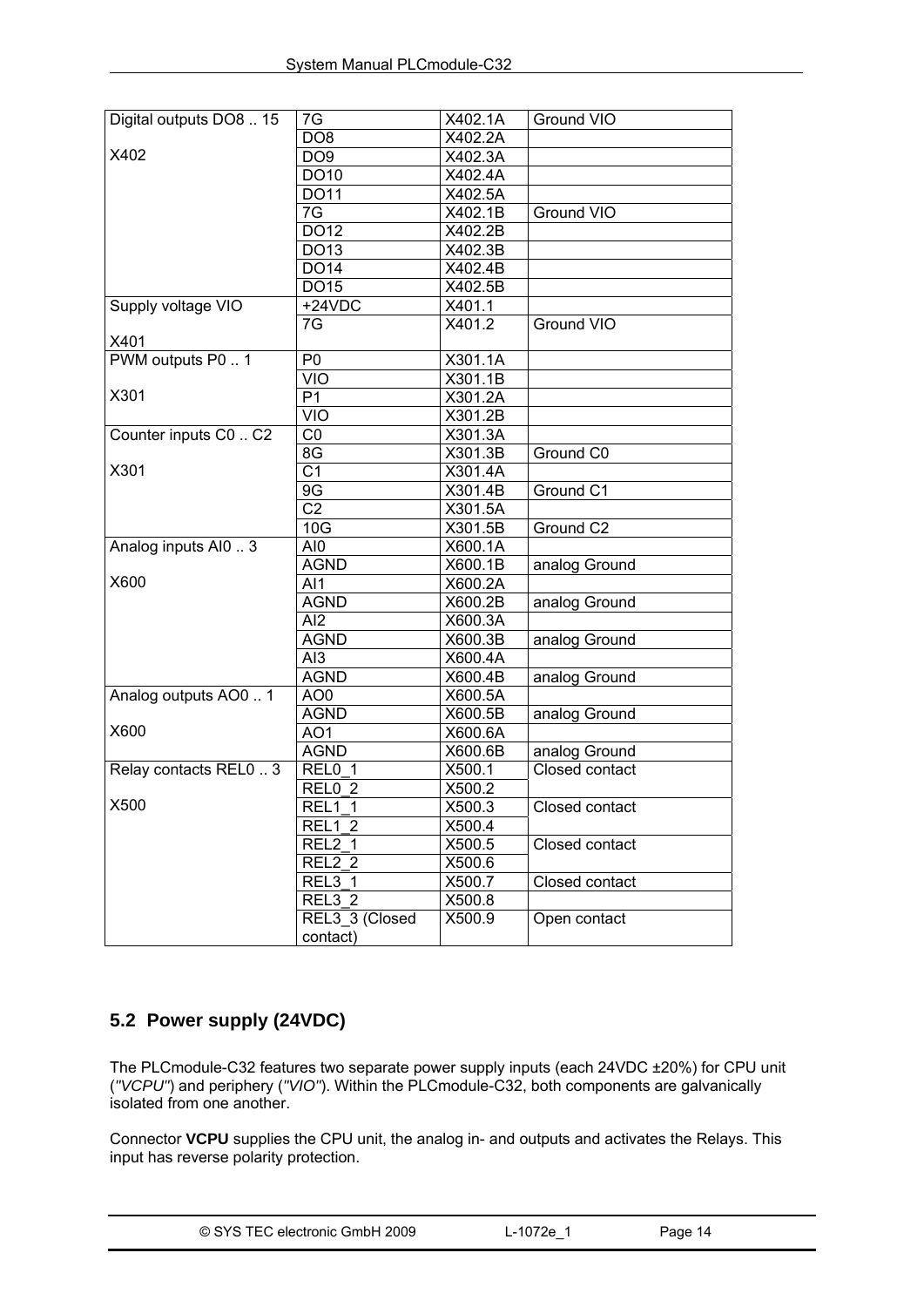<span id="page-15-0"></span>Connector **VIO** is in charge of supplying Transistor and PWM outputs. This input has reverse polarity protection up to a maximum of  $I_{VIOmax}$ .

## **5.3 In- and outputs for industrial standard signals**

#### **5.3.1 Digital inputs DI0 ... DI23 (24VDC)**

The PLCmodule-C32 features 24 digital inputs (DI0 ... DI23). The inputs are galvanically isolated in groups of four inputs. Each four inputs have the same supply potential (DI0..3, DI4..7, DI8..11, ...). The inputs are highly active with the following selector shaft:

- Input voltage  $> 13$  VDC: is shown as '1' in the process image
- Input voltage  $\leq$  5 VDC: is shown as '0' in the process image

Digital inputs DI0 ... DI23 have the internal structure as shown in [Figure 5.](#page-15-0)



*Figure 5: Setup of digital inputs DI0 ... DI23* 

The digital inputs in a PLC program are accessible via the process image (see [Table 4](#page-22-0) in section [6.4.1](#page-22-0)).

## **5.3.2 Counter inputs C0 ... C2 (24VDC)**

The PLCmodule-C32 features 3 high-speed counter inputs (C0 … C2) that are galvanically isolated from on another and from the CPU kernel. The inputs are highly active with the following selector shafts:

- Input voltage  $> 13$  VDC: is shown as '1' in the process image
- Input voltage  $\leq$  5 VDC: is shown as '0' in the process image

Counter inputs C0 … C2 have the same internal structure as the digital inputs DI0 ... DI23 shown in [Figure 5.](#page-15-0)

The counter inputs in a PLC program are accessible via process image (see [Table 4](#page-22-0) in section [6.4.1](#page-22-0)) as well as via function block *"CNT\_FUD"* (see section [6.6.1](#page-24-0) and manual *"SYS TEC-specific extensions for OpenPCS / IEC 61131 3"*, manual no.: L-1054).

| © SYS TEC electronic GmbH 2009 | L-1072e <sup>1</sup> | Page 15 |  |
|--------------------------------|----------------------|---------|--|
|--------------------------------|----------------------|---------|--|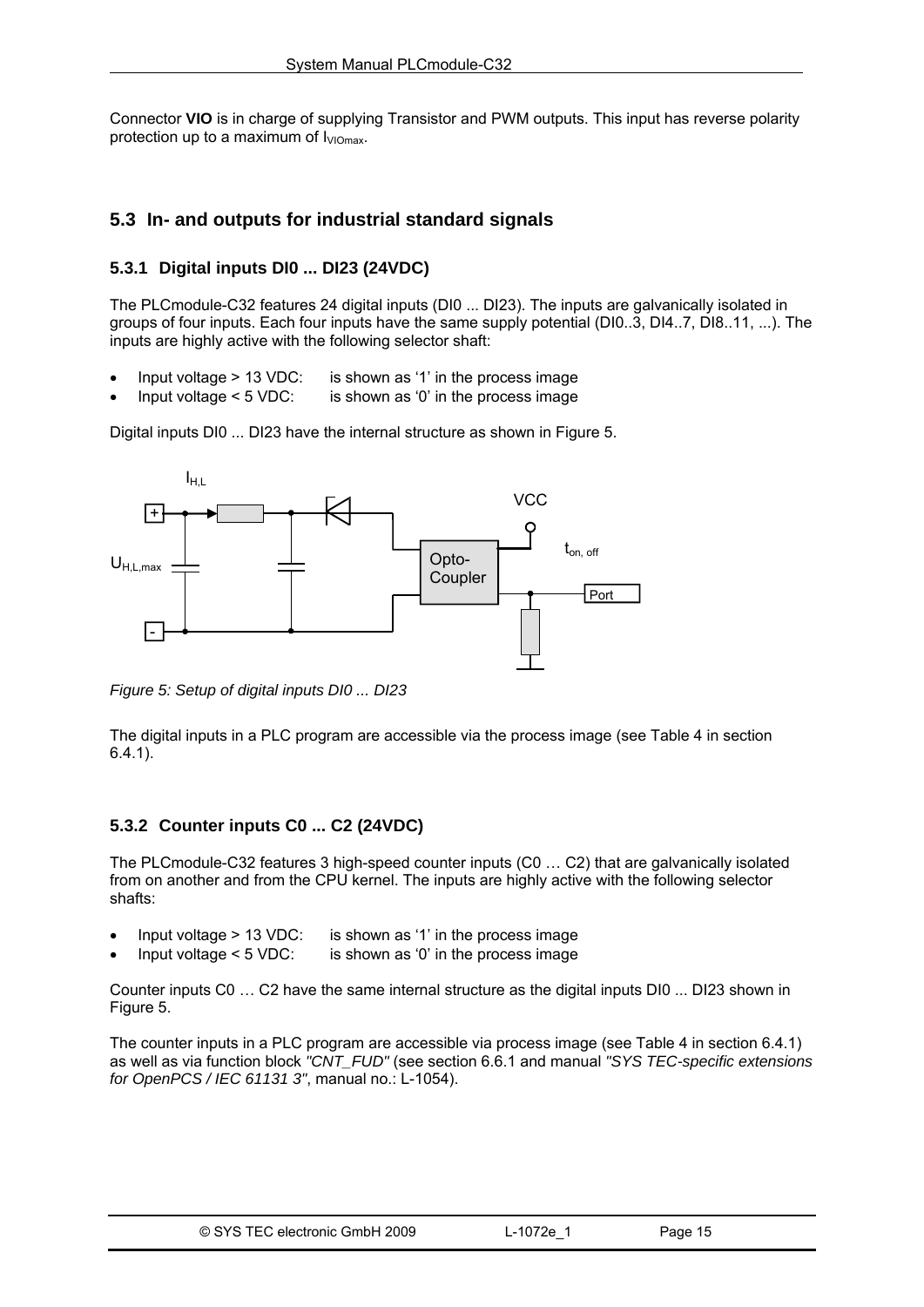### <span id="page-16-0"></span>**5.3.3 Digital outputs DO0 ... DO15 (24VDC / 0.5A, short-circuit-proof)**

The PLCmodule-C32 features 16 digital transistor outputs (DO0 ... DO15). The outputs each connect the supply voltage Vcc of the appliance (switching positively). The maximum load current for each 24V output is 0.5A for ohmic, inductive or capacitive load. The outputs are short-circuit-proof and galvanically isolated from the CPU unit. They are supplied with voltage via connector *"VIO"* (see section [5.2](#page-14-0)). The performance drivers used are protected against excess voltage, reverse polarity and excess temperature. The transistor outputs are accessed high-actively:

- '1' in process image: output transistor active, appliance connected with Vcc
- '0' in process image: output transistor inactive, appliance disconnected from Vcc

The digital transistor outputs DO0 ... DO15 have the internal structure as shown in [Figure 6](#page-16-0).



*Figure 6: Setup of digital outputs DO0 ... DO15* 

The digital outputs in a PLC program are accessible via the process image (see [Table 4](#page-22-0) in section [6.4.1](#page-22-0)).

#### **5.3.4 Relay outputs REL0 ... REL3 (250VAC / 3A)**

The PLCmodule-C32 features 4 Relays outputs. Outputs REL0 … REL2 are closed contacts and REL3 is a two-way contact. The Relays are activated high-actively:

- '1' in process image: contact is closed
- '0' in process image: contact is open / two-way contact is closed

Relay outputs REL0 … REL2 have the internal structure as shown in [Figure 7.](#page-16-0)



*Figure 7: Setup of Relay outputs REL0 ... REL3* 

| © SYS TEC electronic GmbH 2009 | ∟-1072e | Page 16 |  |
|--------------------------------|---------|---------|--|
|--------------------------------|---------|---------|--|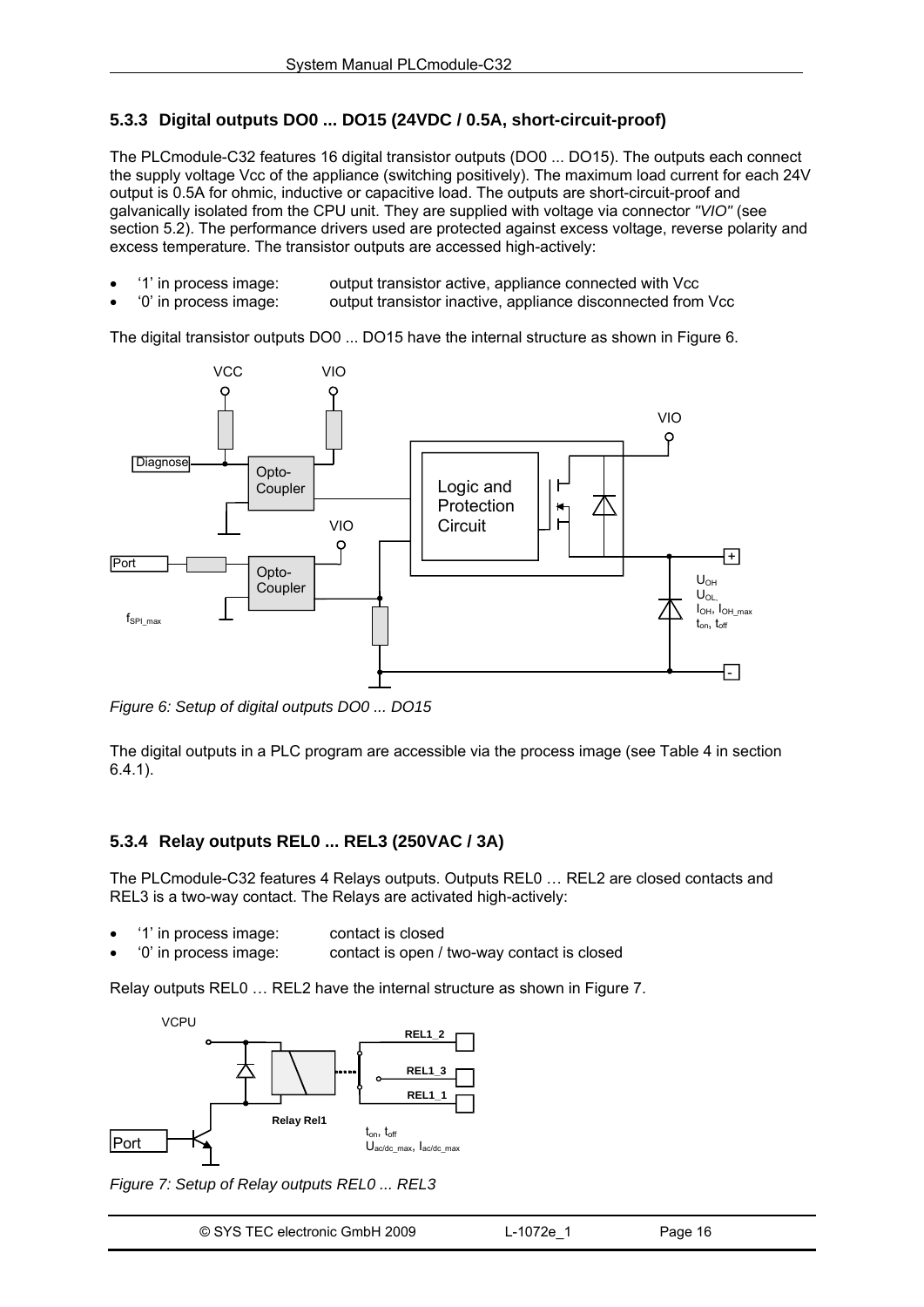<span id="page-17-0"></span>**Attention!** Country-typical technical standards for the usage of power supply voltage must be taken into consideration.

The Relay outputs are in a PLC program are accessible via the process image (see [Table 4](#page-22-0) in section [6.4.1](#page-22-0)).

#### **5.3.5 Pulse outputs P0 … P1 (24VDC / 0.5A, short-circuit-proof)**

The PLCmodule-C32 features 2 Pulse outputs (P0 ... P1) to output PWM and PTO signal sequences. The outputs each activate the ground signal (GND) of the connected appliance (switching negatively). The maximum load current for each 24V output is 0.5 A for ohmic, inductive or capacitive load. The outputs are short-circuit-proof and galvanically isolated from the CPU unit. They are supplied with voltage via connector *"VIO"* (see section [5.2\)](#page-14-0). The outputs have the same ground potential as connection *"VIO"*. The performance drivers used are protected against reverse polarity. The transistor outputs are activated low-actively:

- '1' in process image: output transistor active, appliance connected with GND
- '0' in process image: output transistor inactive, appliance disconnected from GND

Pulse outputs P0 … P1 have an internal structure as shown in [Figure 8.](#page-17-0)



*Figure 8: Setup of Pulse outputs P0 ... P1* 

In a PLC program, the PWM/PTO functionality of Pulse outputs is accessible via function block *"PTO\_PWM"* (see section [6.6.2](#page-25-0) as well as manual *"SYS TEC-specific extensions for OpenPCS / IEC 61131-3"*, manual no.: L-1054)

#### **5.3.6 Analog inputs AI0 … AI3 (0 … +10V / 0 … 20mA)**

In its standard configuration, the PLCmodule-C32 features 4 analog inputs for a voltage range of 0 … +10 V and a resolution of 10Bit. Alternatively, voltage inputs can be substituted with current inputs of 0 ... 20 mA. This must be indicated when ordering the module.

Analog inputs AI0 … AI3 have the same internal structure as shown in [Figure 9.](#page-18-0)

|  | © SYS TEC electronic GmbH 2009 | $-1072e$ | Page 17 |
|--|--------------------------------|----------|---------|
|--|--------------------------------|----------|---------|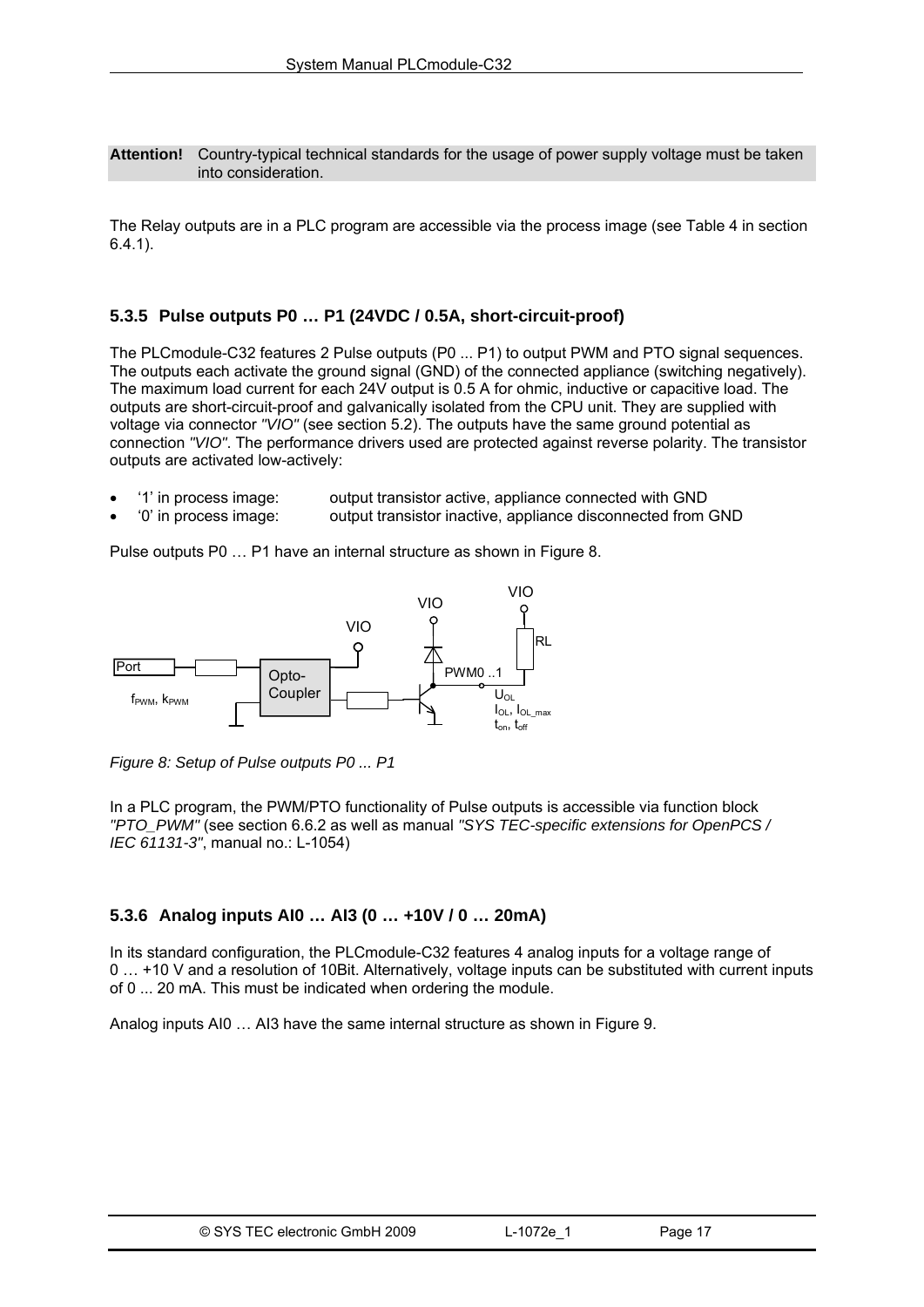<span id="page-18-0"></span>

*Figure 9: Setup of analog inputs AI0 … AI3* 

The analog inputs in a PLC program are accessible via the process image (see [Table 4](#page-22-0) in section [6.4.1](#page-22-0)).

#### **5.3.7 Analog outputs AO0 … AO1 (0 … +10V)**

The PLCmodule-C32 features 2 analog outputs (AO0 ... AO1) for a voltage range of 0 … +10 V with a resolution of 10Bit. Internally, the analog outputs are realized via PWM channels; each in connection with an active low-pass filter. This allows for a voltage accuracy of  $\pm 1\%$ .

Analog outputs AO0 … AO1 have an internal structure as shown in [Figure 10](#page-18-0).



*Figure 10: Setup of analog outputs AO0 … AO1* 

The analog outputs in a PLC program are accessible via the process image (see [Table 4](#page-22-0) in section [6.4.1](#page-22-0)).

### **5.4 Communication interfaces**

#### **5.4.1 Serial interfaces ASC0 … ASC2**

The PLCmodule-C32 features 3 serial interfaces (ASC0 … ASC2) which are realized as RS-232.

**ASC0:** Interface ASC0 (also called COM0) primarily serves as service interface to administer the PLCmodule-C32. RS-232 signals RxD, TxD and GND are available at a RJ11 connector. The delivery of the PLCmodule-C32 includes an adapter cable that leads through the signals on a SUB-D9 connector with standard circuit (RS-232 Y cable ASC0+ASC1, order number

| © SYS TEC electronic GmbH 2009 | $-1072e^{-x}$ | Page 18 |  |
|--------------------------------|---------------|---------|--|
|--------------------------------|---------------|---------|--|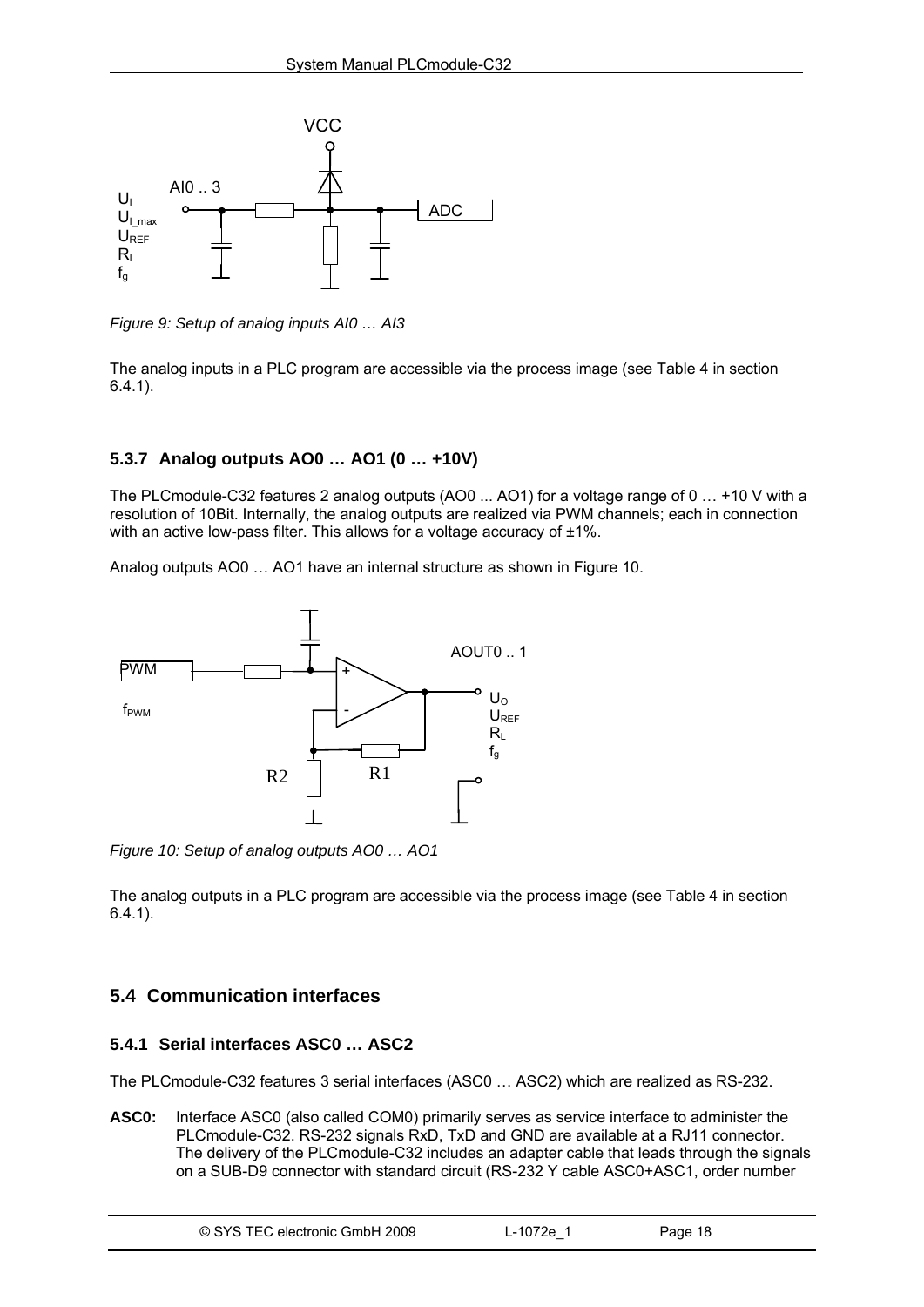162049). If required, it is possible to use a screened RS232 extension cable (plug/plug, 1:1) to connect the PLCmodule-C32 with the Host PC.

- <span id="page-19-0"></span>**ASC1:** Interface ASC1 (also called COM1) is disposable and usually used for data exchange between the PLCmodule-C32 and other field devices under control of the PLC program. Signals RxD, TxD and GND are available at a RJ11 connector. The delivery of the PLCmodule-C32 includes an adapter cable which leads through the signals on a SUB-D9 connector with standard circuit (RS-232 Y cable ASC0+ASC1, order number 162049). If required, it is possible to use a shielded null modem cable (plug/connector) to connect the PLCmodule-C32 with the Host PC.
- **ASC2:** Interface ASC2 (also called COM2) is disposable and **modem-compliant**. It is normally used for data exchange between the PLCmodule-C32 and other field devices under control of the PLC program. Signals RxD, TxD, DTR, DCD, RTS, CTS, DSR and GND are available at a RJ45 connector. The delivery of the PLCmodule-C32 includes an adapter cable which leads through signals on a SUB-D9 connector with standard circuit (RS-232 modem cable, order number 162052). If required, it is possible to use a screened null modem cable (plug/connector) to connect the PLCmodule-C32 with the Host PC.

#### **5.4.2 CAN interfaces CAN0 … CAN1**

The PLCmodule-C32 features 2 CAN interfaces (CAN0 … CAN1). Those two CAN-Bus-Transceivers (PHILIPS PCA82C251) are galvanically isolated to one another and to the CPU. The transceivers are supplied via two on-board DC/DC converter. CAN-Bus signals CAN0\_HIGH, CAN0\_LOW, CAN1\_HIGH, CAN1\_LOW and CAN\_GND are available from withdrawable screw-clamping connectors.

Section [6.9](#page-27-0) provides detailed information about the usage of both CAN interfaces in connection with CANopen.

**CAN cable:** The CAN-Bus usually is a twisted pair line. At both ends of the cable, a termination resistor of **120 Ohm termination** is necessary **between CAN\_H and CAN\_L**. CiA (CAN in Automation) suggests using CAN-GND in CiA DRP 303-1. For more information please refer to the appropriate CiA standards.

#### **5.4.3 Ethernet interface ETH0**

The PLCmodule-C32 features one Ethernet interface (ETH0, also called ETHERNET) which is designed as 10Base-T/100Base-TX. The connection takes place via a standard RJ-45 connector.

The Ethernet interface serves as service interface to administer the PLCmodule-C32 and it can be used fort data exchange with any other devices.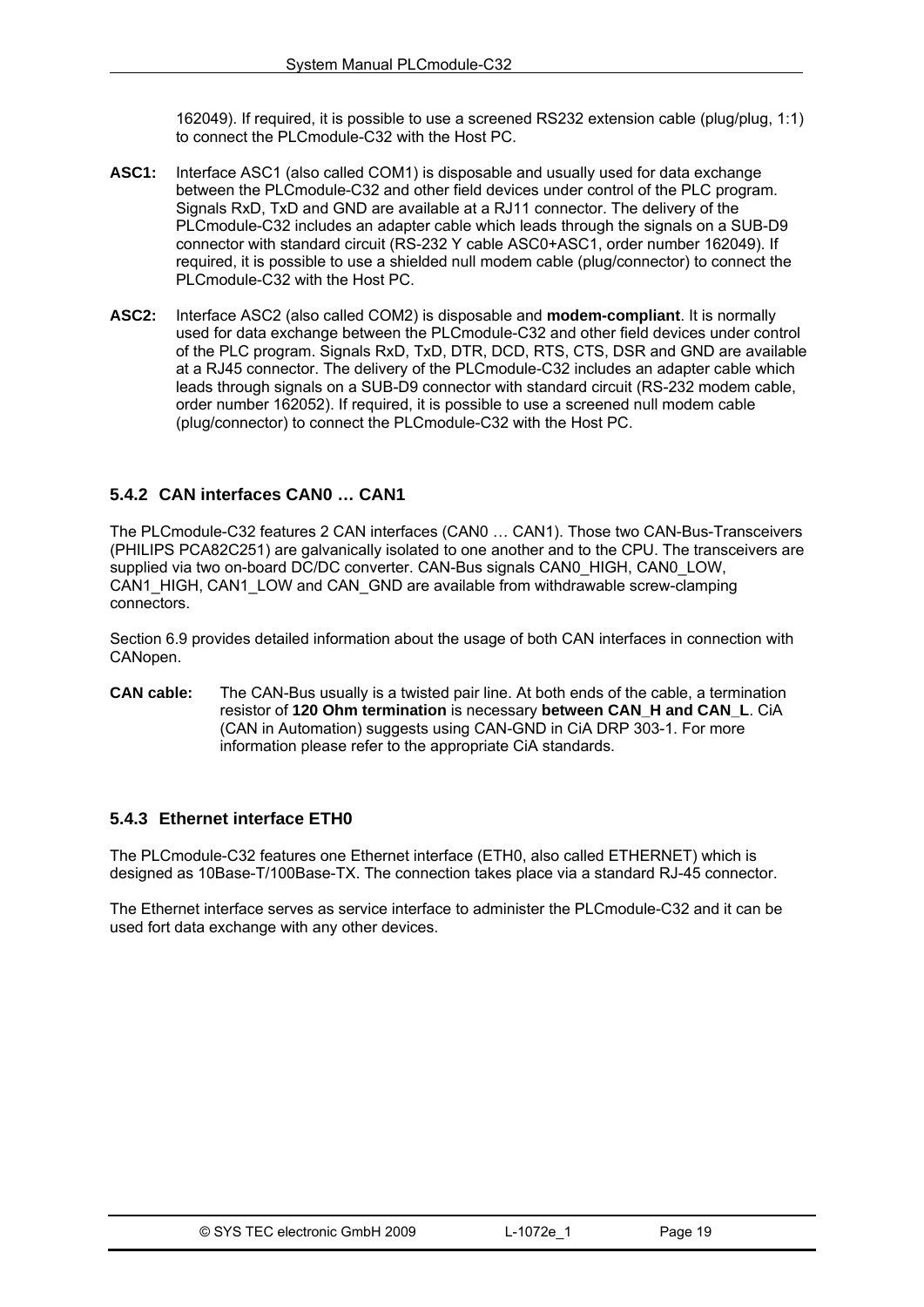# <span id="page-20-0"></span>**6 PLC functionality of the PLCmodule-C32**

## **6.1 Overview**

The PLCmodule-C32 is provided with the SYS TEC *PLCcore-5484, a complete Linux based compact PLC as plug-in "core"-module*. The PLCmodule-C32 adapt all inputs and outputs of the PLCcore-5484 to industrial standard level (24VDC, 0-10VDC, 0-20mA etc.) and completes the core-module with a industrial suited DIN rail enclosure.

Both modules, PLCmodule-C32 and PLCcore-5484, are using the same Embedded Linux as operating system. So configuration and programming of PLCmodule-C32 is nearly identical to PLCcore-5484.

# **6.2 System start of the PLCmodule-C32**

By default, the PLCmodule-C32 loads all necessary firmware components upon Power-on or Reset and starts running the PLC program afterwards. Hence, the PLCmodule-C32 is suitable for the usage in autarchic control systems. In case of power breakdown, such systems resume the execution of the PLC program independently and without user intervention. [Figure 11](#page-20-0) shows the system start in detail:



*Figure 11: System start of the PLCmodule-C32*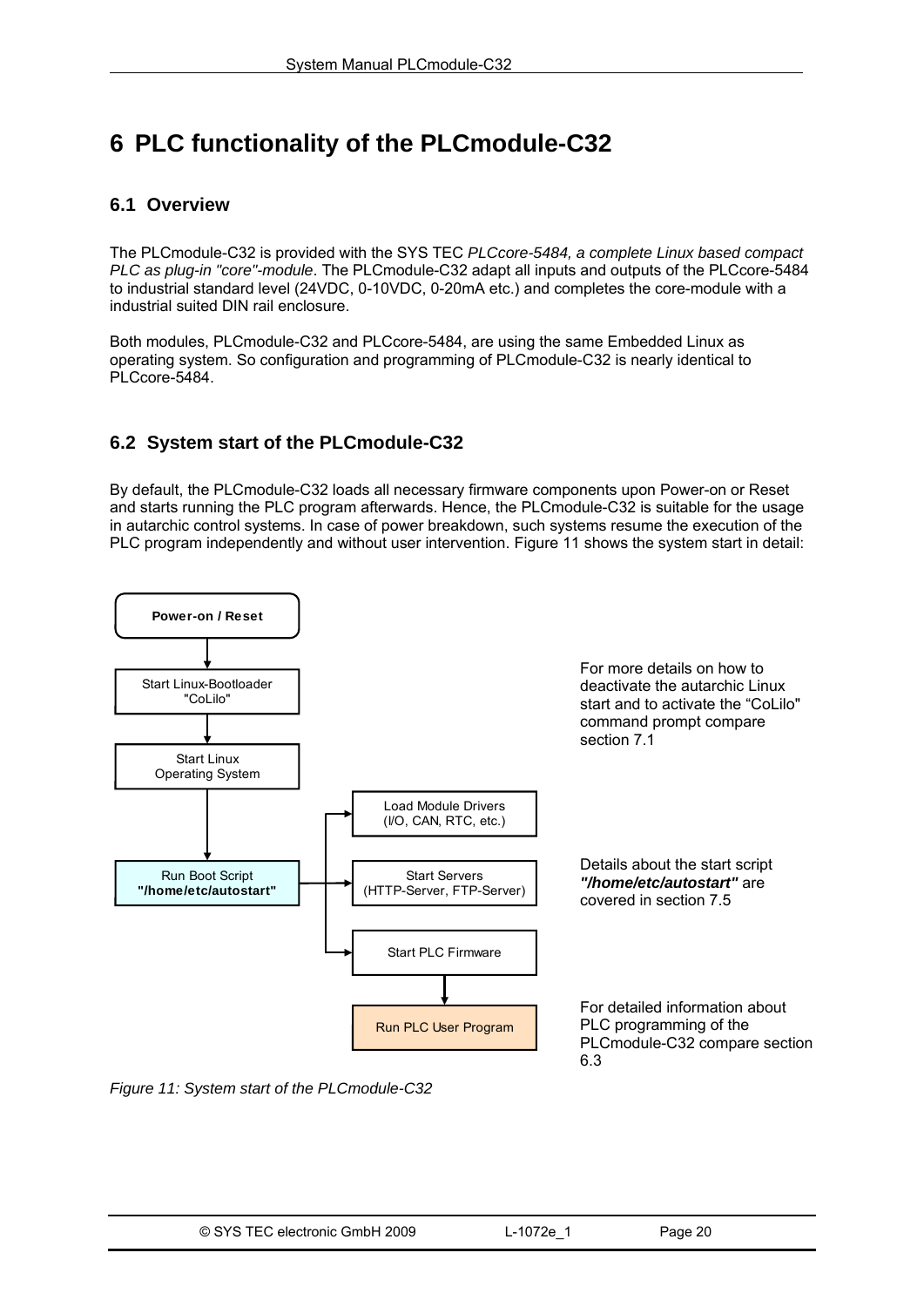# <span id="page-21-0"></span>**6.3 Programming the PLCmodule-C32**

The PLCmodule-C32 is programmed with IEC 61131-3-conform *OpenPCS* programming environment. There exist additional manuals about *OpenPCS* that describe the handling of this programming tool. Those are part of the software package *"OpenPCS"*. All manuals relevant for the PLCmodule-C32 are listed in [Table 1.](#page-6-0)

PLCmodule-C32 firmware is based on standard firmware for SYS TEC's compact control units. Consequently, it shows identical properties like other SYS TEC control systems. This affects especially the process image setup (see section [6.4\)](#page-22-0) as well as the functionality of control elements (Hex-Encoding switch, DIP-Switch, Run/Stop switch, Run-LED, Error-LED).

Depending on the firmware version used, PLCmodule-C32 firmware provides numerous function blocks to the user to access communication interfaces. [Table 3](#page-21-0) specifies the availability of FB communication classes (SIO, CAN, UDP) for different PLCmodule-C32 firmware versions. Section [7.6](#page-41-0)  describes the selection of the appropriate firmware version.

| <b>Type of</b><br><b>Interface</b> | <b>PLCmodule-</b><br>C32/Z3<br>Art. no.: 3090000 | <b>PLCmodule-</b><br>C32/Z4<br>Art. no.: 3090001 | <b>PLCmodule-</b><br>C32/Z5<br>Art. no.: 3090002 | <b>Remark</b>                       |
|------------------------------------|--------------------------------------------------|--------------------------------------------------|--------------------------------------------------|-------------------------------------|
| CAN                                |                                                  | X                                                | x                                                | FB description see<br>manual L-1008 |
| <b>UDP</b>                         |                                                  | x                                                | X                                                | FB description see<br>manual L-1054 |
| <b>SIO</b>                         | x                                                | x                                                | x                                                | FB description see<br>manual L-1054 |

#### *Table 3: Support of FB communication classes for different types of the PLCmodule*

[Table 20](#page-69-0) in [Appendix A](#page-69-0) contains a complete listing of firmware functions and function blocks that are supported by the PLCmodule-C32.

Detailed information about using the CAN interfaces in connection with CANopen is provided in section [6.9](#page-27-0).

| © SYS TEC electronic GmbH 2009 | L-1072e | Page 21 |
|--------------------------------|---------|---------|
|--------------------------------|---------|---------|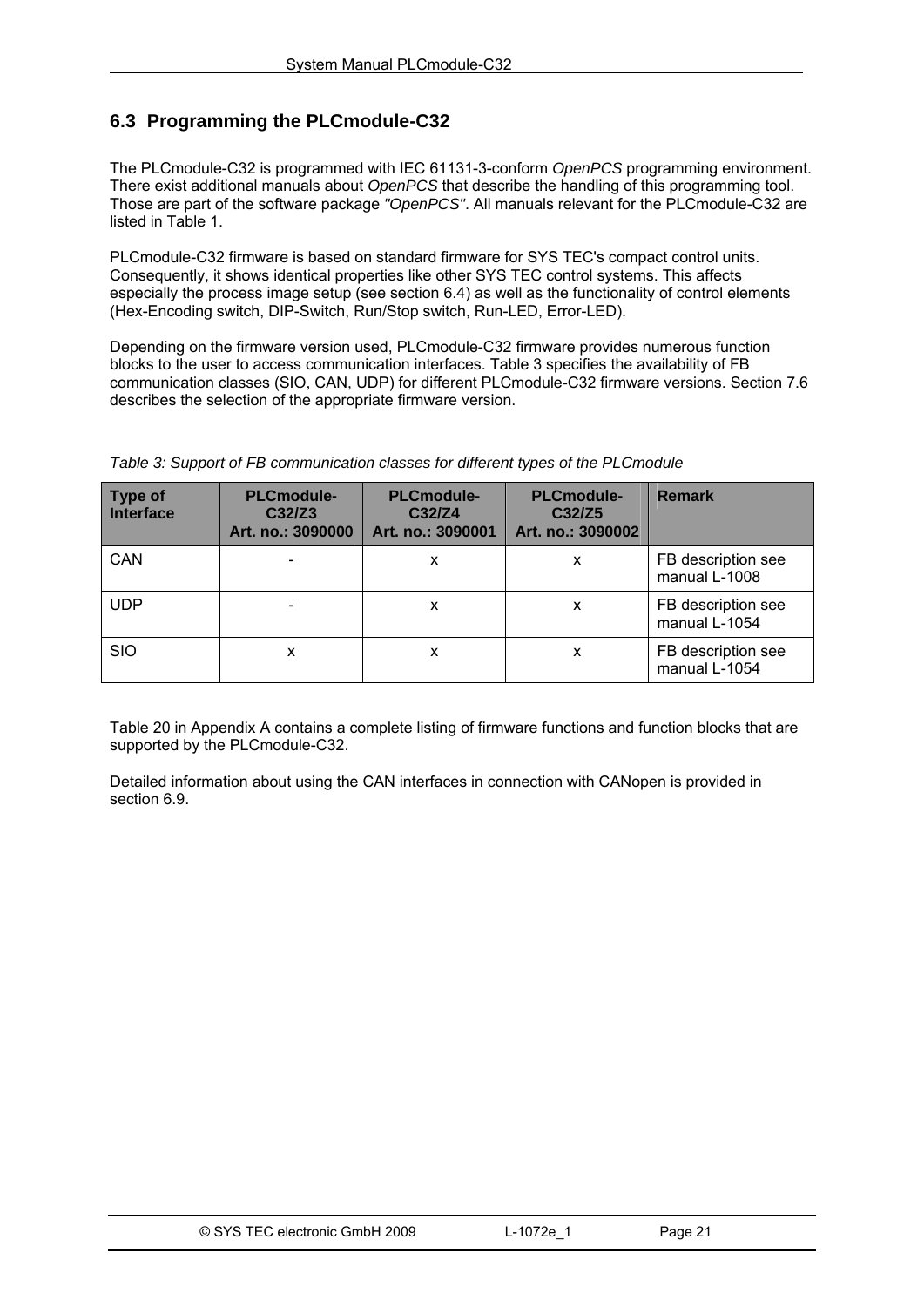# <span id="page-22-0"></span>**6.4 Process image of the PLCmodule-C32**

## **6.4.1 Local In- and Outputs**

Compared to other SYS TEC compact control systems, the PLCmodule-C32 obtains a process image with identical addresses. All in- and outputs listed in [Table 4](#page-22-0) are supported by the PLCmodule-C32.

*Table 4: Assignment of in- and outputs to the process image of the PLCmodule-C32* 

| I/O of the PLCmodule-C32                                         |                                                   | <b>Address and Data type in the Process Image</b>                                                |
|------------------------------------------------------------------|---------------------------------------------------|--------------------------------------------------------------------------------------------------|
| DI <sub>0</sub><br>DI7                                           | %IB0.0<br>%IX0.0  %IX0.7                          | as Byte with DI0  DI7<br>as single Bit for each input                                            |
| DI <sub>8</sub><br>DI15                                          | %IB1.0<br>%IX1.0  %IX1.7                          | as Byte with DI8  DI15<br>as single Bit for each input                                           |
| DI16<br>$$ DI23                                                  | %IB2.0<br>%IX2.0  %IX2.7                          | as Byte with DI16  DI23<br>as single Bit for each input                                          |
| AI0                                                              | %IW8.0                                            | 15Bit + sign (0  +32767)                                                                         |
| AI1                                                              | %IW10.0                                           | 15Bit + sign (0  +32767)                                                                         |
| AI <sub>2</sub>                                                  | %IW12.0                                           | 15Bit + sign (0  +32767)                                                                         |
| AI <sub>3</sub>                                                  | %IW14.0                                           | 15Bit + sign (0  +32767)                                                                         |
| CO                                                               | %ID40.0<br>see section 6.6.1                      | 31Bit + sign $(-2^{31} - 2^{31} - 1)$<br>counter input: DI24 (%IX3.0), direction: DI21 (%IX2.5), |
| C <sub>1</sub>                                                   | %ID44.0<br>see section 6.6.1                      | 31Bit + sign $(-2^{31} - 2^{31} - 1)$<br>counter input: DI25 (%IX3.1), direction: DI22 (%IX2.6), |
| C <sub>2</sub>                                                   | %ID48.0<br>see section 6.6.1                      | 31Bit + sign $(-2^{31} - 2^{31} - 1)$<br>counter input: DI26 (%IX3.2), direction: DI23 (%IX2.7), |
| On-board Temperature Sensor,<br>see <sup>(1)</sup>               | %ID72.0                                           | 31Bit + sign as 1/10000 °C                                                                       |
| DO <sub>0</sub><br>DO7                                           | %QB0.0<br>%QX0.0  %QX0.7                          | as Byte with DO0  DO7<br>as single Bit for each output                                           |
| DO <sub>8</sub><br>DO15                                          | %QB1.0<br>%QX1.0  %QX1.7                          | as Byte with DO8  DO15<br>as single Bit for each output                                          |
| REL <sub>0</sub><br>$\ldots$ REL3<br>(corresponds to DO16  DO19) | %QB2.0<br>%QX2.0  %QX2.3                          | as Byte with REL0  REL3<br>as single Bit for each Relay                                          |
| P <sub>0</sub>                                                   | %QX2.4<br>Impulse output: DO20, see section 6.6.2 | (default value for inactive generator)                                                           |
| P <sub>1</sub>                                                   | %QX2.5<br>Impulse output: DO21, see section 6.6.2 | (default value for inactive generator)                                                           |
| AO <sub>0</sub>                                                  | %QW8.0                                            | 15Bit + sign (0  +32767)                                                                         |
| AO1                                                              | %QW10.0                                           | 15Bit + sign (0  +32767)                                                                         |

**(1)** This marked components are only available in the process image, if the **Option** *"Enable extended I/O's"* is activated within the PLC configuration (see section [7.4.1](#page-36-0)). Alternatively, entry *"EnableExtIo="* can directly be set within section *"[ProcImg]"* of the

| © SYS TEC electronic GmbH 2009 | 2−1072e | Page 22 |  |
|--------------------------------|---------|---------|--|
|--------------------------------|---------|---------|--|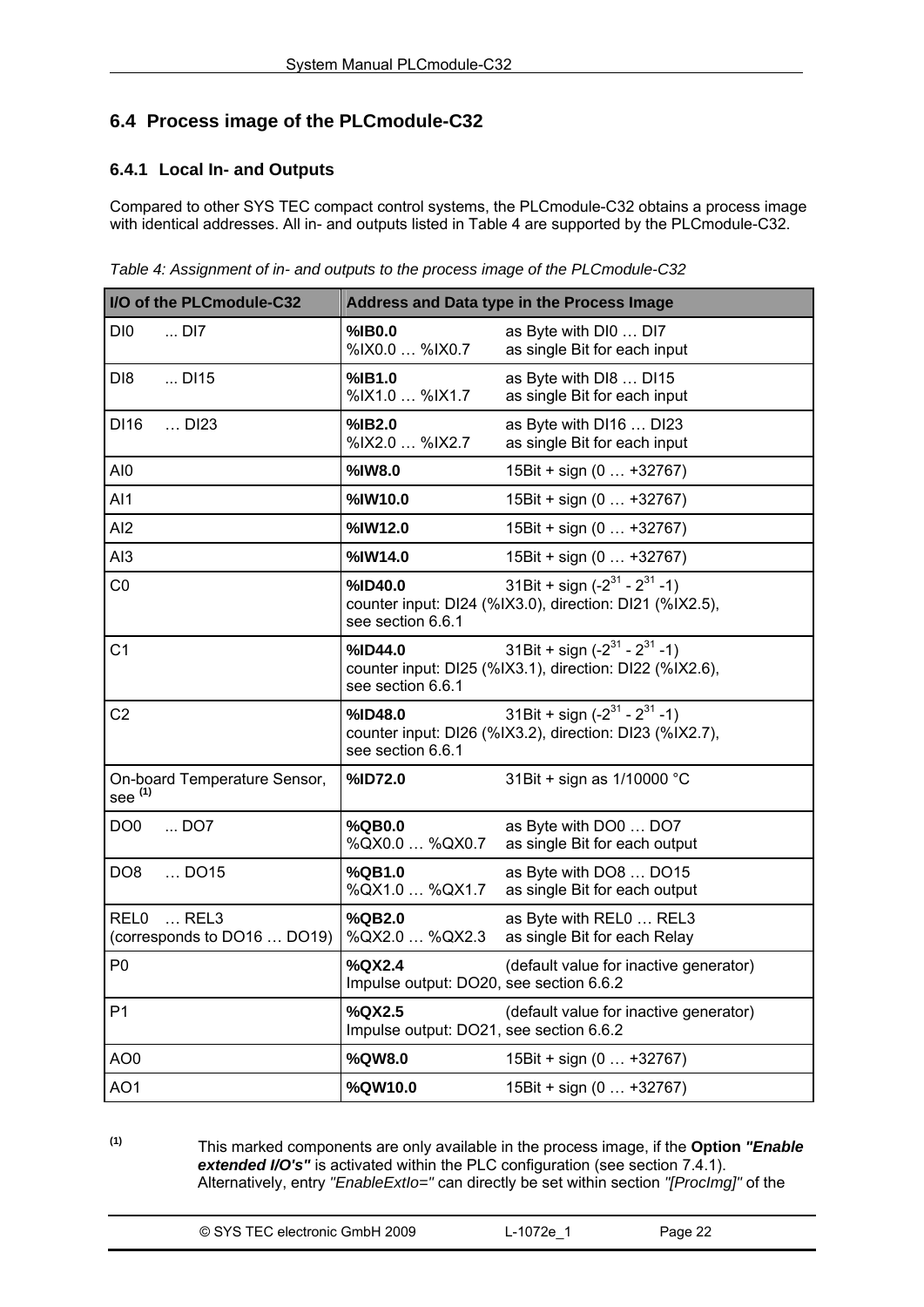configuration file *"/home/plc/plcmodule-c32.cfg"* (see section [7.4.3\)](#page-39-0). The appropriate configuration setting is evaluated upon start of the PLC firmware.

<span id="page-23-0"></span>**Advice:** The PLCmodule-C32 works with Big-Endian format ("Motorola-Notation"). Consequently and on the contrary to controls using Little-Endian format ("Intel-Notation"), it is **not possible** to sum up several BYTE variables of the process image to one WORD or DWORD and to access Bits above Bit7. The following example shows issue described:

> *bInByte0 AT %IB0.0 : BYTE; bInByte1 AT %IB1.0 : BYTE; wInWord AT %IW0.0 : BYTE; wInWord.0 <> bInByte0.0 due to Big-Endian: wInWord.0 == bInByte1.0 wInWord.8 <> bInByte1.0 due to Big-Endian: wInWord.8 == bInByte0.0*

In- and outputs of the PLCmodule-C32 are not negated in the process image. Hence, the H-level at one input leads to value "1" at the corresponding address in the process image. Contrariwise, value "1" in the process image leads to an H-level at the appropriate output.

#### **6.4.2 Network variables for CAN1**

Contrary to interface CAN0, interface CAN1 of the PLCmodule-C32 is designed as static object dictionary. Thus, at interface CAN1 the PLCmodule-C32 acts as a CANopen I/O device. All static network variables for CAN1 are accessible via the marker section of the process image.

Section [6.9.2](#page-29-0) includes more detailed information about CAN interface CAN1 and the network variables that are provided by it in the marker section.

#### **6.5 Communication interfaces**

#### **6.5.1 Serial interfaces**

The PLCmodule-C32 features 3 serial interfaces (ASC0 … ASC2) that function as RS-232. Details about hardware activation are included in section [5.4.1.](#page-18-0)

**ASC0:** Interface ASC0 (also termed as COM0) primarily serves as service interface to administer the PLCmodule-C32. By default, in boot script *"/etc/inittab"* it is assigned to the Linux process *"getty"* and is used as Linux console to administer the PLCmodule-C32. Even though interface ASC0 may be used from a PLC program via function blocks of type *"SIO\_Xxx"* (see manual *"SYS TEC-specific Extensions for OpenPCS / IEC 61131-3"*, Manual no.: L-1054), only signs should be output in this regard. The module tries to interpret and to execute signs that it receives as Linux commands.

To freely use an interface from a PLC program, boot script *"/etc/inittab"* must be adjusted appropriately which is only possible by modifying the Linux image. This requires software package SO-1095 ("VMware-Image of the Linux Development System for the ECUcore-5484").

**ASC1:** Interface ASC1 (also termed as COM1) is disposable and support data exchange between the PLCmodule-C32 and other field devices kept under control of the PLC program.

Interface ASC1 may be used from a PLC program via function blocks of type *"SIO\_Xxx"* (see manual *"SYS TEC-specific Extensions for OpenPCS / IEC 61131-3"*, Manual no.: L-1054).

| © SYS TEC electronic GmbH 2009 | $-1072e^{-7}$ | Page 23 |  |
|--------------------------------|---------------|---------|--|
|--------------------------------|---------------|---------|--|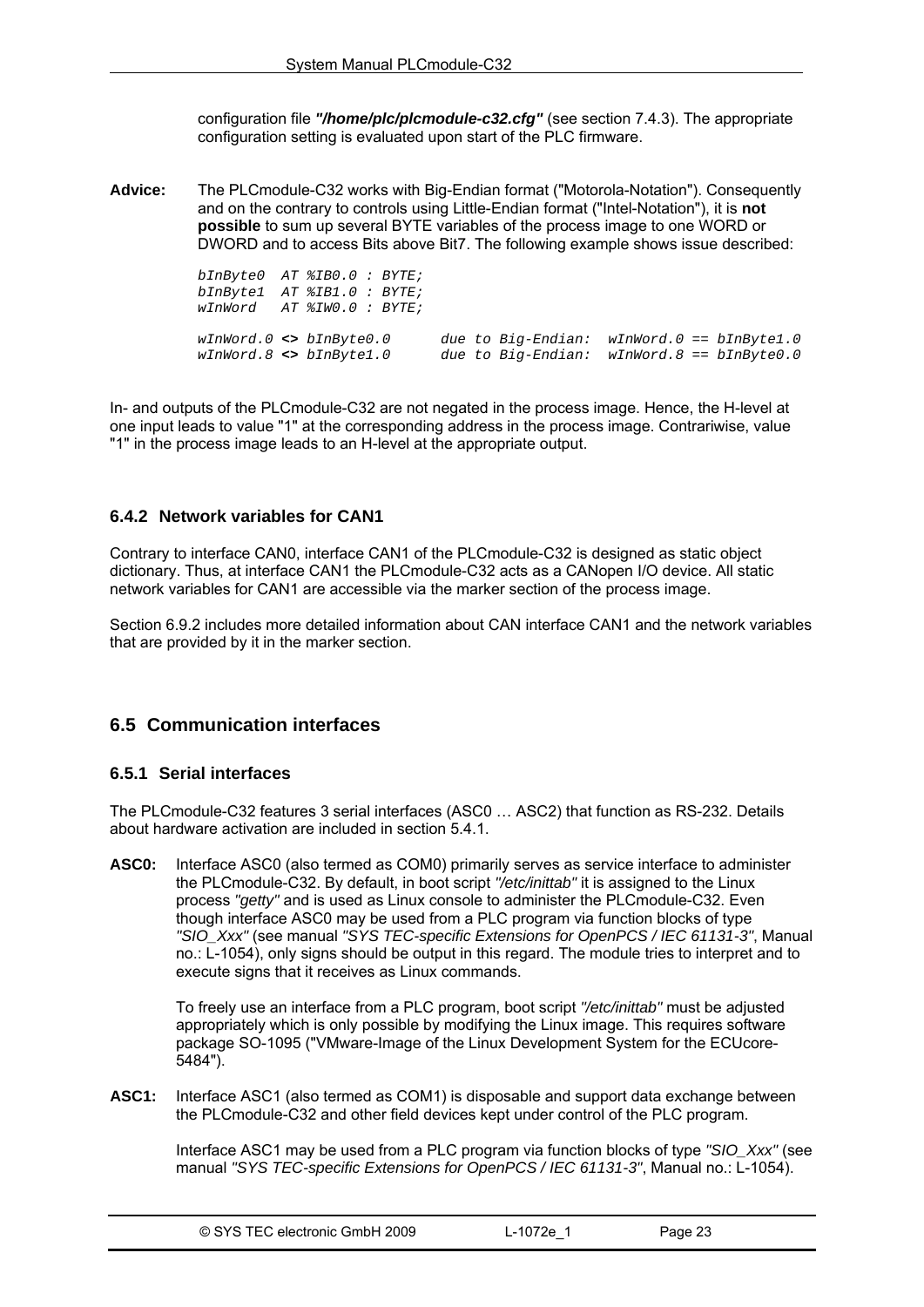<span id="page-24-0"></span>**ASC2:** Interface ASC2 (also termed as COM2) is disposable and **modem-compatible**. It supports data exchange between the PLCmodule-C32 and other field devices kept under control of the PLC program.

Interface ASC2 may be used from a PLC program via function blocks of type *"SIO\_Xxx"* (see manual *"SYS TEC-specific Extensions for OpenPCS / IEC 61131-3"*, Manual no.: L-1054).

#### **6.5.2 CAN interfaces**

The PLCmodule-C32 features 2 CAN interfaces (CAN0 … CAN1). Details about the hardware activation are included in section [5.4.2](#page-19-0).

Both CAN interfaces allow for data exchange with other devices via network variables and they are accessible from a PLC program via function blocks of type *"CAN\_Xxx"* (see section [6.9](#page-27-0) and *"User Manual CANopen Extension for IEC 61131-3"*, Manual no.: L-1008).

Section [6.9](#page-27-0) provides detailed information about the usage of the CAN interfaces in connection with CANopen.

#### **6.5.3 Ethernet interface**

The PLCmodule-C32 features 1 Ethernet interface (ETH0, also termed as ETHERNET). Details about the hardware activation are included in section [5.4.3](#page-19-0) 

The Ethernet interface serves as service interface to administer the PLCmodule-C32 and it enables data exchange with other devices. The interface is accessible from a PLC program via function blocks of type *"LAN\_Xxx"* (see manual *"SYS TEC-specific Extensions for OpenPCS / IEC 61131-3"*, Manual no.: L-1054).

The exemplary PLC program *"UdpRemoteCtrl"* illustrates the usage of function blocks of type *"LAN\_Xxx"* within a PLC program.

## **6.6 Specific peripheral interfaces**

#### **6.6.1 Counter inputs**

The PLCmodule-C32 features 3 fast counter input (C0 … C2). Prior to its usage, all counter inputs must be parameterized via function block *"CNT\_FUD"* (see manual *"SYS TEC-specific Extensions for OpenPCS / IEC 61131 3"*, Manual no.: L 1054). Afterwards, in a PLC program the current counter value is accessible via the process image (see [Table 4](#page-22-0) in section [6.4.1\)](#page-22-0) or via function block *"CNT\_FUD"*. [Table 5](#page-24-0) lists the allocation between counter channels and inputs.

| <b>Counter</b><br>channel | <b>Counter input</b>               |            | <b>Optional direction</b><br>input |            | Counter value in<br>process image |
|---------------------------|------------------------------------|------------|------------------------------------|------------|-----------------------------------|
| C <sub>0</sub>            | C0 (DI24)                          | $%$ IX3.0  | DI <sub>21</sub>                   | $%$ $X2.5$ | %ID40.0                           |
| C <sub>1</sub>            | C1 (DI25)                          | $%$ $X3.1$ | DI <sub>22</sub>                   | $%$ IX2.6  | %ID44.0                           |
| C <sub>2</sub>            | C <sub>2</sub> (D <sub>126</sub> ) | $%$ $X3.2$ | D <sub>123</sub>                   | $%$ IX2.7  | %ID48.0                           |

*Table 5: Allocation between counter channels and inputs*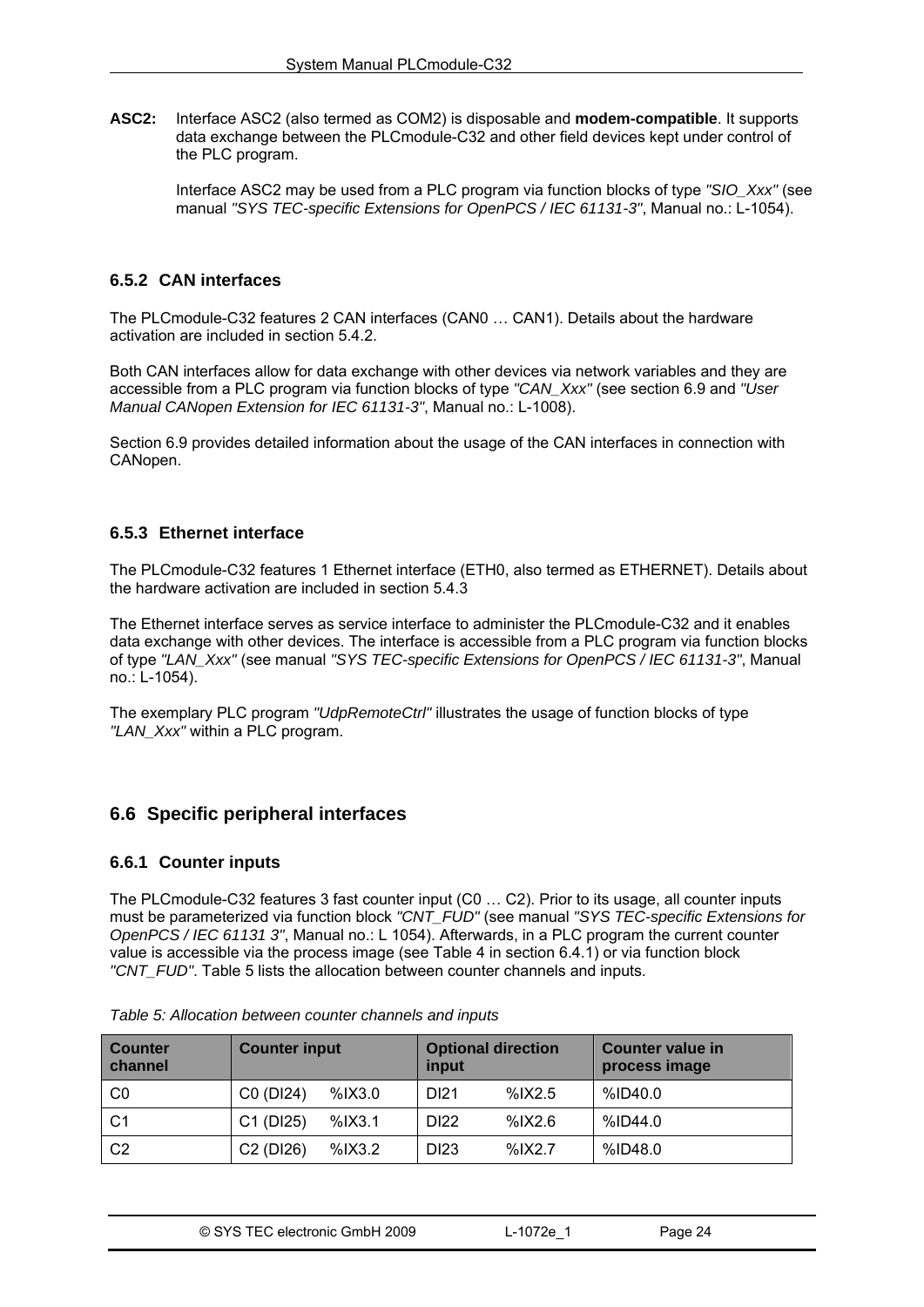#### <span id="page-25-0"></span>**6.6.2 Pulse outputs**

To release PWM and PTO signal sequences, the PLCmodule-C32 features 2 pulse outputs (P0 ... P1). Prior to its usage, all pulse outputs must be parameterized using function block *"PTO\_PWM"* (see manual *"SYS TEC-specific Extensions for OpenPCS / IEC 61131 3"*, Manual no.: L 1054). After the impulse generator is started, it takes over the control of respective outputs. After the impulse generator is deactivated, the respective output adopts the corresponding value that is filed in the process image for this output (see [Table 4](#page-22-0) in section [6.4.1\)](#page-22-0). [Table 6](#page-25-0) lists the allocations between impulse channels and outputs.

*Table 6: Allocation between impulse channels and outputs* 

| Impulse channel | Impulse output      |
|-----------------|---------------------|
| P0              | P0 (DO21)<br>%QX2.4 |
| P <sub>1</sub>  | P1 (DO22)<br>%QX2.5 |

# **6.7 Control and display elements**

#### **6.7.1 Run/Stop switch**

The Run/Stop switch makes it possible to start and interrupt the execution of the PLC program. Together with start and stop pushbuttons of the *OpenPCS* programming environment, the Run/Stop switch represents a "logical" AND-relation. This means that the PLC program will not start the execution until the local Run/Stop switch is positioned to *"Run"* **AND** additionally the start command (cold, warm or hot start) is given by the *OpenPCS* user interface. The order hereby is not relevant. A run command given by *OpenPCS* while at the same time the Run/Stop switch is positioned to *"Stop"* is visible through quick flashing of the Run-LED (green).

Positioned to *"MRes"* (*"Modul Reset"*), the Run/Stop switch allows for local deletion of a PLC program from the PLCmodule-C32. This might for example be necessary if an error occurs and the PLC program is running an infinite loop and consequently, accessing the *OpenPCS* programming environment is no longer possible. The procedure for deleting a PLC program is described in section [6.8.](#page-27-0)

## **6.7.2 Run-LED (green)**

The Run-LED provides information about the activity state of the control system. The activity state is shown through different modes: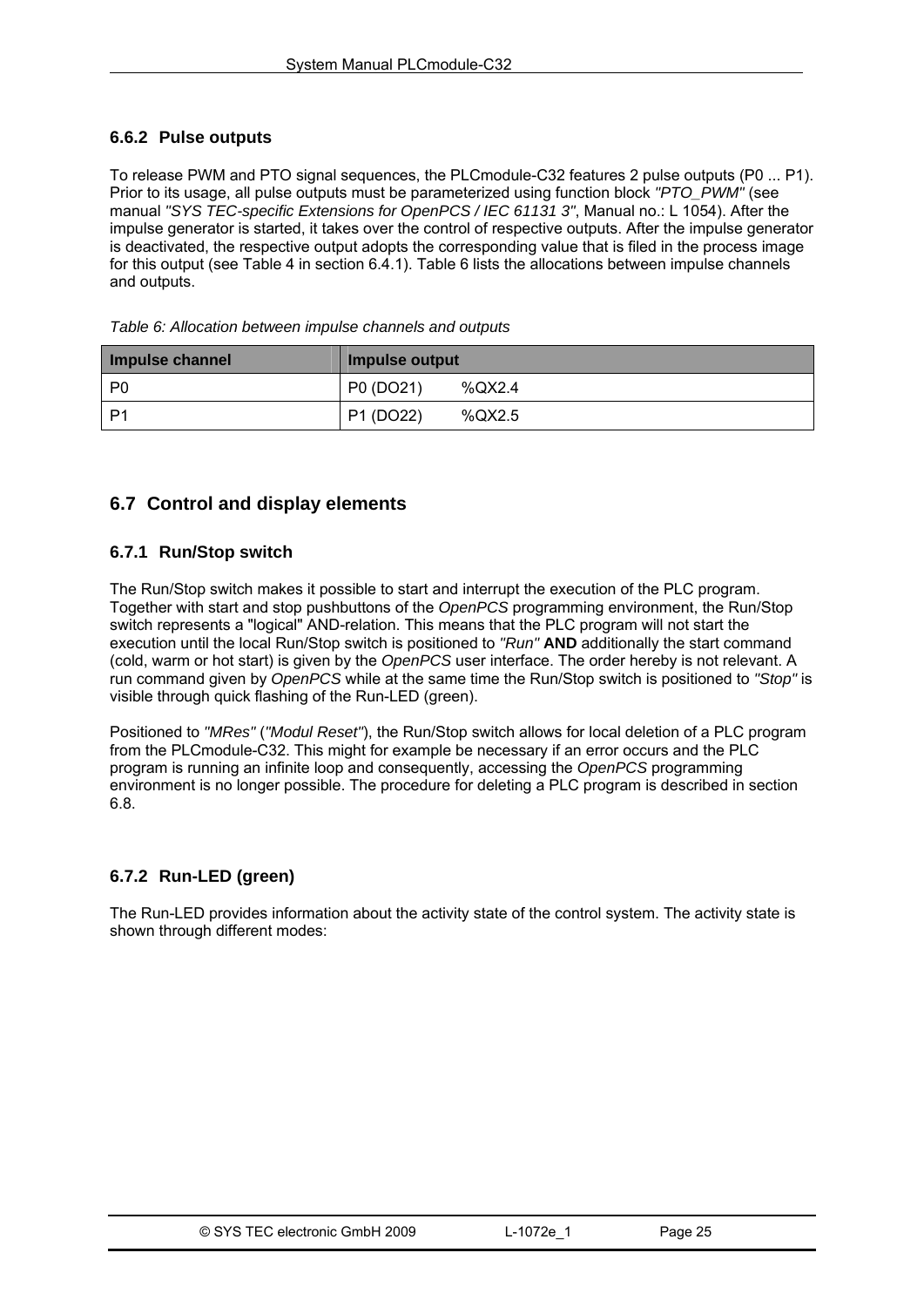<span id="page-26-0"></span>

| <b>LED Mode</b>                               | <b>PLC Activity State</b>                                                                                                                                 |  |  |  |  |  |
|-----------------------------------------------|-----------------------------------------------------------------------------------------------------------------------------------------------------------|--|--|--|--|--|
| Off                                           | The PLC is in state "Stop":                                                                                                                               |  |  |  |  |  |
|                                               | the PLC does not have a valid program,                                                                                                                    |  |  |  |  |  |
|                                               | the PLC has received a stop command from the OpenPCS programming<br>environment or                                                                        |  |  |  |  |  |
|                                               | the execution of the program has been canceled due to an internal error<br>٠                                                                              |  |  |  |  |  |
| Quick flashing in                             | The PLC is on standby but is not yet executing:                                                                                                           |  |  |  |  |  |
| relation 1:8 to<br>pulse                      | The PLC has received a start command from the OpenPCS programming<br>$\bullet$<br>environment but the local Run/Stop switch is still positioned to "Stop" |  |  |  |  |  |
| Slow flashing in<br>relation 1:1 to<br>pulse  | The PLC is in state "Run" and executes the PLC program.                                                                                                   |  |  |  |  |  |
| Quick flashing in<br>relation 1:1 to<br>pulse | The PLC is in mode "Reset", compare section 6.8                                                                                                           |  |  |  |  |  |

## **6.7.3 Error-LED (red)**

The Error-LED provides information about the error state of the control system. The error state is represented through different modes:

*Table 8: Display status of the Error-LED* 

| <b>LED Mode</b>                               | <b>PLC Error State</b>                                                                                                                                                                                                                                               |
|-----------------------------------------------|----------------------------------------------------------------------------------------------------------------------------------------------------------------------------------------------------------------------------------------------------------------------|
| Off                                           | No error has occurred; the PLC is in normal state.                                                                                                                                                                                                                   |
| Permanent light                               | A severe error has occurred:                                                                                                                                                                                                                                         |
|                                               | The PLC was started using an invalid configuration (e.g. CAN node address<br>0x00) and had to be stopped or                                                                                                                                                          |
|                                               | A severe error occurred during the execution of the program and caused<br>$\bullet$<br>the PLC to independently stop its state "Run" (division by zero, invalid Array<br>access, ), see below                                                                        |
| Slow flashing in<br>relation 1:1 to<br>pulse  | A network error occurred during communication to the programming system; the<br>execution of a running program is continued. This error state will be reset<br>independently by the PLC as soon as further communication to the<br>programming system is successful. |
| Quick flashing in<br>relation 1:1 to<br>pulse | The PLC is in mode "Reset", compare section 6.8                                                                                                                                                                                                                      |
| Quick flashing in<br>relation 1:8 to<br>pulse | The PLC is on standby, but is not yet running:                                                                                                                                                                                                                       |
|                                               | The PLC has received a start command from the OpenPCS programming<br>$\bullet$<br>environment but the local Run/Stop switch is positioned to "Stop"                                                                                                                  |

In case of severe system errors such as division by zero of invalid Array access, the control system passes itself from state *"Run"* into state *"Stop"*. This is recognizable by the permanent light of the

| © SYS TEC electronic GmbH 2009 | ∟-1072e | Page 26 |
|--------------------------------|---------|---------|
|--------------------------------|---------|---------|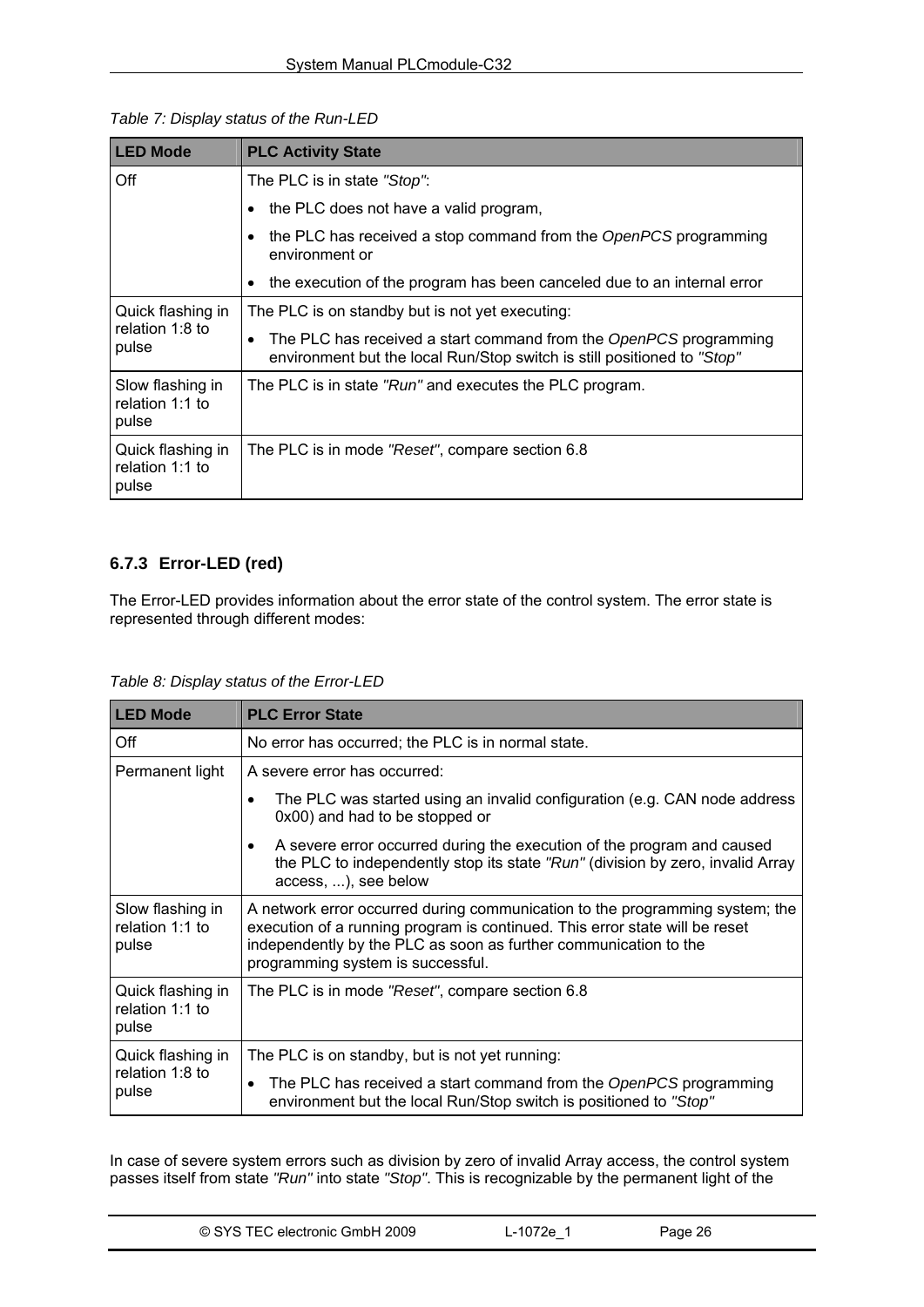<span id="page-27-0"></span>Error-LED (red). In this case, the error cause is saved by the PLC and is transferred to the computer and shown upon next power-on.

# **6.8 Local deletion of a PLC program**

If the Run/Stop switch is positioned to *"MRes"* (*"Modul Reset"*) (see section [6.7.1\)](#page-25-0), it is possible to delete a program from the PLCmodule-C32. This might for example be necessary if an error occurs and the PLC program is running an infinite loop and consequently, accessing the *OpenPCS* programming environment is no longer possible. To prevent deleting a PLC program by mistake, it is necessary to keep to the following order:

- (1) Position the Run/Stop switch to *"MRes"*
- (2) Reset the PLCmodule-C32 (by pressing the reset pushbutton on the top of the module or through temporary power interrupt)  $\Rightarrow$  Run-LED (green) is flashing quickly in relation 1:1 to the pulse
- (3) Position the Run/Stop switch to *"Run"*  $\Rightarrow$  Error-LED (red) is flashing quickly in relation 1:1 to the pulse
- (4) Reposition Run/Stop switch back to *"MRes"* **within 2 seconds**  $\Rightarrow$  PLCmodule-C32 is deleting PLC program  $\Rightarrow$  Run-LED (green) and Error-LED (red) are both flashing alternately
- (5) Reposition Run/Stop switch to *"Stop"* or *"Run"* and reset again to start the PLCmodule-C32 and bring it into normal working state

If Reset of the PLCmodule-C32 is activated (e.g. through temporary power interrupt) while at the same time the Run/Stop switch is positioned to *"MRes"*, the module recognizes a reset requirement. This is visible through quick flashing of the Run-LED (green). This mode can be stopped without risk. Therefore, the Run/Stop switch must be positioned to *"Run"* or *"Stop"* (Error-LED is flashing) and it must be waited for 2 seconds. The PLCmodule-C32 independently stops the reset process after 2 seconds and starts a normal working state with the PLC program which was saved last.

# **6.9 Using CANopen for CAN interfaces**

The PLCmodule-C32 features 2 CAN interfaces (CAN0 … CAN1), both are usable as CANopen Manager (conform to CiA Draft Standard 302). The configuration of both interfaces (active/inactive, node number, Bitrate, Master on/off) is described in section [7.4](#page-36-0).

Both CAN interfaces allow for data exchange with other devices via network variables and they are usable from a PLC program via function blocks of type *"CAN\_Xxx"*. More details are included in *"User Manual CANopen Extension for IEC 61131-3"*, Manual no.: L-1008.

The CANopen services **PDO** (*P*rocess *D*ata *O*bjects) and **SDO** (*S*ervice *D*ata *O*bjects) are two separate mechanisms for data exchange between single field bus devices. Process data sent from a node (**PDO**) are available as broadcast to interested receivers. PDOs are limited to 1 CAN telegram and therewith to 8 Byte user data maximum because PDOs are executed as non-receipt broadcast messages. On the contrary, **SDO** transfers are based on logical point-to-point connections ("Peer to Peer") between two nodes and allow the receipted exchange of data packages that may be larger than 8 Bytes. Those data packages are transferred internally via an appropriate amount of CAN telegrams. Both services are applicable for interface CAN0 as well as for CAN1 of the PLCmodule-C32.

| © SYS TEC electronic GmbH 2009 | ∟-1072e <sup>⊣</sup> | Paqe 27 |  |
|--------------------------------|----------------------|---------|--|
|--------------------------------|----------------------|---------|--|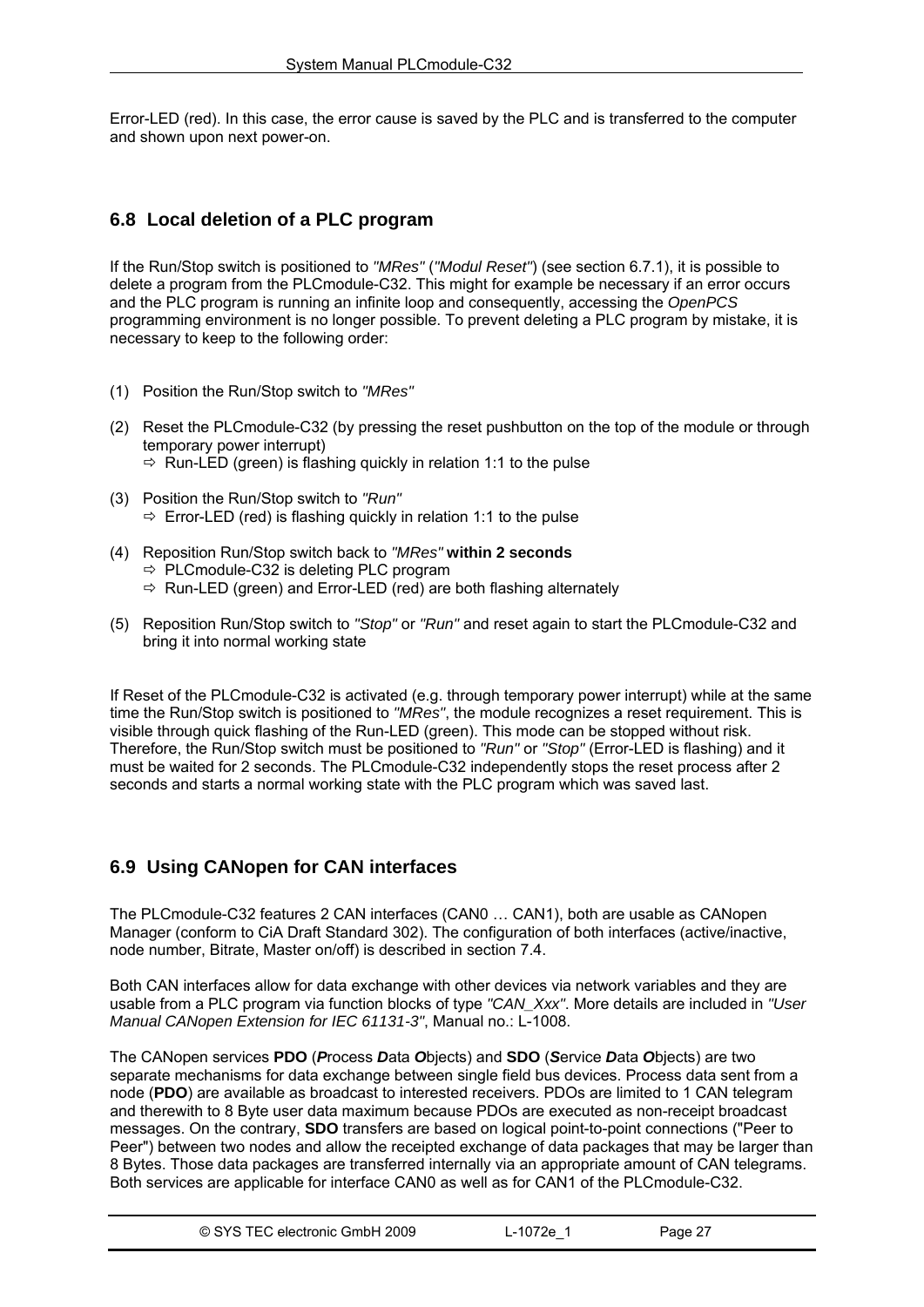<span id="page-28-0"></span>SDO communication basically takes place via function blocks of type *"CAN\_SDO\_Xxx"* (see *"User Manual CANopen Extension for IEC 61131-3"*, Manual no.: L-1008). Function blocks are also available for PDOs (*"CAN\_PDO\_Xxx"*). Those should only be used for particular cases in order to also activate non-CANopen-conform devices. For the application of PDO function blocks, the CANopen configuration must be known in detail. The reason for this is that the PDO function blocks only use 8 Bytes as input/output parameter, but the assignment of those Bytes to process data is subject to the user.

Instead of PDO function blocks, network variables should mainly be used for PDO-based data exchange. Network variables represent the easiest way of data exchange with other CANopen nodes. Accessing network variables within a PLC program takes place in the same way as accessing internal, local variables of the PLC. Hence, for PLC programmers it is not of importance if e.g. an input variable is allocated to a local input of the control or if it represents the input of a decentralized extension module. The application of network variables is based on the integration of DCF files that are generated by an appropriate CANopen configurator. On the one hand, DCF files describe communication parameters of any device (CAN Identifier, etc.) and on the other hand, they allocate network variables to the Bytes of a CAN telegram (mapping). The application of network variables only requires basic knowledge about CANopen.

For the PLCmodule-C32, the usage of PDO-based network variables is different for each CAN interface CAN0 and CAN1. Sections [6.9.1](#page-28-0) and [6.9.2](#page-29-0) provide more detail on this.

In a CANopen network, exchanging PDOs only takes place in status *"OPERATIONAL"*. If the PLCmodule-C32 is not in this status, it does not process PDOs (neither for send-site nor for receivesite) and consequently, it does not update the content of network variables. The CANopen Manager is in charge of setting the operational status *"OPERATIONAL"*, *"PRE-OPERATIONAL"* etc. (mostly also called "CANopen Master"). In typical CANopen networks, a programmable node in the form of a PLC is used as CANopen-Manager. The PLCmodule-C32 is able to take over tasks of the CANopen Manager at both CAN interfaces CAN0 and CAN1. How the Manager is activated is described in section [7.4](#page-36-0).

As CANopen Manager, the PLCmodule-C32 is able to parameterize the CANopen I/O devices ("CANopen-Slaves") that are connected to the CAN bus. Therefore, upon system start via SDO it transfers DCF files generated by the CANopen configurator to the respective nodes.

#### **6.9.1 CAN interface CAN0**

Interface CAN0 features a dynamic object dictionary. This implicates that after activating the PLC, the interface does not provide communication objects for data exchange with other devices. After downloading a PLC program (or its reload from the non-volatile storage after power-on), the required communication objects are dynamically generated according to the DCF file which is integrated in the PLC project. Thus, CAN interface CAN0 is extremely flexible and also applicable for larger amount of data.

For the PLC program, all network variables are declared as *"VAR\_EXTERNAL"* according to IEC61131-3. Hence, they are marked as "outside of the control",  $\overline{e}$ .g.:

```
VAR_EXTERNAL 
     NetVar1 : BYTE ; 
     NetVar2 : UINT ; 
END_VAR
```
A detailed procedure about the integration of DCF files into the PLC project and about the declaration of network variables is provided in manual *"User Manual CANopen Extension for IEC 61131-3"* (Manual no.: L-1008).

When using CAN interface CAN0 it must be paid attention that the generation of required objects takes place upon each system start. This is due to the dynamic object directory. "Design instructions"

| © SYS TEC electronic GmbH 2009 | ∟-1072e | Page 28 |  |
|--------------------------------|---------|---------|--|
|--------------------------------|---------|---------|--|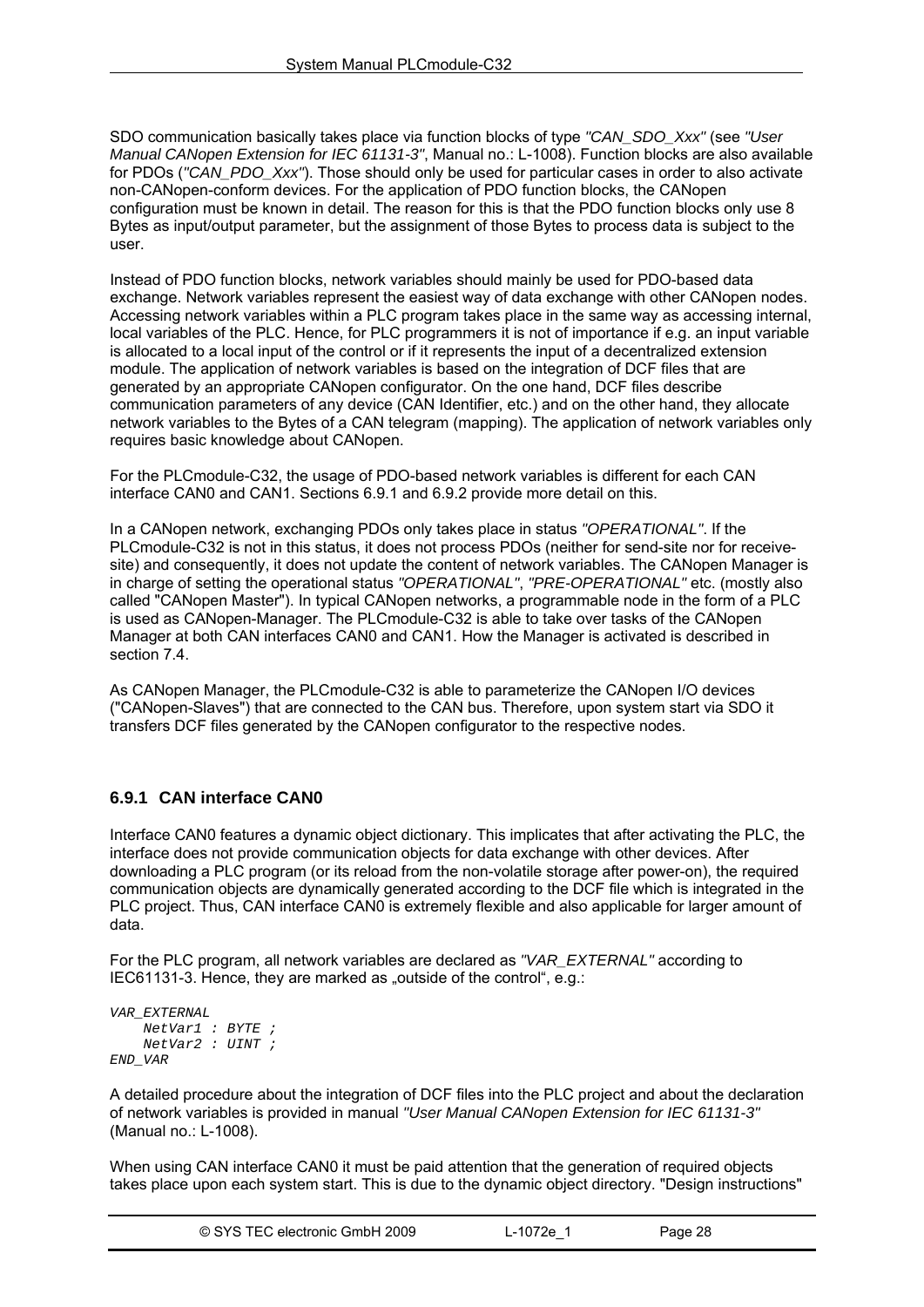<span id="page-29-0"></span>are included in the DCF file that is integrated in the PLC project. **Hence, changes to the configuration can only be made by modifying the DCF file.** This implies that after the network configuration is changed (modification of DCF file), the PLC project must again be translated and loaded onto the PLCmodule-C32.

#### **6.9.2 CAN interface CAN1**

On the contrary to interface CAN0, interface CAN1 is provided as static object dictionary. This means that the amount of network variables (communication objects) and the amount of PDOs available are both strongly specified. During runtime, the configuration of PDOs is modifiable. This implies that communication parameters used (CAN Identifier, etc.) and the allocation of network variables to each Byte of a CAN telegram (mapping), can be set and modified by the user. Thus, only the amount of objects (amount of network variables and PDOs) is strongly specified in the static object dictionary. Consequently, application and characteristics of objects can be modified during runtime. For this reason, at interface CAN1 the PLCmodule-C32 acts as a CANopen I/O device.

All network variables of the PLC program are available through the marker section of the process image. Therefore, 252 Bytes are usable as input variables and also 252 Bytes as output variables. To enable any data exchange with other CANopen I/O devices, the section of static network variables is mapped to different data types in the object dictionary (BYTE, SINT, WORD, INT, DWORD, DINT). Variables of the different data types are located within the same memory area which means that all variables represent the same physical storage location. Hence, a WORD variable interferes with 2 BYTE variables, a DWORD variable with 2 WORD or 4 BYTE variables. [Figure 12](#page-29-0) the positioning of network variables for CAN1 within the marker section.

|                        |                                     | <b>CAN1 Input Variables</b>         |                                     |                                     |                                                |                                     |                                     |                                     |                            |                                  |                                  |                                  |                                  |                                  |                                  |                                  |                                  |
|------------------------|-------------------------------------|-------------------------------------|-------------------------------------|-------------------------------------|------------------------------------------------|-------------------------------------|-------------------------------------|-------------------------------------|----------------------------|----------------------------------|----------------------------------|----------------------------------|----------------------------------|----------------------------------|----------------------------------|----------------------------------|----------------------------------|
|                        | CAN <sub>1</sub><br>IN <sub>0</sub> | CAN <sub>1</sub><br>IN <sub>1</sub> | CAN <sub>1</sub><br>IN <sub>2</sub> | CAN <sub>1</sub><br>IN <sub>3</sub> | CAN <sub>1</sub><br>IN <sub>4</sub>            | CAN <sub>1</sub><br>IN <sub>5</sub> | CAN <sub>1</sub><br>IN <sub>6</sub> | CAN <sub>1</sub><br>IN <sub>7</sub> |                            | CAN <sub>1</sub><br><b>IN244</b> | CAN <sub>1</sub><br><b>IN245</b> | CAN <sub>1</sub><br><b>IN246</b> | CAN <sub>1</sub><br><b>IN247</b> | CAN <sub>1</sub><br><b>IN248</b> | CAN <sub>1</sub><br><b>IN249</b> | CAN <sub>1</sub><br><b>IN250</b> | CAN <sub>1</sub><br><b>IN251</b> |
| BYTE /<br>SINT, USINT  | %MB<br>0.0<br>(Byte0)               | %MB<br>1.0<br>(Byte1)               | %MB<br>2.0<br>(Byte2)               | %MB<br>3.0<br>(Byte3)               | %MB<br>4.0<br>(Byte4)                          | %MB<br>5.0<br>(Byte5)               | %MB<br>6.0<br>(Bvte6)               | %MB<br>7.0<br>(Byte7)               |                            | %MB<br>244.0<br>(Byte244)        | %MB<br>245.0<br>(Byte245)        | %MB<br>246.0<br>(Byte246)        | %MB<br>247.0<br>(Byte247)        | %MB<br>248.0<br>(Byte248)        | %MB<br>249.0<br>(Byte249)        | %MB<br>250.0<br>(Byte250)        | %MB<br>251.0<br>(Byte251)        |
| WORD /<br>INT. UINT    | %MW<br>0.0<br>(Word0)               |                                     | %MW<br>2.0<br>(Word1)               |                                     | %MW<br>%MW<br>6.0<br>4.0<br>(Word2)<br>(Word3) |                                     |                                     | %MW<br>244.0<br>(Word122)           |                            | %MW<br>246.0<br>(Word123)        |                                  | %MW<br>248.0<br>(Word124)        |                                  | %MW<br>250.0<br>(Word 125)       |                                  |                                  |                                  |
| DWORD /<br>DINT, UDINT | %MD<br>0.0<br>(Dw ord0)             |                                     |                                     | %MD<br>4.0<br>(Dw ord1)             |                                                |                                     |                                     |                                     | %MD<br>244.0<br>(Dw ord61) |                                  |                                  |                                  | %MD<br>248.0<br>(Dw ord62)       |                                  |                                  |                                  |                                  |

|                        |                                      | <b>CAN1 Output Variables</b>                      |                                      |                          |                                      |                                                    |                          |                          |                           |                            |                                   |                                   |                           |                                         |                            |                           |                            |
|------------------------|--------------------------------------|---------------------------------------------------|--------------------------------------|--------------------------|--------------------------------------|----------------------------------------------------|--------------------------|--------------------------|---------------------------|----------------------------|-----------------------------------|-----------------------------------|---------------------------|-----------------------------------------|----------------------------|---------------------------|----------------------------|
|                        | CAN <sub>1</sub><br>OUT <sub>0</sub> | CAN <sub>1</sub><br>O <sub>U</sub> T <sub>1</sub> | CAN <sub>1</sub><br>O <sub>UT2</sub> | CAN <sub>1</sub><br>OUT3 | CAN <sub>1</sub><br>OUT <sub>4</sub> | CAN <sub>1</sub><br>OUT <sub>5</sub>               | CAN <sub>1</sub><br>OUT6 | CAN <sub>1</sub><br>OUT7 |                           | CAN <sub>1</sub>           | CAN <sub>1</sub><br>OUT244 OUT245 | CAN <sub>1</sub><br>OUT246 OUT247 | CAN <sub>1</sub>          | CAN <sub>1</sub><br>OUT248 OUT249OUT250 | CAN <sub>1</sub>           | CAN <sub>1</sub>          | CAN <sub>1</sub><br>OUT251 |
| BYTE /<br>SINT, USINT  | %MB<br>256.0<br>(Byte0)              | %MB<br>257.0<br>(Byte1)                           | %MB<br>258.0<br>(Byte2)              | %MB<br>259.0<br>(Byte3)  | %MB<br>260.0<br>(Byte4)              | %MB<br>261.0<br>(Byte5)                            | %MB<br>262.0<br>(Byte6)  | %MB<br>263.0<br>(Byte7)  |                           | %MB<br>500.0<br>(Byte244)  | %MB<br>501.0<br>(Byte245)         | %MB<br>502.0<br>(Byte246)         | %MB<br>503.0<br>(Byte247) | %MB<br>504.0<br>(Byte248)               | %MB<br>505.0<br>(Byte249)  | %MB<br>506.0<br>(Byte250) | %MB<br>507.0<br>(Byte251)  |
| WORD /<br>INT. UINT    | %MW<br>256.0<br>(Word0)              |                                                   | %MW<br>258.0<br>(Word1)              |                          |                                      | %MW<br>%MW<br>260.0<br>262.0<br>(Word3)<br>(Word2) |                          |                          | %MW<br>500.0<br>(Word122) |                            | %MW<br>502.0<br>(Word123)         |                                   | %MW<br>504.0<br>(Word124) |                                         | %MW<br>506.0<br>(Word 125) |                           |                            |
| DWORD /<br>DINT, UDINT |                                      | %MD<br>265.0<br>(Dw ord0)                         |                                      |                          |                                      | %MD<br>260.0<br>(Dw ord1)                          |                          |                          |                           | %MD<br>500.0<br>(Dw ord61) |                                   |                                   |                           | %MD<br>504.0<br>(Dw ord62)              |                            |                           |                            |

*Figure 12: Positioning of network variables for CAN1 within the marker section* 

[Table 9](#page-30-0) shows the representation of network variables through appropriate inputs in the object dictionary of interface CAN0.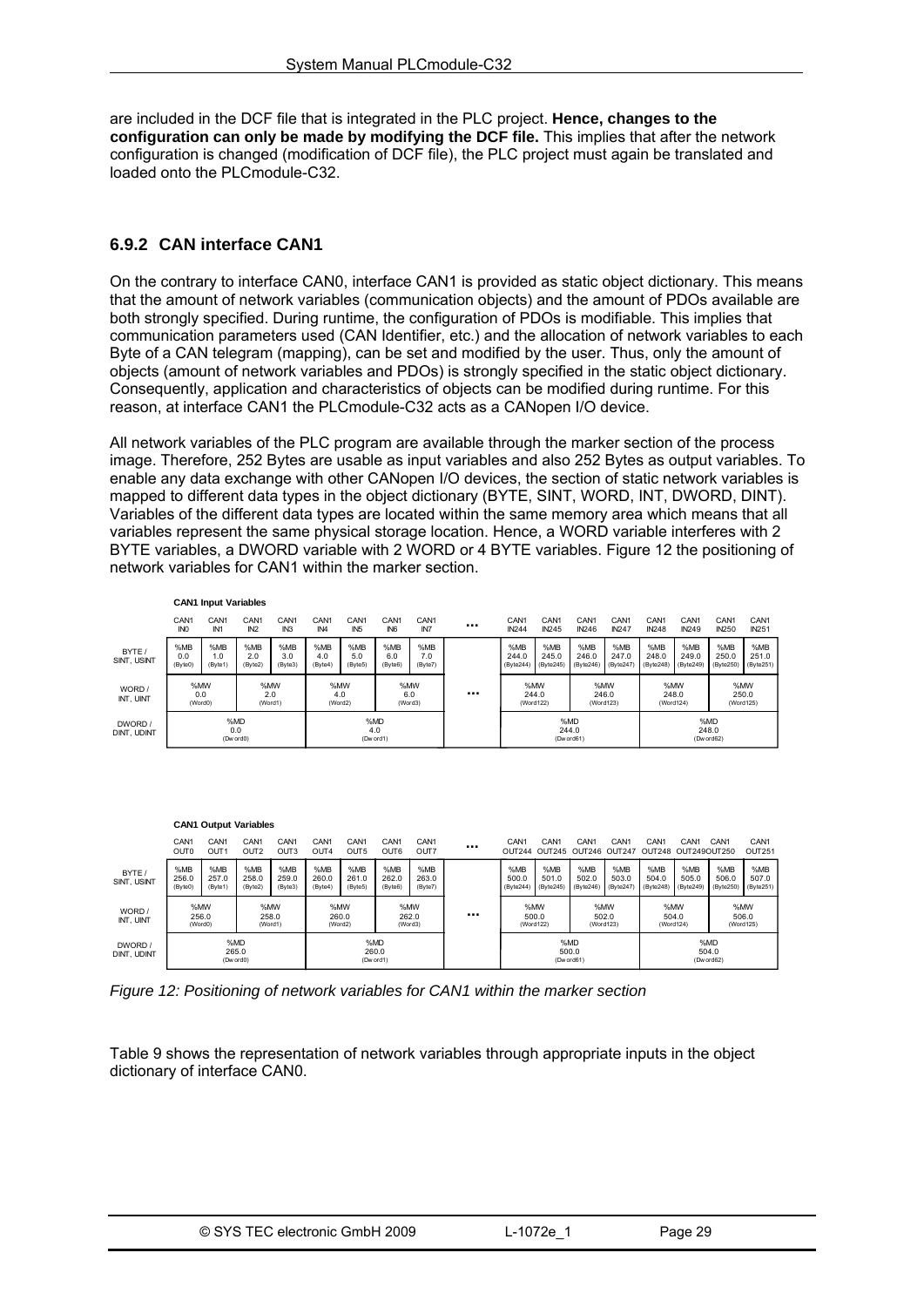| <b>OD</b> section                        | OD variable /<br><b>EDS input</b> | <b>Data type CANopen</b> | Data type IEC 61131-3 |  |  |  |  |  |
|------------------------------------------|-----------------------------------|--------------------------|-----------------------|--|--|--|--|--|
| (inputs for the PLCmodule-C32)<br>Inputs |                                   |                          |                       |  |  |  |  |  |
| Index 2000H<br>Sub 1  252                | CAN1InByte0<br>CAN1InByte251      | Unsigned8                | <b>BYTE, USINT</b>    |  |  |  |  |  |
| Index 2001H<br>Sub 1  252                | CAN1InSInt0<br>CAN1InSInt251      | Integer8                 | <b>SINT</b>           |  |  |  |  |  |
| Index 2010H<br>Sub 1  126                | CAN1InWord0<br>CAN1InWord125      | Unsigned16               | WORD, UINT            |  |  |  |  |  |
| Index 2011H<br>Sub 1  126                | CAN1InInt0<br>CAN1InInt125        | Integer16                | <b>INT</b>            |  |  |  |  |  |
| Index 2020H<br>Sub 1  63                 | CAN1InDword0<br>CAN1InDword62     | Unsigned32               | DWORD, UDINT          |  |  |  |  |  |
| Index 2021H<br>Sub 1  63                 | CAN1InDInt0<br>CAN1InDInt62       | Integer32                | <b>DINT</b>           |  |  |  |  |  |
| Outputs (outputs for the PLCmodule-C32)  |                                   |                          |                       |  |  |  |  |  |
| Index 2030H<br>Sub 1  252                | CAN1OutByte0<br>CAN1OutByte251    | Unsigned8                | <b>BYTE, USINT</b>    |  |  |  |  |  |
| Index 2031H<br>Sub 1  252                | CAN1OutSInt0<br>CAN1OutSInt251    | Integer8                 | <b>SINT</b>           |  |  |  |  |  |
| Index 2040H<br>Sub 1  126                | CAN1OutWord0<br>CAN1OutWord125    | Unsigned16               | WORD, UINT            |  |  |  |  |  |
| Index 2041H<br>Sub 1  126                | CAN1OutInt0<br>CAN1OutInt125      | Integer16                | <b>INT</b>            |  |  |  |  |  |
| Index 2050H<br>Sub 1  63                 | CAN1OutDword0<br>CAN1OutDword62   | Unsigned32               | DWORD, UDINT          |  |  |  |  |  |
| Index 2051H<br>Sub 1  63                 | CAN1OutDInt0<br>CAN1OutDInt62     | Integer32                | <b>DINT</b>           |  |  |  |  |  |

<span id="page-30-0"></span>*Table 9: Repräsentation der Netzwerkvariablen für CAN1 durch Einträge im Object-Dictionary* 

The object dictionary of interface CAN0 in total has available 16 TPDO and 16 RPDO. The first 4 TPDO and RPDO are preconfigured and activated according to the Predefined Connection Set. The first 32 Byte of input and output variables are mapped to those PDOs. [Table 10](#page-31-0) in detail lists all preconfigured PDOs for interface CAN1.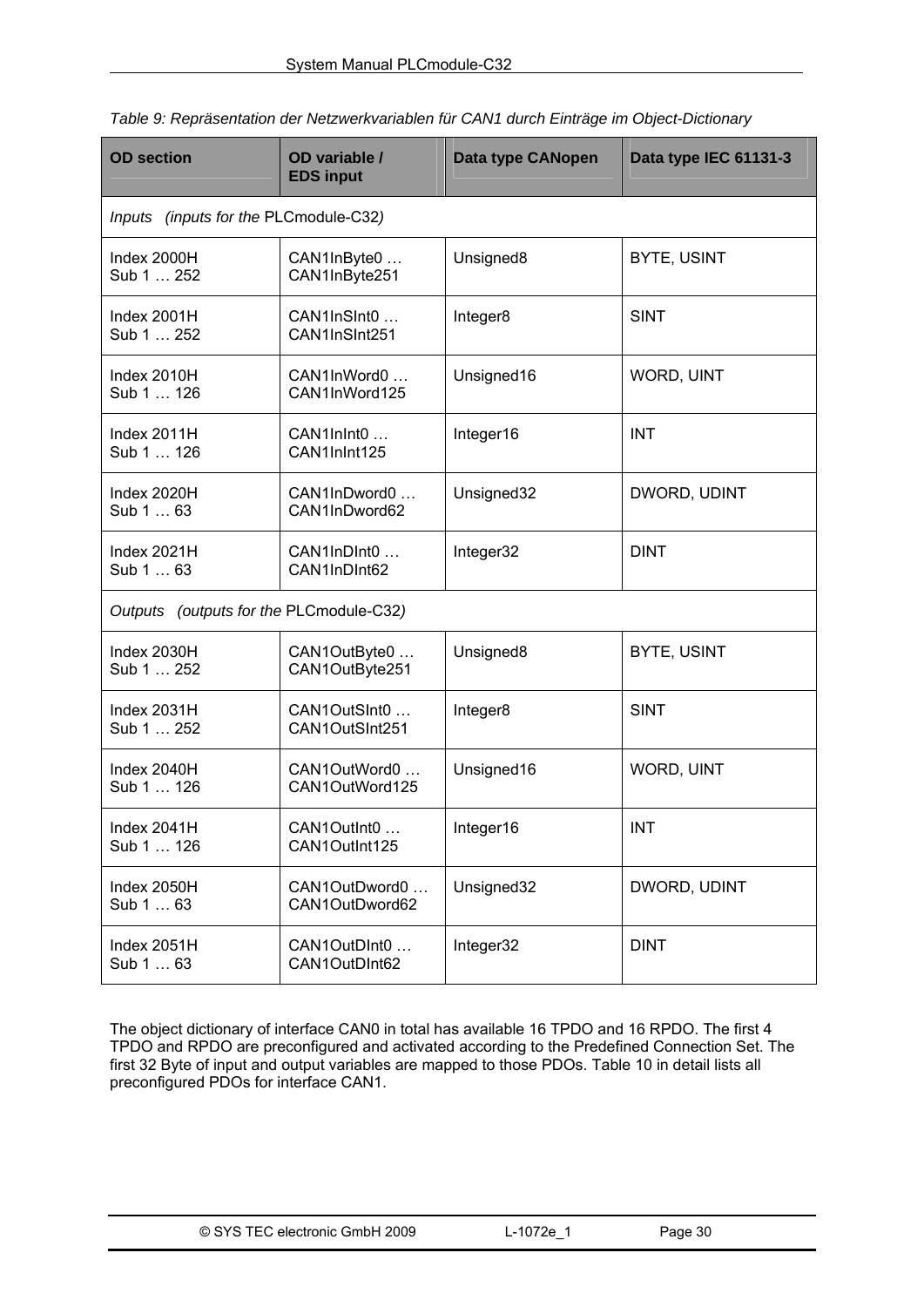| <b>PDO</b> | <b>CAN-ID</b>    | <b>Data</b>                 |
|------------|------------------|-----------------------------|
| 1. RPDO    | $0x200 + Node1D$ | %MB0.0<br>$\ldots$ %MB7.0   |
| 2. RPDO    | $0x300 + NodeID$ | %MB8.0<br>$$ %MB15.0        |
| 3. RPDO    | $0x400 + NodeID$ | %MB16.0<br>$\ldots$ %MB23.0 |
| 4. RPDO    | $0x500 + NodeID$ | %MB24.0<br>%MB31.0          |
| 1. TPDO    | $0x180 + NodeID$ | %MB256.0<br>%MB263.0        |
| 2. TPDO    | $0x280 + NodelD$ | %MB264.0<br>%MB271.0        |
| 3. TPDO    | $0x380 + NodelD$ | %MB272.0<br>… %MB279.0      |
| 4. TPDO    | $0x480 + NodelD$ | %MB280.0<br>%MB287.0        |

<span id="page-31-0"></span>*Table 10: Preconfigured PDOs for interface CAN1* 

Due to limitation to 16 TPDO and 16 RPDO, only 256 Bytes (2 \* 16PDO \* 8Byte/PDO) of total 504 Bytes for network variables in the marker section (2 252Bytes) can be transferred via PDO. Irrespective of that it is possible to access all variables via SDO.

The configuration (mapping, CAN Identifier etc.) of interface CAN1 typically takes place via an external Configuration Manager that parameterizes the object dictionary on the basis of a DCF file created by the CANopen configurator. By using default object inputs 1010H und 1011H, the PLCmodule-C32 supports the persistent storage and reload of a backed configuration.

Alternatively, the configuration (mapping, CAN Identifier etc.) of the static object dictionary for interface CAN1 can take place from the PLC program by using SDO function blocks. Therefore, inputs *NETNUMBER* and *DEVICE* must be used as follows:

| $NETNUMBER : = 1:$ |         | (* Interface CAN1 *) |       |
|--------------------|---------|----------------------|-------|
| <i>DEVICE</i>      | $:= 0:$ | (* local Node        | $*$ ) |

The PLC program example *"ConfigCAN1"* exemplifies the configuration of interface CAN0 through a PLC program by using function blocks of type *"CAN\_SDO\_Xxx"*.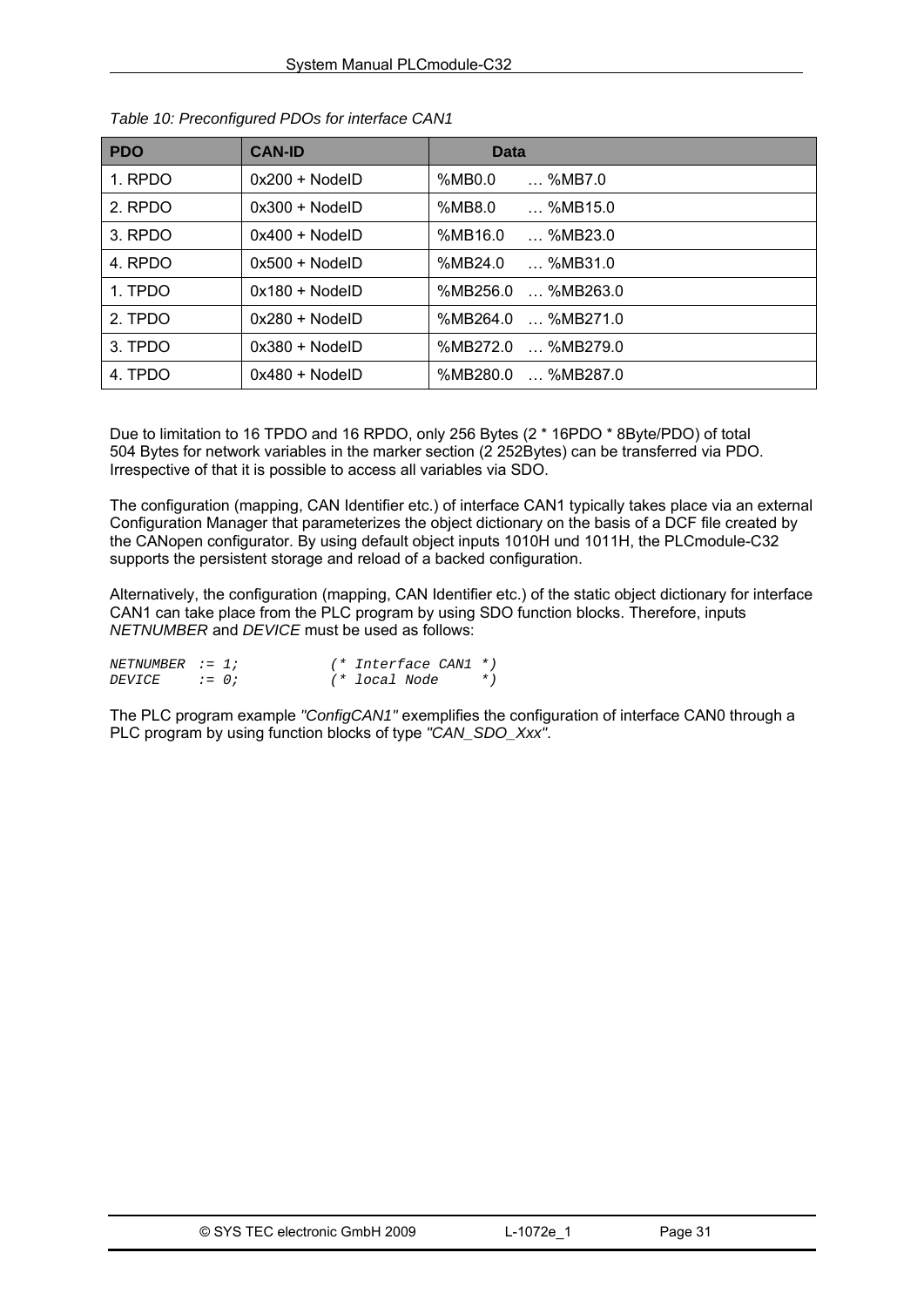# <span id="page-32-0"></span>**7 Configuration and Administration of the PLCmodule-C32**

## **7.1 System requirements and necessary software tools**

The administration of the PLCmodule-C32 requires any Windows or Linux computer that has available an Ethernet interface and a serial interface (RS232). As alternative solution to the on-board serial interface, SYS TEC offers a USB-RS232 Adapter Cable (order number 3234000, see section [4.2](#page-10-0)) that provides an appropriate RS232 interface via USB port.

All examples referred to in this manual are based on an administration of the PLCmodule-C32 using a Windows computer. Procedures using a Linux computer would be analogous.

To administrate the PLCmodule-C32 the following software tools are necessary:

| <b>Terminal program</b> | A Terminal program allows the communication with the <b>command shell</b> of<br>the PLCmodule-C32 via a serial RS232 connection to ASC0 (resp. COM0)<br>of the PLCmodule-C32. This is required for the Ethernet configuration of<br>the PLCmodule-C32 as described in section 7.3. After completing the<br>Ethernet configuration, all further commands can either be entered in the<br>Terminal program or alternatively in a Telnet client (see below).                                                                                                                                                                                     |
|-------------------------|-----------------------------------------------------------------------------------------------------------------------------------------------------------------------------------------------------------------------------------------------------------------------------------------------------------------------------------------------------------------------------------------------------------------------------------------------------------------------------------------------------------------------------------------------------------------------------------------------------------------------------------------------|
|                         | Suitable as Terminal program would be "HyperTerminal" which is included in<br>the Windows delivery or "TeraTerm" which is available as Open Source and<br>meets higher demands (downloadable from: http://ttssh2.sourceforge.jp).                                                                                                                                                                                                                                                                                                                                                                                                             |
| <b>Telnet client</b>    | Telnet-Client allows the communication with command shell of the<br>PLCmodule-C32 via Ethernet connection to ETH0 of the PLCmodule-<br>C32. Using Telnet clients requires a completed Ethernet configuration of the<br>PLCmodule-C32 according to section 7.3. As alternative solution to Telnet<br>client, all commands can be edited via a Terminal program (to ASC0 resp.<br>COM0 of the PLCmodule-C32).                                                                                                                                                                                                                                   |
|                         | Suitable as Telnet client would be "Telnet" which is included in the Windows<br>delivery or "TeraTerm" which can also be used as Terminal program (see<br>above).                                                                                                                                                                                                                                                                                                                                                                                                                                                                             |
| <b>FTP client</b>       | An FTP client allows for file exchange between the PLCmodule-C32 (ETH0)<br>and the computer. This allows for example editing configuration files by<br>transferring those from the PLCmodule-C32 onto the computer where they<br>can be edited and get transferred back to the PLCmodule-C32. Downloading<br>files onto the PLCmodule-C32 is also necessary to update the PLC<br>firmware. (Advice: The update of PLC firmware is not identical with the<br>update of the PLC user program. The PLC program is directly transferred to<br>the module from the OpenPCS programming environment. No additional<br>software is needed for that.) |
|                         | Suitable as FTP client would be "WinSCP" which is available as Open<br>Source (download from: http://winscp.net). It only consists of one EXE file<br>that needs no installation and can be booted immediately. Furthermore,<br>freeware "Core FTP LE" (downloadable from: http://www.coreftp.com) or<br>"Total Commander" (integrated in the file manager) are suitable as FTP<br>client.                                                                                                                                                                                                                                                    |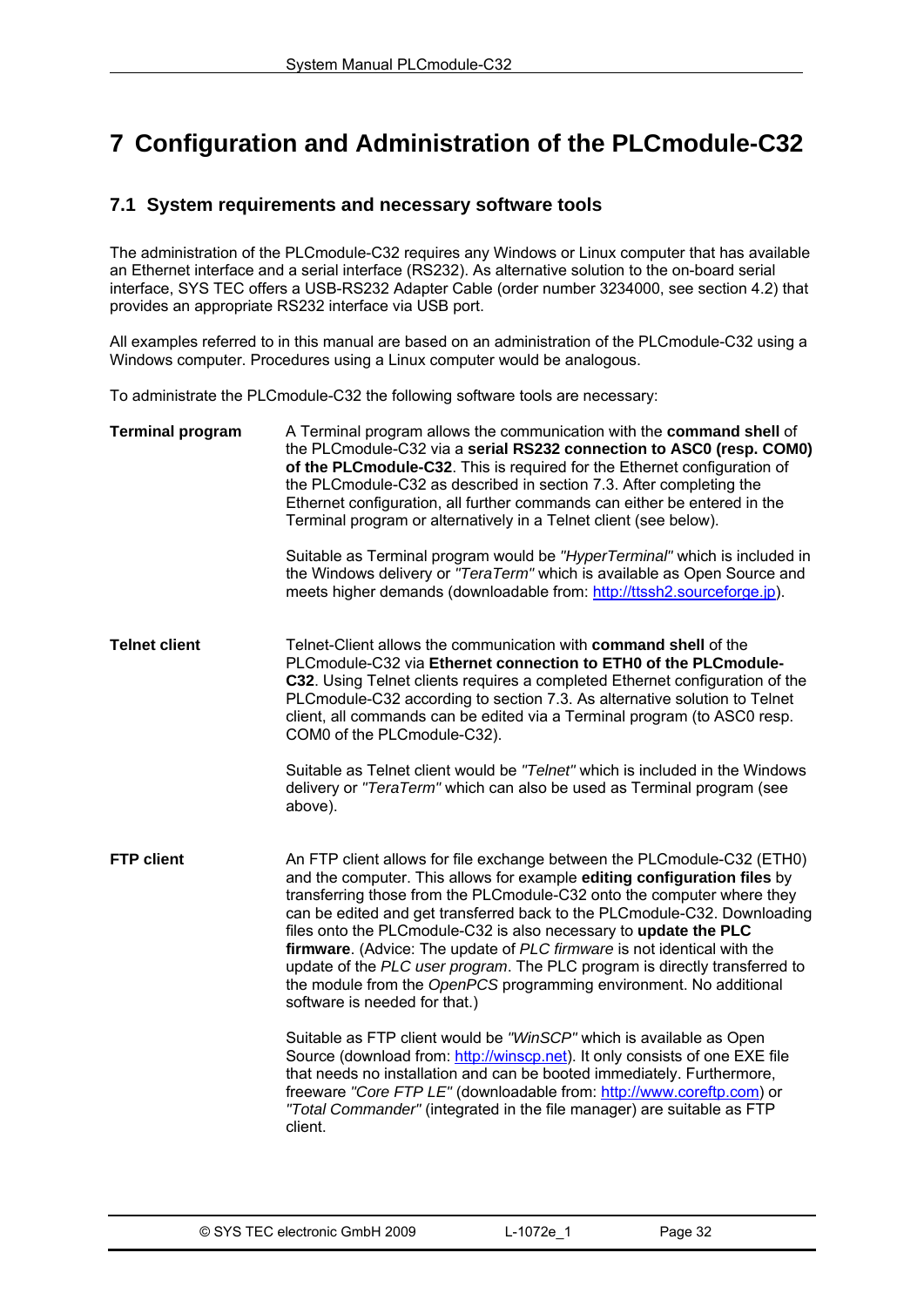<span id="page-33-0"></span>**TFTP server** The TFTP server is necessary to update the Linux-Image on the PLCmodule-C32. Freeware *"TFTPD32"* (download from: [http://tftpd32.jounin.net](http://tftpd32.jounin.net/)) is suitable as TFTP server. It only consists of one EXE file that needs no installation and can be booted immediately.

For programs that communicate via Ethernet interface, such as FTP client or TFTP server, it must be paid attention to that rights in the Windows-Firewall are released. Usually Firewalls signal when a program seeks access to the network and asks if this access should be permitted or denied. In this case access is to be permitted.

## **7.2 Activation/Deactivation of Linux Autostart**

During standard operation mode, the bootloader "CoLilo" automatically starts the Linux operating system of the module after Reset (or Power-on). Afterwards, the operating system loads all further software components and controls the PLC program execution (see section [6.2](#page-20-0)). For service purposes, such as configuring the Ethernet interface (see section [7.3](#page-34-0)) or updating the Linux-Image (see section [7.13.2](#page-52-0)), it is necessary to disable this Autostart mode and to switch to "CoLilo" command prompt instead (configuration mode).

The automatic boot of Linux operating system is connected with the **simultaneous compliance** with various conditions ("AND relation"). Consequently, for disabling Linux Autostart, it is sufficient to simply **not comply** with one of the conditions.

[Table 11](#page-33-0) lists up all conditions that are verified by the bootloader "CoLilo". All of them must be complied with to start an Autostart for the Linux-Image.

| No. | <b>Condition</b>                                                     | <b>Remark</b>                                                                                                                                                                                                                                                                                                                          |
|-----|----------------------------------------------------------------------|----------------------------------------------------------------------------------------------------------------------------------------------------------------------------------------------------------------------------------------------------------------------------------------------------------------------------------------|
|     | " $kfl=1$ " und "auto=1"                                             | The Linux-Image stored in the Flash must be declared as<br>valid during CoLilo configuration and the Autostart of the<br>image must be activated after Reset (for corresponding<br>CoLilo commands see section 7.13.2)                                                                                                                 |
| 2   | don't push "Boot" Button while<br>"Reset" Button is pushed !         | If at the moment of releasing Reset the "Boot"-button is<br>pushed, the CoLilo don't start Linux booting. In this case<br>the CoLilo start to it's own command prompt.                                                                                                                                                                 |
| 3   | <b>No</b> interruption of Autostart via<br>COM0 of the PLCmodule-C32 | If all conditions are met, CoLilo verifies the serial<br>interface COM0 of the PLCmodule-C32 for about 1<br>second after Reset regarding the reception of SPACE<br>signals (ASCII 20H). If such a signal is received within<br>that time, CoLilo will disable the Linux Autostart and will<br>activate its own command prompt instead. |

#### *Table 11: Conditions for booting Linux*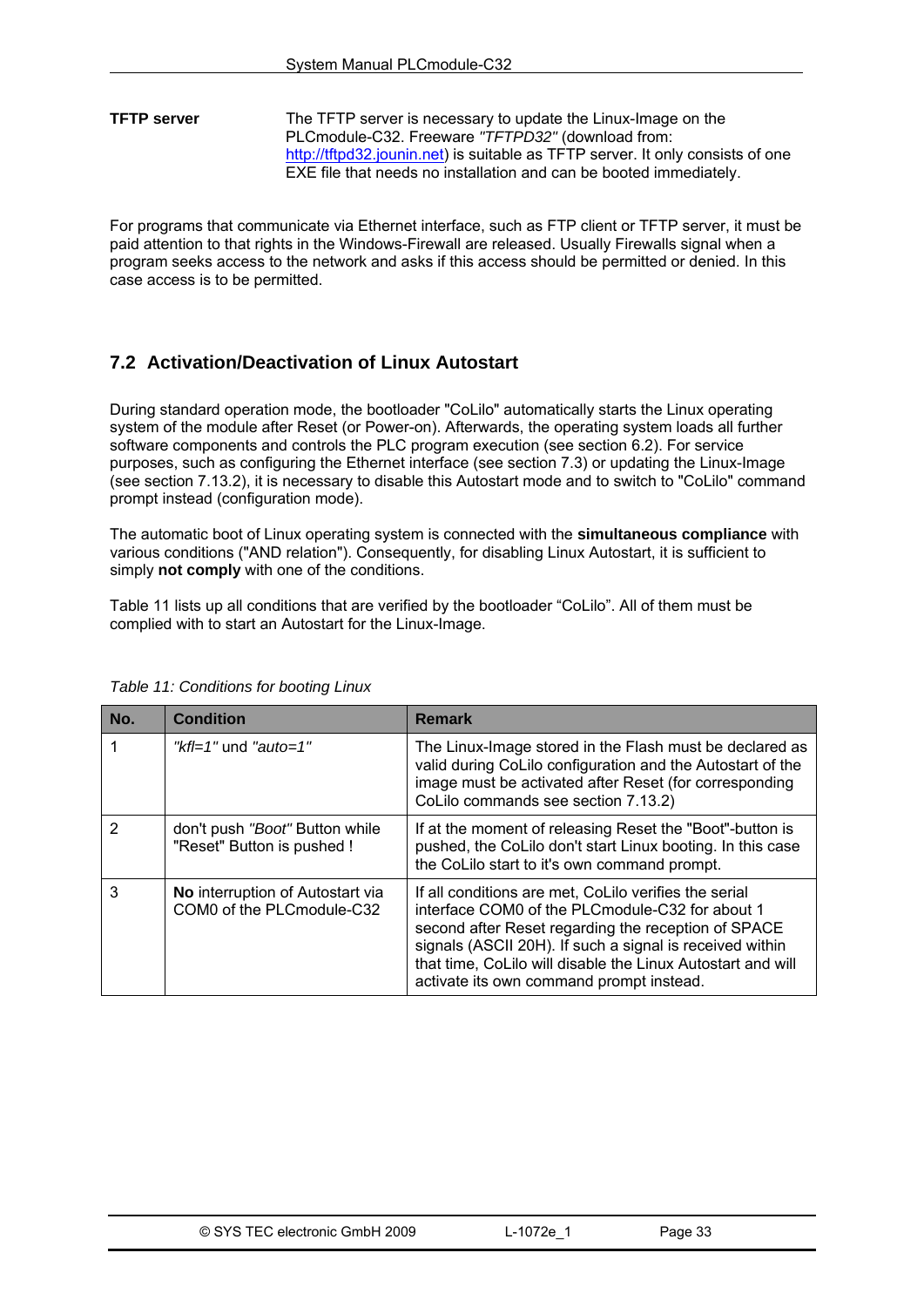<span id="page-34-0"></span>**According to [Table 11](#page-33-0) , the Linux boot is disabled after Reset and the CoLilo command prompt is activated instead if the following conditions occur:** 

- 
- **(1) Button "Boot" while "Reset" is pushed** (a) Button *"Boot"* and *"Reset"* pushed at same time
	- (b) *"Reset*" released, *"Boot"* pushed
	- (c) *"Boot"* released 2 seconds after "Reset"

**(2) Reception of a SPACE signal (ASCII 20H) within 1 second after Reset** 

Communicating with the bootloader "CoLilo" only takes place via the serial interface ASC0 (resp. COM0) of the PLCmodule-C32. As receiver on the computer one of the terminal programs must be started (e.g. HyperTerminal or TeraTerm, see section [7.1\)](#page-32-0) and must be configured as follows (see [Figure 13](#page-34-0)):

- 19200 Baud
- 8 Data bit
- 1 Stop bit
- no parity
- no flow control

| Tera Term: Serial port setup                                |                  | $\boldsymbol{\mathsf{x}}$ |  |  |  |
|-------------------------------------------------------------|------------------|---------------------------|--|--|--|
| Port:                                                       | COM <sub>1</sub> | <b>OK</b>                 |  |  |  |
| <b>Baud rate:</b>                                           | 19200            |                           |  |  |  |
| Data:                                                       | 8 bit            | Cancel                    |  |  |  |
| Parity:                                                     | none             |                           |  |  |  |
| Stop:                                                       | 1 bit            | Help                      |  |  |  |
| <b>Elow control:</b>                                        | none             |                           |  |  |  |
| <b>Transmit delay</b><br>10<br>10<br>msec/char<br>msec/line |                  |                           |  |  |  |

*Figure 13: Terminal configuration using the example of "TeraTerm"* 

## **7.3 Ethernet configuration of the PLCmodule-C32**

The main Ethernet configuration of the PLCmodule-C32 takes place within the bootloader "CoLilo" and is taken on for all software components (Linux, PLC firmware, HTTP server etc.). The Ethernet configuration is carried out via the serial interface ASC0 (resp. COM0). **Therefore, the CoLilo command prompt must be activated as described in section [7.1](#page-33-0)**. [Table 12](#page-35-0) lists up CoLilo commands necessary for the Ethernet configuration of the PLCmodule-C32.

| © SYS TEC electronic GmbH 2009 | ∟-1072e <sup>1</sup> | Page 34 |  |
|--------------------------------|----------------------|---------|--|
|--------------------------------|----------------------|---------|--|

 **<sup>-</sup> OR -**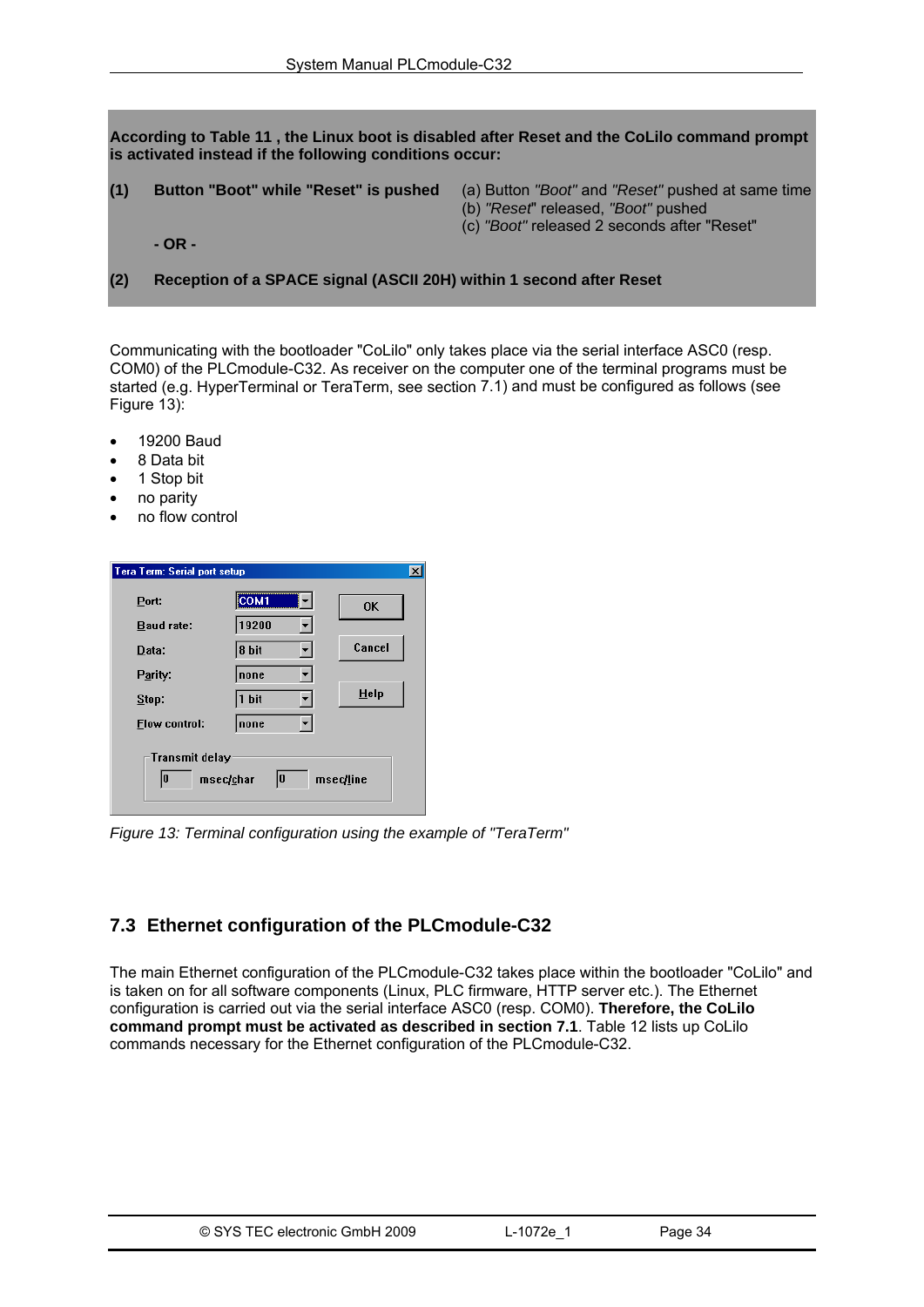| <b>Configuration</b>        | <b>Command</b>                                                                                                                                                                                                        | <b>Remark</b>                                                                                                                                                                                              |
|-----------------------------|-----------------------------------------------------------------------------------------------------------------------------------------------------------------------------------------------------------------------|------------------------------------------------------------------------------------------------------------------------------------------------------------------------------------------------------------|
| MAC address                 | set mac <xx:xx:xx:xx:xx:xx< td=""><td>The MAC address worldwide is a clear<br/>identification oft he module and is assigned by<br/>the producer. It should not be modified by<br/>the user.</td></xx:xx:xx:xx:xx:xx<> | The MAC address worldwide is a clear<br>identification oft he module and is assigned by<br>the producer. It should not be modified by<br>the user.                                                         |
| IP address                  | set ip <xxx.xxx.xxx.xxx></xxx.xxx.xxx.xxx>                                                                                                                                                                            | This command sets the local IP address of the<br>PLC module-C32. The IP address is to be<br>defined by the network administrator.                                                                          |
| Network mask                | set netmask <xxx.xxx.xxx.xxx></xxx.xxx.xxx.xxx>                                                                                                                                                                       | This command sets the network mask of the<br>PLC module-C32. The network mask is to be<br>defined by the network administrator.                                                                            |
| Gateway address             | set gw <xxx.xxx.xxx.xxx></xxx.xxx.xxx.xxx>                                                                                                                                                                            | This command defines the IP address of the<br>gateway which is to be used by the<br>PLCmodule-C32. The gateway address is set<br>by the network administrator.<br>Advice: If PLCmodule-C32 and Programming |
|                             |                                                                                                                                                                                                                       | PC are located within the same sub-net,<br>defining the gateway address may be skipped<br>and value "0.0.0.0" may be used instead.                                                                         |
| Saving the<br>configuration | config save                                                                                                                                                                                                           | This command saves active configurations in<br>the flash of the PLC module-C32.                                                                                                                            |

<span id="page-35-0"></span>*Table 12: "CoLilo" configuration commands of the PLCmodule-C32* 

Modified configurations may be verified again by entering "*?*" in the "CoLilo" command prompt. Active configurations are permanently saved in the Flash of the PLCmodule-C32 by command

#### *config save*

Modifications are adopted upon next Reset of the PLCmodule-C32.

| COM1:19200baud - Tera Term VT                                                                                                                                                                                                                                                                                                                                                                                                                                                                  |  |
|------------------------------------------------------------------------------------------------------------------------------------------------------------------------------------------------------------------------------------------------------------------------------------------------------------------------------------------------------------------------------------------------------------------------------------------------------------------------------------------------|--|
| File Edit Setup Control Window Help                                                                                                                                                                                                                                                                                                                                                                                                                                                            |  |
| ECUcore-5484 boot<br>Press SPACE key to abort autoboot procedure Autoboot aborted!<br>colilo>set ip 192.168.10.248<br>IP address: '192.168.10.248'<br>colilo>set netnask 255.255.255.0<br>"Netnask: '255.255.255.0<br>colilo>config save<br>Burning 5312 butes to flash OxfeO2OOOO from 0x2OOOO970<br><b>Starting sector: 1</b><br>1 128K sector(s) will be erased starting from sector 1, address OxfeO2OOOO<br><b>Erasing sector 1</b> ok<br>${Programing}$<br>5312 bytes uritten<br>kolilo> |  |
|                                                                                                                                                                                                                                                                                                                                                                                                                                                                                                |  |

*Figure 14: Ethernet configuration of the PLCmodule-C32*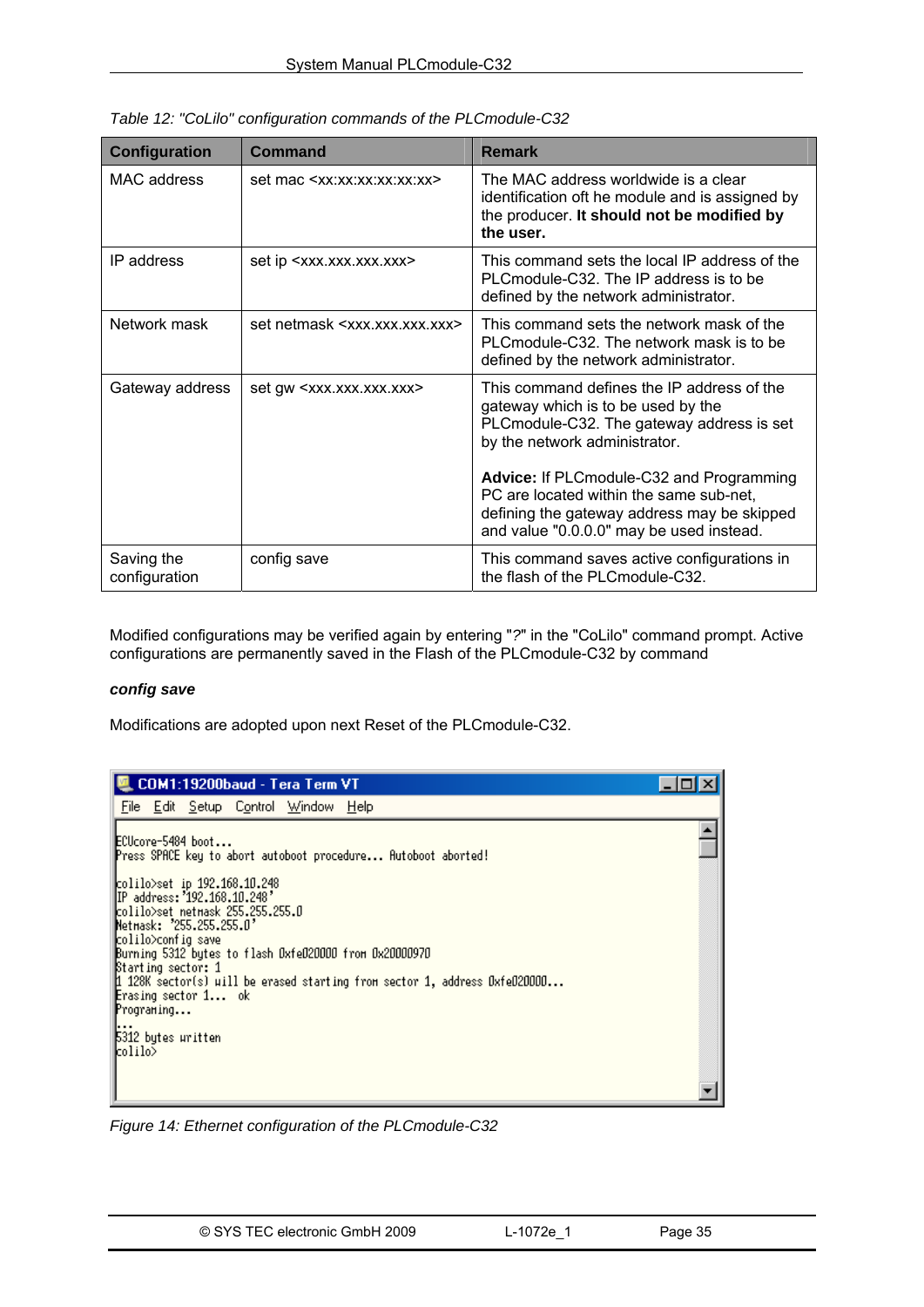## <span id="page-36-0"></span>**After the configuration is finished and according to section [7.1,](#page-33-0) all conditions for a Linux Autostart must be re-established.**

Upon Reset the module starts using the active configurations.

**Advice:** After the configuration is finished, the serial connection between PC and PLCmodule-C32 is no longer necessary.

# **7.4 PLC configuration of the PLCmodule-C32**

# **7.4.1 PLC configuration via WEB-Frontend**

After finishing the Ethernet configuration (see section [7.3](#page-34-0)), all further adjustments can take place via the integrated WEB-Frontend of the PLCmodule-C32. For the application of the PLCmodule-C32 using the Development Kit, basic configurations may also be set via local control elements (see section [7.4.2](#page-38-0)).

To configure the PLCmodule-C32 via WEB-Frontend it needs a WEB-Browser on the PC (e.g. Microsoft Internet Explorer, Mozilla Firefox etc.). To call the configuration page, prefix *"http://"* must be entered into the address bar of the WEB-Browser prior to entering the IP address of the PLCmodule-C32 as set in section [7.1](#page-34-0), e.g. *"http://192.168.10.248"*. [Figure 15](#page-37-0) exemplifies calling the PLCmodule-C32 configuration page in the WEB-Browser.

The standard setting (factory setting) requires a user login to configure the PLCmodule-C32 via WEB-Frontend. This is to prevent unauthorized access. Therefore, user name and password must be entered (see [Figure 15](#page-37-0)). On delivery of the module, the following user account is preconfigured (see section [7.7](#page-43-0)):

User: PlcAdmin Password: Plc123

| © SYS TEC electronic GmbH 2009 | L-1072e | Page 36 |
|--------------------------------|---------|---------|
|                                |         |         |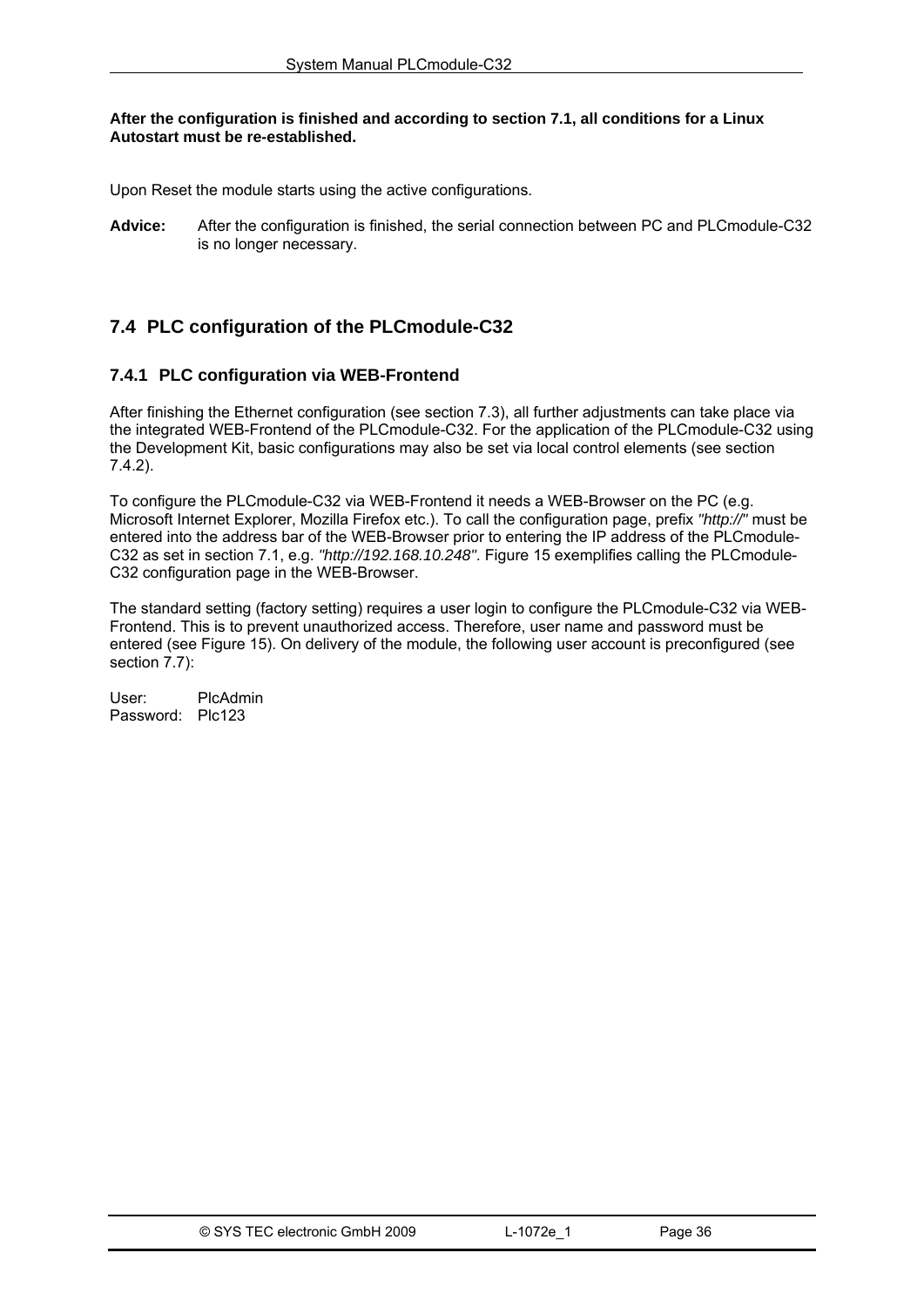<span id="page-37-0"></span>

*Figure 15: User login dialog of the WEB-Frontend* 

All configuration adjustments for the PLCmodule-C32 are based on dialogs. They are adopted into the file *"/home/plc/plcmodule-c32.cfg"* of the PLCmodule-C32 by activating the pushbutton "Save Configuration" (also compare section [7.4.3\)](#page-39-0). After activating Reset the PLCmodule-C32 starts automatically using the active configuration. [Figure 16](#page-38-0) shows the configuration of the PLCmodule-C32 via WEB-Frontend.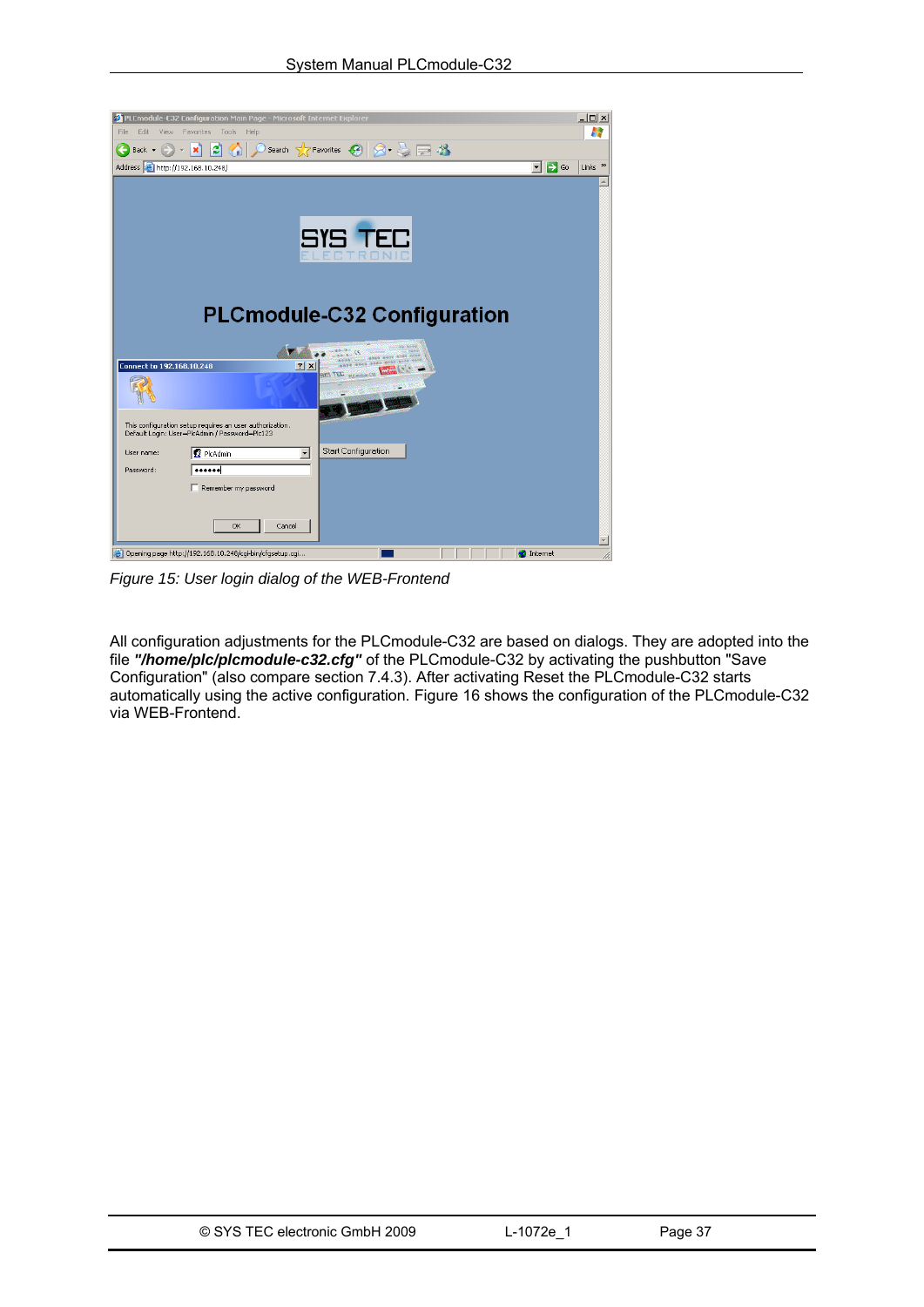<span id="page-38-0"></span>

| File | <b>Tools</b><br>View<br>Favorites<br>Edit            | PLCmodule-C32 Configuration - Microsoft Internet Explorer<br>Help |                    |                                              |                               | $-10x$<br>4.        |
|------|------------------------------------------------------|-------------------------------------------------------------------|--------------------|----------------------------------------------|-------------------------------|---------------------|
|      | e<br>$\boldsymbol{\ast}$<br>Back -                   |                                                                   |                    | Search <b>Reavorites B B</b> a <b>B B</b>    |                               |                     |
|      | Address   http://192.168.10.248/cgi-bin/cfgsetup.cgi |                                                                   |                    |                                              | $\lnot \rvert \rightarrow$ Go | Links $\rightarrow$ |
|      |                                                      |                                                                   |                    |                                              |                               |                     |
|      |                                                      |                                                                   |                    |                                              |                               |                     |
|      |                                                      | <b>PLCmodule-C32 Configuration</b>                                |                    |                                              |                               |                     |
|      |                                                      |                                                                   |                    |                                              |                               |                     |
|      | Interface                                            | CANO                                                              |                    | Interface                                    | CAN <sub>1</sub>              |                     |
|      | <b>Enable State</b>                                  | DIP/Hex-Switch -                                                  |                    | <b>Enable State</b>                          | Disabled -                    |                     |
|      | NodelD (Hex: 0x)                                     | l0×20                                                             |                    | NodelD (Hex: 0x)                             | lox30                         |                     |
|      | Baudrate                                             | 125 kBit/s                                                        |                    | Baudrate                                     | 125 kBit/s                    |                     |
|      | Master Mode                                          | $\overline{\mathbf{v}}$                                           |                    | Master Mode                                  | п                             |                     |
|      |                                                      |                                                                   |                    |                                              |                               |                     |
|      | Interface                                            | ETH <sub>0</sub>                                                  |                    |                                              |                               |                     |
|      | Port Number to<br>communicate with                   | 8888                                                              |                    |                                              |                               |                     |
|      | OpenPCS (PC)                                         |                                                                   |                    |                                              |                               |                     |
|      |                                                      |                                                                   |                    |                                              |                               |                     |
|      | <b>Process Image</b>                                 |                                                                   |                    | <b>User Authorization</b>                    |                               |                     |
|      | <b>▽</b> Enable extended I/O's                       |                                                                   |                    | $\nabla$ This configuration requires a Login |                               |                     |
|      | □ Share PLC process image                            |                                                                   |                    |                                              |                               |                     |
|      |                                                      |                                                                   |                    |                                              |                               |                     |
|      |                                                      |                                                                   | Save Configuration |                                              |                               |                     |
|      |                                                      | www.systec-electronic.com                                         |                    |                                              |                               |                     |
|      |                                                      |                                                                   |                    |                                              |                               |                     |
| đ    |                                                      |                                                                   |                    |                                              | <b>D</b> Internet             |                     |

*Figure 16: PLC configuration via WEB-Frontend* 

If "DIP/Hex-Switch" is chosen as Enable State of Interface CAN0, the configuration of this interface takes place via local control elements of the PLCmodule-C32 (see section [7.4.2\)](#page-38-0).

The standard setting (factory setting) of the PLCmodule-C32 requires a user login to access the WEB-Frontend. Therefore, only the user name indicated in configuration file *"/home/plc/plcmodulec32.cfg"* is valid (entry *"User="* in section *"[Login]"*, see section [7.4.3\)](#page-39-0). Procedures to modify the user login password are described in section [7.10](#page-47-0). To allow module configuration to another user, an appropriate user account is to be opened as described in section [7.9.](#page-47-0) Afterwards, the new user name must be entered into the configuration file *"/home/plc/plcmodule-c32.cfg"*. Limiting the user login to one user account is cancelled by deleting the entry *"User="* in section *"[Login]"* (see [7.4.3](#page-39-0)). Thus, any user account may be used to configure the module. By deactivating control box *"This configuration requires a Login"* in the field *"User Authorization"* of the configuration page (see [Figure 16\)](#page-38-0) free access to the module configuration is made available without previous user login.

## **7.4.2 PLC configuration via control elements of the PLCmodule-C32**

The **configuration via control elements** of the PLCmodule-C32 **is preset upon delivery of the** PLCmodule-C32. This allows for an easy commissioning of the module by using CAN interface CAN0. Due to a limited number of switch elements, the initial setting of CAN0 is restricted. Using interface CAN1 requires a configuration via WEB-Frontend as described in section [7.4.1.](#page-36-0) This allows for other adiustments as well.

**Advice: Configuring interface CAN0 is only possible via local control elements if "DIP/Hex-Switch" is activated as Enable State for CAN0 via WEB-Frontend (factory setting). Otherwise, configurations made via WEB-Frontend take priority over those via control elements.** 

| © SYS TEC electronic GmbH 2009 | L-1072e | Page 38 |
|--------------------------------|---------|---------|
|--------------------------------|---------|---------|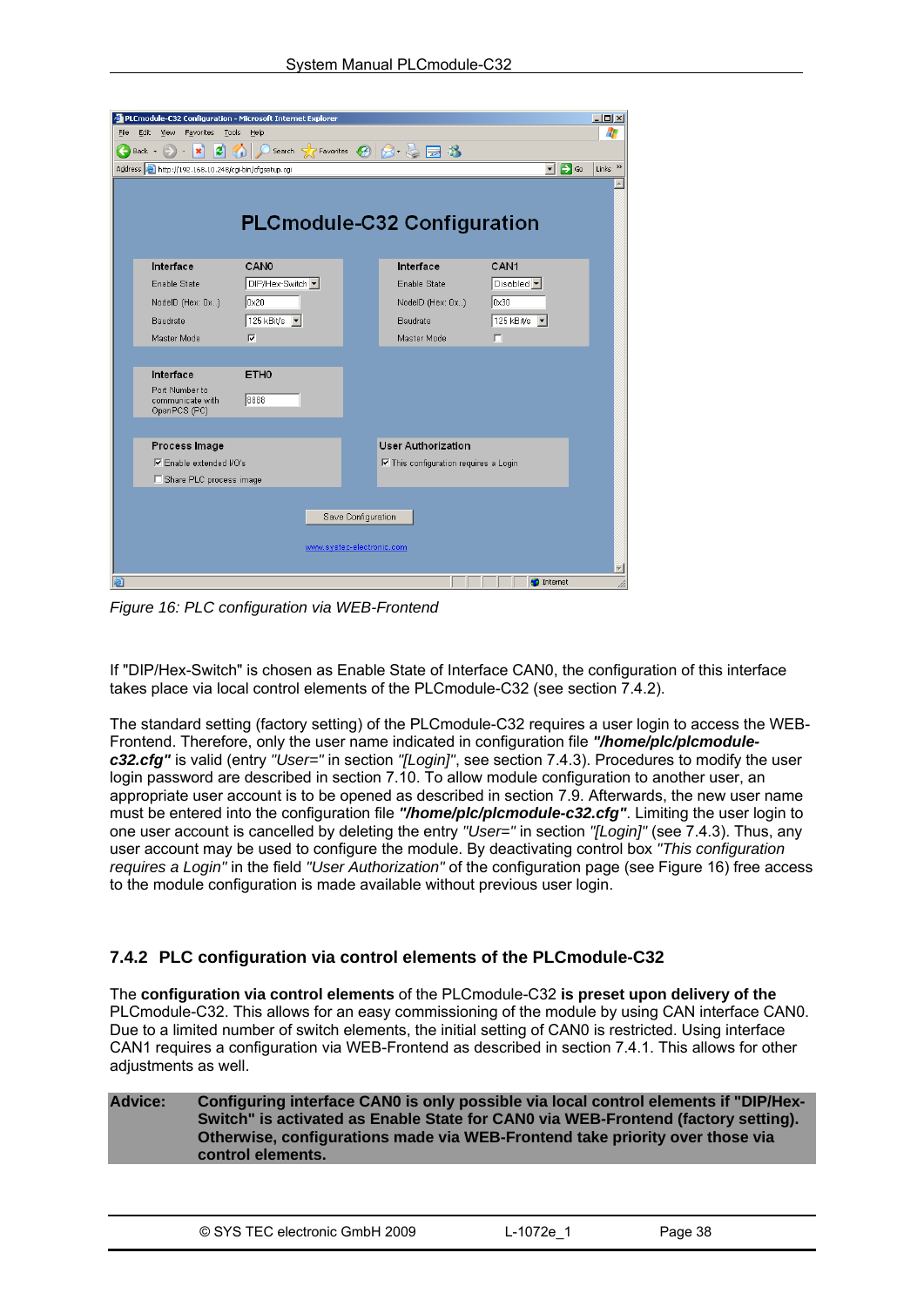<span id="page-39-0"></span>Node address CAN0: The node address for interface CAN0 is set via Hex-Encoding switches of the PLCmodule-C32:

> left (towards to DIP-Switch):<br>
> High part of the node address<br>
> right (towards to Run/Stop switch): Low part of the node address right (towards to Run/Stop switch):

Example: left=2 / right=0  $\rightarrow$  resulting node address = 20 Hex.

Bitrate CAN0: The bitrate for interface CAN0 is adjusted via bit positions 1-3 of DIP-Switch. [Table 13](#page-39-0) lists the coding of bitrates supported.

> Bitrate [kBit/s] | DIP1 | DIP2 | DIP3 10 | OFF | OFF | ON 20 | ON | OFF | OFF 50 ON OFF ON 125 OFF OFF OFF 250 | OFF | ON | ON 500 OFF ON OFF 800 | ON | ON | ON 1000 ON ON OFF

*Table 13: Setting the bitrate for CAN0 via DIP-Switch* 

Master mode CAN0: The Master mode is activated via Bit position 4 of DIP-Switch:

DIP4 = OFF: PLC is NMT-Slave DIP4 = ON: PLC is NMT-Master

## **7.4.3 Setup of the configuration file "plcmodule-c32.cfg"**

The configuration file *"/home/plc/plcmodule-c32.cfg"* allows for comprehensive configuration of the PLCmodule-C32. Although, working in it manually does not always make sense, because most of the adjustments may easily be edited via WEB-Frontend (compare section [7.4.1\)](#page-36-0). The setup of the configuration file is similar to the file format "Windows INI-File". It is divided into "*[Sections]*" which include different entries "*Entry=*". [Table 14](#page-40-0) shows all configuration entries. Entries of section "*[CAN0]*" take priority over settings via control elements (see section [7.4.2](#page-38-0)).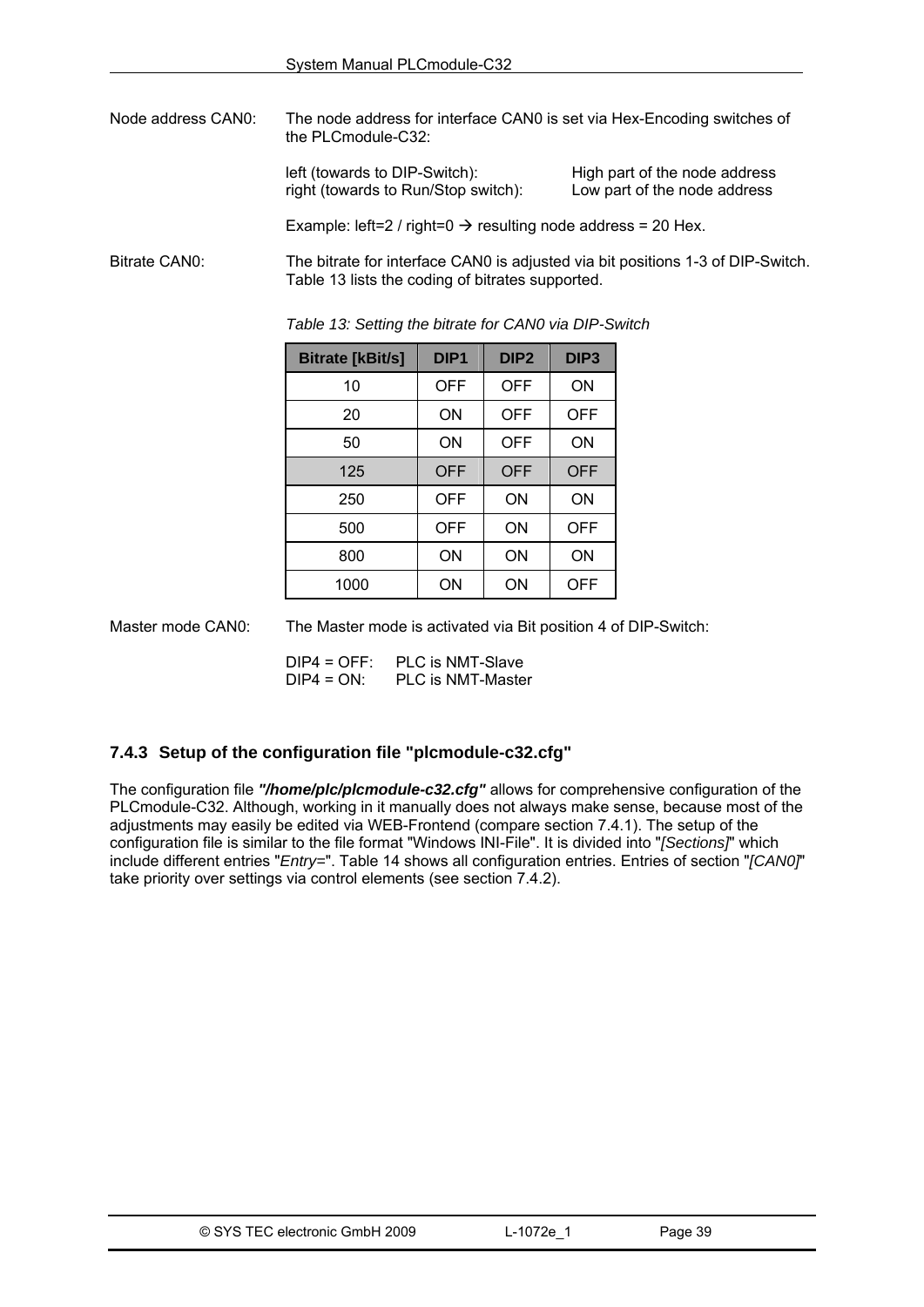<span id="page-40-0"></span>

| Table 14: Configuration entries of the CFG file |
|-------------------------------------------------|
|-------------------------------------------------|

| <b>Section</b> | <b>Entry</b>    | <b>Value</b>                            | <b>Meaning</b>                                                                                                                                     |
|----------------|-----------------|-----------------------------------------|----------------------------------------------------------------------------------------------------------------------------------------------------|
| [CAN0]         | Enabled         | $-1, 0, 1$                              | -1: Interface CAN0 is activated.<br>configuration takes place via control<br>elements of the PLCmodule-C32 (factory<br>setting, see section 7.4.2) |
|                |                 |                                         | Interface CAN0 is deactivated<br>0:                                                                                                                |
|                |                 |                                         | 1: Interface CAN0 is activated,<br>configuration takes place via entries of<br>the configuration file below                                        |
|                | NodelD          | 1  127 or<br>0x01  0x7F                 | Node number for interface CAN0<br>(decimal or hexadecimal with prefix "0x")                                                                        |
|                | <b>Baudrate</b> | 10, 20, 50, 125, 250,<br>500, 800, 1000 | Bitrate for interface CAN0                                                                                                                         |
|                | MasterMode      | 0, 1                                    | 1: Master mode is activated                                                                                                                        |
|                |                 |                                         | 0: Master mode is deactivated                                                                                                                      |
| [CAN1]         | Enabled         | 0, 1                                    | 0: Interface CAN1 is deactivated                                                                                                                   |
|                |                 |                                         | 1: Interface CAN1 is activated,<br>configuration takes place via entries of<br>the configuration file below                                        |
|                | NodelD          | 1  127 or<br>0x01  0x7F                 | Node number for interface CAN1<br>(decimal or hexadecimal with prefix "0x")                                                                        |
|                | <b>Baudrate</b> | 10, 20, 50, 125, 250,<br>500, 800, 1000 | Bitrate for interface CAN1                                                                                                                         |
|                | MasterMode      | 0, 1                                    | 1: Master mode is activated                                                                                                                        |
|                |                 |                                         | 0: Master mode is deactivated                                                                                                                      |
| [ETH0]         | PortNum         | Default Port no:<br>8888                | Port number for the communication with the<br>Programming-PC and for program download<br>(only for PLCmodule-C32/Z5, order number<br>3090002)      |
| [ProcImg]      | EnableExtlo     | 0, 1                                    | 0: only process I/O's of the PLCmodule-<br>C32 are used for the process image<br>(except on-board Temperature Sensor)                              |
|                |                 |                                         | 1: All I/O's are used for the process image<br>(incl. on-board Temperature Sensor)                                                                 |
|                | EnableSharing   | 0, 1                                    | 0: No sharing of process image                                                                                                                     |
|                |                 |                                         | Sharing of process image is enabled<br>1:                                                                                                          |
|                |                 |                                         | (see section 8)                                                                                                                                    |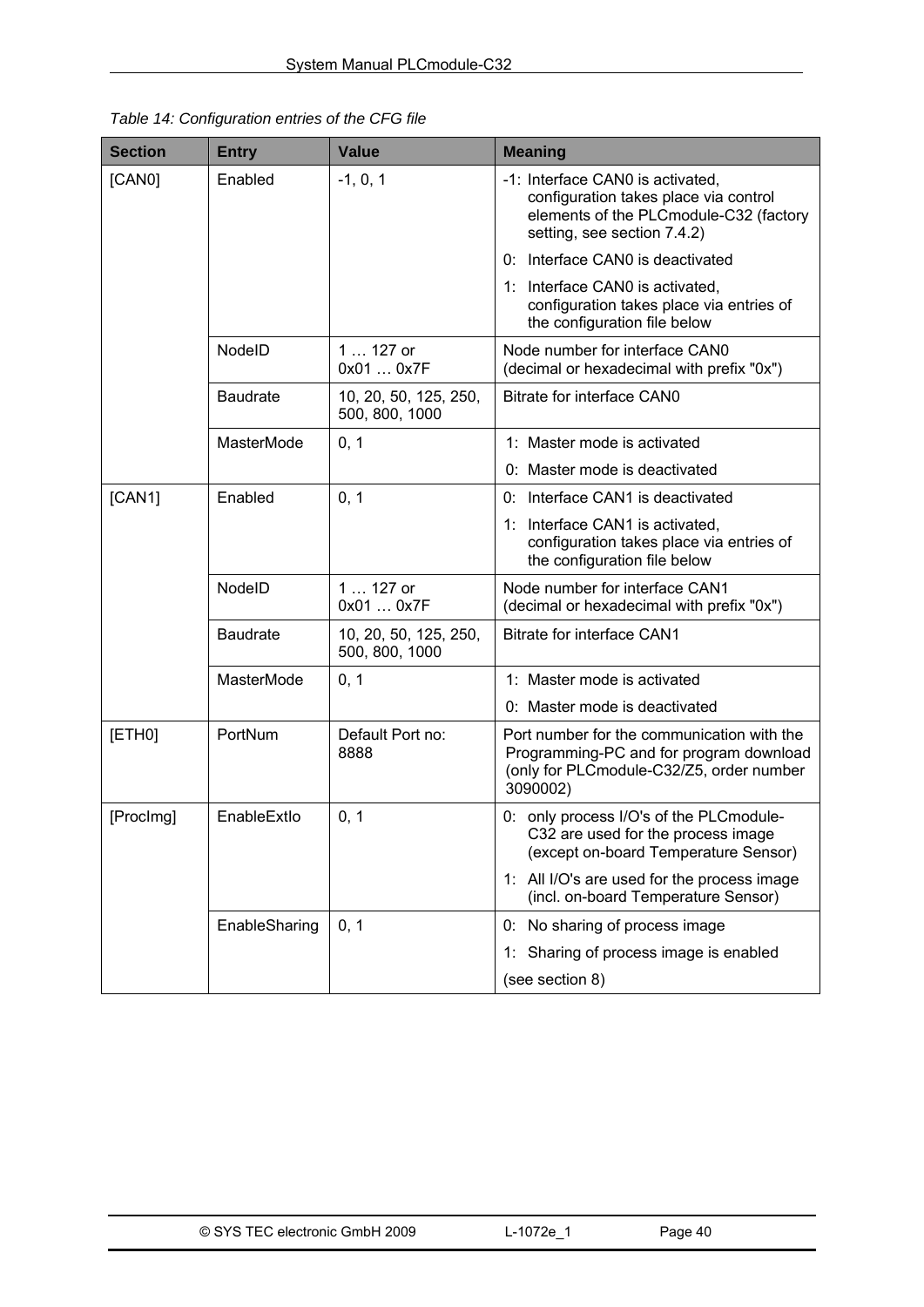<span id="page-41-0"></span>

| Authorization<br>[Login]<br>0, 1 |      |                                  | 0: Configuration via WEB-Frontend is<br>possible without user login                                                         |
|----------------------------------|------|----------------------------------|-----------------------------------------------------------------------------------------------------------------------------|
|                                  |      |                                  | Configuration via WEB-Frontend requires<br>user login                                                                       |
|                                  | User | Default Name:<br><b>PIcAdmin</b> | If entry "User=" is available, only the user<br>name defined is accepted for the login to<br>configure via WEB-Frontend.    |
|                                  |      |                                  | If the entry is not available, any user<br>registered on the PLCmodule-C32 (see<br>section 7.9) may login via WEB-Frontend. |

The configuration file *"/home/plc/plcmodule-c32.cfg"* includes the following factory settings:

[Login] Authorization=1 User=PlcAdmin [CAN0] Enabled=-1 NodeID=0x20 Baudrate=125 MasterMode=1 [CAN1] Enabled=0 NodeID=0x30 Baudrate=125 MasterMode=0 [ETH0] PortNum=8888

[ProcImg] EnableExtIo=1 EnableSharing=0

# **7.5 Boot configuration of the PLCmodule-C32**

The PLCmodule-C32 is configured so that after Reset the PLC firmware starts automatically. Therefore, all necessary commands are provided by the start script *"/home/etc/autostart"*. Hence, the required environment variables are set and drivers are booted.

If required, the start script *"/home/etc/autostart"* may be complemented by further entries. For example, by entering command *"ftpd -D"*, the FTP server is called automatically when the PLCmodule-C32 is booted. The script can be edited directly on the PLCmodule-C32 in the FTP client *"WinSCP"* (compare section [7.1](#page-32-0)) using pushbutton *"F4"* or *"F4 Edit"*.

# **7.6 Selecting the appropriate firmware version**

The PLCmodule-C32 is delivered with different firmware versions. Those vary in the communication protocol for the data exchange with the programming PC and they differ from each other regarding the availability of FB communication classes (see section [6.3](#page-21-0)). The selection of the appropriate firmware version takes place in the start script *"/home/etc/autostart"*. By default, the *"BoardID"* of the module

| © SYS TEC electronic GmbH 2009 | $-1072e^{-x}$ | Page 41 |  |
|--------------------------------|---------------|---------|--|
|--------------------------------|---------------|---------|--|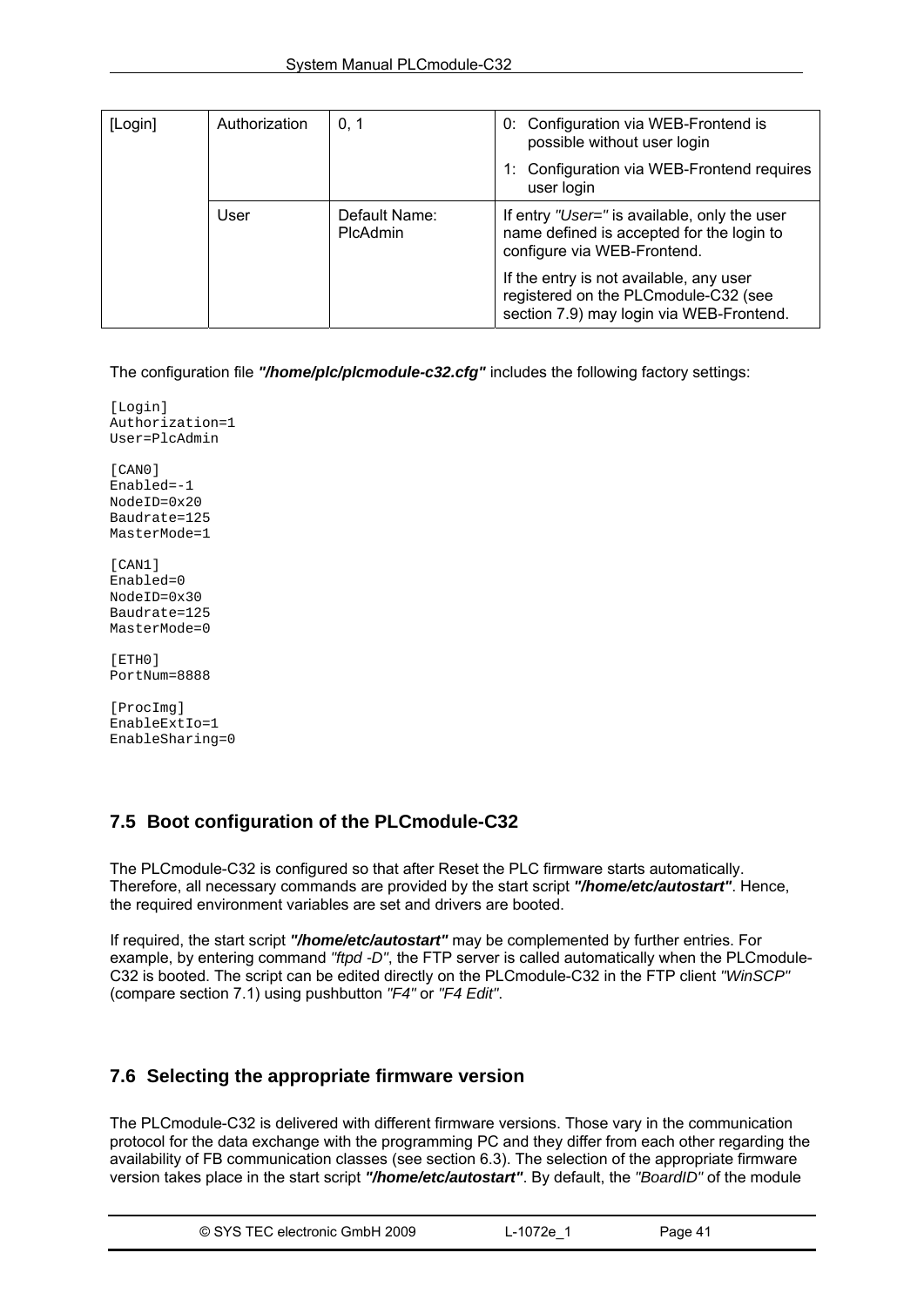<span id="page-42-0"></span>as set in the bootloader "CoLilo" is analyzed. [Table 15](#page-42-0) lists up the assignments of firmware versions and BoardIDs.

*Table 15: Assignment of BoardIDs and firmware versions for the PLCmodule-C32* 

| <b>BoardID</b> | <b>Firmware Version</b> | Remark                                                                                                       |
|----------------|-------------------------|--------------------------------------------------------------------------------------------------------------|
| 1006004        | plcmodule-c32-z4        | PLCmodule-C32/Z4 (CANopen)<br>communication with the programming PC via CANopen<br>protocol (Interface CAN0) |
| 1006005        | plcmodule-c32-z5        | PLCmodule-C32/Z5 (Ethernet)<br>communication with the programming PC via UDP protocol<br>(Interface ETH0)    |

The configuration of BoardIDs takes place via the serial interface ASC0 (resp. COM0). **Therefore, the CoLilo command prompt must be activated as described in section [7.1](#page-33-0).** Setting BoardIDs is carried out via the CoLilo command *"assign boardid"* by entering the corresponding number listed in [Table 15,](#page-42-0) e.g.:

*assign boardid 1006005* 

The modified setting can be verified by entering "*boardinfo*" at the "CoLilo" command prompt. Command

### *config save*

persistently saves the current selection in the Flash of the PLCmodule-C32. [Figure 17](#page-43-0) visualizes the configuration of the BoardID.

| © SYS TEC electronic GmbH 2009 | L-1072e 1 | Page 42 |
|--------------------------------|-----------|---------|
|                                |           |         |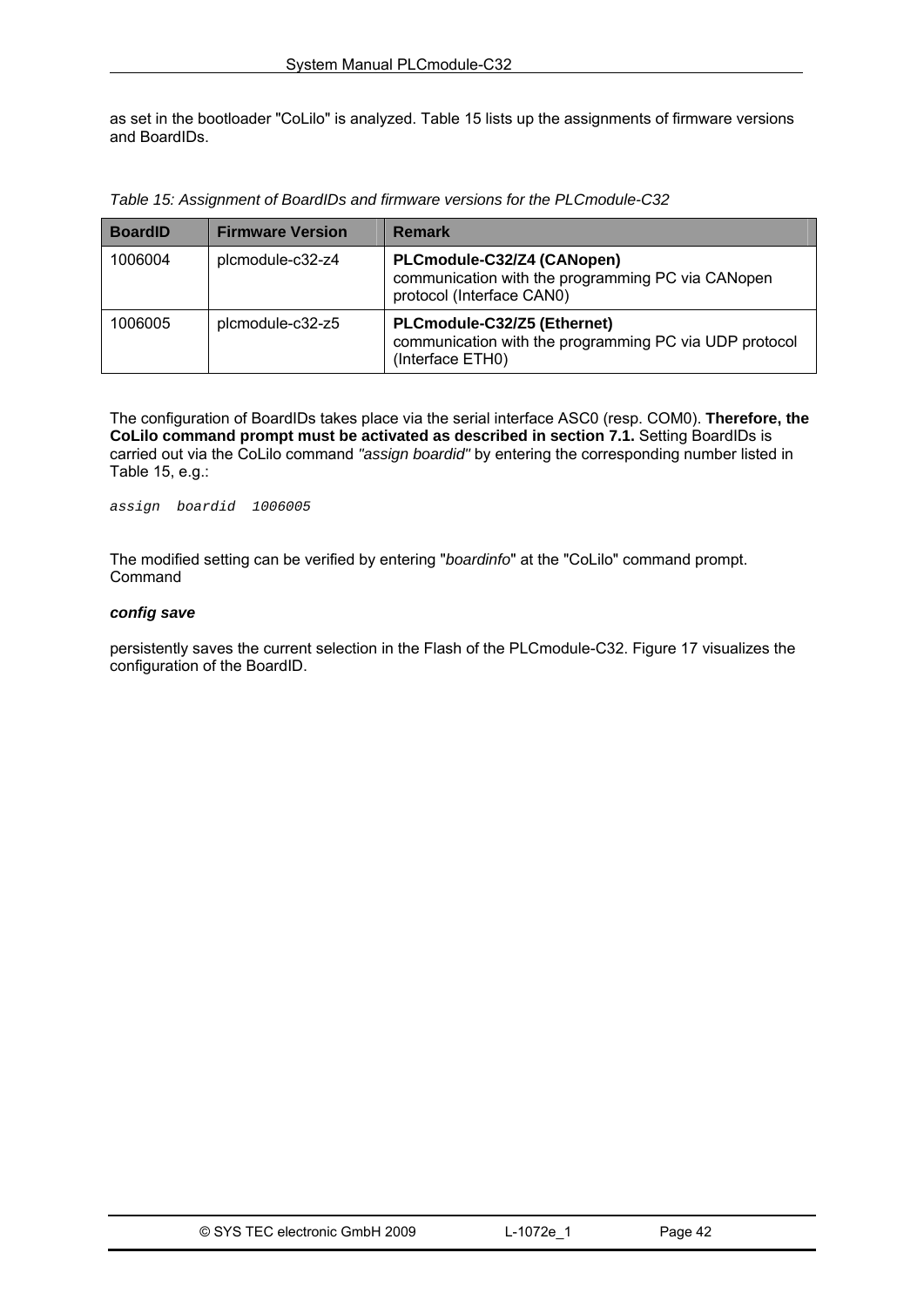<span id="page-43-0"></span>

| COM1:19200baud - Tera Term VT                                                                                                                                                                                                                                                                                                                                                                            | -  미 × |
|----------------------------------------------------------------------------------------------------------------------------------------------------------------------------------------------------------------------------------------------------------------------------------------------------------------------------------------------------------------------------------------------------------|--------|
| <u>File Edit Setup Control Window Help</u>                                                                                                                                                                                                                                                                                                                                                               |        |
| ECUcore-5484 boot<br>Press SPACE key to abort autoboot procedure Autoboot aborted!<br>colilo>assign boardid 1006005<br>Board type ID: 1006005<br> colilo>boardinfo<br>Harduare info:<br>PCB: 4152.0 (#1), PLD: 1.00 (#5)<br>Huto boot DIP:<br>on.<br>ECUcore-5484<br>Board name:<br>1006005<br>Board tupe ID:<br>Drder number:<br>3090002<br>111861<br>Berial number:<br>IInfo block 1:<br>Info block 2: |        |
| IInfo block 3:<br>IInfo block 4:<br>Info block 5:<br>IInfo block 6:<br> Info block 7:<br>Info block 8:<br>Finger print:<br>colilo>config save<br>Burning 5312 bytes to flash Oxfe020000 from 0x20000970<br>Starting sector: 1<br>$\,\,\sharp\,$ 128K sector(s) will be erased starting from sector 1, address OxfeO2OOOO<br><b>Erasing sector 1</b> ok<br>Programing                                     |        |
| 5312 bytes uritten<br>colilo>                                                                                                                                                                                                                                                                                                                                                                            |        |

*Figure 17: Selecting the appropriate firmware version for the PLCmodule-C32* 

### **After completing the configuration, all preconditions for a Linux Autostart must be reestablished according to section [7.1.](#page-33-0)**

Alternatively, the appropriate firmware version may be selected directly in the start script *"/home/etc/autostart"*. Therefore, delete part "Select PLC Type" and insert the appropriate firmware instead, e.g.:

*PLC\_FIRMWARE=\$PLC\_DIR/plcmodule-c32-z5* 

# **7.7 Predefined user accounts**

All user accounts listed in [Table 16](#page-44-0) are predefined upon delivery of the PLCmodule-C32. Those allow for a login to the command shell (serial RS232 connection or Telnet) and at the FTP server of the PLCmodule-C32.

| © SYS TEC electronic GmbH 2009 | $-1072e^{-t}$ | Page 43 |  |
|--------------------------------|---------------|---------|--|
|--------------------------------|---------------|---------|--|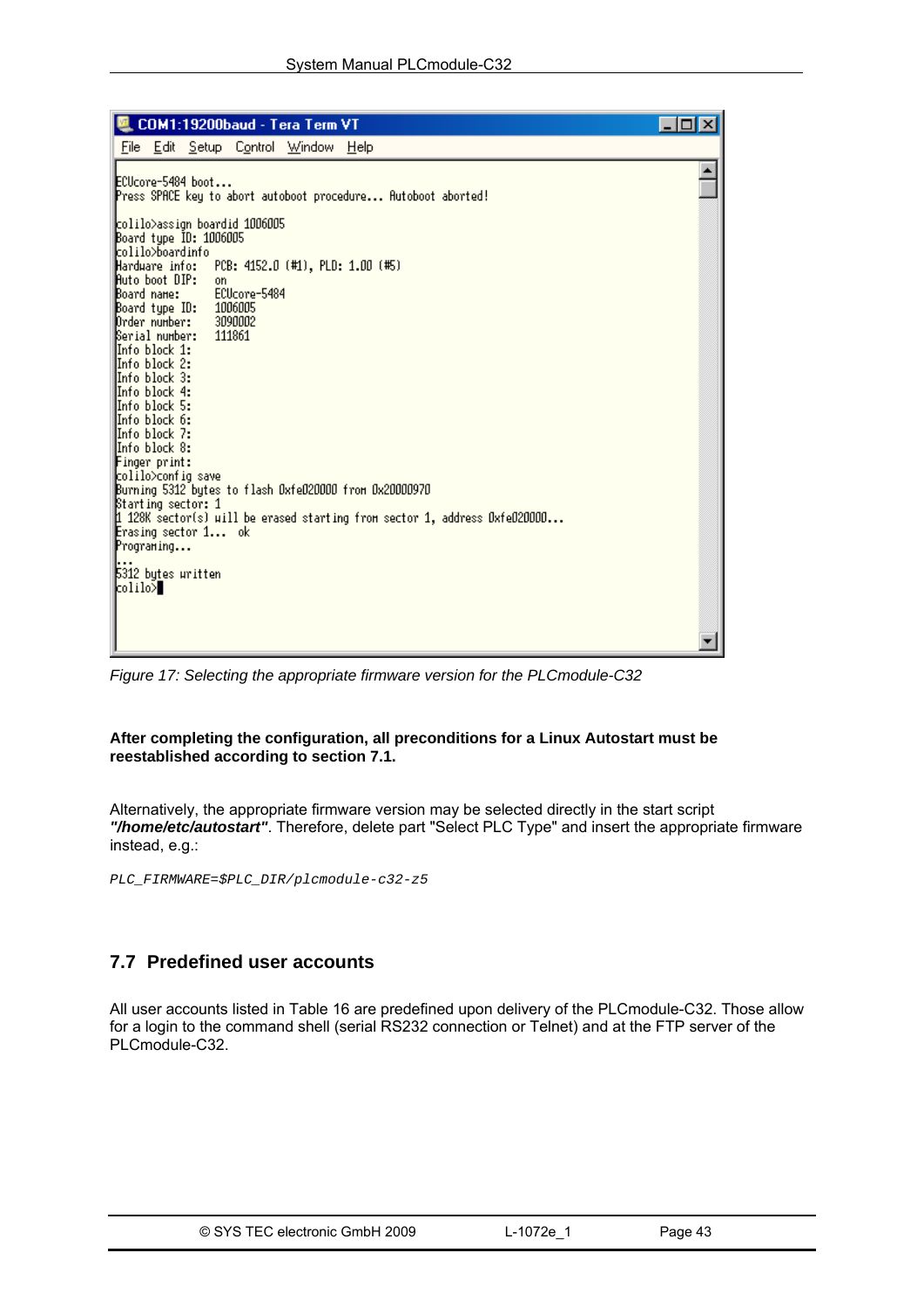| User name       | <b>Password</b> | <b>Remark</b>                                                                                                                         |
|-----------------|-----------------|---------------------------------------------------------------------------------------------------------------------------------------|
| <b>PIcAdmin</b> | <b>PIc123</b>   | Predefined user account for the administration of the<br>PLCmodule-C32 (configuration, user administration,<br>software updates etc.) |
| root            | Sys123          | Main user account ("root") of the PLC module-C32                                                                                      |

<span id="page-44-0"></span>*Table 16: Predefined user accounts of the PLCmodule-C32* 

# **7.8 Login to the PLCmodule-C32**

## **7.8.1 Login to the command shell**

In some cases the administration of the PLCmodule-C32 requires the entry of Linux commands in the command shell. Therefore, the user must be directly logged in at the module. There are two different possibilities:

- Logging in is possible with the help of a **Terminal program** (e.g. HyperTerminal or TeraTerm, see section [7.1](#page-32-0)) via the serial interface **COM0** of the PLCmodule-C32 – analog to the procedure described for the Ethernet configuration in section [7.1.](#page-34-0) **For the configuration of the terminal settings pay attention to only use "CR" (carriage return) as end-of-line character.** Login with user name and password is not possible for "CR+LF" (carriage return + line feed)!
- Alternatively, the login is possible using a **Telnet client** (e.g. Telnet or also TeraTerm) via the Ethernet interface **ETH0** of the PLCmodule-C32.

For logging in to the PLCmodule-C32 via the Windows standard Telnet client, the command "*telnet*" must be called by using the IP address provided in section [7.1](#page-34-0), e.g.

|       | telnet 192.168.10.248 |                |
|-------|-----------------------|----------------|
|       |                       |                |
| l Run |                       | $\overline{?}$ |

| ıkuıı |                                                                                                          |
|-------|----------------------------------------------------------------------------------------------------------|
|       | Type the name of a program, folder, document, or<br>Internet resource, and Windows will open it for you. |
| Open: | telnet 192.168.10.248                                                                                    |
|       |                                                                                                          |
|       | Cancel<br>Browse                                                                                         |
|       |                                                                                                          |

*Figure 18: Calling the Telnet client in Windows* 

Logging in to the PLCmodule-C32 is possible in the Terminal window (if connected via ASC0) or in the Telnet window (if connected via ETH0). The following user account is preconfigured for the administration of the module upon delivery of the PLCmodule-C32 (also compare section [7.7\)](#page-43-0):

User: *PlcAdmin* Password: *Plc123*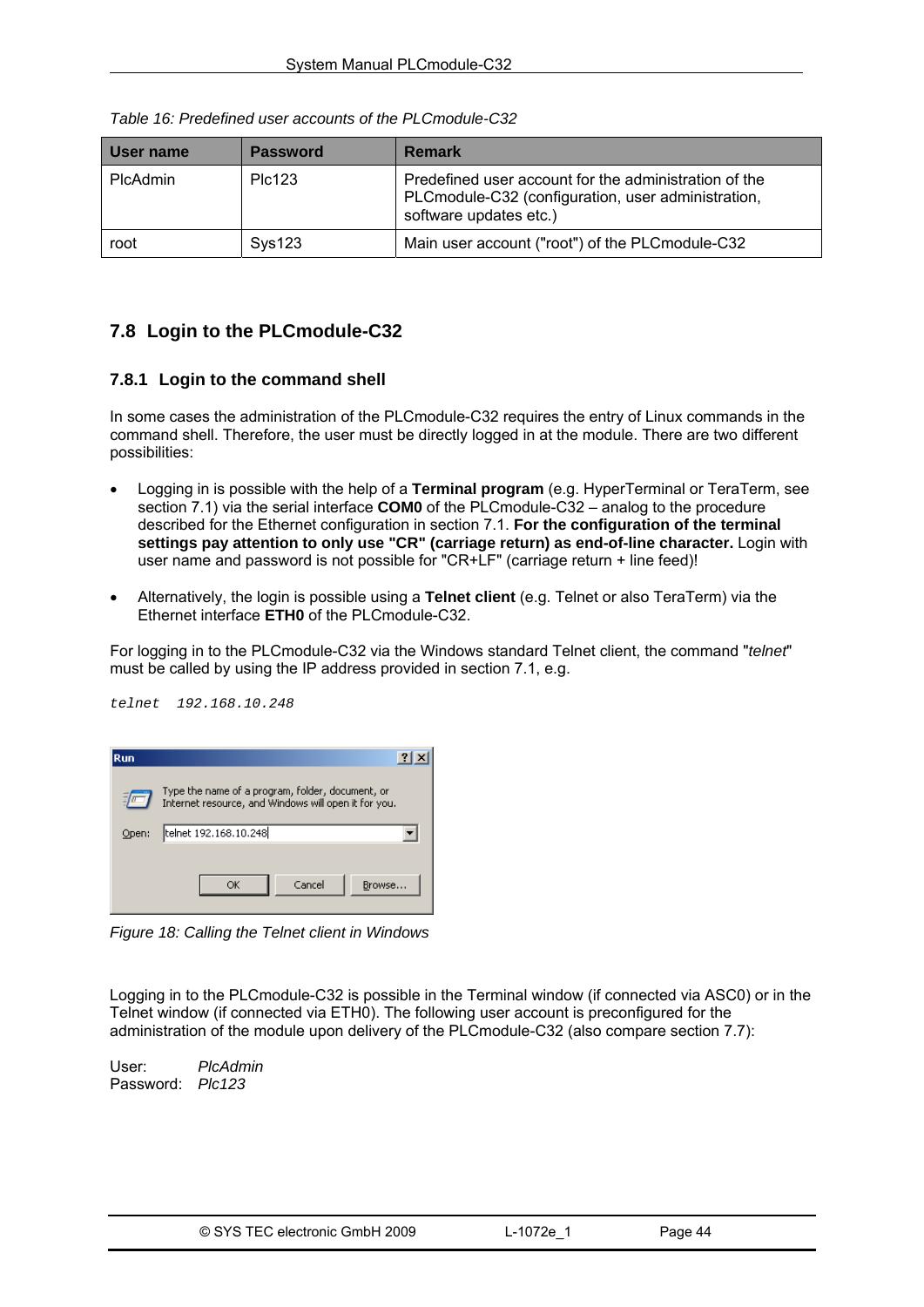<span id="page-45-0"></span>

*Figure 19: Login to the PLCmodule-C32* 

[Figure 19](#page-45-0) exemplifies the login to the PLCmodule-C32 using a Windows standard Telnet client.

## **7.8.2 Login to the FTP server**

The PLCmodule-C32 has available a FTP server (FTP Daemon) that allows file exchange with any computer (up- and download of files). Due to security and performance reasons, the FTP server is deactivated by default and must be started manually if required. Therefore, the user must first be logged in to the command shell of the PLCmodule-C32 following the procedures described in section [7.8.1](#page-44-0). Afterwards, the following command must be entered in the Telnet or Terminal window:

*ftpd -D* 

[Figure 20](#page-45-0) illustrates an example for starting the FTP server.



*Figure 20: Starting the FTP server* 

**Advice:** By entering command *"ftpd -D"* in the start script *"/home/etc/autostart"*, the FTP server may be called automatically upon boot of the PLCmodule-C32 (see section [7.5](#page-41-0)).

*"WinSCP"* - which is available as open source - would be suitable as FTP client for the computer (see section [7.1](#page-32-0)). It consists of only one EXE file, needs no installation and may be started immediately. After program start, dialog *"WinSCP Login"* appears (see [Figure 21\)](#page-46-0) and must be adjusted according to the following configurations:

| © SYS TEC electronic GmbH 2009 | ∟-1072e 1 | Page 45 |  |
|--------------------------------|-----------|---------|--|
|--------------------------------|-----------|---------|--|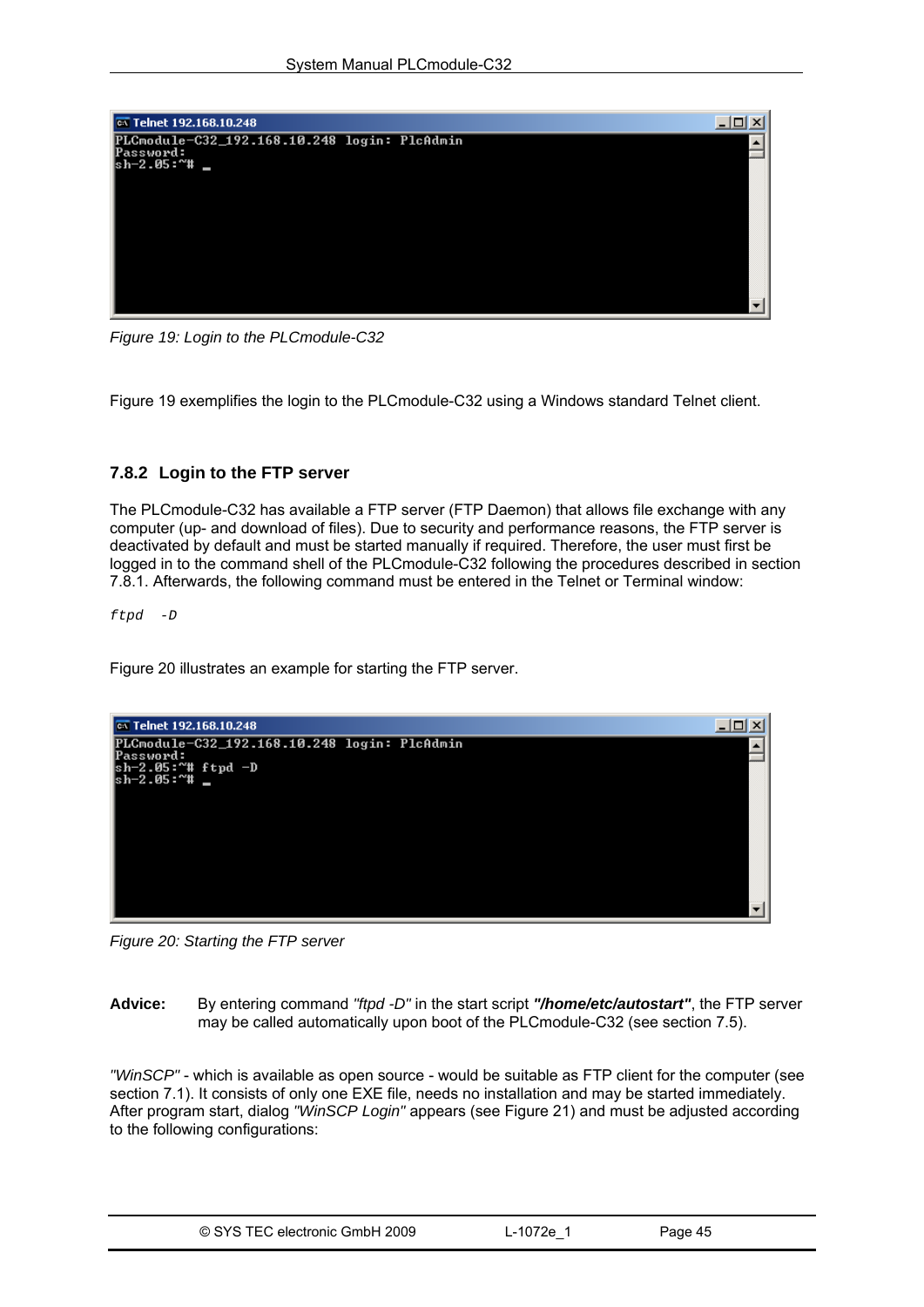<span id="page-46-0"></span>File protocol: FTP<br>Host name: IP a IP address for the PLCmodule-C32 as set in section 7.3 User name: *PlcAdmin* (for predefined user account, see section [7.7\)](#page-43-0)<br>Password: *Plc123* (for predefined user account, see section 7.7) Plc123 (for predefined user account, see section [7.7](#page-43-0))

| <b>WinSCP Login</b>                                                               |                                                                                                                                              | $?$ $\times$                                               |
|-----------------------------------------------------------------------------------|----------------------------------------------------------------------------------------------------------------------------------------------|------------------------------------------------------------|
| Session<br>illing Stored sessions<br>Environment<br>└─ Directories<br>Preferences | Session<br>Host name:<br>192.168.10.248<br>Password:<br>User name:<br>PlcAdmin<br><br>Private key file:<br>Protocol<br>FTP<br>File protocol: | Port number:<br>21 공<br>$\sim$<br>Insecure<br>Select color |
| Advanced options                                                                  |                                                                                                                                              |                                                            |
| About<br>Languages                                                                | Login                                                                                                                                        | Save<br>Close                                              |

*Figure 21: Login settings for WinSCP* 

After using pushbutton *"Login"*, the FTP client logs in to the PLCmodule-C32 and lists up the active content of directory *"/home"* in the right window. [Figure 22](#page-46-0) shows FTP client *"WinSCP"* after successful login to the PLCmodule-C32.

| E <sub>-2</sub> PLCmodule-C32 - PlcAdmin@192.168.10.248 - WinSCP                                                                                                                                                                                                                                                                                                                                                                                                                                                                 |                 |                  |                                                                                                                                                                                                                                                                                                                 |          |                                                                                                    |              |                                                                                                    |                                                      | $\Box$ o $\Box$                      |
|----------------------------------------------------------------------------------------------------------------------------------------------------------------------------------------------------------------------------------------------------------------------------------------------------------------------------------------------------------------------------------------------------------------------------------------------------------------------------------------------------------------------------------|-----------------|------------------|-----------------------------------------------------------------------------------------------------------------------------------------------------------------------------------------------------------------------------------------------------------------------------------------------------------------|----------|----------------------------------------------------------------------------------------------------|--------------|----------------------------------------------------------------------------------------------------|------------------------------------------------------|--------------------------------------|
| Local Mark Files Commands Session Options Remote Help                                                                                                                                                                                                                                                                                                                                                                                                                                                                            |                 |                  |                                                                                                                                                                                                                                                                                                                 |          |                                                                                                    |              |                                                                                                    |                                                      |                                      |
| $\color{blue}\bullet\,\lvert\text{min}\, \rvert\,\lvert\text{min}\, \rvert\,\text{min}\,\, \color{blue}\bullet\,\lvert\text{min}\, \rvert\,\text{min}\,\, \color{blue}\bullet\,\lvert\text{min}\, \rvert\,\text{min}\,\, \color{blue}\bullet\,\lvert\text{min}\, \rvert\,\text{min}\,\, \color{blue}\bullet\,\lvert\text{min}\, \rvert\,\text{min}\,\, \color{blue}\bullet\,\lvert\text{min}\, \rvert\,\text{min}\,\, \color{blue}\bullet\,\lvert\text{min}\, \rvert\,\text{min}\,\, \color{blue}\bullet\,\lvert\text{min}\, \r$ |                 |                  |                                                                                                                                                                                                                                                                                                                 | Default  | - 1356 -                                                                                           |              |                                                                                                    |                                                      |                                      |
| C: HardDisk                                                                                                                                                                                                                                                                                                                                                                                                                                                                                                                      |                 |                  | $\lnot$ a $\lnot$ $\rightarrow$ $\lnot$ $\lnot$ $\lnot$ $\lnot$ $\lnot$ $\lnot$ $\lnot$ $\lnot$ $\lnot$ $\lnot$ $\lnot$ $\lnot$ $\lnot$ $\lnot$ $\lnot$ $\lnot$ $\lnot$ $\lnot$ $\lnot$ $\lnot$ $\lnot$ $\lnot$ $\lnot$ $\lnot$ $\lnot$ $\lnot$ $\lnot$ $\lnot$ $\lnot$ $\lnot$ $\lnot$ $\lnot$ $\lnot$ $\lnot$ |          | home                                                                                               |              | $\bullet \text{ in } \mathbb{C} \rightarrow \bullet \text{ in } \mathbb{C} \rightarrow \mathbb{C}$ |                                                      | 3                                    |
| C:\PLCmodule-C32                                                                                                                                                                                                                                                                                                                                                                                                                                                                                                                 |                 |                  |                                                                                                                                                                                                                                                                                                                 |          | /home                                                                                              |              |                                                                                                    |                                                      |                                      |
| Ext<br>Name $\triangleq$                                                                                                                                                                                                                                                                                                                                                                                                                                                                                                         | Size I          | Type             | Changed                                                                                                                                                                                                                                                                                                         | Attr     | Name $\triangleq$<br>Ext                                                                           |              | Size   Changed                                                                                     | Rights                                               | Owner                                |
| ò.,<br>is install-picmodule-c32-0                                                                                                                                                                                                                                                                                                                                                                                                                                                                                                | 393,356 SH File | Parent directory | 7/28/2009 2:08:07 AM<br>7/28/2009 2:08:02 AM                                                                                                                                                                                                                                                                    | c.<br>ca | Ò.<br><b>n</b> etc<br><b>in</b> http<br><b>in</b> plc<br>Hold bash_history<br><b>जि</b> install.sh | 339<br>2,163 | 7/9/2009 12:45 PM<br>7/9/2009 12:45 PM<br>7/9/2009 12:45 PM<br>9/22/2008<br>7/9/2009 12:45 PM      | rwxr-<br>rwxr-<br>rwxr-<br><b>MW-------</b><br>rwxr- | 1000<br>1000<br>1000<br>root<br>1000 |
|                                                                                                                                                                                                                                                                                                                                                                                                                                                                                                                                  |                 |                  |                                                                                                                                                                                                                                                                                                                 |          |                                                                                                    |              |                                                                                                    |                                                      |                                      |
| 0 B of 384 KiB in 0 of 1                                                                                                                                                                                                                                                                                                                                                                                                                                                                                                         |                 |                  |                                                                                                                                                                                                                                                                                                                 |          | 0 B of 2,502 B in 0 of 5                                                                           |              |                                                                                                    |                                                      |                                      |
| <i>。</i> F2 Rename F F F4 Edit L S F5 Copy S F6 Move F * F7 Create Directory X F8 Delete F T F9 Properties F F10 Quit                                                                                                                                                                                                                                                                                                                                                                                                            |                 |                  |                                                                                                                                                                                                                                                                                                                 |          |                                                                                                    |              |                                                                                                    |                                                      |                                      |
|                                                                                                                                                                                                                                                                                                                                                                                                                                                                                                                                  |                 |                  |                                                                                                                                                                                                                                                                                                                 |          |                                                                                                    |              | ≜<br><b>FTP</b>                                                                                    |                                                      | 0:01:28                              |

*Figure 22: FTP client for Windows "WinSCP"* 

After successful login, configuration files on the PLCmodule-C32 may be edited by using pushbuttons *"F4"* or *"F4 Edit"* within the FTP client *"WinSCP"* (select transfer mode *"Text"*). With the help of pushbutton *"F5"* or *"F5 Copy"*, files may be transferred between the computer and the PLCmodule-C32, e.g. for data backups of the PLCmodule-C32 or to transfer installation files for firmware updates (select transfer mode *"Binary"*).

| © SYS TEC electronic GmbH 2009 | ∟-1072e <sup>1</sup> | Page 46 |  |
|--------------------------------|----------------------|---------|--|
|--------------------------------|----------------------|---------|--|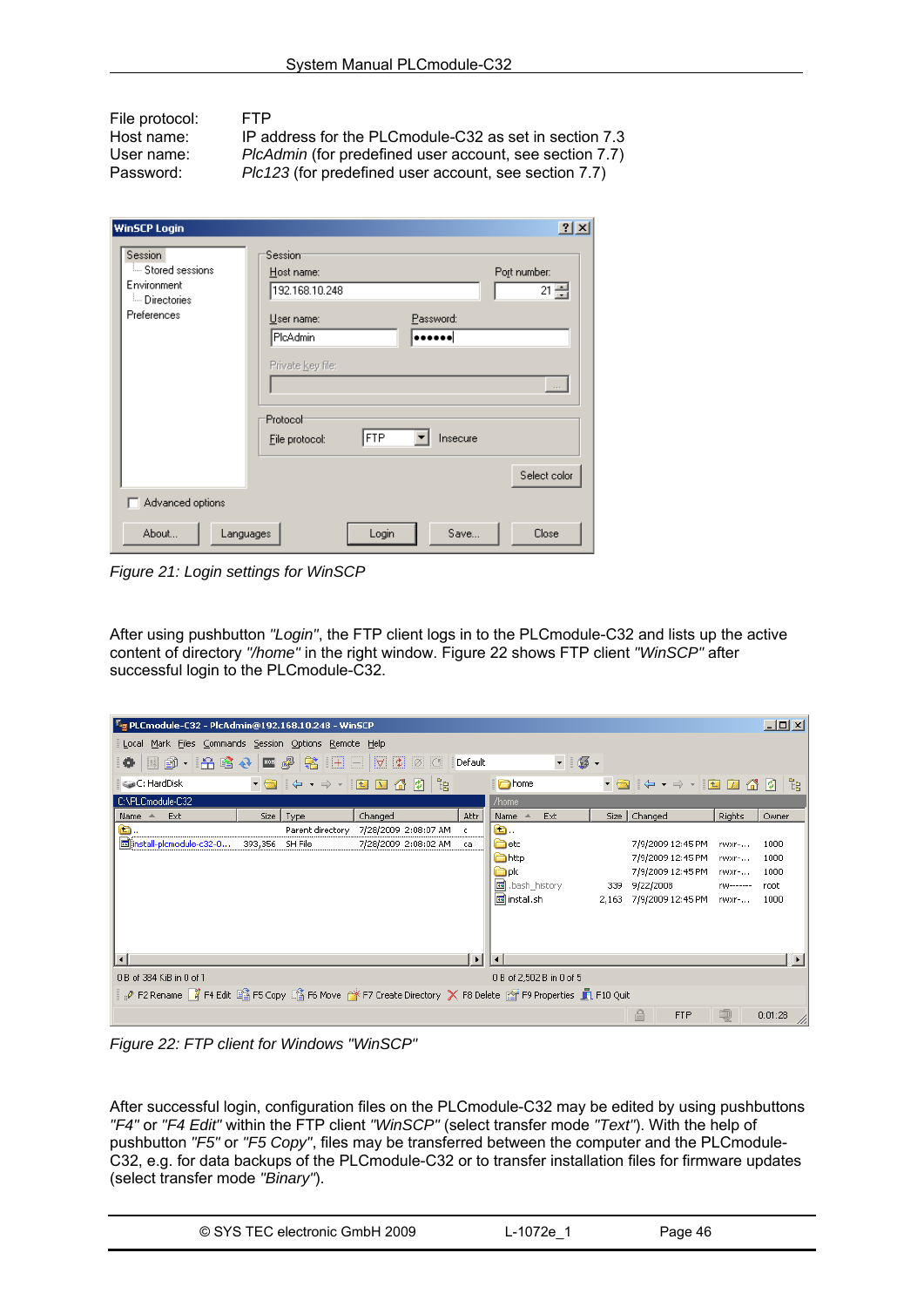# <span id="page-47-0"></span>**7.9 Adding and deleting user accounts**

Adding and deleting user accounts requires the login to the PLCmodule-C32 as described in section [7.8.1](#page-44-0).

**Adding** a new user account takes place via Linux command *"adduser"*. In embedded systems such as the PLCmodule-C32, it does not make sense to open a directory for every user. Hence, parameter *"-H"* disables the opening of new directories. By using parameter *"-h /home"* instead, the given directory *"/home"* is rather assigned to the new user. To open a new user account on the PLCmodule-C32, Linux command *"adduser"* is to be used as follows:

*adduser -h /home -H -G <group> <username>* 

[Figure 23](#page-47-0) exemplifies adding a new account on the PLCmodule-C32 for user *"admin2"*.



*Figure 23: Adding a new user account* 

### **Advice: If the new user account shall be used to access WEB-Frontend, the user name must be entered into the configuration file** *"plcmodule-c32.cfg"* **(for details about logging in to WEB-Frontend please compare section [7.4.1](#page-36-0) and [7.4.3](#page-39-0)).**

To **delete** an existing user account from the PLCmodule-C32, Linux command *"deluser"* plus the respective user name must be used:

*deluser <username>* 

# **7.10 How to change the password for user accounts**

Changing the password for user accounts requires login to the PLCmodule-C32 as described in section [7.8.1.](#page-44-0)

To change the password for an existing user account on the PLCmodule-C32, Linux command *"passwd"* plus the respective user name must be entered:

*passwd <username>* 

| © SYS TEC electronic GmbH 2009 | L-1072e 1 | Page 47 |  |
|--------------------------------|-----------|---------|--|
|--------------------------------|-----------|---------|--|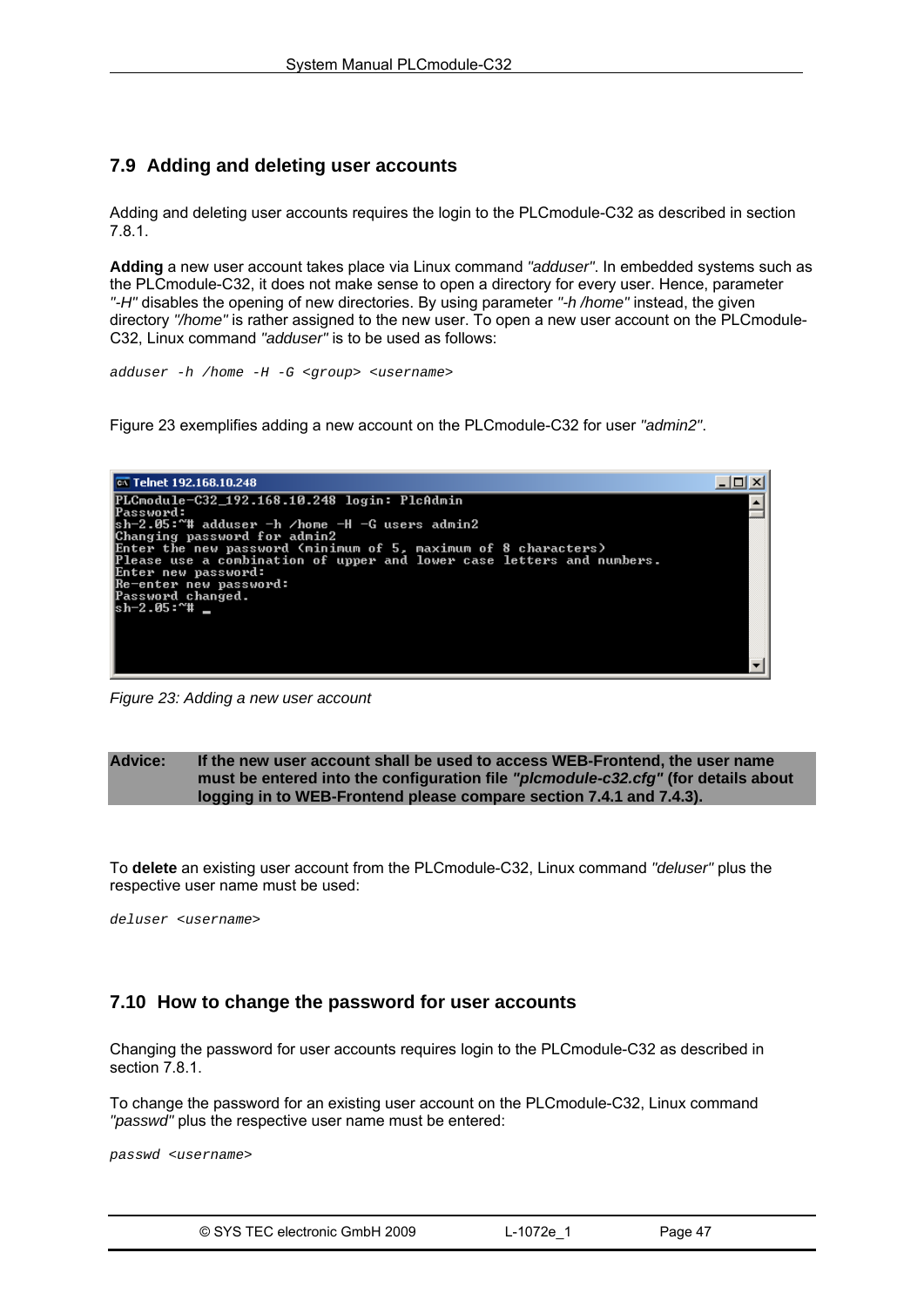<span id="page-48-0"></span>[Figure 24](#page-48-0) exemplifies the password change for user *"PlcAdmin"*.



*Figure 24: Changing the password for an user account* 

# **7.11 Setting the system time**

Setting the system time requires login to the PLCmodule-C32 as described in section [7.8.1.](#page-44-0)

There are two steps for setting the system time of the PLCmodule-C32. At first, the current date and time must be set using Linux command *"date"*. Afterwards, by using Linux command *"hwclock -w"* the system time is taken over into RTC module of the PLCmodule-C32.

Linux command *"date"* is structured as follows:

*date [options] [MMDDhhmm[[CC]YY][.ss]]* 

## **Example:**

| date | 09 22 10 20 2008.55 |          |
|------|---------------------|----------|
|      |                     |          |
|      |                     | - second |
|      |                     | year     |
|      |                     | minute   |
|      |                     | hour     |
|      |                     | day      |
|      |                     | month    |

Spaces in the parameter list are only inserted to present the example above clearly. All spaces do not apply when the command is actually used. To set the system time of the PLCmodule-C32 to 2008/09/22 and 10:20:55 (as shown in the example above), the following commands are necessary:

*date 092210202008.55 hwclock -w* 

The current system time is displayed by entering Linux command *"date"* (without parameter). Linux command *"hwclock -r"* can be used to recall current values from the RTC. [Figure 25](#page-49-0) exemplifies setting and displaying the system time.

|  | © SYS TEC electronic GmbH 2009 | L-1072e 1 | Page 48 |
|--|--------------------------------|-----------|---------|
|--|--------------------------------|-----------|---------|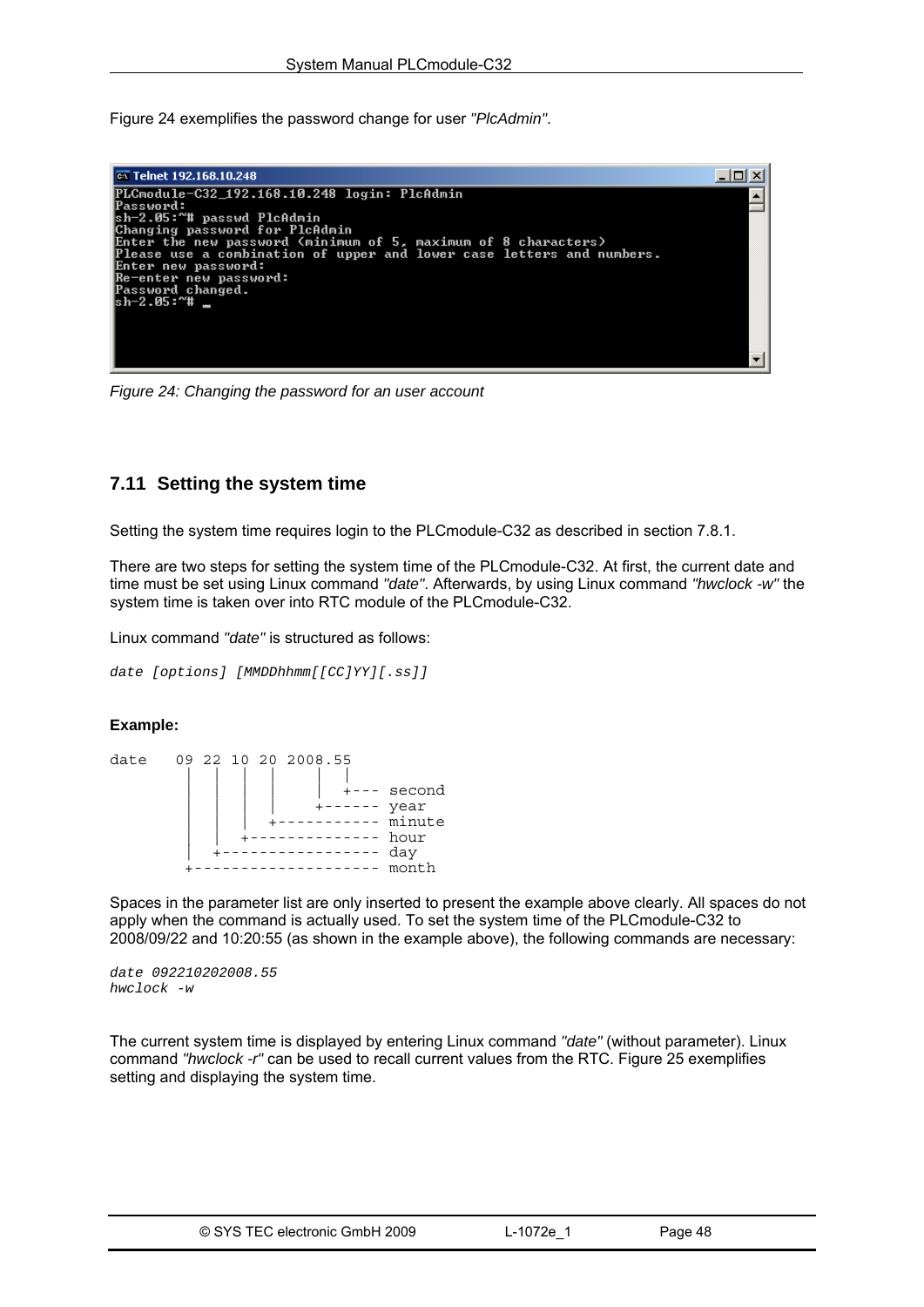<span id="page-49-0"></span>

| िल Telnet 192.168.10.248                     |  |
|----------------------------------------------|--|
| PLCmodule-C32_192.168.10.248 login: PlcAdmin |  |
| Password:<br>sh-2.05:~# date 092210202008.55 |  |
| Mon Sep 22 10:20:55 UTC 2008                 |  |
| lsh−2.0Ŝ:~# hwclock −w<br>lsh−2.05:~#        |  |
| lsh-2.05:~# date                             |  |
| Mon Sep 22 10:21:27 UTC 2008                 |  |
| lsh−2.05:~# hwclock −r                       |  |
| sh−2.05:~#                                   |  |
|                                              |  |
|                                              |  |
|                                              |  |

*Figure 25: Setting and displaying the system time* 

Upon start of the PLCmodule-C32, date and time are taken over from the RTC and set as current system time of the module. Therefore, Linux command *"hwclock -r"* is necessary which is included in start script **"etc/rc.d/rc.modules"**.

## **7.12 File system of the PLCmodule-C32**

Pre-installed Embedded Linux on the PLCmodule-C32 provides part of the system memory in form of a file system. Being usual for embedded systems, most of this file system is "read/only" which means that changes to this part can only be made by creating a new Linux-Image for the PLCmodule-C32. The advantage hereby is the resistance of a read/only file system against damages in case of power breakdowns. Those occur relatively often in embedded systems because embedded systems are usually simply turned off without previous shutdown.

[Table 17](#page-49-0) lists up writable paths of the file system during runtime. Path **"/home"** comprises a flash disk that provides part of the on-board flash memory of the PLCmodule-C32 as file system. This path is used to store all files modifiable and updatable by the user, e.g. configuration files, PLC firmware and PLC program files that have been loaded onto the module. Directory **"/tmp"** is appropriately sized to function as temporary buffer for FTP downloads of firmware archives for PLC software updates (see section [7.13.1](#page-50-0)).

| <b>Path</b> | <b>Size</b> | <b>Description</b>                                                                                                                                                                   |
|-------------|-------------|--------------------------------------------------------------------------------------------------------------------------------------------------------------------------------------|
| /home       | 5632 kByte  | Flash disk to permanently store files modifiable and updatable by<br>the user (e.g. configuration files, PLC firmware, PLC program),<br>data preservation in case of power breakdown |
| /tmp        | 8192 kByte  | RAM disk, suitable as intermediate buffer for FTP downloads,<br>but no data preservation in case of power breakdown                                                                  |
| /var        | 1024 kByte  | RAM disk which is used by the system to store temporary files,<br>no data preservation in case of power breakdown                                                                    |
| /mnt        |             | Target for integrating remote directories, it is not part of the<br>PLCmodule-C32 standard functionality                                                                             |

|  |  |  | Table 17: File system configuration of the PLCmodule-C32 |  |
|--|--|--|----------------------------------------------------------|--|
|  |  |  |                                                          |  |

Sizes of file system paths that are configured or still available can be identified by using Linux command "df" ("DiskFree") – see [Figure 26.](#page-50-0)

| © SYS TEC electronic GmbH 2009 | ∟-1072e <sup>1</sup> | Page 49 |  |
|--------------------------------|----------------------|---------|--|
|--------------------------------|----------------------|---------|--|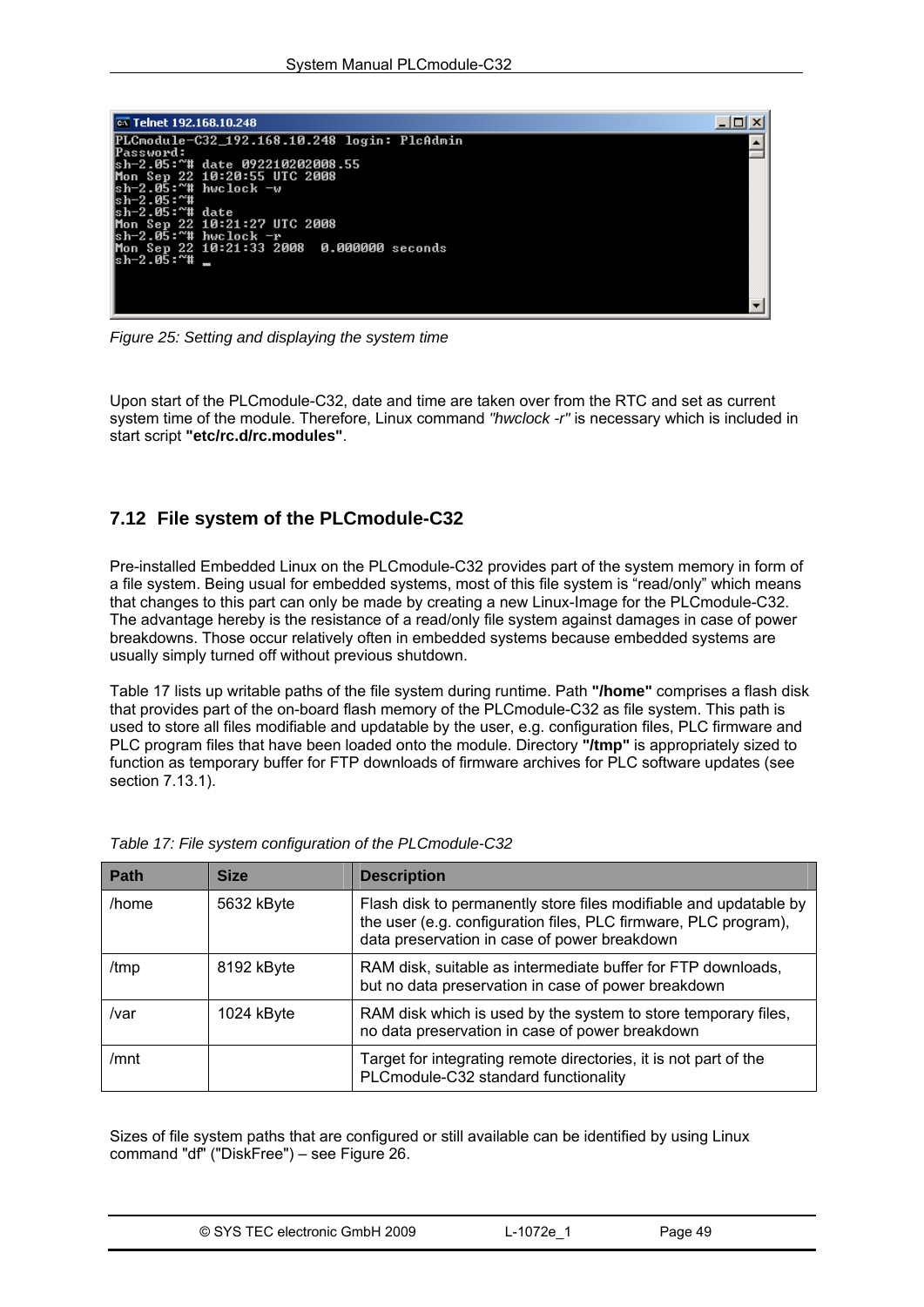<span id="page-50-0"></span>

| <b>EX Telnet 192.168.10.248</b>                                                                                                                            |                                             |                        |                                               |          |                                         | -10 |  |
|------------------------------------------------------------------------------------------------------------------------------------------------------------|---------------------------------------------|------------------------|-----------------------------------------------|----------|-----------------------------------------|-----|--|
| PLCmodule-C32_192.168.10.248 login: PlcAdmin<br>Password:<br>lsh–2.05:~# df<br>Filesystem<br>∕dev∕root<br>tmpfs<br>tmpfs<br>/dev/mtdblock/3<br> sh−2.05:~# | $1k-hlocks$<br>5036<br>8192<br>1024<br>5632 | 5036<br>Ø<br>48<br>928 | Used Available Use% Mounted on<br>8192<br>976 | 0 100% / | $0$ % /tmp<br>5% /var<br>4704 16% /home |     |  |

*Figure 26: Display of information about the file system* 

Particular information about the system login and handling the Linux command shell of the PLCmodule-C32 is given attention in section [7.8](#page-44-0).

# **7.13 Software update of the PLCmodule-C32**

All necessary firmware components to run the PLCmodule-C32 are already installed on the module upon delivery. Hence, firmware updates should only be required in exceptional cases, e.g. to input new software that includes new functionality.

## **7.13.1 Updating the PLC firmware**

PLC firmware indicates the run time environment of the PLC. *PLC firmware* can only be generated and modified by the producer; **it is not identical with the PLC user program** which is created by the PLC user. The PLC user program is directly transferred from the *OpenPCS* programming environment onto the module. No additional software is needed.

Updating the PLC firmware requires login to the command shell of the PLCmodule-C32 as described in section [7.8.1](#page-44-0) and login to the FTP server as described in section [7.8.2](#page-45-0).

Updating the PLC firmware takes place via a self-extracting firmware archive that is transferred onto the PLCmodule-C32 via FTP. After starting the FTP server on the PLCmodule-C32 (command *"ftpd - D"*, see section [7.8.2\)](#page-45-0), the respective firmware archive can be transferred into directory *"/tmp"* of the PLCmodule-C32 (see [Figure 27](#page-51-0)).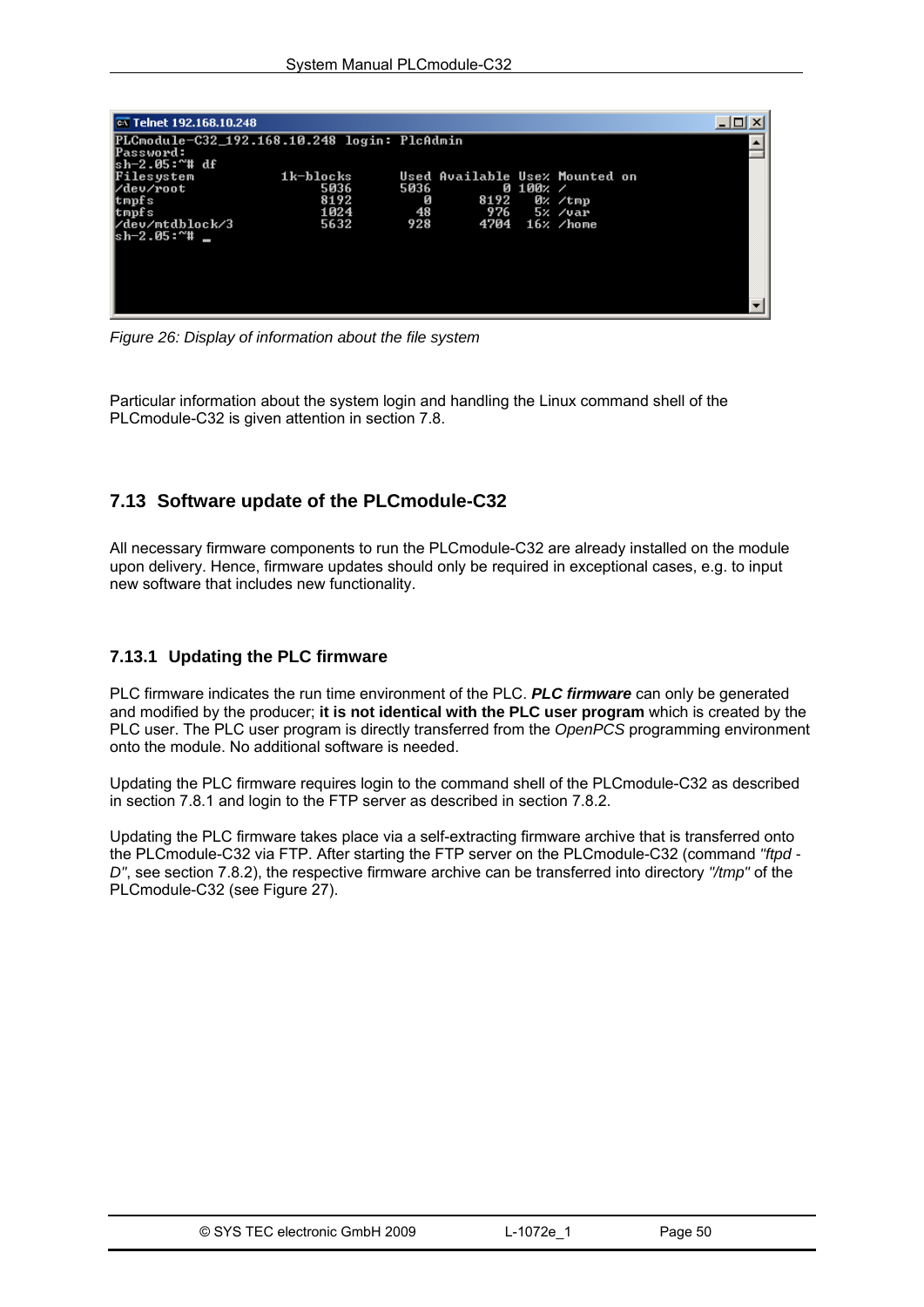<span id="page-51-0"></span>

|                                                                                                                                                                                | PLCmodule-C32 - PlcAdmin@192.168.10.248 - WinSCP |                  |         |                      |        |                          |                    | $\Box$  |                                                                                                                                                                                                                                                                                                                                                                                                                                         |            |                  |         |
|--------------------------------------------------------------------------------------------------------------------------------------------------------------------------------|--------------------------------------------------|------------------|---------|----------------------|--------|--------------------------|--------------------|---------|-----------------------------------------------------------------------------------------------------------------------------------------------------------------------------------------------------------------------------------------------------------------------------------------------------------------------------------------------------------------------------------------------------------------------------------------|------------|------------------|---------|
| Local Mark Files Commands Session Options Remote Help                                                                                                                          |                                                  |                  |         |                      |        |                          |                    |         |                                                                                                                                                                                                                                                                                                                                                                                                                                         |            |                  |         |
| $\color{blue}\bullet\color{black}$ $\color{blue}\bullet\color{black}$ $\color{blue}\bullet\color{black}$ $\color{blue}\bullet\color{black}$ $\color{blue}\bullet\color{black}$ |                                                  |                  |         |                      | Binary |                          | $-15.7$            |         |                                                                                                                                                                                                                                                                                                                                                                                                                                         |            |                  |         |
| C: HardDisk                                                                                                                                                                    |                                                  |                  |         | 뚽                    |        | <b>E</b> tmp             |                    |         | $\bullet \text{ 1} \oplus \text{ 1} \oplus \text{ 1} \oplus \text{ 1} \oplus \text{ 1} \oplus \text{ 1} \oplus \text{ 1} \oplus \text{ 1} \oplus \text{ 1} \oplus \text{ 1} \oplus \text{ 1} \oplus \text{ 1} \oplus \text{ 1} \oplus \text{ 1} \oplus \text{ 1} \oplus \text{ 1} \oplus \text{ 1} \oplus \text{ 1} \oplus \text{ 1} \oplus \text{ 1} \oplus \text{ 1} \oplus \text{ 1} \oplus \text{ 1} \oplus \text{ 1} \oplus \text$ |            |                  | 一出      |
| C:\PLCmodule-C32                                                                                                                                                               |                                                  |                  |         |                      |        | /tmp                     |                    |         |                                                                                                                                                                                                                                                                                                                                                                                                                                         |            |                  |         |
| Ext<br>Name                                                                                                                                                                    |                                                  | Size   Type      | Changed |                      | Attr   | Name                     | Ext                |         | Size   Changed                                                                                                                                                                                                                                                                                                                                                                                                                          |            | Rights           | Owner   |
| œ.,                                                                                                                                                                            |                                                  | Parent directory |         | 7/28/2009 2:08:07 AM |        | o.                       |                    |         |                                                                                                                                                                                                                                                                                                                                                                                                                                         |            |                  |         |
| collinstall-plcmodule-c32-0                                                                                                                                                    | 393,356                                          | <b>EH File</b>   |         | 7/28/2009 2:08:02 AM | ca     |                          | install-picmodule- | 393,356 | 7/28/200911:32                                                                                                                                                                                                                                                                                                                                                                                                                          |            | <b>FW-F-----</b> | root    |
|                                                                                                                                                                                |                                                  |                  |         |                      |        |                          |                    |         |                                                                                                                                                                                                                                                                                                                                                                                                                                         |            |                  |         |
|                                                                                                                                                                                |                                                  |                  |         |                      |        |                          |                    |         |                                                                                                                                                                                                                                                                                                                                                                                                                                         |            |                  |         |
|                                                                                                                                                                                |                                                  |                  |         |                      |        |                          |                    |         |                                                                                                                                                                                                                                                                                                                                                                                                                                         |            |                  |         |
|                                                                                                                                                                                |                                                  |                  |         |                      |        |                          |                    |         |                                                                                                                                                                                                                                                                                                                                                                                                                                         |            |                  |         |
|                                                                                                                                                                                |                                                  |                  |         |                      |        |                          |                    |         |                                                                                                                                                                                                                                                                                                                                                                                                                                         |            |                  |         |
|                                                                                                                                                                                |                                                  |                  |         |                      |        |                          |                    |         |                                                                                                                                                                                                                                                                                                                                                                                                                                         |            |                  |         |
|                                                                                                                                                                                |                                                  |                  |         |                      |        |                          |                    |         |                                                                                                                                                                                                                                                                                                                                                                                                                                         |            |                  |         |
|                                                                                                                                                                                |                                                  |                  |         |                      |        |                          |                    |         |                                                                                                                                                                                                                                                                                                                                                                                                                                         |            |                  |         |
| 0 B of 384 KiB in 0 of 1                                                                                                                                                       |                                                  |                  |         |                      |        | 0 B of 384 KiB in 0 of 1 |                    |         |                                                                                                                                                                                                                                                                                                                                                                                                                                         |            |                  |         |
| P2 Rename T F4 Edit List F5 Copy List F6 Move P Y F7 Create Directory X F8 Delete P F9 Properties T F10 Quit                                                                   |                                                  |                  |         |                      |        |                          |                    |         |                                                                                                                                                                                                                                                                                                                                                                                                                                         |            |                  |         |
|                                                                                                                                                                                |                                                  |                  |         |                      |        |                          |                    |         | ≜                                                                                                                                                                                                                                                                                                                                                                                                                                       | <b>FTP</b> |                  | 0:05:27 |

*Figure 27: File transfer in FTP client "WinSCP"* 

**Important:** To transfer the firmware archive via FTP, transfer type *"Binary"* must be chosen. If FTP client *"WinSCP"* is used, the appropriate transfer mode is to be chosen from the menu bar. After downloading the firmware archive, it must be checked if the file transferred to the PLCmodule-C32 has the exact same size as the original file on the computer (compare [Figure 27\)](#page-51-0). Any differences in that would indicate a mistaken transfer mode (e.g. *"Text"*). In that case the transfer must be repeated using transfer type *"Binary"*.

After downloading the self-extracting archive, the PLC firmware must be installed on the PLCmodule-C32. Therefore, the following commands are to be entered in the Telnet window. It must be considered that the file name for the firmware archive is labeled with a version identifier (e.g. *"installplcmodule-c32-0408\_0100.sh"* for version 4.08.01.00). This number must be adjusted when commands are entered:

*cd /tmp chmod +x install-plcmodule-c32-0408\_0100.sh ./install-plcmodule-c32-0408\_0100.sh* 

**Advice:** The command shell of the PLCmodule-C32 is able to automatically complete names if the Tab key is used ("tab completion"). Hence, it should be sufficient to enter the first letters of each file name and the system will complement it automatically. For example, *"./ins"* is completed to *"./install-plcmodule-c32-0408\_0100.sh"* if the Tab key is used.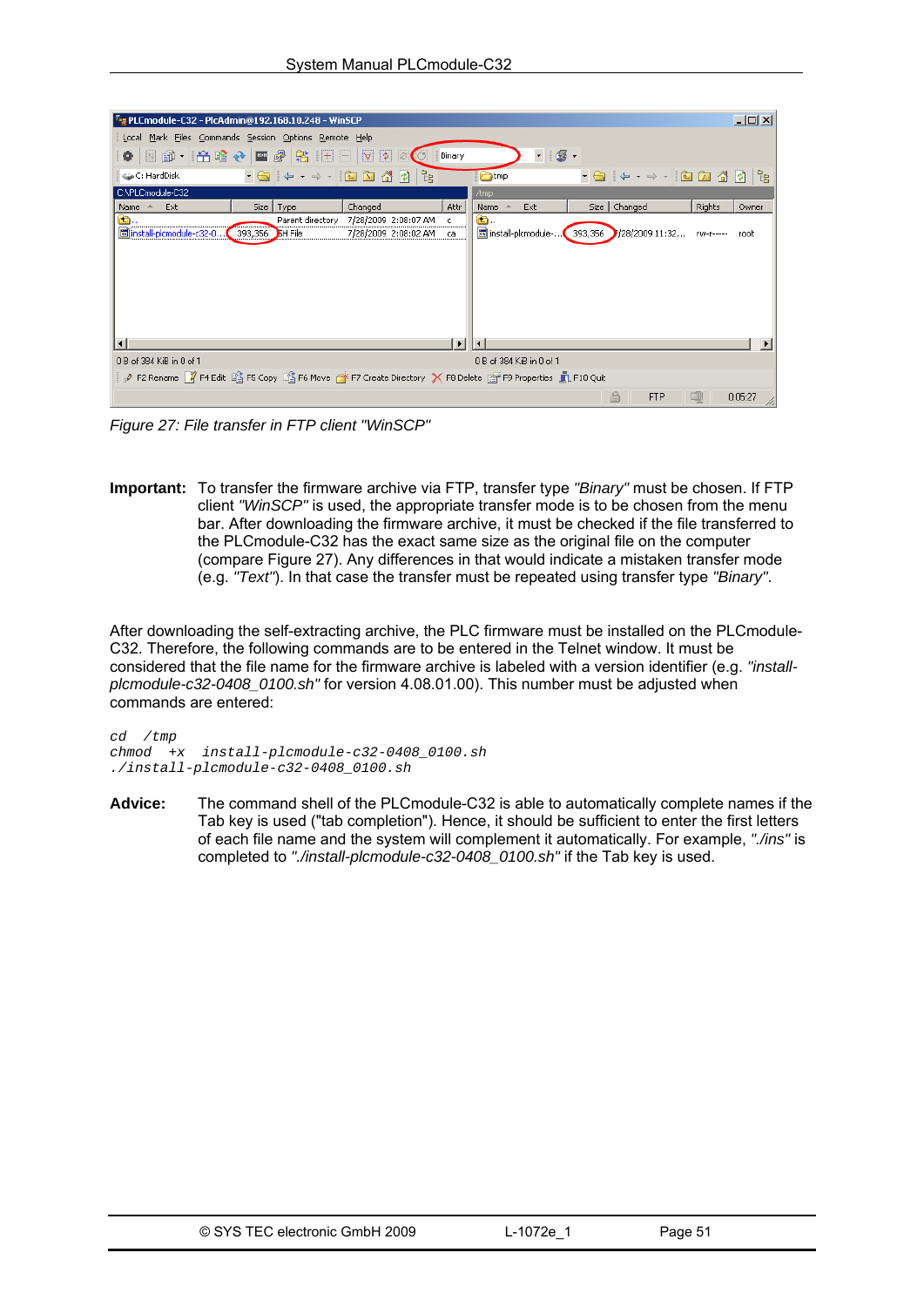<span id="page-52-0"></span>

*Figure 28: Installing PLC firmware on the PLCmodule-C32* 

[Figure 28](#page-52-0) exemplifies the installation of PLC firmware on the PLCmodule-C32. After Reset the module is started using the updated firmware.

### **Advice: If the PLC firmware is updated, the configuration file** *"/home/plc/plcmodulec32.cfg"* **is overwritten. This results in a reset of the PLC configuration to default settings. Consequently, after an update, the configuration described in section [7.4](#page-36-0) should be checked and if necessary it should be reset.**

## **7.13.2 How to update the Linux-Image**

Updating the Linux-Image takes place via TFTP (**T**rivial **FTP**) within Linux bootloader *"CoLilo"*. Therefore, an appropriate TFTP server is necessary on the computer, e.g. freeware *"TFTPD32"* (compare section [7.1](#page-32-0)). The program consists of only one EXE file that requires no installation and can be run immediately. After the program start, an appropriate working directory ("Current Directory") should be created by clicking on pushbutton *"Browse"* (e.g. *"C:\PLCmodule-C32"*). The Linux-Image for the PLCmodule-C32 must be located in this directory (*image.bin.gz*).

| © SYS TEC electronic GmbH 2009 | ∟-1072e <i>1</i> | Page 52 |  |
|--------------------------------|------------------|---------|--|
|--------------------------------|------------------|---------|--|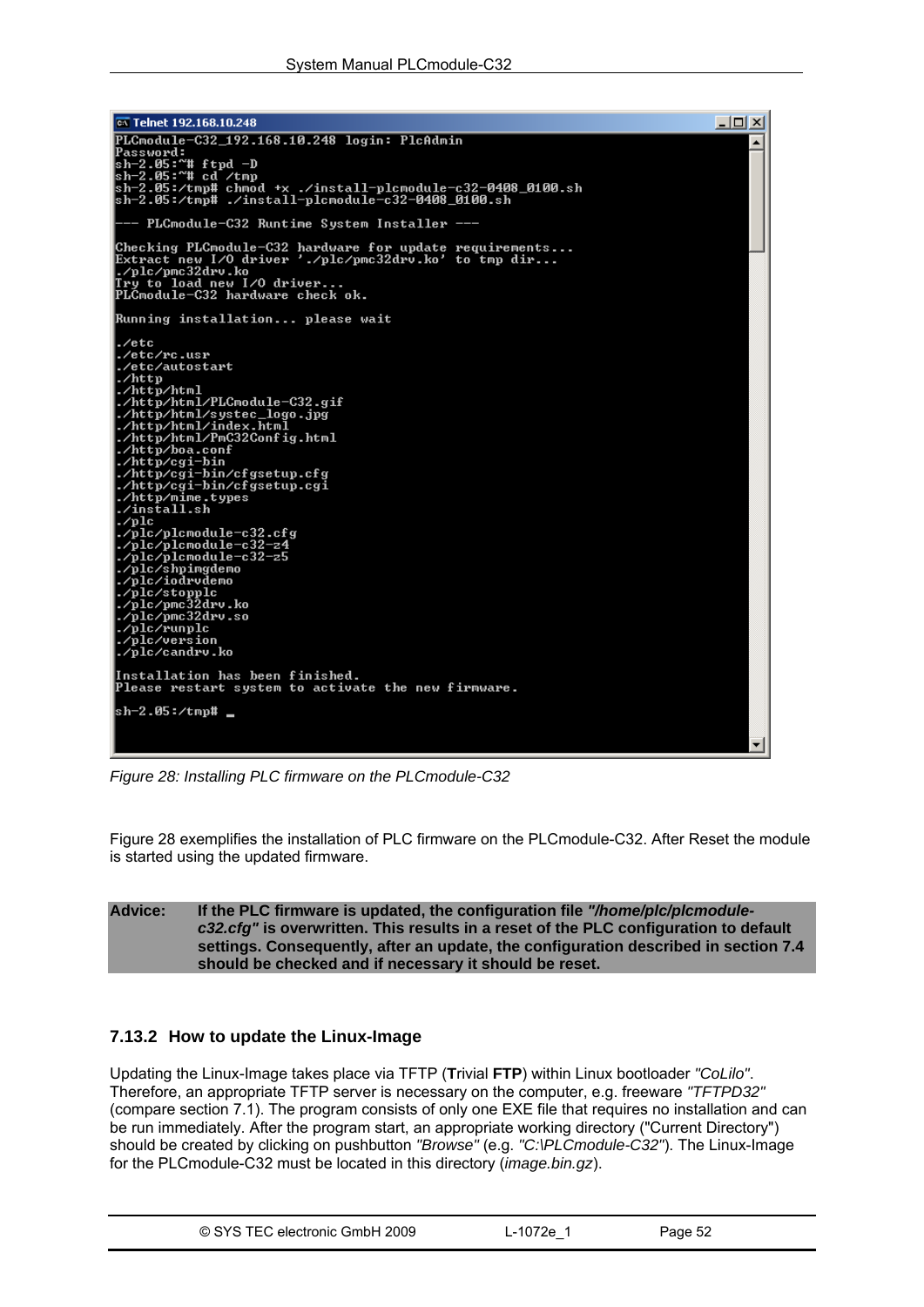| Tftpd32 by Ph. Jounin               |                                           |            |            |       |          |
|-------------------------------------|-------------------------------------------|------------|------------|-------|----------|
| Current Directory [C:\PLCmodule-C32 |                                           |            |            |       | Browse   |
| Server interface                    | 192.168.10.52                             |            |            |       | Show Dir |
| Tftp Server                         | Tftp Client   DHCP server   Syslog server |            | Log viewer |       |          |
| peer                                | file                                      | start time | progress   | bytes |          |
|                                     |                                           |            |            |       |          |
|                                     |                                           |            |            |       |          |
|                                     |                                           |            |            |       |          |
|                                     |                                           |            |            |       |          |
|                                     |                                           |            |            |       |          |
|                                     |                                           |            |            |       |          |
| About<br>                           |                                           | Settings   |            |       | Help     |

*Figure 29: TFTP server for Windows "TFTPD32"* 

A TFTP download of the Linux-Image **requires** that the **Ethernet configuration** of the PLCmodule-C32 is **completed** according to procedures describes in **section [7.3](#page-34-0)**. To update the Linux-Image it is necessary to have available another serial connection to the PLCmodule-C32 in addition to the Ethernet connection. All configurations for the terminal program as described in section [7.1](#page-34-0) apply (19200 Baud, 8 Data bit, 1 Stop bit, no parity and no flow control).

**Updating the Linux-Image of the PLCmodule-C32 is only possible if Linux is not running. Hence, Linux Autostart must be disabled prior to the updating process and "CoLilo" command prompt must be used instead. Procedures are described in section [7.1.](#page-33-0)** 

After disabling of Linux Autostart, the "CoLilo" command prompt answers. To update the Linux-Image the following commands must be entered according to the following sequence:

| <b>Command</b>                           | <b>Meaning</b>                                                                                                                  |
|------------------------------------------|---------------------------------------------------------------------------------------------------------------------------------|
| set server <host_ip_addr></host_ip_addr> | Setting the IP address of the TFTP server. If "TFTPD32" is<br>used, the address is shown in field "Server Interface" on the PC. |
| set image image bin.gz                   | Setting the file names for the Linux-Image to be loaded                                                                         |
| tftp 0xC2000000                          | Downloading the Linux-Image from the PC to the PLCmodule-<br>C <sub>32</sub>                                                    |
| flash 0xFE040000                         | Saving the Linux-Image in the Flash of the PLC module-C32                                                                       |
| set kfl 1                                | To validate the Linux-Image stored in the Flash of the<br>PLCmodule-C32                                                         |
| set auto 1                               | Autostart of the Linux-Image after Reset is activated                                                                           |
| config save                              | Saving the current configurations in the Flash                                                                                  |

|  | Table 18: Command sequence to update the Linux-Image on the PLCmodule-C32 |  |
|--|---------------------------------------------------------------------------|--|
|  |                                                                           |  |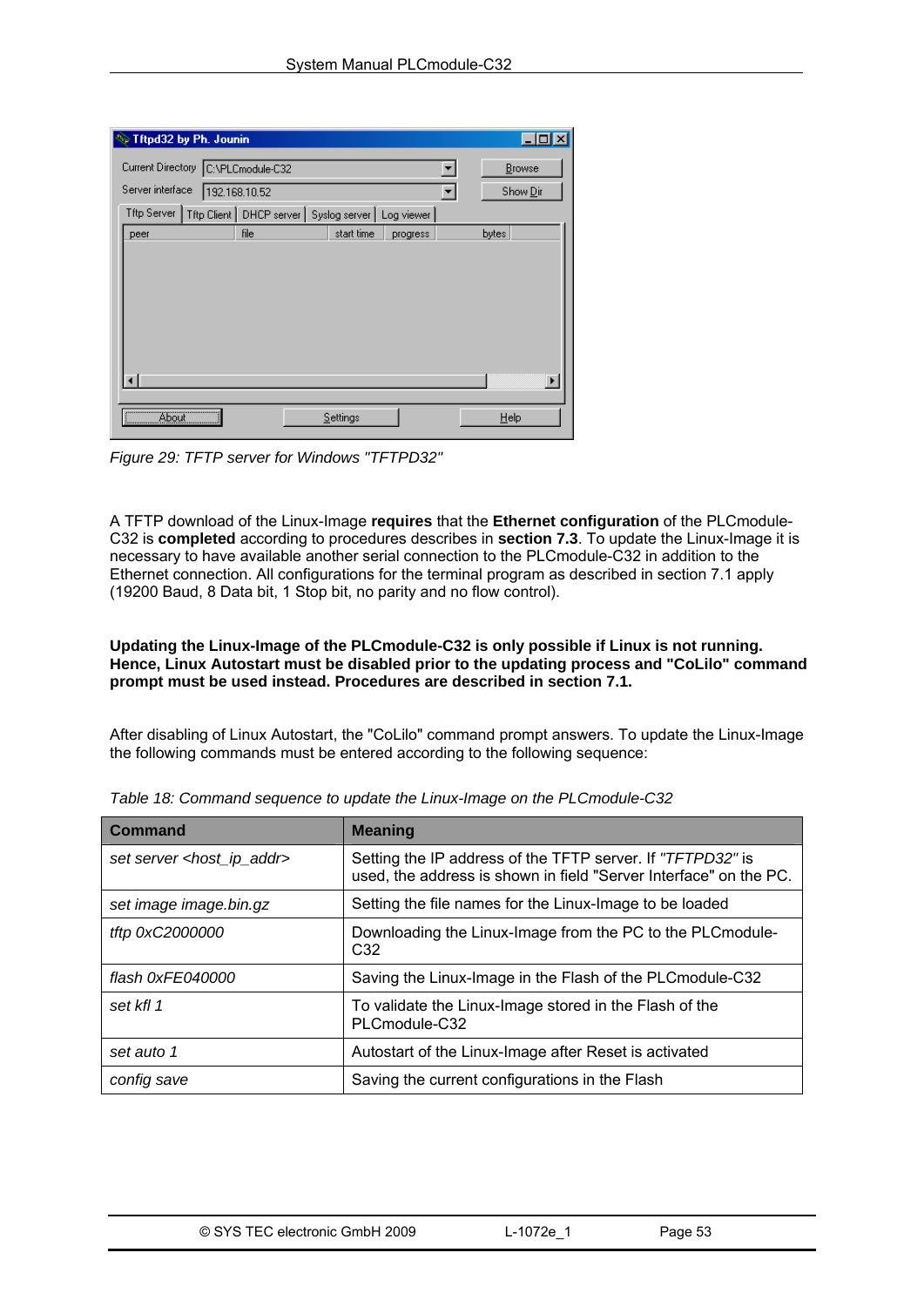| COM1:19200baud - Tera Term VT                                   |  |
|-----------------------------------------------------------------|--|
| File Edit Setup Control Window Help                             |  |
|                                                                 |  |
| ECUcore-5484 boot                                               |  |
| Press SPACE key to abort autoboot procedure Autoboot aborted!   |  |
| colilo>set server 192.168.10.52                                 |  |
| <b>ITFTP Server: '192.168.10.52'</b>                            |  |
| colilo>set inage inage.bin.gz<br>Inage: 'inage.bin.gz           |  |
| colilo>tftp 0xc2000000                                          |  |
| <b>ITFTP</b> dounload:<br>Download address: c2000000            |  |
| Using FEC: 0                                                    |  |
| Board HAC: '00:50:C2:39:34:3A'                                  |  |
| Board IP: '192.168.10.248'<br>Board netnask: '255.255.255.0'    |  |
| Board gateway: '0.0.0.0'                                        |  |
| TFTP server: '192.168.10.52'                                    |  |
| Inage: 'inage.bin.gz'<br>Initializing TCP/IP stack              |  |
| Receiving file 'inage.bin.gz' from '192.168.10.52'              |  |
|                                                                 |  |
| Inage size = 3362816/0x335000 bytes<br>colilo>flash OxfeO40000∥ |  |
|                                                                 |  |
|                                                                 |  |
|                                                                 |  |

*Figure 30: Downloading the Linux-Image to the PLCmodule-C32* 

**After completing the configuration, conditions for a Linux Autostart must be reestablished according to instructions in section [7.1.](#page-33-0)** 

After Reset is activated (e.g. pushbutton on the top of the module), the PLCmodule-C32 starts automatically using the current Linux-Image.

**Advice:** After the configuration is finished, the serial connection between the computer and the PLCmodule-C32 is no longer necessary.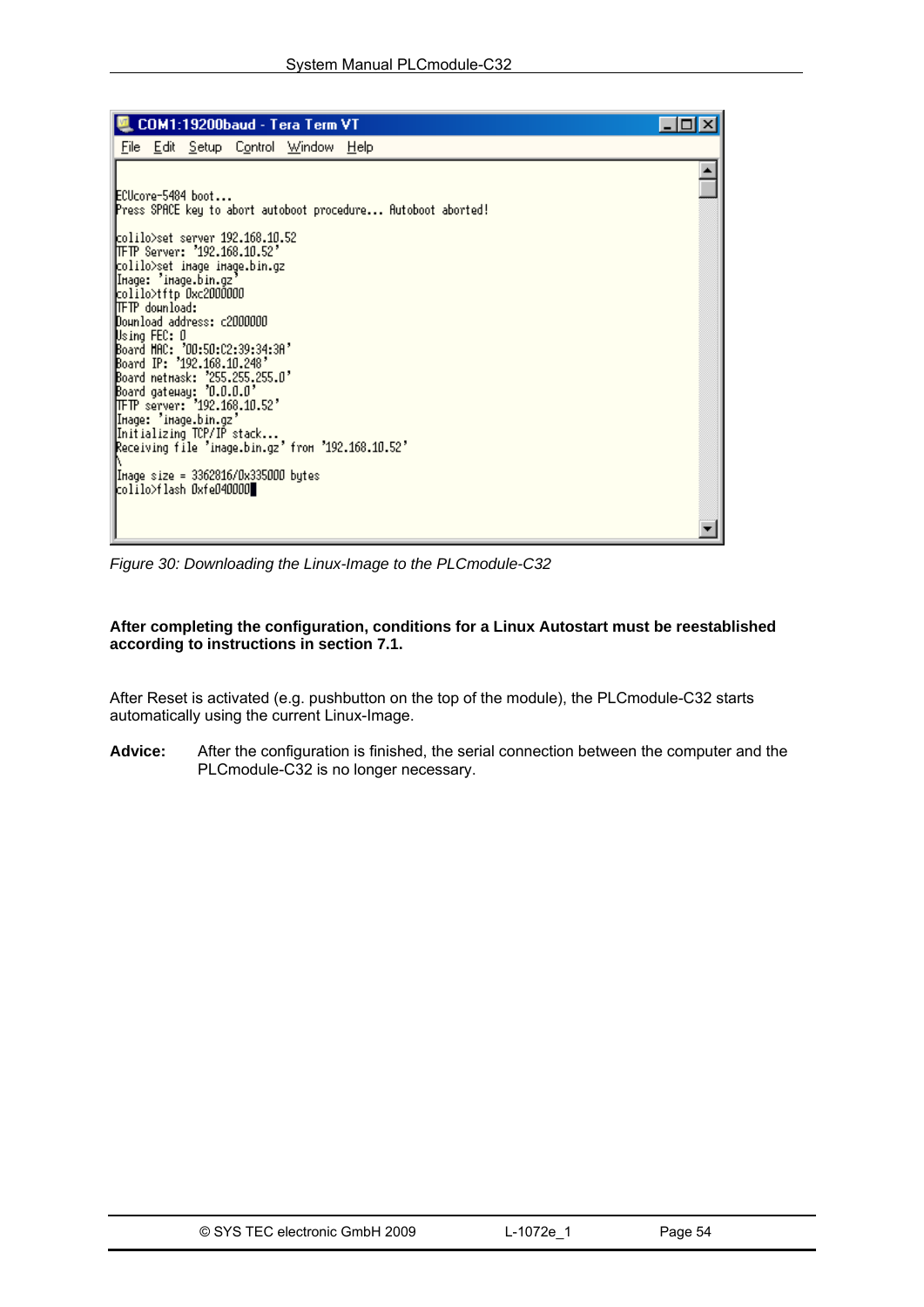# <span id="page-55-0"></span>**8 Data exchange via shared process image**

# **8.1 Overview of the shared process image**

The PLCmodule-C32 is based on the operating system Embedded Linux. Thus, it is possible to execute other user-specific programs simultaneously to running the PLC firmware. The PLC program and a user-specific C/C++ application can exchange data by using the same process image (shared process image). Implementing user-specific C/C++ applications **is based on the Software package SO-1095 ("VMware-Image of the Linux development system for the ECUcore-5484")**.



*Figure 31: Overview of the shared process image*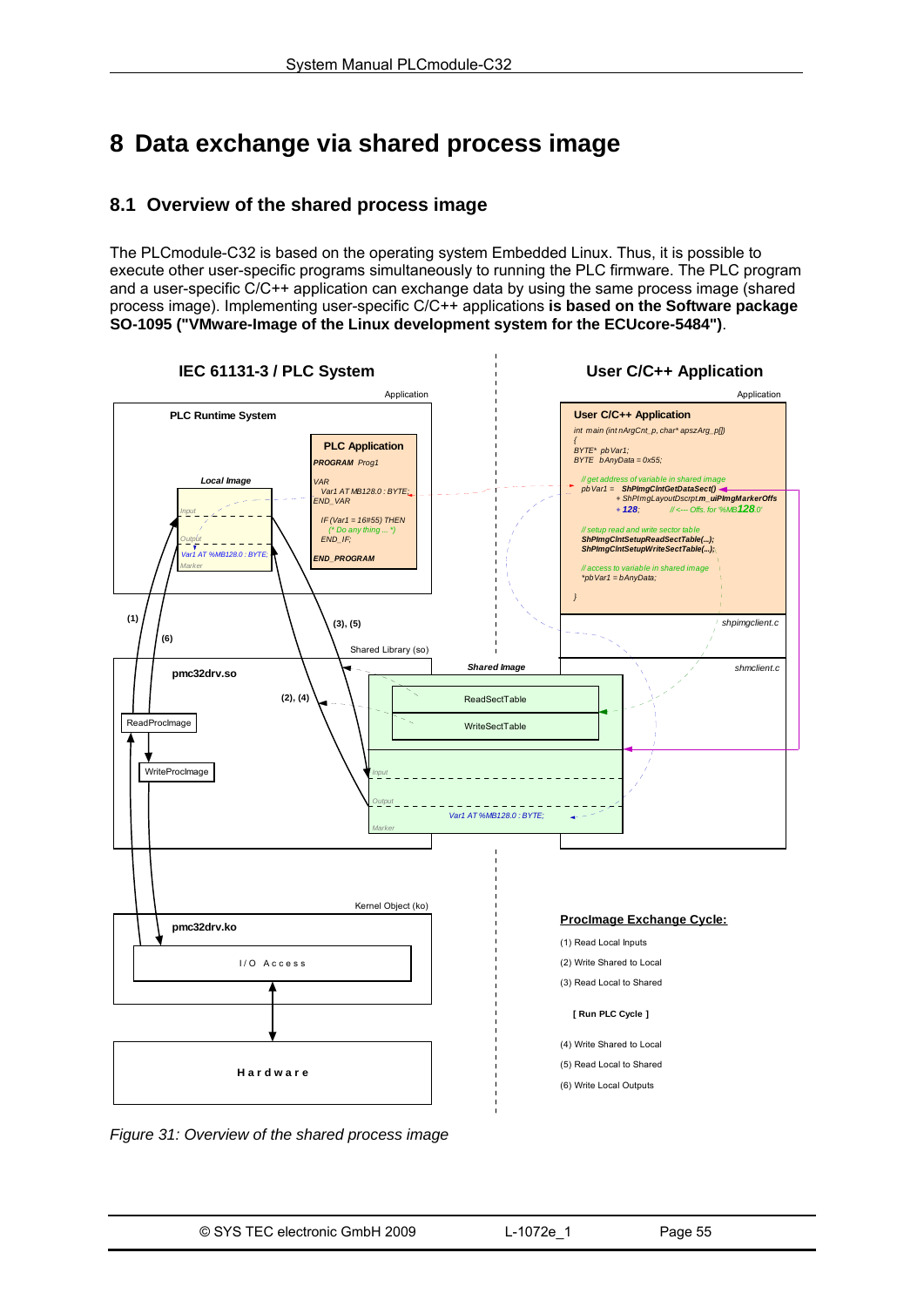Not all variables are utilizable via the shared process image within a C/C++ application. Only those directly addressed variables that the PLC program generates within the process image. As shown in [Figure 31](#page-55-0) , two separate process images are used for the data exchange with an external application inside of the PLC runtime system. This is necessary to meet the IEC 61131-3 requirement that the initial PLC process image may not be modified during the entire execution of one PLC program cycle. Thereby, the PLC program always operates with the internal process image that is locally generated within the PLC runtime system ("Local Image" in [Figure 31](#page-55-0)). This is integrated within the PLC runtime system and is protected against direct accesses from the outside. On the contrary, the user-specific, external C/C++ application always uses the shared process image ("Shared Image" in [Figure 31](#page-55-0)). This separation of two process images enables isolation between accesses to the PLC program and the external application. Those two in parallel and independently running processes now must only be synchronized for a short period of time to copy the process data.

An activation of **option** *"Share PLC process image"* within the PLC configuration enables data exchange with external applications (see section [7.4.1](#page-36-0)). Alternatively, entry *" EnableSharing="* can directly be set within section *"[ProcImg]"* of the configuration file *"/home/plc/plcmodule-c32.cfg"* (see section [7.4.3\)](#page-39-0). The appropriate configuration setting is evaluated upon start of the PLC firmware. By activating option *"Share PLC process image"*, the PLC firmware creates a second process image as Shared Memory ("Shared Image" in [Figure 31\)](#page-55-0). Its task is to exchange data with external applications. Hereby, the PLC firmware functions as Server and the external, user-specific C/C++ application functions as Client.

*ReadSectorTable* and *WriteSectorTable* both control the copying of data between the two process images. Both tables are filled by the Client (external, user-specific C/C++ application) and are executed by Server (PLC runtime system). The Client defines ranges of the PLC process image from which it will read data (*ReadSectorTable*) or in which it will write data (*WriteSectorTable*). Hence, the terms *"Read"* and *"Write"* refer to data transfer directions from the viewpoint of the Client.

Sections to read and write may comprise all sections of the entire process image – input, output as well as marker sections. This allows for example that a Client application writes data into the input section of the PLC process image and reads data from the output section. [Figure 31](#page-55-0) shows the sequence of single read and write operations. Prior to the execution of a PLC program cycle, the physical inputs are imported into the local process image of the PLC (1). Afterwards, all sections defined in *WriteSectorTable* are taken over from the shared process image into the local process image (2). By following this sequence, a Client application for example is able to overwrite the value of a physical input. This may be used for simulation purposes as well as for setting input data to constant values (*"Forcen"*). Similarly, prior to writing the process image onto the physical outputs (6), sections defined in *WriteSectorTable* are taken over from the shared process image into the local process image. (4). Thus, a Client application is able to overwrite output information generated by the PLC program.

The PLC firmware provides the **setup of the process image**. The Client application receives information about the setup of the process image via function *ShPImgClntSetup()*. This function enters start offsets and values of the input, output and marker sections into the structure of type *tShPImgLayoutDscrpt*. Function *ShPImgClntGetDataSect()* provides the start address of the shared process image. Upon defining a variable within the PLC program, its absolute position within the process image is determined through sections (%I = Input,  $\%Q =$  Output, %M = Marker) and offset (e.g. %MB**128**.0). In each section the offset starts at zero, so that for example creating a new variable in the marker section would be independent of values in the input and output section. Creating a corresponding **pair of variables** in the PLC program as well as in the C/C++ application allows for data exchange between the PLC program and the external application. Therefore, both sides must refer to the same address. Structure *tShPImgLayoutDscrpt* reflects the physical setup of the process image in the PLC firmware including input, output and marker sections. This is to use an addressing procedure for defining appropriate variables in the C/C++ application that is comparable to the PLC program. Hence, also in the C/C++ program a variable is defined in the shared process image by indicating the respective section and its offset. The following example illustrates the creation of a corresponding variable pair in the PLC program and C/C++ application: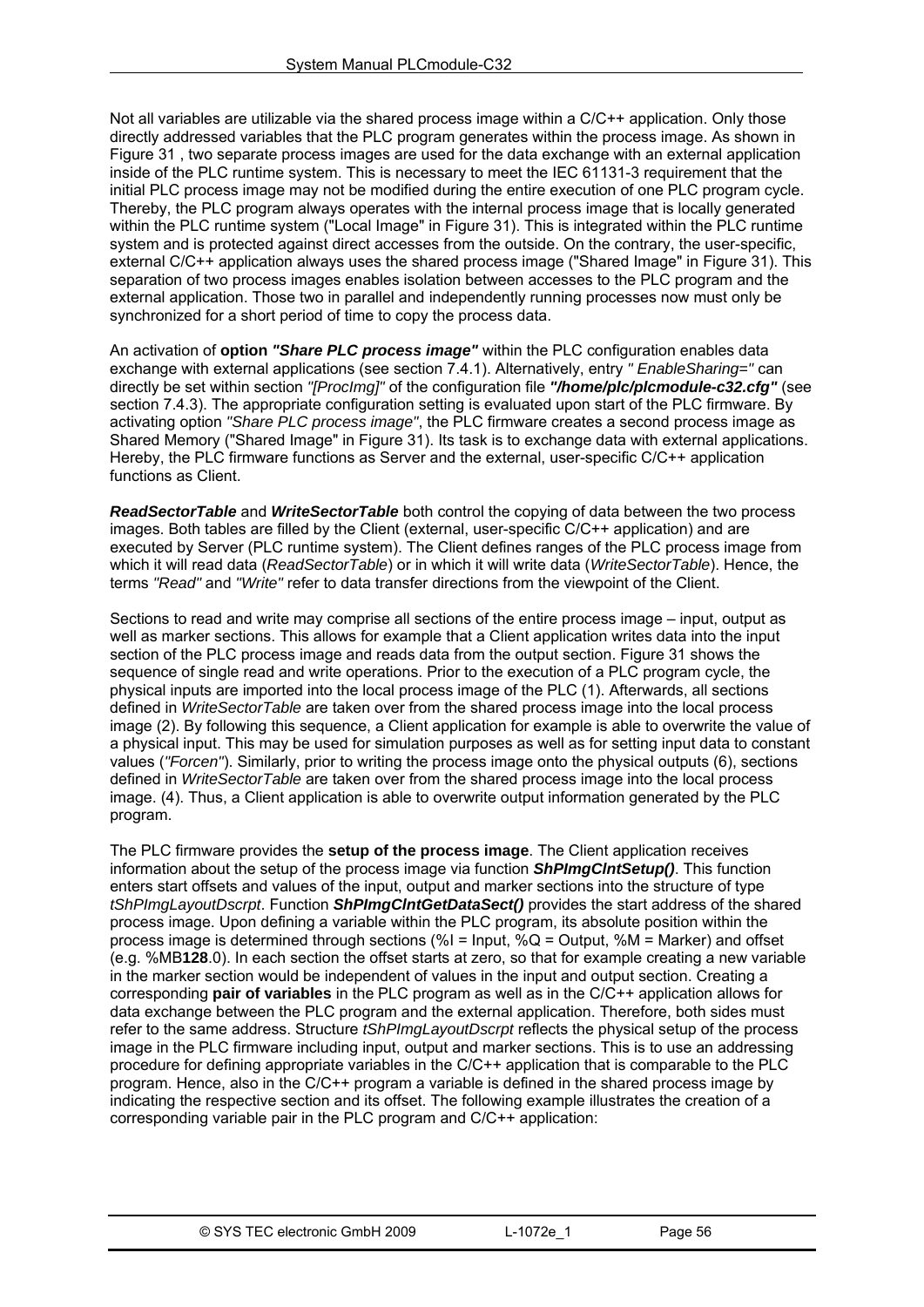

As described above, *ReadSectorTable* and *WriteSectorTable* manage the copy process to exchange variable contents between the PLC and the C/C++ program. Following the example illustrated, the Client (C/C++ application) must enter an appropriate value into the *WriteSectorTable* to transfer the value of a variable from the C/C++ application to the PLC program (*WriteSectorTable*, because the Client "writes" the variable to the Server):

```
// specify offset and size of 'Var1' and define sync type (always or on demand?) 
WriteSectTab[0].m_uiPImgDataSectOffs = ShPImgLayoutDscrpt.m_uiPImgMarkerOffs + 128; 
WriteSectTab[0].m_uiPImgDataSectSize = sizeof(BYTE); 
WriteSectTab[0].\textit{m\_Synctype}// define the WriteSectorTable with the size of 1 entry
```

```
ShPImgClntSetupWriteSectTable (WriteSectTab, 1);
```
If several variable pairs are generated within the same transfer direction for the data exchange between the PLC program and the C/C++ application, they should possibly all be defined in one coherent address range. Thus, it is possible to list them as one entry in the appropriate SectorTable. The address of the first variable must be set as the *SectorOffset* and the sum of the variable sizes as *SectorSize*. Combining the variables improves the efficiency and the performance of the copy processes.

For each entry of the *WriteSectorTable* an appropriate *SyncType* must be defined. It determines whether the section is generally taken over from the shared process image into the local image whenever there are two successive PLC cycles (*kShPImgSyncAlways*) or whether it is taken over on demand (*kShPImgSyncOnDemand*). If classified as *SyncOnDemand*, the data only is copied if the respective section before was explicitly marked as updated. This takes places by calling function *ShPImgClntWriteSectMarkNewData()* and entering the corresponding *WriteSectorTable*-Index (e.g. 0 for *WriteSectTab[0]* etc.).

*kShPImgSyncAlways* is provided as *SyncType* for the *ReadSectorTable* (the value of the member element *m\_SyncType* is ignored). The PLC firmware is not able to identify which variables were changed by the PLC program of the cycle before. Hence, all sections defined in *ReadSectorTable* are always taken over from the local image into the shared process image. Thus, the respective variables in the shared process image always hold the actual values.

The PLC firmware and the C/C++ application both use the shared process image. To prevent conflicts due to accesses from both of those in parallel running processes at the same time, the shared process image is internally protected by a semaphore. If one process requires access to the shared process image, this process enters a critical section by setting the semaphore first and receiving exclusive access to the shared process image second. If the other process requires access to the shared process image at the same time, it also must enter a critical section by trying to set the semaphore. In this case, the operating system identifies that the shared process image is already being used. It blocks the second process until the first process leaves the critical section and releases the semaphore. Thereby, the operating system assures that only one of the two in parallel running processes (PLC runtime system and C/C++ application) may enter the critical section and receives access to the shared process image. To ensure that both processes do not interfere with each other too much, they should enter the critical section as less as possible and only as long as necessary. Otherwise, the PLC cycle time may be extended and runtime variations (Jitter) may occur.

| © SYS TEC electronic GmbH 2009 | L-1072e 1 | Page 57 |
|--------------------------------|-----------|---------|
|--------------------------------|-----------|---------|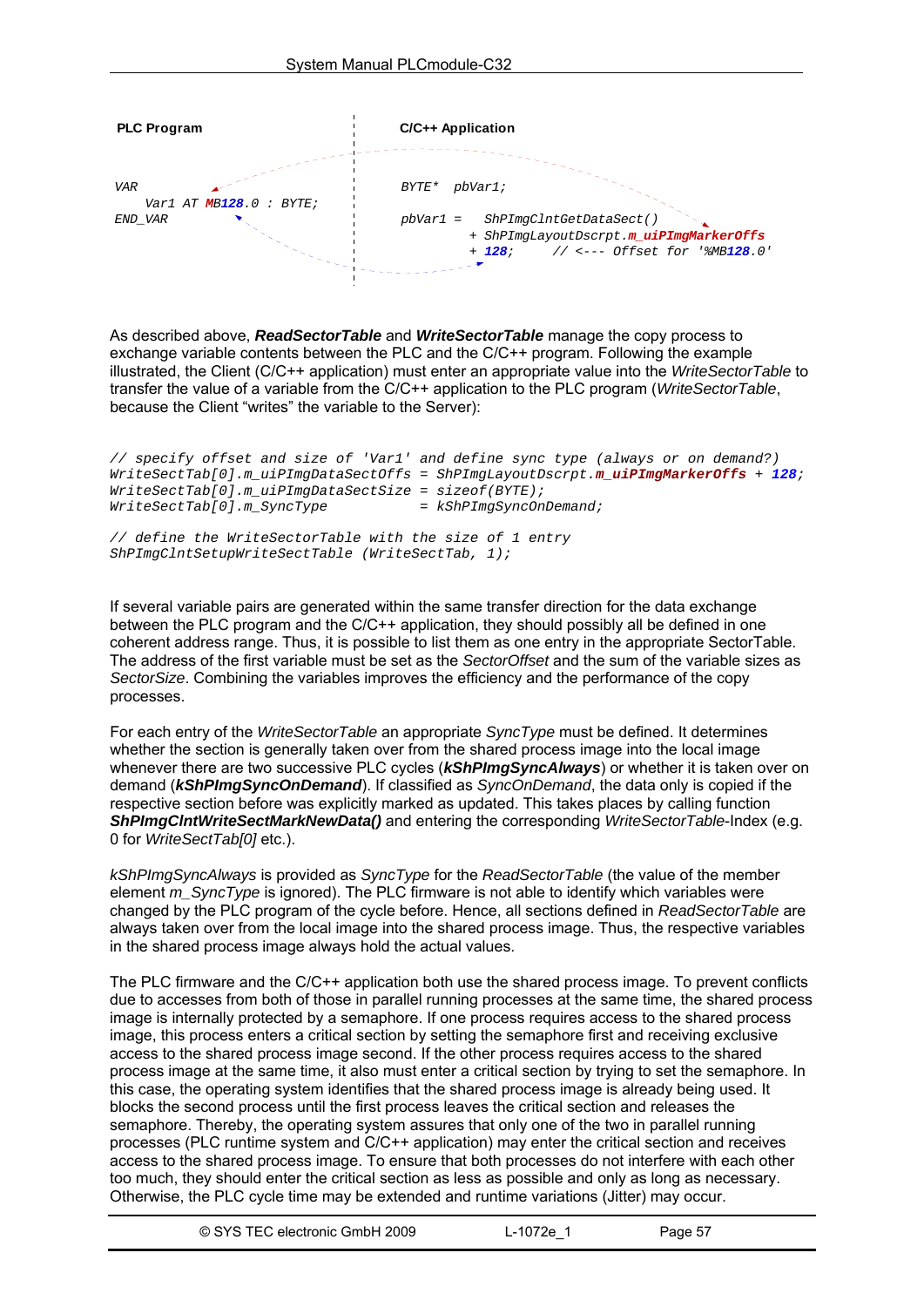The client application has available two functions to set the semaphore and to block exclusive access to the shared process image. Function *ShPImgClntLockSegment()* is necessary to enter the critical section and function *ShPImgClntUnlockSegment()* to leave it. The segment between both functions is called protected section, because in this segment the client application holds access to the shared process image without competition. The consistency of read or written data is only guaranteed within such a protected section. Outside the protected section, the shared process image may anytime be manipulated by the PLC runtime system. The following example shows the exclusive access to the shared process image in the C/C++ application:

```
ShPImgClntLockSegment(); 
{ 
     // write new data value into Var1 
     *pbVar1 = bAnyData; 
     // mark new data for WriteSectorTable entry number 0 
     ShPImgClntWriteSectMarkNewData (0); 
} 
ShPImgClntUnlockSegment();
```
For the example above, *kShPImgSyncOnDemand* was defined as *SyncType* upon generating entry *WriteSectorTable*. Hence, taking over variable *Var1* from the shared process image into the local image can only take place if the respective section was beforehand explicitly marked as updated. Therefore, it is necessary to call function *ShPImgClntWriteSectMarkNewData()*. Since function *ShPImgClntWriteSectMarkNewData()* does not modify the semaphore, it may only be used within a protected section (see example) – such as the code section between *ShPImgClntLockSegment()* and *ShPImgClntUnlockSegment()*.

The synchronization between local image and shared process image by the PLC runtime system only takes place in-between two successive PLC cycles. A client application (user-specific C/C++ program) is not directly informed about this point of time, but it can get information about the update of the shared process image from the PLC runtime system. Therefore, the client application must define a callback handler of the type *tShPImgAppNewDataSigHandler*, e.g.:

```
static void AppSigHandlerNewData (void) 
{ 
     fNewDataSignaled_l = TRUE; 
}
```
This callback handler must be registered with the help of function *ShPImgClntSetNewDataSigHandler()*. The handler is selected subsequent to a synchronization of the two images.

The **callback handler of the client application is called within the context of a Linux signal handler** (the PLC runtime system informs the client using Linux function *kill()*). Accordingly, all common **restrictions** for the Linux signal handler also apply to the callback handler of the client application. In particular, it is only allowed to call a few operating system functions that are explicitly marked as reentrant-proof. Please pay attention to not make reentrant calls of local functions within the client application. As shown in the example, only a global flag should be set for the signaling within the callback handler. This flag will later on be evaluated and processed in the main loop of the client application.

| © SYS TEC electronic GmbH 2009 | L-1072e | Page 58 |
|--------------------------------|---------|---------|
|--------------------------------|---------|---------|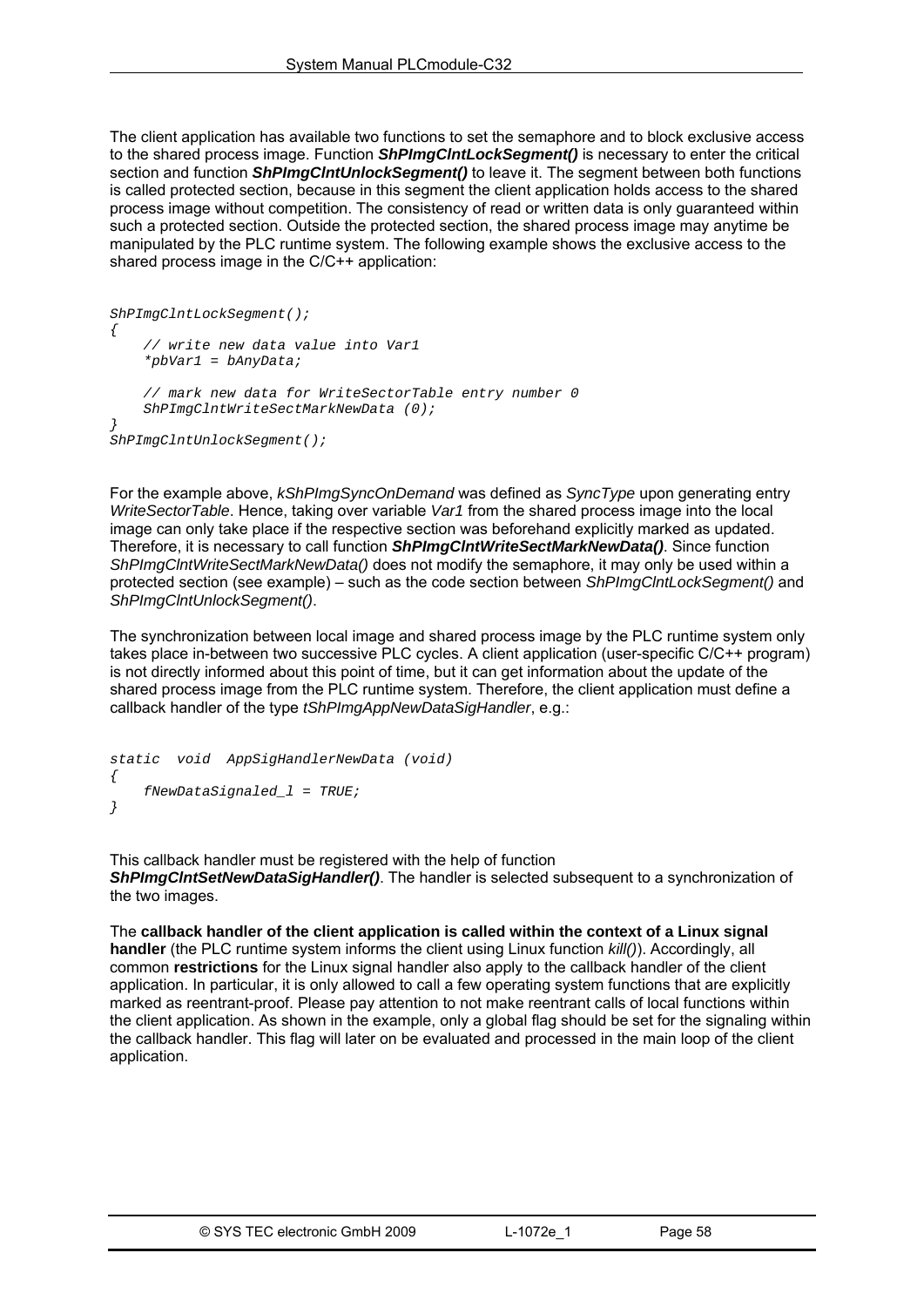# **8.2 API of the shared process image client**

As illustrated in [Figure 31,](#page-55-0) the user-specific C/C++ application exclusively uses the API (Application Programming Interface) provided by the s*hared process image client*. This API is declared in the header file *shpimgclient.h* and implemented in the source file *shpimgclient.c*. It contains the following types (partly defined in *shpimg.h*) and functions:

## **Structure** *tShPImgLayoutDscrpt*

```
typedef struct 
{ 
     // definition of process image sections 
 unsigned int m_uiPImgInputOffs; // start offset of input section 
 unsigned int m_uiPImgInputSize; // size of input section 
    unsigned int m_uiPImgInputSize; // size of input section<br>unsigned int m_uiPImgOutputOffs; // start offset of output section<br>unsigned int m_uiPImgOutputSize; // size of output section
     unsigned int m_uiPImgOutputSize; // size of output section 
     unsigned int m_uiPImgMarkerOffs; // start offset of marker section 
                                                          unsigned int m_uiPImgMarkerSize; // size of marker section
```
*} tShPImgLayoutDscrpt;* 

Structure *tShPImgLayoutDscrpt* describes the setup of the process image given by the PLC firmware. The client application receives the information about the setup of the process image via function *ShPImgClntSetup()*. This function enters start offsets and values of input, output and marker sections into the structure provided upon function calling.

#### **Structure** *tShPImgSectDscrpt*

```
typedef struct 
{ 
    // definition of data exchange section 
    unsigned int m_uiPImgDataSectOffs; 
    unsigned int m_uiPImgDataSectSize; 
    tShPImgSyncType m_SyncType; // only used for WriteSectTab 
                     m fNewData;
```
*} tShPImgSectDscrpt;* 

Structure *tShPImgSectDscrpt* describes the setup of a *ReadSectorTable* or *WriteSectorTable* entry that must be defined by the client. Both tables support the synchronization between the local image of the PLC runtime system and the shared process image (see section [8.1](#page-55-0)). Member element *m\_uiPImgDataSectOffs* defines the absolute start offset of the section within the shared process images. The respective start offsets of the input, output and marker sections can be determined through structure *tShPImgLayoutDscrpt*. Member element *m\_uiPImgDataSectSize* determines the size of the section which may include one or more variables. Member element *m\_SyncType* only applies to entries of the WriteSectorTable. It determines whether the section is generally taken over from the shared process image into the local image whenever there are two successive PLC cycles (*kShPImgSyncAlways*) or whether it is taken over on demand (*kShPImgSyncOnDemand*). If classified as *SyncOnDemand*, the data must be marked as modified by calling function *ShPImgClntWriteSectMarkNewData()*. It sets the member element *m\_fNewData* to TRUE. The client application should never directly modify this member element.

| © SYS TEC electronic GmbH 2009 | L-1072e 1 | Page 59 |
|--------------------------------|-----------|---------|
|--------------------------------|-----------|---------|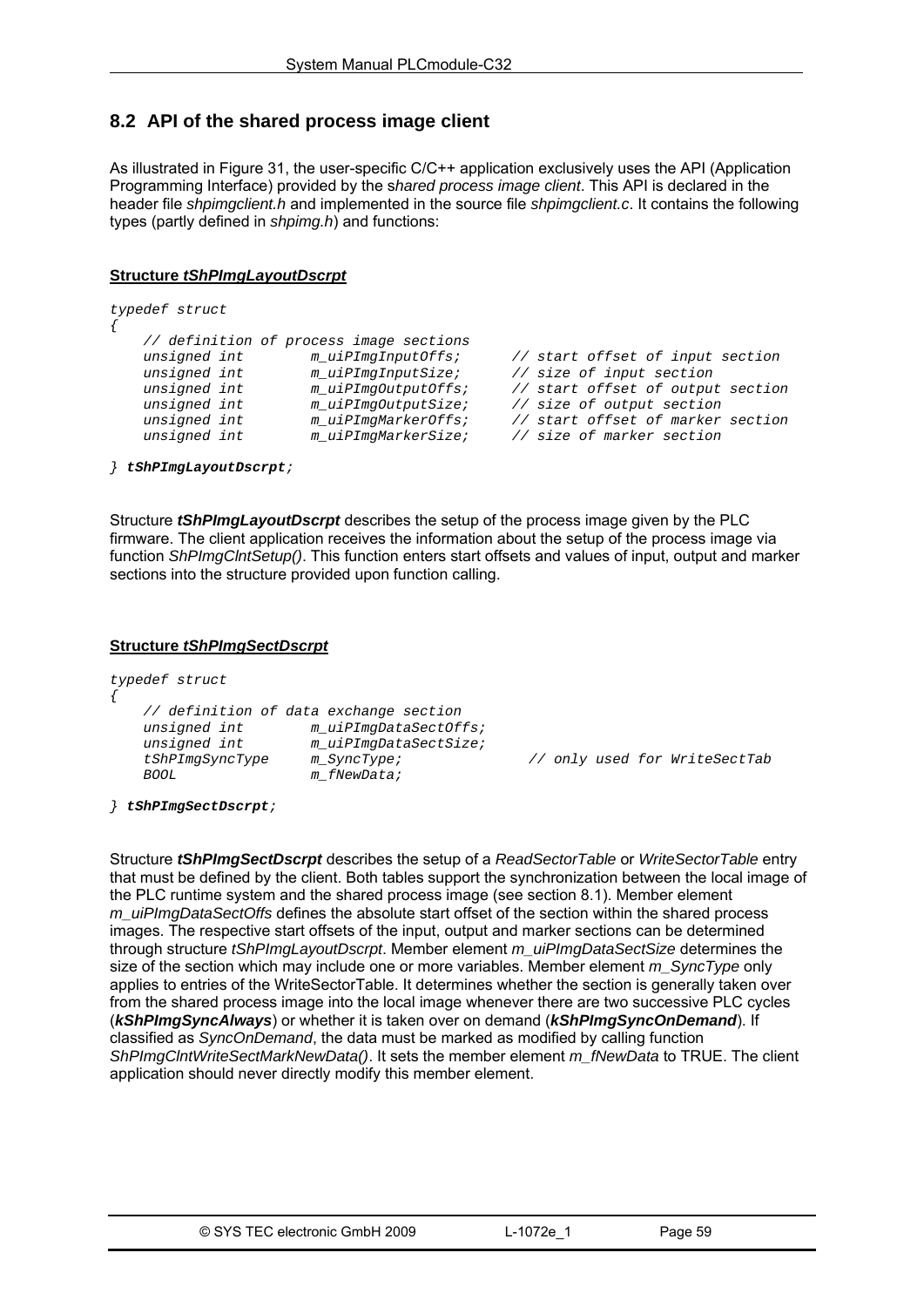## **Function** *ShPImgClntSetup*

**BOOL ShPImgClntSetup (tShPImgLayoutDscrpt\* pShPImgLayoutDscrpt\_p);** 

Function *ShPImgClntSetup()* initializes the *shared process image client* and connects itself with the storage segment for the shared process image which is generated by the PLC runtime system. Afterwards, it enters the start offsets and values of the input, output and marker sections into the structure of type *tShPImgLayoutDscrpt* provided upon function call. Hence, the client application receives notice about the process image setup managed by the PLC firmware.

If the PLC runtime system is not active when the function is called or if it has not generated a shared process image (option *"Share PLC process image"* in the PLC configuration deactivated, see section [8.1](#page-55-0)), the function will return with the return value FALSE. If the initialization was successful, the return value will be TRUE.

### **Function** *ShPImgClntRelease*

**BOOL ShPImgClntRelease (void);** 

Function *ShPImgClntRelease()* shuts down the s*hared process image client* and disconnects the connection to the storage segment generated for the shared process image by the PLC runtime system.

If executed successfully, the function delivers return value TRUE. If an error occurs, it will deliver return value FALSE.

### **Function** *ShPImgClntSetNewDataSigHandler*

```
BOOL ShPImgClntSetNewDataSigHandler ( 
          tShPImgAppNewDataSigHandler pfnShPImgAppNewDataSigHandler_p);
```
Function *ShPImgClntSetNewDataSigHandler()* registers a user-specific callback handler. This callback handler is called after a synchronization of both images. Registered callback handlers are cleared by the parameter NULL.

The **callback handler is called within the context of a Linux signal handler**. Accordingly, all common **restrictions** for the Linux signal handler also apply to the callback handler (see section [8.1\)](#page-55-0).

If executed successfully, the function delivers return value TRUE. If an error occurs, it will deliver return value FALSE.

### **Function** *ShPImgClntGetHeader*

**tShPImgHeader\* ShPImgClntGetHeader (void);** 

Function *ShPImgClntGetHeader()* provides a pointer to the internally used structure type *tShPImgHeader* to manage the shared process image. The client application does usually not need this structure, because all data that it includes can be read and written through functions of the API provided by the *shared process image client*.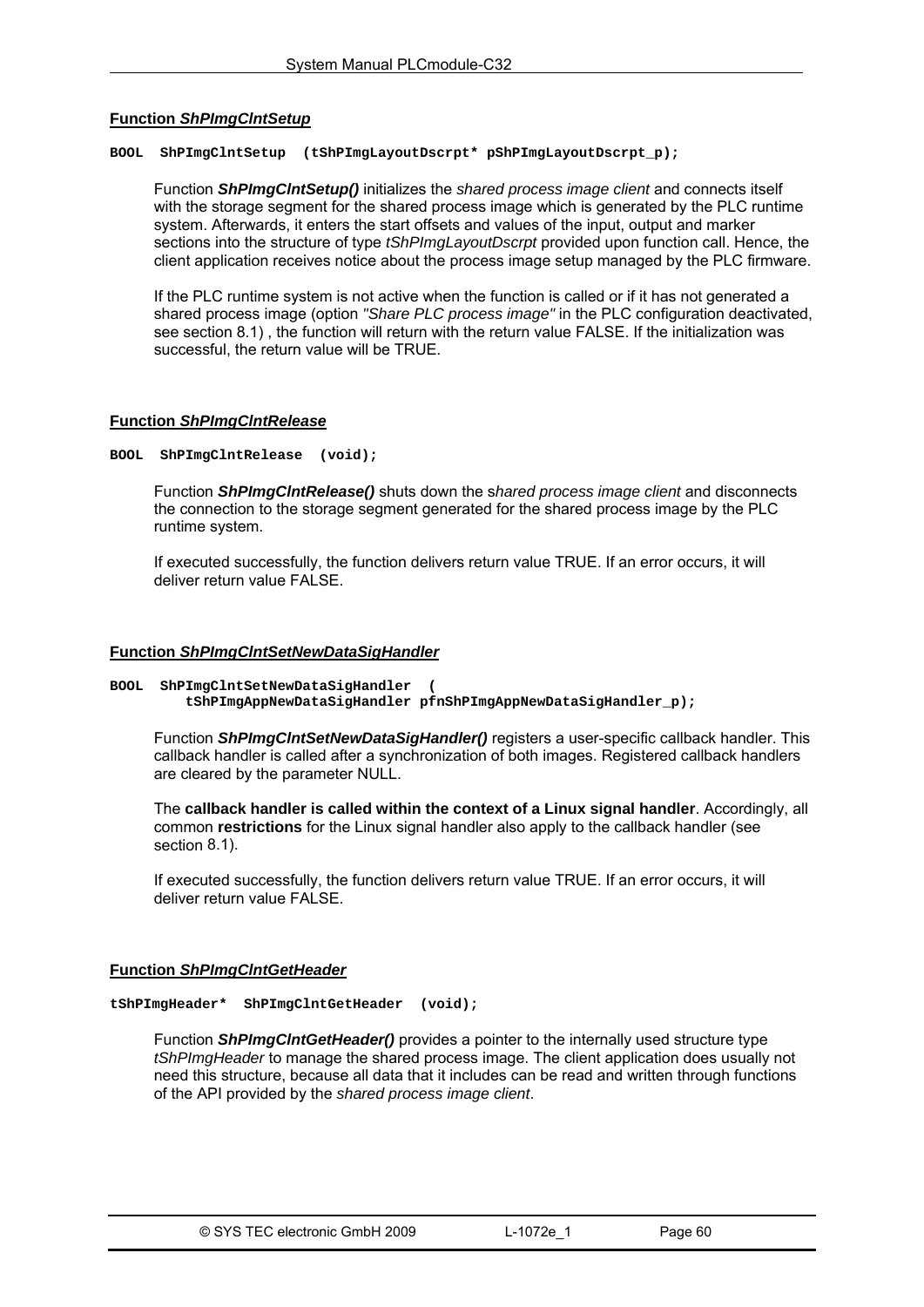## **Function** *ShPImgClntGetDataSect*

#### **BYTE\* ShPImgClntGetDataSect (void);**

Function *ShPImgClntGetDataSect()* provides a pointer to the beginning of the shared process image. This pointer represents the basic address for all accesses to the shared process image; including the definition of sections *ReadSectorTable* and *WriteSectorTable* (see section [8.1](#page-55-0)).

### **Funktionen Functions** *ShPImgClntLockSegment* **and** *ShPImgClntUnlockSegment*

**BOOL ShPImgClntLockSegment (void);** 

**BOOL ShPImgClntUnlockSegment (void);** 

To exclusively access the shared process image, the client application has available two functions - function *ShPImgClntLockSegment()* to enter the critical section and function *ShPImgClntUnlockSegment()* to leave it. The segment between both functions is called protected section, because in this segment the client application holds unrivaled access to the shared process image (see section [8.1](#page-55-0)). The consistency of read or written data is only guaranteed within such a protected section. Outside the protected section, the shared process image may anytime be manipulated by the PLC runtime system. To ensure that the client application does not interfere with the PLC runtime system too much, the critical sections should be set as less as possible and only as long as necessary. Otherwise, the PLC cycle time may be extended and runtime variations (Jitter) may occur.

If executed successfully, the function delivers return value TRUE. If an error occurs, it will deliver return value FALSE.

## **Function** *ShPImgClntSetupReadSectTable*

**BOOL ShPImgClntSetupReadSectTable ( tShPImgSectDscrpt\* paShPImgReadSectTab\_p, unsigned int uiNumOfReadDscrptUsed\_p);** 

> Function *ShPImgClntSetupReadSectTable()* initializes the *ReadSectorTable* with the values defined by the client. The client hereby determines those sections of the PLC process image from which it wants to read data (see section [8.1\)](#page-55-0). Parameter *paShPImgReadSectTab\_p* holds elements of the structure *tShPImgSectDscrpt* and must be transferred as start address of a section. Parameter *uiNumOfReadDscrptUsed\_p* indicates how many elements the section has.

*kShPImgSyncAlways* is provided as *SyncType* for the *ReadSectorTable*.

The maximum amount of possible elements for the *ReadSectorTable* is defined by the constant *SHPIMG\_READ\_SECT\_TAB\_ENTRIES* and can only be modified if the shared library "*pmc32drv.so*" is generated again and at the time (this requires SO-1098 - "Driver Development Kit for the ECUcore-5484").

If executed successfully, the function delivers return value TRUE. If an error occurs, it will deliver return value FALSE.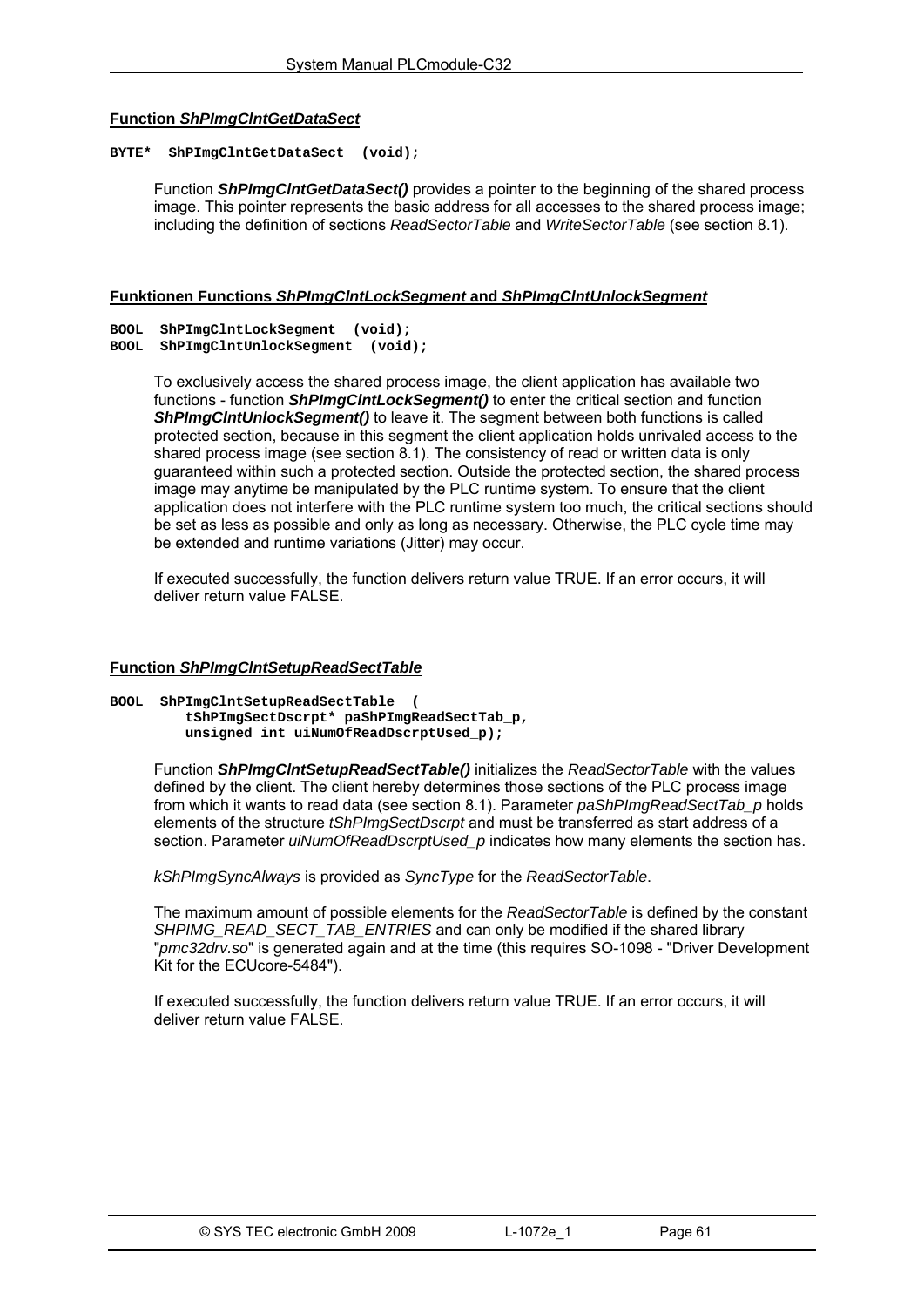## <span id="page-62-0"></span>**Function** *ShPImgClntSetupWriteSectTable*

**BOOL ShPImgClntSetupWriteSectTable ( tShPImgSectDscrpt\* paShPImgWriteSectTab\_p, unsigned int uiNumOfWriteDscrptUsed\_p);** 

> Function *ShPImgClntSetupWriteSectTable*() initializes the *WriteSectorTable* with the values defined by the client. The client hereby determines those sections of the PLC process image from which it wants to write data (see section [8.1\)](#page-55-0). Parameter *paShPImgWriteSectTab\_p* holds elements of structure *tShPImgSectDscrpt* and must be transferred as start address of a section. Parameter *uiNumOfWriteDscrptUsed\_p* indicates how many elements the section has.

For each entry in the *WriteSectorTable* the *SyncType* must be defined. This *SyncType* defines whether the section is always taken over into the local image between two PLC cycles (*kShPImgSyncAlways*) or only on demand (*kShPImgSyncOnDemand*). If taken over on demand, the respective section is explicitly marked as updated by calling *ShPImgClntWriteSectMarkNewData()*.

The maximum amount of possible elements for the *WriteSectorTable* is defined by the constant *SHPIMG\_WRITE\_SECT\_TAB\_ENTRIES* and can only be modified if the shared library "*pmc32drv.so*" is generated again and at the same time (this requires SO-1098 - "Driver Development Kit for the ECUcore-5484").

If executed successfully, the function delivers return value TRUE. If an error occurs, it will deliver return value FALSE.

### **Function** *ShPImgClntWriteSectMarkNewData*

**BOOL ShPImgClntWriteSectMarkNewData (unsigned int uiWriteDscrptIdx\_p);** 

For the content of a section that is held by the *WriteSectorTable*, function *ShPImgClntWriteSectMarkNewData()* marks this content as modified. This function is used (for sections with *SyncType kShPImgSyncOnDemand*) to initiate the copy process of data from the shared process image into the local image of the PLC.

Function *ShPImgClntWriteSectMarkNewData()* directly accesses the header of the shared process image without setting a semaphore before. Hence, it may only be used within the protected section – in the code section between *ShPImgClntLockSegment()* and *ShPImgClntUnlockSegment()*.

If executed successfully, the function delivers return value TRUE. If an error occurs, it will deliver return value FALSE.

# **8.3 Creating a user-specific client application**

**Software package SO-1095 ("VMware image of the Linux development system")** is the precondition for the implementation of user-specific C/C++ applications. It contains a complete Linux development system in the form of a VMware image. Hence, it allows for an easy introduction into the C/C++ software development for the PLCmodule-C32. Thus, the VMware image is the ideal basis to develop Linux-based user programs on the same host PC that already has the *OpenPCS* IEC 61131 programming system installed on it. The VMware image of the Linux development system includes the GNU-Crosscompiler Toolchain for Freescale MCF54xx processors. Additionally, it includes essential server services that are preconfigured and usable for effective software development. Details about the VMware image of the Linux development system and instructions for its usage are described in the *"System Manual ECUcore-5484"* (Manual no: L-1102).

| © SYS TEC electronic GmbH 2009 | ∟-1072e <sup>-</sup> | Page 62 |  |
|--------------------------------|----------------------|---------|--|
|--------------------------------|----------------------|---------|--|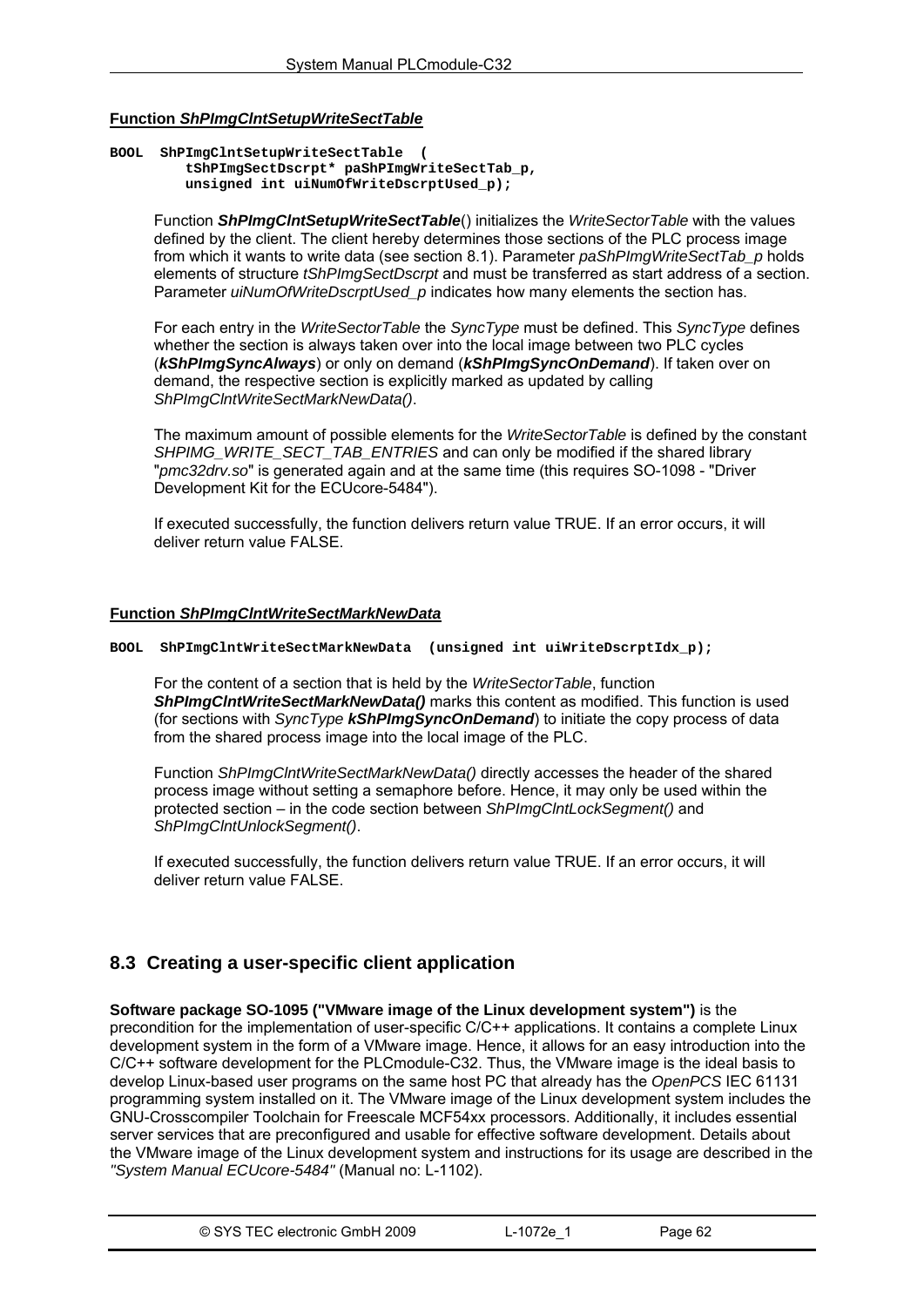<span id="page-63-0"></span>As illustrated in [Figure 31,](#page-55-0) the user-specific C/C++ application uses the API (files *shpimgclient.c* and *shpimgclient.h*) which is provided by the *shared process image client*. The *shared process image client* is based on services provided by the *shared memory client* (files *shmclient.c* and *shmclient.c*). Both client implementations are necessary to generate a user-specific C/C++ application. The archive of the s*hared process image demos* (*shpimgdemo.tar.gz*) contains the respective files. To create own user-specific client applications, it is recommended to use this demo project as the basis for own adaptations and extensions. Moreover, this demo project contains a Makefile with all relevant configuration adjustments that are necessary to create a Linux application for the PLCmodule-C32. [Table 19](#page-63-0) lists all files of the archive *"shpimgdemo.tar.gz"* and classifies those as general part of the C/C++ application or as specific component for the demo project *"shpimgdemo"*.

| <b>File</b>    | Necessary for all C/C++<br>applications | In particular for demo<br>"shpimgdemo" |
|----------------|-----------------------------------------|----------------------------------------|
| shpimgclient.c | X                                       |                                        |
| shpimgclient.h | X                                       |                                        |
| shmclient.c    | X                                       |                                        |
| shmclient.h    | X                                       |                                        |
| shpimg.h       | X                                       |                                        |
| global.h       | X                                       |                                        |
| Makefile       | draft, to be adjusted                   |                                        |
| shpimgdemo.c   |                                         | X                                      |
| trmio.c        |                                         | X                                      |
| trmio.h        |                                         | X                                      |
| trace.c        |                                         | X                                      |

*Table 19: Content of the archive files "shpimgdemo.tar.gz"* 

The archive file *"shpimgdemo.tar.gz"* including the *shared process image demo* must be unzipped into any subdirectory following the path *"/projects/ECUcore-5484/user"* within the Linux development system. Therefore, command *"tar"* must be called:

*tar xzvf shpimgdemo.tar.gz* 

During the unzipping process, command *"tar"* independently generates the subdirectory *"shpimgdemo"*. For example, if the command is called in directory *"/projects/ECUcore-5484/user"*, all archive files will be unzipped into the path *"/projects/ECUcore-5484/user/shpimgdemo"*. [Figure 32](#page-64-0) exemplifies the unzipping process of *"shpimgdemo.tar.gz"* within the Linux development system.

| © SYS TEC electronic GmbH 2009 | L-1072e | Page 63 |
|--------------------------------|---------|---------|
|                                |         |         |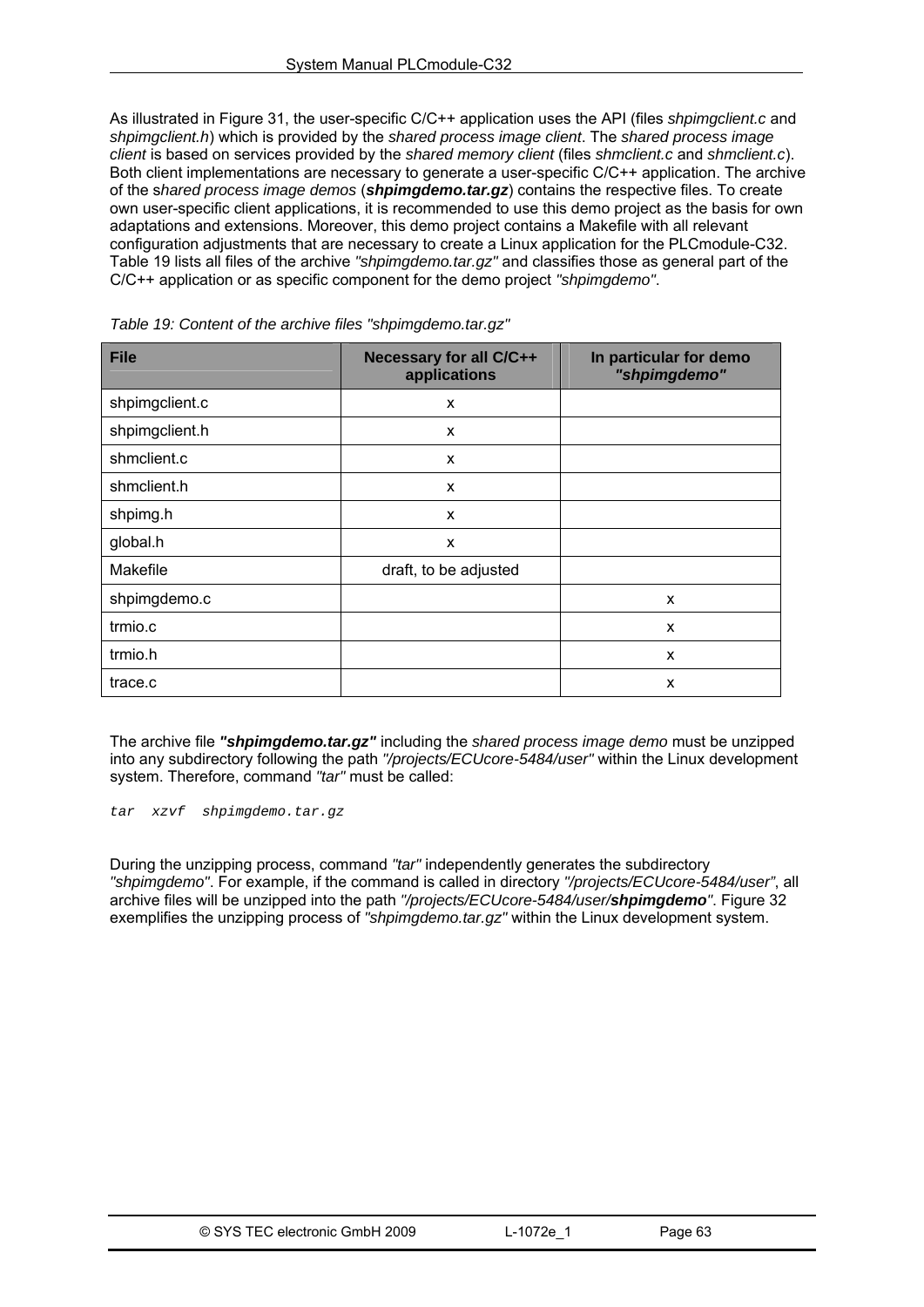<span id="page-64-0"></span>

*Figure 32: Unzipping the archive files shpimgdemo.tar.gz in the Linux development system* 

After unzipping and switching into subdirectory *"shpimgdemo"*, the demo project can be created by calling command *"make"*:

*cd shpimgdemo make* 

[Figure 33](#page-64-0) shows how the demo project *"shpimgdemo"* is generated in the Linux development system.

| $\overline{\mathbf{S}}$ $\mathbf{S}$<br><b>Terminal</b>                                                                                                                                                                                                                                                                       |  |
|-------------------------------------------------------------------------------------------------------------------------------------------------------------------------------------------------------------------------------------------------------------------------------------------------------------------------------|--|
| Fie Edit View Terminal Go Help                                                                                                                                                                                                                                                                                                |  |
| vmware@vm-xubuntu:/projects/ECUcore-5484/user\$ cd shpimgdemo<br>ymware@vm-xubuntu:/projects/ECUcore-5484/user/shpimgdemo\$ ls<br>global.h shmclient.c shpimgclient.c shpimgdemo.c trace.c trmio.h<br>Makefile shmclient.h shpimgclient.h shpimg.h trmio.c<br>vmware@vm-xubuntu:/projects/ECUcore-5484/user/shpimgdemo\$ make |  |
| Make Settings<br>$CFLAGS = -00 - q - Wall -mcfv4e - I. -malign-int -D DEBUG'$<br>$LDFLAGS = '-mcfv4e'$<br>$LDLIBS = ''$                                                                                                                                                                                                       |  |
| Compiling 'shpimgdemo.c'<br>Compiling 'shpimgclient.c'<br>Compiling 'shmclient.c'<br>Compiling 'trmio.c'<br>Compiling 'trace.c'<br>Linking 'shpimgdemo'<br>Done.                                                                                                                                                              |  |
| Copy executeable 'shpimgdemo' to destination '/tftpboot':<br>done.                                                                                                                                                                                                                                                            |  |
| vmware@vm-xubuntu:/projects/ECUcore-5484/user/shpimgdemo\$                                                                                                                                                                                                                                                                    |  |

*Figure 33: Generating the demo project "shpimgdemo" in the Linux development system* 

Section [8.4](#page-65-0) describes the usage and handling of the demo project *"shpimgdemo"* on the PLCmodule-C32.

| © SYS TEC electronic GmbH 2009 | $-1072e^{-4}$ | Page 64 |  |
|--------------------------------|---------------|---------|--|
|--------------------------------|---------------|---------|--|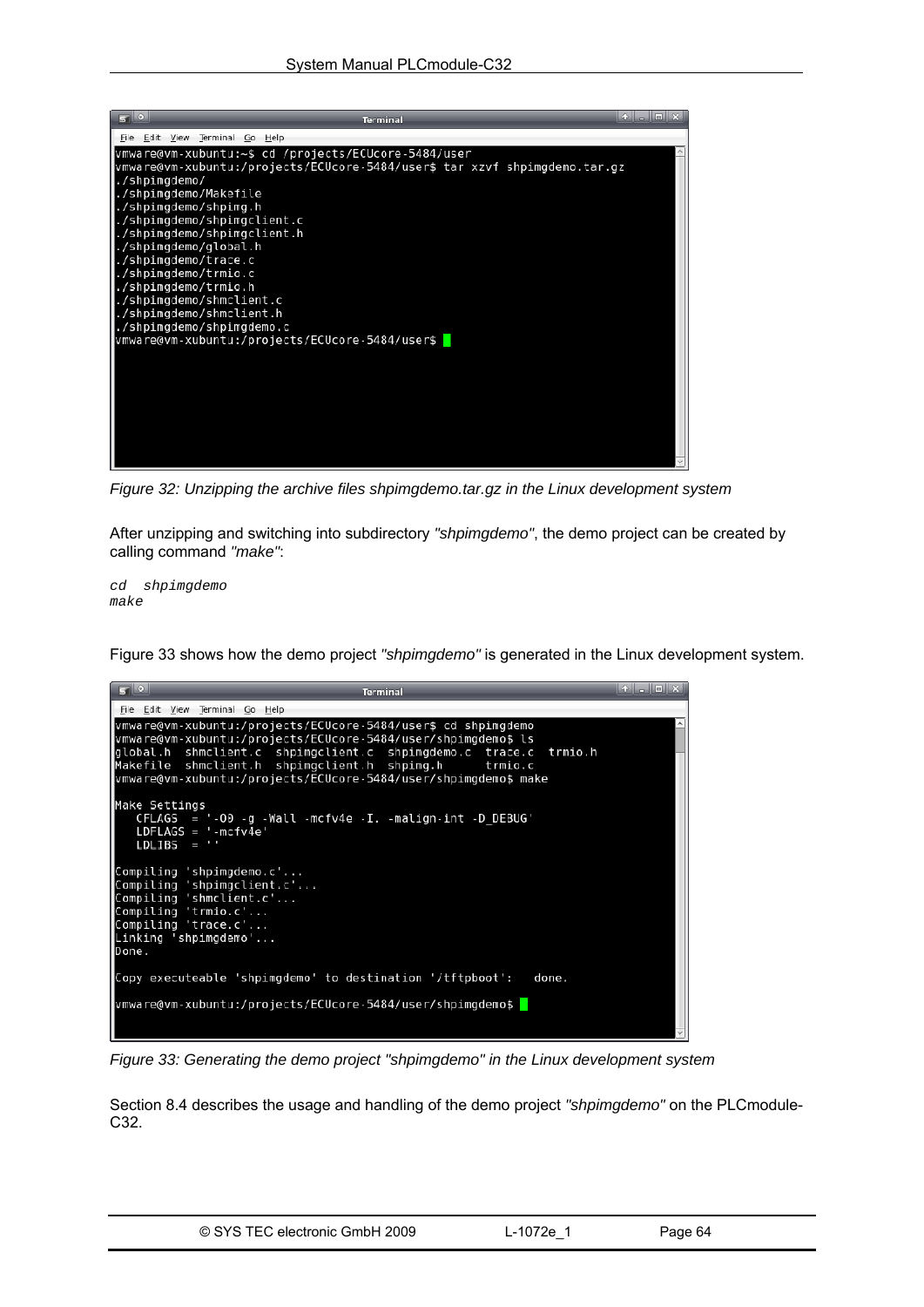# <span id="page-65-0"></span>**8.4 Example for using the shared process image**

The demo project *"shpimgdemo"* (described in section [8.3](#page-62-0)) in connection with the PLC program example *"RunLight"* both exemplify the data exchange between a PLC program and a user-specific C/C++ application.

### **Technical background**

The PLC program generates some variables in the process image as directly addressable variables. In a C/C++ application, all those variables are usable via the shared process image. For the PLC program example *"RunLight"* those are the following variables:

```
 (* variables for local control via on-board I/O's *) 
bButtonGroup AT %IB0.0 : BYTE; 
iAnalogValue<br>bLEDGroup0
bLEDGroup0 AT %QB0.0 : BYTE; 
bLEDGroup1 AT %QB1.0 : BYTE; 
(* variables for remote control via shared process image *) 
uiRemoteSlidbarLen AT %MW512.0 : UINT; (* out: length of slidebar *) 
bRemoteStatus AT *MB514.0 : BYTE; (* out: Bit0: RemoteControl=on/off *)<br>
bRemoteDirCtrl AT *MB515.0 : BYTE; (* in: direction left/right *)<br>
iRemoteSpeedCtrl AT *MW516.0 : INT; (* in: speed *)
bRemoteDirCtrl AT %MB515.0 : BYTE; (* in: direction left/right *) 
iRemoteSpeedCtrl AT %MW516.0 : INT; (* in: speed *)
```
Variables of the PLC program are accessible from a C/C++ application via the shared process image. Therefore, sections must be generated for the *ReadSectorTable* and *WriteSectorTable* on the one hand and on the other hand, pointers must be defined for accessing the variables. The following program extract shows this using the example *"shpimgdemo.c"*. Function *ShPImgClntSetup()* inserts the start offsets of input, output and marker sections into the structure *ShPImgLayoutDscrpt*. Hence, on the basis of the initial address provided by *ShPImgClntGetDataSect()*, the absolute initial addresses of each section in the shared process image can be determined. To identify the address of a variable, the variable's offset within the particular section must be added. For example, the absolute address to access the variable *"bRemoteDirCtrl AT %MB515.0 : BYTE;"* results from the sum of the initial address of the shared process image (pabShPImgDataSect), the start offset of the marker section (*ShPImgLayoutDscrpt.m\_uiPImgMarkerOffs für* "*%M…"*) as well as the direct address within the marker section which was defined in the PLC program (515 for "%MB515.0"):

```
 pbPImgVar_61131_bDirCtrl = (BYTE*) (pabShPImgDataSect 
            + ShPImgLayoutDscrpt.m_uiPImgMarkerOffs + 515);
```
The following code extract shows the complete definition of all variables in the demo project used for exchanging data with the PLC program:

```
// ---- Setup shared process image client ---- 
fRes = ShPImgClntSetup (&ShPImgLayoutDscrpt); 
if ( !fRes ) 
{ 
     printf ("\n*** ERROR *** Init of shared process image client failed"); 
} 
pabShPImgDataSect = ShPImgClntGetDataSect();
```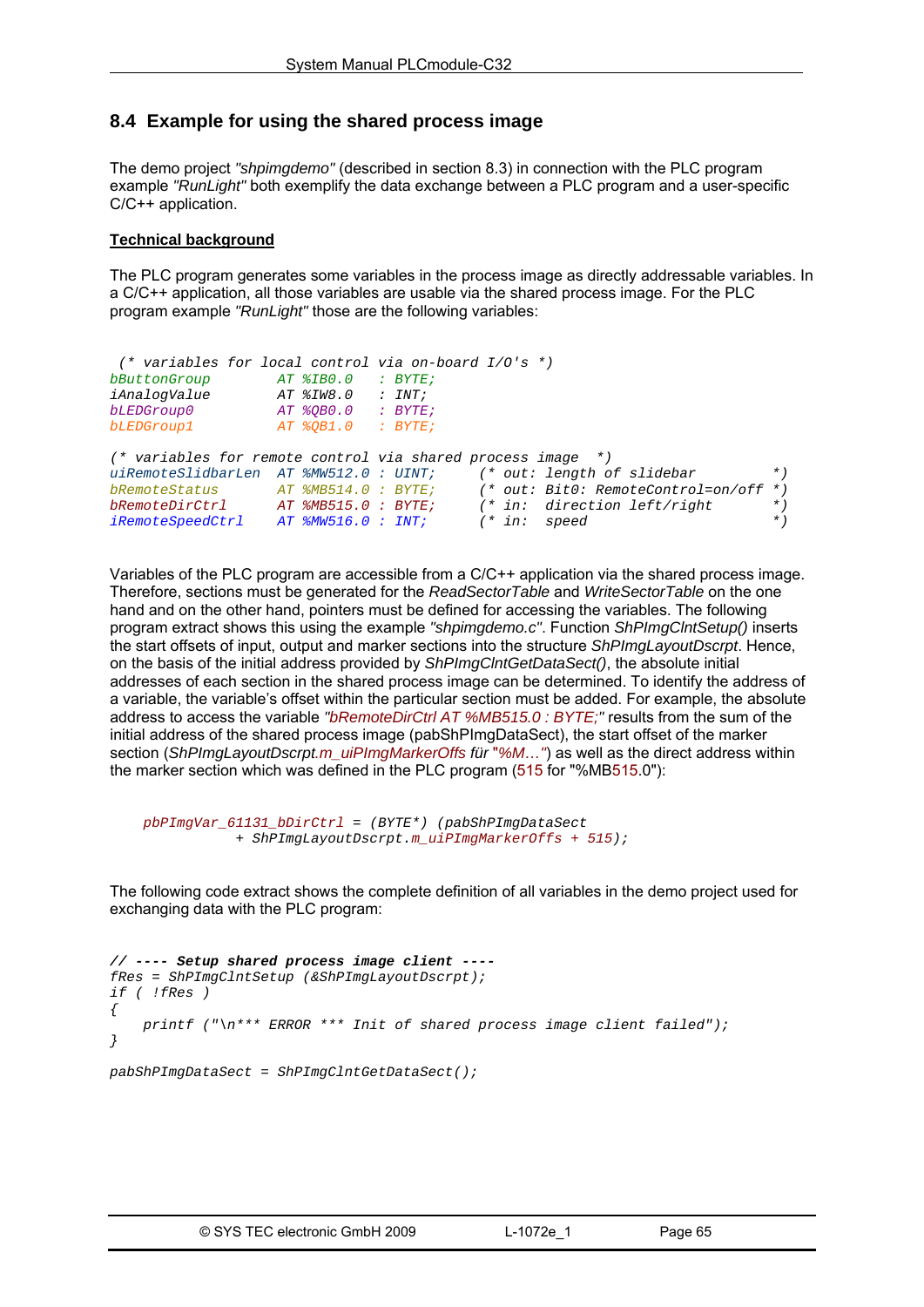```
// ---- Read Sector Table ---- 
// Input Section: bButtonGroup AT %IB0.0 
{ 
     ShPImgReadSectTab[0].m_uiPImgDataSectOffs = 
                ShPImgLayoutDscrpt.m_uiPImgInputOffs + 0; 
     ShPImgReadSectTab[0].m_uiPImgDataSectSize = sizeof(BYTE); 
     ShPImgReadSectTab[0].m_SyncType = kShPImgSyncAlways; 
     pbPImgVar_61131_bButtonGroup = (BYTE*) (pabShPImgDataSect 
               + ShPImgLayoutDscrpt.m_uiPImgInputOffs + 0); 
} 
// Output Section: bLEDGroup0 AT %QB0.0 
// bLEDGroup1 AT %QB1.0 
{ 
     ShPImgReadSectTab[1].m_uiPImgDataSectOffs = 
                ShPImgLayoutDscrpt.m_uiPImgOutputOffs + 0; 
     ShPImgReadSectTab[1].m_uiPImgDataSectSize = sizeof(BYTE) + sizeof(BYTE); 
    ShPImageadSectTab[1].m_SyncType
     pbPImgVar_61131_bLEDGroup0 = (BYTE*) (pabShPImgDataSect 
                + ShPImgLayoutDscrpt.m_uiPImgOutputOffs + 0); 
     pbPImgVar_61131_bLEDGroup1 = (BYTE*) (pabShPImgDataSect 
               + ShPImgLayoutDscrpt.m_uiPImgOutputOffs + 1); 
} 
// Marker Section: uiSlidbarLen AT %MW512.0 
// bStatus AT %MB514.0 
{ 
     ShPImgReadSectTab[2].m_uiPImgDataSectOffs = 
                ShPImgLayoutDscrpt.m_uiPImgMarkerOffs + 512; 
     ShPImgReadSectTab[2].m_uiPImgDataSectSize = sizeof(unsigned short int)
                                                + sizeof(BYTE); 
     ShPImgReadSectTab[2].m_SyncType = kShPImgSyncAlways; 
     pbPImgVar_61131_usiSlidbarLen = (unsigned short int*) (pabShPImgDataSect 
                + ShPImgLayoutDscrpt.m_uiPImgMarkerOffs + 512); 
     pbPImgVar_61131_bStatus = (BYTE*) (pabShPImgDataSect 
               + ShPImgLayoutDscrpt.m_uiPImgMarkerOffs + 514); 
} 
fRes = ShPImgClntSetupReadSectTable (ShPImgReadSectTab, 3); 
if ( !fRes ) 
{ 
    printf ("\n*** ERROR *** Initialization of read sector table failed"); 
} 
// ---- Write Sector Table ---- 
// Marker Section: bDirCtrl AT %MB513.0 
// iSpeedCtrl AT %MB514.0 
{ 
     ShPImgWriteSectTab[0].m_uiPImgDataSectOffs = 
                 ShPImgLayoutDscrpt.m_uiPImgMarkerOffs + 515; 
     ShPImgWriteSectTab[0].m_uiPImgDataSectSize = sizeof(BYTE) + sizeof(WORD); 
    ShPImgWriteSectTab[0].m_SyncType = kShPImgSyncOnDemand; 
     pbPImgVar_61131_bDirCtrl = (BYTE*) (pabShPImgDataSect 
                + ShPImgLayoutDscrpt.m_uiPImgMarkerOffs + 515); 
     psiPImgVar_61131_iSpeedCtrl = (short int*) (pabShPImgDataSect 
                     + ShPImgLayoutDscrpt.m_uiPImgMarkerOffs + 516); 
} 
fRes = ShPImgClntSetupWriteSectTable (ShPImgWriteSectTab, 1); 
if ( !fRes ) 
{ 
     printf ("\n*** ERROR *** Initialization of write sector table failed"); 
}
```
© SYS TEC electronic GmbH 2009 L-1072e\_1 Page 66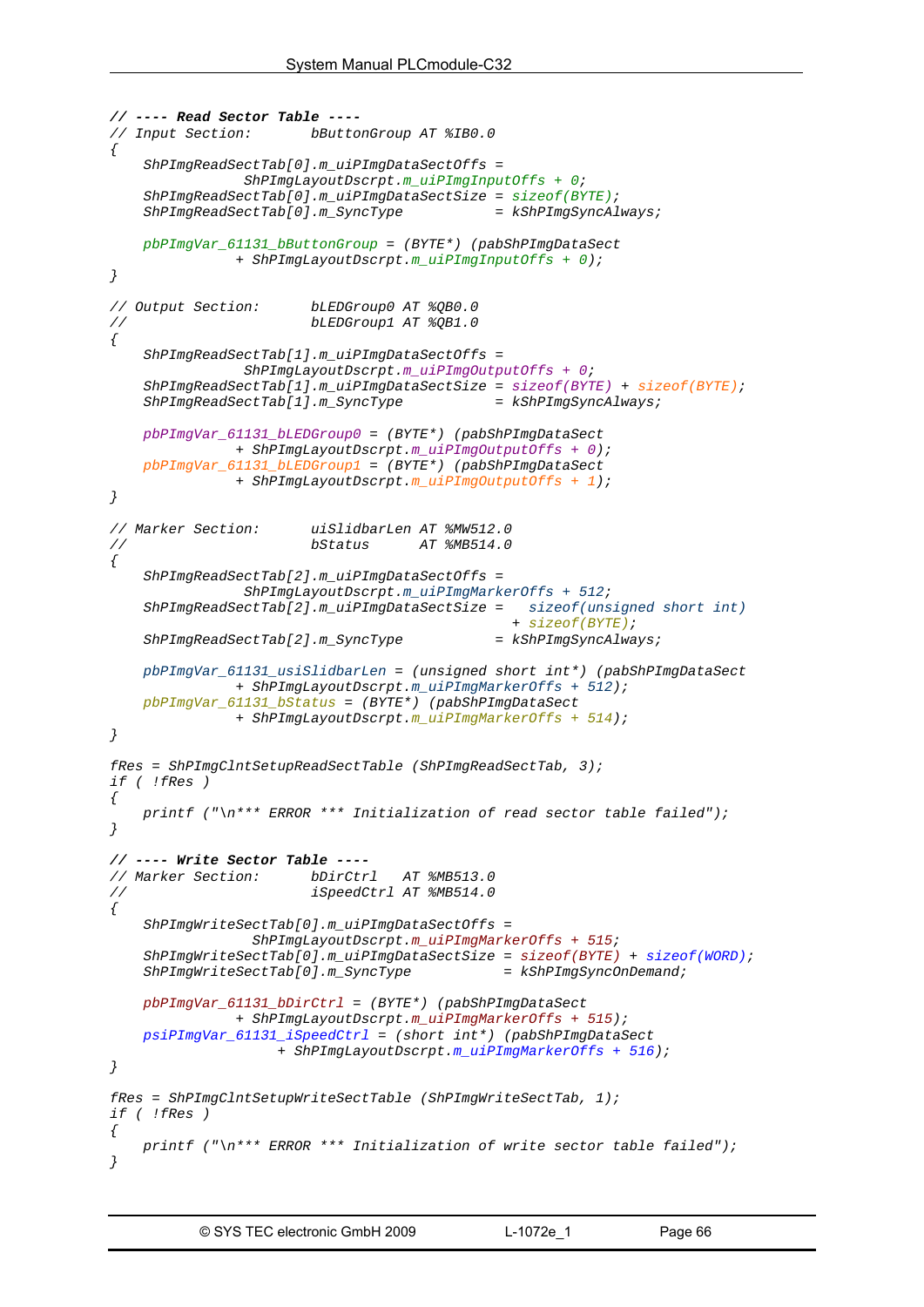## <span id="page-67-0"></span>**Realization on the PLCmodule-C32**

To enable the execution of the *shared process image demo* without previous introduction into the Linux-based C/C++ programming for the PLCmodule-C32, the module comes with a preinstalled, translated and ready-to-run program version and PLC firmware (*"/home/plc/shpimgdemo"*). The following description refers to this program version. Alternatively, the demo project can be newlygenerated from the corresponding source files (see section [8.3](#page-62-0)) and can be started afterwards. As I/O-Simulator for practical controlling of the demo-program an I/O-Box is available from SYS TEC (Ordering code: phyPS-451, see also Chapter .4.1).

The following steps are necessary to run the *shared process image demo* on the PLCmodule-C32:

- 1. **Activate option** *"Shared PLC process image"* in the PLC configuration (see sections [8.1,](#page-55-0) [7.4.1](#page-36-0) and [7.4.3\)](#page-39-0).
- 2. Open the PLC program example *"RunLight"* in the *OpenPCS* IEC 61131 programming system und build the project for a target hardware of the type *"SYSTEC - PLCmodule-C32"*
- 3. Select the network connection to the PLCmodule-C32 und download the program.
- 4. Start the PLC program on the PLCmodule-C32
- 5. Login to the command shell of the PLCmodule-C32 as described in section [7.8.1](#page-44-0).
- 6. Switch to the directory *"/home/plc"* and call the demo program *"shpimgdemo"*:

*cd /home/plc ./shpimgdemo* 

The digital outputs of the PLCmodule-C32 are selected as runlight. The speed is modifiable via the analog input AI0. With the help of digital inputs DI0 and DI1, the running direction can be changed. After starting the demo program *"shpimgdemo"* on the PLCmodule-C32, actual status information about the runlight is indicated cyclically in the terminal (see [Figure 34](#page-67-0)).

| <sup>ox</sup> Telnet 192.168.10.248                                                                                                                                                                                                                                                                                                                                                                                                                                                 | $ \Box$ $\times$ |
|-------------------------------------------------------------------------------------------------------------------------------------------------------------------------------------------------------------------------------------------------------------------------------------------------------------------------------------------------------------------------------------------------------------------------------------------------------------------------------------|------------------|
| PLCmodule-C32_192.168.10.248 login: PlcAdmin<br>Password:<br>sh-2.05:~# cd /home/plc<br>sh-2.05:~/plc# ./shpimgdemo                                                                                                                                                                                                                                                                                                                                                                 |                  |
| Shared Process Image demo application for SYSTEC PLCcore-5484<br>Version: 1.00<br>(c) 2006-2009 SYS TEC electronic GmbH, www.systec-electronic.com                                                                                                                                                                                                                                                                                                                                  |                  |
|                                                                                                                                                                                                                                                                                                                                                                                                                                                                                     |                  |
| Setup shared process image client<br>Shared process image layout:<br>InputOffs:<br>คคคค<br>InputSize: 2048<br>OutputOffs: 2048<br>OutputSize: 2048<br>MarkerOffs: 4096<br>MarkerSize: 4088<br>pShPImgHeader<br>$= 0 \times 40120000$<br>$pabShPI$ mgDataSect = $0 \times 40120138$                                                                                                                                                                                                  |                  |
| Register signal handler<br>Setup read and write sector table<br>Pointer to process image vaiables:<br>pbPImgVar 61131 bButtonGroup<br>$= 0 \times 40120138$<br>pbPImgUar_61131_bLEDGroup0<br>$= 0 \times 40120938$<br>pbPImgUar_61131_bLEDGroup1<br>$= 0 \times 40120939$<br>pbPImgUar_61131_usiSlidbarLen = 0x40121338<br>pbPImgUar_61131_bStatus<br><b>= 0×4012133A</b><br>pbPImgUar_61131_bDirCtrl<br>$= 0 \times 4012133B$<br>$psiPImgVar_61131_iSpeedCtr1 = 0 \times 4012133C$ |                  |
| Run program cycle (exchange process image)                                                                                                                                                                                                                                                                                                                                                                                                                                          |                  |
| SET START PARAMETER: Dir=Left, Speed=0<br>Slidebar(8): <del>***</del>                                                                                                                                                                                                                                                                                                                                                                                                               |                  |

*Figure 34: Terminal outputs of the demo program "shpimgdemo" after start* 

7. By activating of digital input DI3, the control of the runlight direction and speed is handed over to the demo program *"shpimgdemo"*. Afterwards, the running direction may be set by the C

| © SYS TEC electronic GmbH 2009 | L-1072e 1 | Page 67 |  |
|--------------------------------|-----------|---------|--|
|--------------------------------|-----------|---------|--|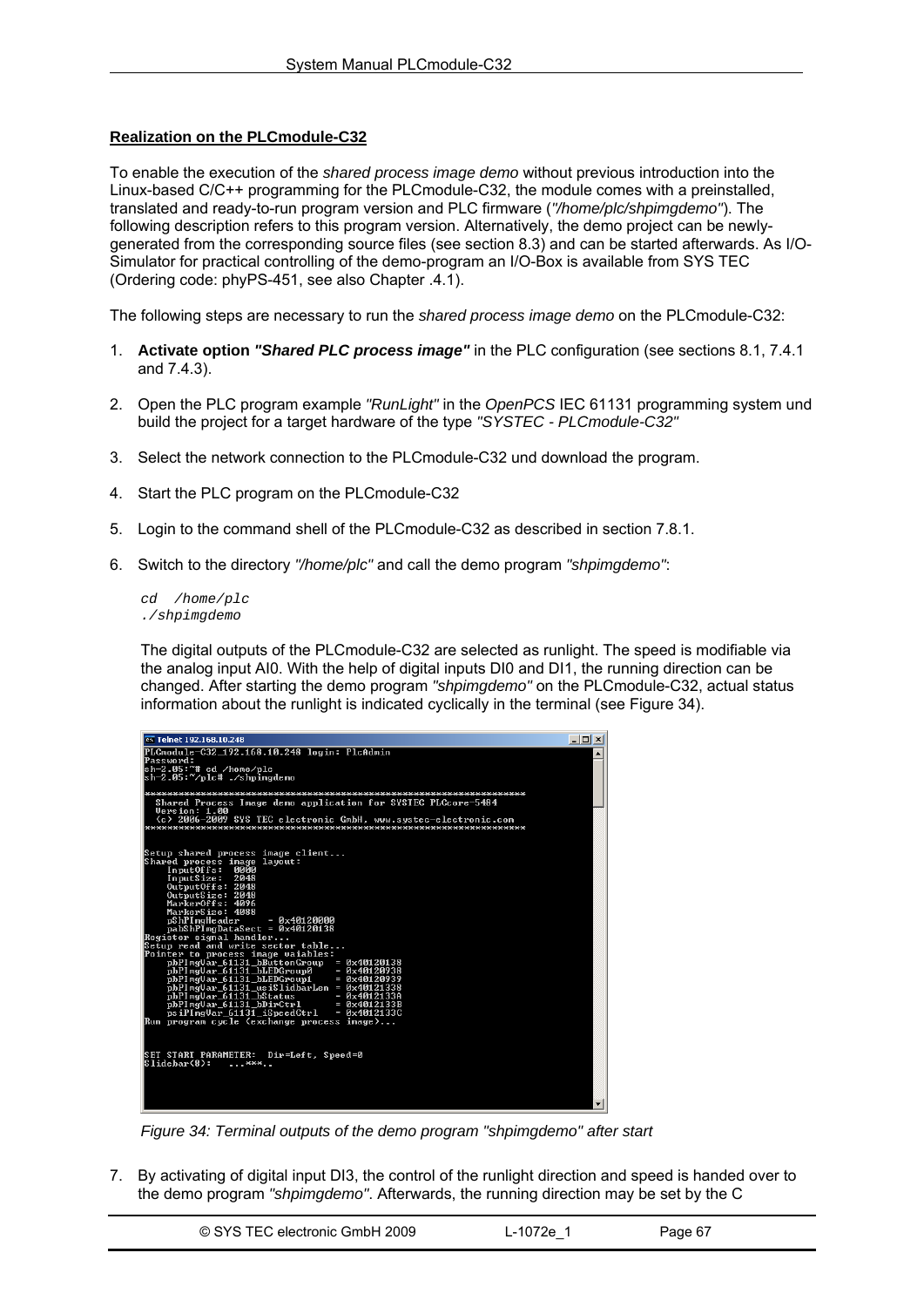<span id="page-68-0"></span>application by using the cursor pushbuttons left and right ( $\leftarrow$  und  $\rightarrow$ ) in the terminal window and the speed may be changed by using cursor pushbuttons up and down (↑ und ↓).

| CX Telnet 192.168.10.248                                                                                                                                                                                                                                                                                                                                                                                           | $ \Box$ $\times$ |
|--------------------------------------------------------------------------------------------------------------------------------------------------------------------------------------------------------------------------------------------------------------------------------------------------------------------------------------------------------------------------------------------------------------------|------------------|
| Register signal handler<br>Setup read and write sector table<br>Pointer to process image vaiables:                                                                                                                                                                                                                                                                                                                 | $\blacktriangle$ |
| pbPImgVar_61131_bButtonGroup<br>$= 0 \times 40120138$<br>pbPImgUar 61131 bLEDGroup0<br>$= 0x40120938$<br>pbPImgVar_61131_bLEDGroup1<br>$= 0 \times 40120939$<br>$pbPIngVar_61131$ _usiSlidbarLen = $0 \times 40121338$<br>pbPImgUar 61131 bStatus<br>= И×4И12133А<br>pbPImgUar_61131_bDirCtrl<br>$= 0 \times 4012133B$<br>$psiPImgVar_61131_iSpeedCtr1 = 0x4012133C$<br>Run program cycle (exchange process image) |                  |
| SET START PARAMETER: Dir=Left, Speed=0<br>Slidebar(8): ***                                                                                                                                                                                                                                                                                                                                                         |                  |
| ButtonGroup=0x08                                                                                                                                                                                                                                                                                                                                                                                                   |                  |
| RemoteControl = enabled                                                                                                                                                                                                                                                                                                                                                                                            |                  |
| ButtonGroup=0x00<br>Slidebar(8): ***.                                                                                                                                                                                                                                                                                                                                                                              |                  |
| SET NEW PARAMETER: Dir=Left, Speed=1<br>Slidebar(8): <del>***</del>                                                                                                                                                                                                                                                                                                                                                |                  |
| SET NEW PARAMETER: Dir=Left, Speed=2<br>Slidebar(8):<br>$***$                                                                                                                                                                                                                                                                                                                                                      |                  |
| SET NEW PARAMETER: Dir=Left. Speed=3<br>Slidebar(8): .***                                                                                                                                                                                                                                                                                                                                                          |                  |
| SET NEW PARAMETER: Dir=Left, Speed=4<br>Slidebar(8): ***                                                                                                                                                                                                                                                                                                                                                           |                  |
| SET NEW PARAMETER: Dir=Left, Speed=5<br>Slidebar(8): <del>***</del>                                                                                                                                                                                                                                                                                                                                                |                  |
| SET NEW PARAMETER: Dir=Right, Speed=5<br>Slidebar(8): ***._                                                                                                                                                                                                                                                                                                                                                        |                  |

*Figure 35: Terminal outputs of the demo program "shpimgdemo" after user inputs* 

[Figure 35](#page-68-0) shows the terminal outputs of the demo program *"shpimgdemo"* in answer to activating the cursor pushbuttons.

The demo program *"shpimgdemo"* may be terminated by pressing "Ctrl+C" in the terminal window.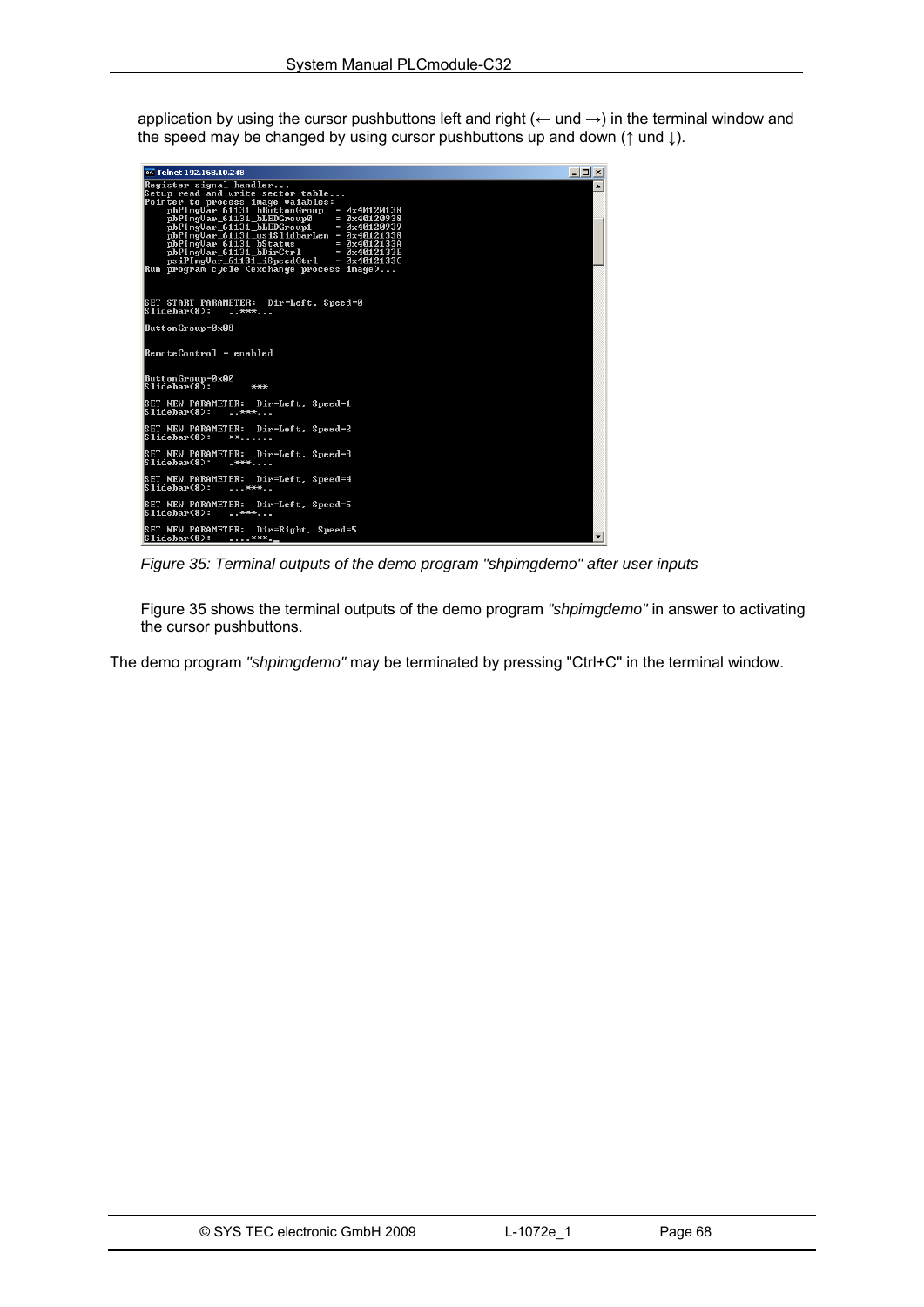# <span id="page-69-0"></span>**Appendix A: Firmware function scope of PLCmodule-C32**

[Table 20](#page-69-0) lists all firmware functions and function blocks available on the PLCcore-5484.

Sign explanation:

| FB                 | <b>Function block</b>                                                       |
|--------------------|-----------------------------------------------------------------------------|
| <b>FUN</b>         | <b>Function</b>                                                             |
| Online Help        | OpenPCS online help                                                         |
| L-1054             | Manual "SYS TEC-specific extensions for OpenPCS / IEC 61131-3", Manual no.: |
|                    | $L - 1054$                                                                  |
| $PARAM:=\{0,1,2\}$ | values 0, 1 and 2 are valid for the given parameter                         |

*Table 20: Firmware functions and function blocks of PLCmodule-C32* 

| <b>Name</b>                                                         | <b>Type</b> | <b>Reference</b> | <b>Remark</b> |  |
|---------------------------------------------------------------------|-------------|------------------|---------------|--|
| <b>PLC standard Functions and Function Blocks</b>                   |             |                  |               |  |
| <b>SR</b>                                                           | <b>FB</b>   | Online Help      |               |  |
| <b>RS</b>                                                           | <b>FB</b>   | Online Help      |               |  |
| R TRIG                                                              | <b>FB</b>   | Online Help      |               |  |
| F TRIG                                                              | <b>FB</b>   | Online Help      |               |  |
| <b>CTU</b>                                                          | FB          | Online Help      |               |  |
| <b>CTD</b>                                                          | <b>FB</b>   | Online Help      |               |  |
| <b>CTUD</b>                                                         | <b>FB</b>   | Online Help      |               |  |
| <b>TP</b>                                                           | <b>FB</b>   | Online Help      |               |  |
| <b>TON</b>                                                          | <b>FB</b>   | Online Help      |               |  |
| <b>TOF</b>                                                          | <b>FB</b>   | Online Help      |               |  |
| <b>Functions and Function Blocks for string manipulation</b>        |             |                  |               |  |
| LEN                                                                 | <b>FUN</b>  | L-1054           |               |  |
| <b>LEFT</b>                                                         | <b>FUN</b>  | L-1054           |               |  |
| <b>RIGHT</b>                                                        | <b>FUN</b>  | L-1054           |               |  |
| <b>MID</b>                                                          | <b>FUN</b>  | L-1054           |               |  |
| CONCAT                                                              | <b>FUN</b>  | L-1054           |               |  |
| <b>INSERT</b>                                                       | <b>FUN</b>  | L-1054           |               |  |
| <b>DELETE</b>                                                       | <b>FUN</b>  | L-1054           |               |  |
| <b>REPLACE</b>                                                      | <b>FUN</b>  | L-1054           |               |  |
| <b>FIND</b>                                                         | <b>FUN</b>  | L-1054           |               |  |
| <b>GETSTRINFO</b>                                                   | <b>FB</b>   | L-1054           |               |  |
| <b>CHR</b>                                                          | <b>FUN</b>  | $L-1054$         |               |  |
| <b>ASC</b>                                                          | <b>FUN</b>  | $L-1054$         |               |  |
| <b>STR</b>                                                          | <b>FUN</b>  | L-1054           |               |  |
| <b>VAL</b>                                                          | <b>FUN</b>  | L-1054           |               |  |
| Functions and Function Blocks for OpenPCS specific task controlling |             |                  |               |  |
| <b>ETRC</b>                                                         | <b>FB</b>   | L-1054           |               |  |
| <b>PTRC</b>                                                         | <b>FB</b>   | $L-1054$         |               |  |
| <b>GETVARDATA</b>                                                   | <b>FB</b>   | Online Help      |               |  |
| <b>GETVARFLATADDRESS</b>                                            | <b>FB</b>   | Online Help      |               |  |
| <b>GETTASKINFO</b>                                                  | <b>FB</b>   | Online Help      |               |  |
|                                                                     |             |                  |               |  |

© SYS TEC electronic GmbH 2009 L-1072e\_1 Page 69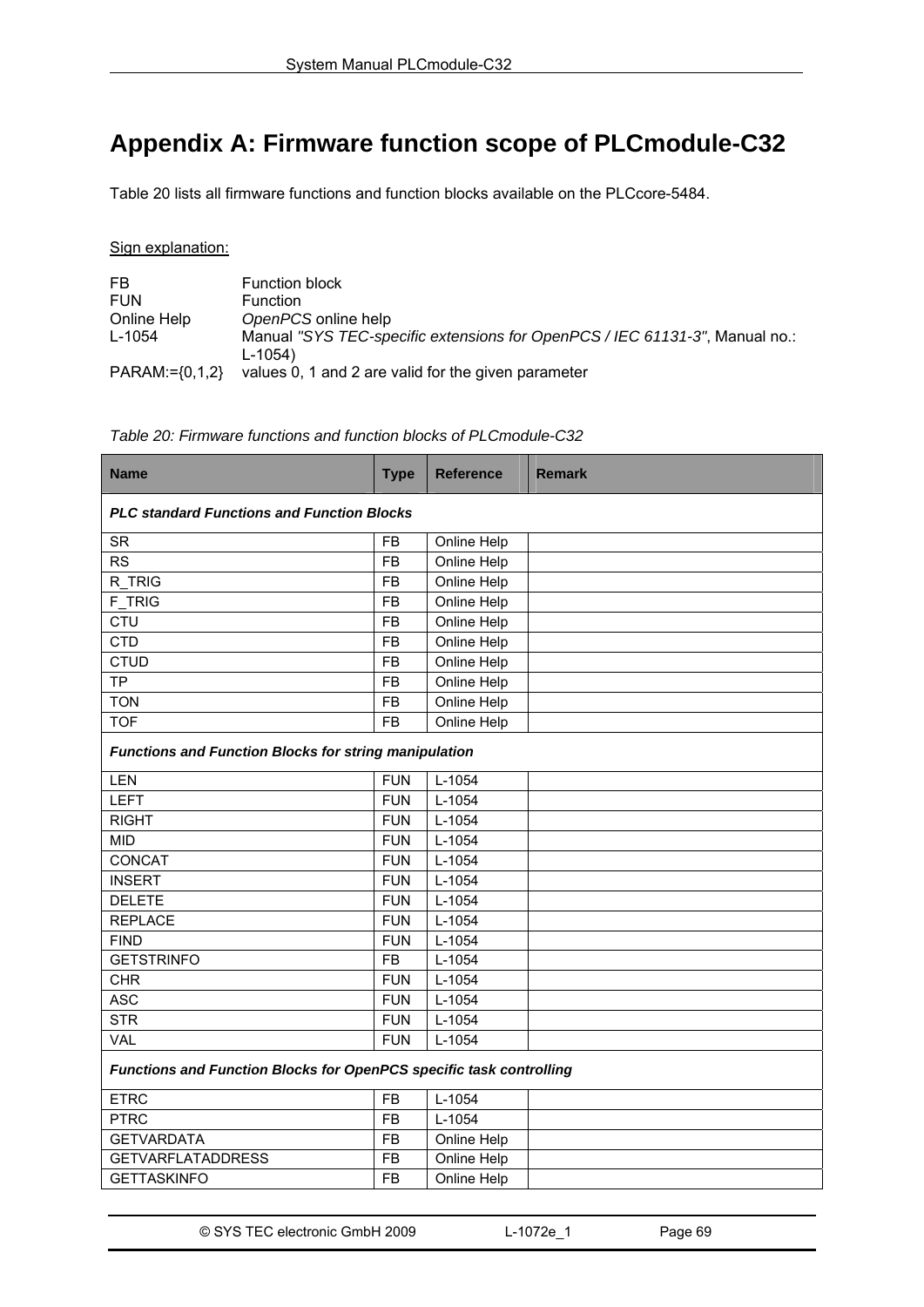| <b>Functions and Function Blocks for handling of non-volatile data</b> |            |             |                                                |  |
|------------------------------------------------------------------------|------------|-------------|------------------------------------------------|--|
| NVDATA BIT                                                             | <b>FB</b>  | L-1054      | see $\overline{^{(1)}}$<br>$DEVICE:=$ $\{0\},$ |  |
| NVDATA INT                                                             | <b>FB</b>  | $L-1054$    | see $\overline{^{(1)}}$<br>DEVICE:={0},        |  |
| <b>NVDATA STR</b>                                                      | <b>FB</b>  | L-1054      | see $(1)$<br>$DEVICE:=\{0\},$                  |  |
| <b>Functions and Function Blocks for handling of time</b>              |            |             |                                                |  |
| GetTime                                                                | <b>FUN</b> | Online Help |                                                |  |
| <b>GetTimeCS</b>                                                       | <b>FUN</b> | Online Help |                                                |  |
| DT CLOCK                                                               | <b>FB</b>  | $L-1054$    |                                                |  |
| DT_ABS_TO_REL                                                          | <b>FB</b>  | $L-1054$    |                                                |  |
| DT REL TO ABS                                                          | <b>FB</b>  | $L-1054$    |                                                |  |
| Functions and Function Blocks for counter inputs and pulse outputs     |            |             |                                                |  |
| CNT FUD                                                                | <b>FB</b>  | L-1054      | CHANNEL:={0,1,2}                               |  |
| PTO PWM                                                                | <b>FB</b>  | L-1054      | CHANNEL:={0,1}                                 |  |
| PTO TAB                                                                | FB         | $L-1054$    | CHANNEL:={0,1}                                 |  |
| <b>Functions and Function Blocks for Serial interfaces</b>             |            |             |                                                |  |
| SIO INIT                                                               | <b>FB</b>  | $L-1054$    | see $\overline{^{(2)}}$<br>$PORT:= {0, 1, 2},$ |  |
| SIO STATE                                                              | <b>FB</b>  | $L-1054$    | see $\sqrt{(2)}$<br>PORT:={0,1,2}              |  |
| SIO READ CHR                                                           | <b>FB</b>  | $L-1054$    | see $(2)$<br>PORT:={0,1,2}                     |  |
| SIO_WRITE_CHR                                                          | <b>FB</b>  | L-1054      | see $(2)$<br>PORT:={0,1,2}                     |  |
| SIO_READ_STR                                                           | FB         | L-1054      | see $^{(2)}$<br>$PORT:= {0, 1, 2}$             |  |
| SIO WRITE STR                                                          | <b>FB</b>  | $L-1054$    | see $\overline{^{(2)}}$<br>$PORT:= {0, 1, 2}$  |  |
| Functions and Function Blocks for CAN interfaces / CANopen             |            |             |                                                |  |
| CAN_GET_LOCALNODE_ID                                                   | <b>FB</b>  | L-1054      | NETNUMBER:={0,1}                               |  |
| CAN CANOPEN KERNEL STATE                                               | <b>FB</b>  | $L-1054$    | NETNUMBER:={0,1}                               |  |
| CAN_REGISTER_COBID                                                     | <b>FB</b>  | L-1054      | NETNUMBER:={0,1}                               |  |
| CAN PDO READ8                                                          | <b>FB</b>  | L-1054      | NETNUMBER:={0,1}                               |  |
| CAN PDO WRITE8                                                         | <b>FB</b>  | L-1054      | NETNUMBER:={0,1}                               |  |
| CAN SDO READ8                                                          | <b>FB</b>  | $L-1054$    | NETNUMBER:={0,1}                               |  |
| CAN SDO WRITE8                                                         | <b>FB</b>  | L-1054      | NETNUMBER:={0,1}                               |  |
| CAN SDO READ STR                                                       | <b>FB</b>  | L-1054      | NETNUMBER:={0,1}                               |  |
| CAN_SDO_WRITE_STR                                                      | FB         | $L-1054$    | NETNUMBER:={0,1}                               |  |
| CAN_GET_STATE                                                          | FB         | L-1054      | NETNUMBER:={0,1}                               |  |
| CAN NMT                                                                | <b>FB</b>  | L-1054      | NETNUMBER:={0,1}                               |  |
| CAN_RECV_EMCY_DEV                                                      | FB         | L-1054      | $NETNUMBER:=\{0,1\}$                           |  |
| CAN RECV EMCY                                                          | FB         | L-1054      | $NETNUMBER:=\{0,1\}$                           |  |
| CAN WRITE EMCY                                                         | FB         | $L-1054$    | NETNUMBER:={0,1}                               |  |
| CAN_RECV_BOOTUP_DEV                                                    | FB         | L-1054      | NETNUMBER:={0,1}                               |  |
| CAN RECV BOOTUP                                                        | FB         | L-1054      | NETNUMBER:={0,1}                               |  |
| CAN_ENABLE_CYCLIC_SYNC                                                 | FB         | L-1054      | NETNUMBER:={0,1}                               |  |
| CAN SEND SYNC                                                          | FB         | L-1054      | NETNUMBER:={0,1}                               |  |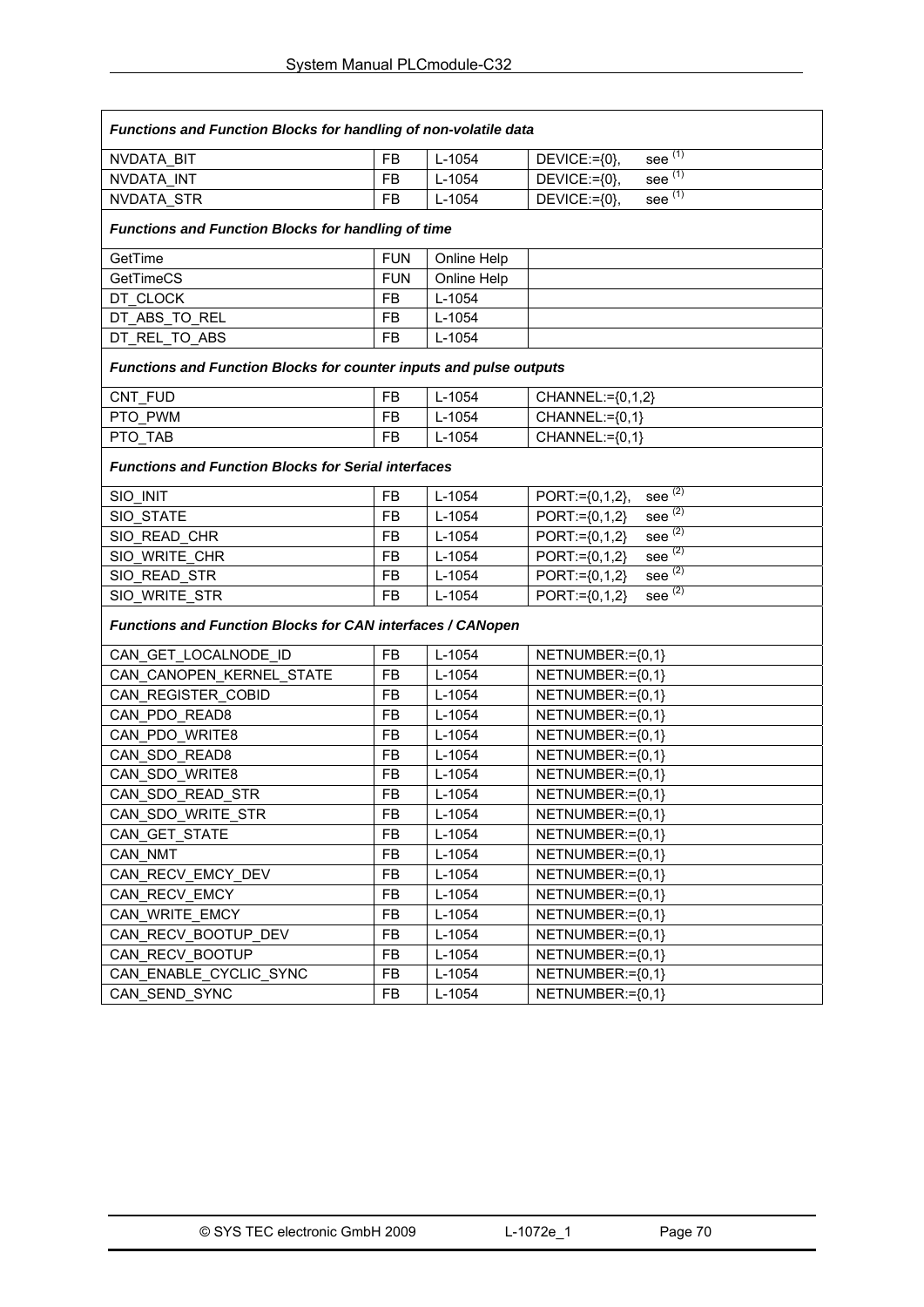| <b>Functions and Function Blocks for Ethernet interfaces / UDP</b> |     |            |                |  |
|--------------------------------------------------------------------|-----|------------|----------------|--|
| LAN GET HOST CONFIG                                                | FB. | L-1054     | NETNUMBER:={0} |  |
| LAN ASCII TO INET                                                  | FB. | $L - 1054$ | NETNUMBER:={0} |  |
| LAN INET TO ASCII                                                  | FB. | $L - 1054$ | NETNUMBER:={0} |  |
| LAN GET HOST BY NAME                                               | FB. | $L-1054$   | NETNUMBER:={0} |  |
| LAN_GET_HOST_BY_ADDR                                               | FB. | $L-1054$   | NETNUMBER:={0} |  |
| LAN UDP CREATE SOCKET                                              | FB. | $L - 1054$ | NETNUMBER:={0} |  |
| LAN UDP CLOSE SOCKET                                               | FB. | $L - 1054$ | NETNUMBER:={0} |  |
| LAN UDP RECVFROM STR                                               | FB. | $L - 1054$ | NETNUMBER:={0} |  |
| LAN UDP SENDTO STR                                                 | FB. | $L-1054$   | NETNUMBER:={0} |  |

- **(1)** All nonvolatile data is filed into directory *"/home/plc/PlcPData.bin"* on the PLCmodule-C32. This file has a fix size of 32 kByte. By calling function blocks of type *NVDATA\_Xxx* in a writing mode, the modified data is directly stored into file *"/home/plc/PlcPData.bin"* ("*flush*"). Thus, unsecured data is not getting lost in case of power interruption.
- **(2)** Interface ASC0 resp. COM0 (PORT:=0) primarily serves as service interface to administer the PLCmodule-C32. Hence, this interface should only be used for sign output. The module always tries to interpret and execute sign inputs as Linux commands (see section [6.5.1](#page-23-0)).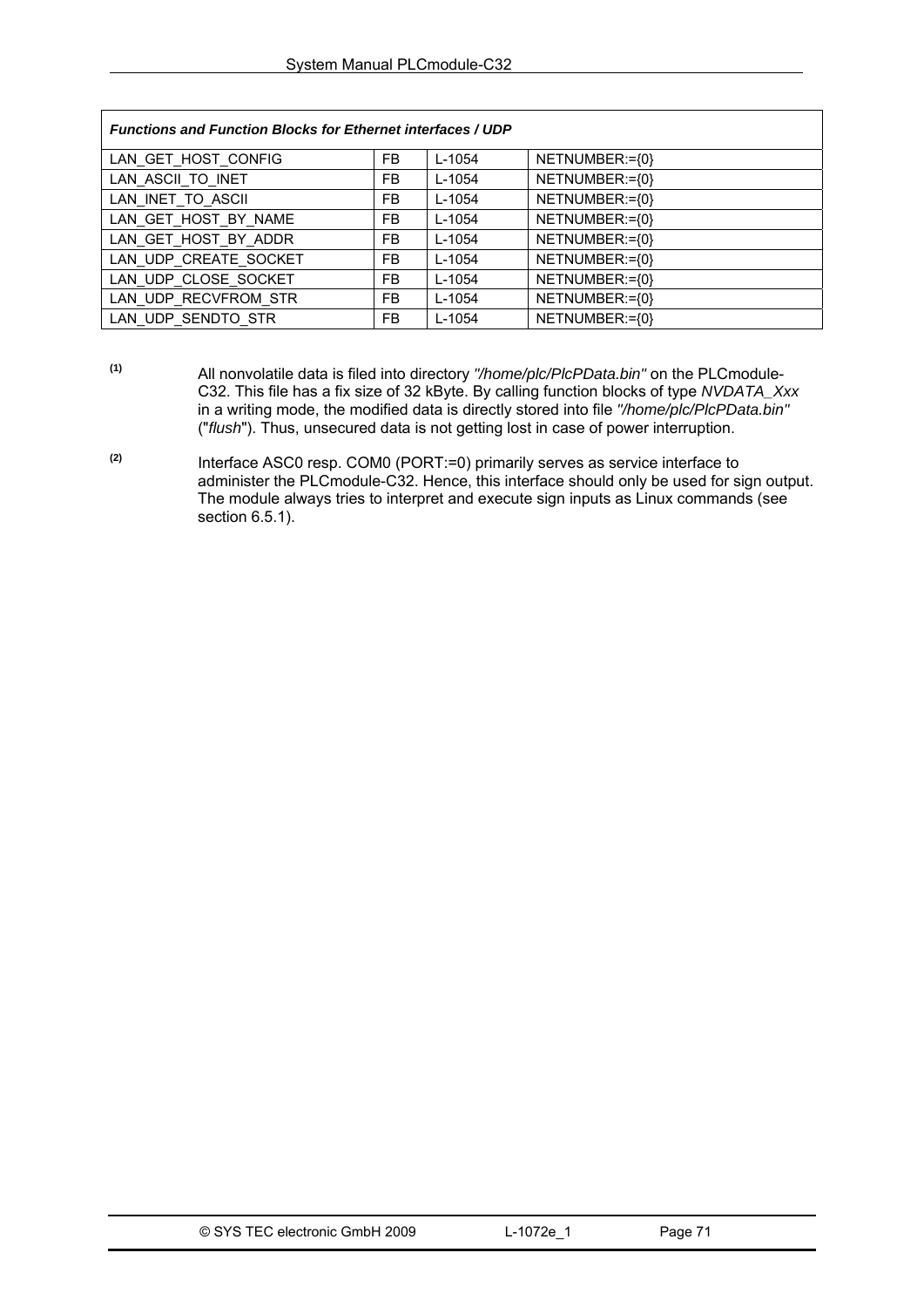# **Appendix B: Technical Specification**

| <b>Environmental Parameters</b> |                               | <b>Typical</b>    | Maximum              |
|---------------------------------|-------------------------------|-------------------|----------------------|
| Power Supply                    | $\mathsf{V}_{\mathsf{CPU}}$   | 24VDC             | $-15\%$ , $+20\%$    |
|                                 | $V_{10}$                      | 24VDC             | $-15\%$ , $+20\%$    |
|                                 | power fail level              | 20 <sub>V</sub>   |                      |
|                                 | power fail delay time         | 4 <sub>ms</sub>   |                      |
| <b>Current Consumption</b>      | I <sub>CPU</sub>              | 155mA             |                      |
| (inactive IOs)                  | <b>I</b> IO                   | 30 <sub>m</sub> A |                      |
| <b>Temperature Range</b>        | Storage temperature           |                   | $-20. + 70^{\circ}C$ |
|                                 | Operating temperature         |                   | $0.+50^{\circ}$ C    |
| Protection class                | Housing                       | <b>IP20</b>       |                      |
| Weight                          | without any cable and packing | 325g              |                      |
| <b>Dimensions</b>               | Width                         |                   | 160mm                |
|                                 | Height                        |                   | 75 <sub>mm</sub>     |
|                                 | Depth                         |                   | 90 <sub>mm</sub>     |
| Connector type                  | Spring type connector         |                   |                      |

| <b>RTC</b> |                                                  | Typical            | Maximum |
|------------|--------------------------------------------------|--------------------|---------|
| <b>RTC</b> | $V_{\text{Power Down}}$ at $V_{\text{BAT}} = 3V$ | 275 <sub>n</sub> A | 700nA   |
|            | Batt Low-Detection                               | 150 <sub>n</sub> A | 175nA   |
|            | capacity                                         |                    | 220mAh  |
|            | Clock Voltage Range                              | 0.9                | 1.0V    |

| I/O-configuration (digital)      |                                        | <b>Typical</b>                     | Maximum    |
|----------------------------------|----------------------------------------|------------------------------------|------------|
| Digital Outputs DO0  15          |                                        |                                    |            |
| 24VDC-Output (High               | $U_{OH}$ at $I_{OH}$ = 500 mA          | $V_{10} - 0,16V < U_{OH} < V_{10}$ |            |
| Side Switch)                     | $U_{OL}$ at $I_{OL}$ = 0 mA            |                                    | 0.5V       |
|                                  | Current limitation I <sub>OH max</sub> |                                    | 625mA      |
|                                  | Max. current                           |                                    | tbd2x5A    |
|                                  | $I_{OL(off)}$                          |                                    | $10\mu A$  |
|                                  | $t_{off}$ at $I_{OH}$ = 500 mA         | $115\mu s$                         | $190\mu s$ |
|                                  | $t_{on}$ at $I_{OH}$ = 500 mA          | $75\mus$                           | $125\mus$  |
| Digital Outputs P0  1            |                                        |                                    |            |
| 24VDC-PWM-Output                 | $U_{OL}$ at $I_{OL}$ = -500mA          |                                    | $<1$ V     |
| (Low Side Switch)                | $I_{OH(off)}$                          |                                    | $20\mu A$  |
|                                  | I <sub>OH max</sub>                    |                                    | 0.6A       |
|                                  | $t_{on}$ at $I_{OL}$ = -500mA          |                                    | $2.5\mus$  |
|                                  | $t_{off}$ at $I_{OL}$ = -500mA         |                                    | $3.5\mus$  |
| Digital Outputs REL0  3          |                                        |                                    |            |
| Relay output (N.O.)              | <b>Switching Voltage</b>               |                                    | 250AC      |
|                                  | <b>Switching Current</b>               |                                    | 5A         |
|                                  | Durability (mech.)                     | 100000x                            |            |
|                                  | (5A/250VAC/ohmic load)                 |                                    |            |
|                                  | Durability (elec.)                     | 200000x                            |            |
|                                  | $(2A/250VAC/cos\varphi 0,4)$           |                                    |            |
|                                  | $t_{\text{on}}$                        | 5 <sub>ms</sub>                    |            |
|                                  | $\rm t_{off}$                          | 2.5ms                              |            |
|                                  | Isolation                              | 1000Vrms                           |            |
| Digital Inputs DI0  23           |                                        |                                    |            |
| 24VDC- Inputs,<br>pluo ovitobina | $U_{\text{IH}}$                        | 15V                                | 30V        |

plus switching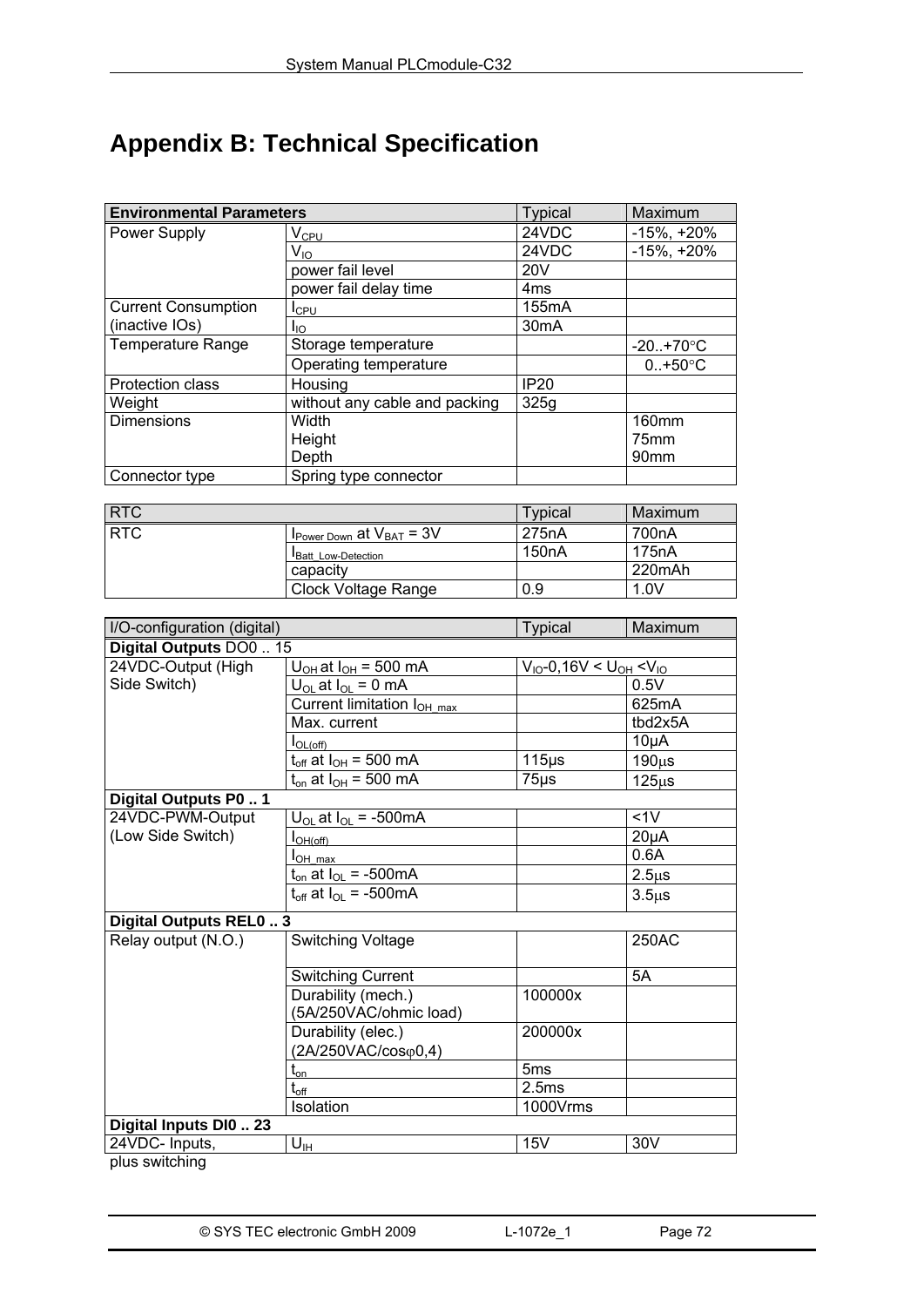|                           | ∪⊪              | $-3V$ | 5 <sub>V</sub> |
|---------------------------|-----------------|-------|----------------|
|                           | ЧH              | 3mA   | 8,5mA          |
| <b>Counter Inputs C02</b> |                 |       |                |
| 24VDC- Inputs,            | $U_{\text{IH}}$ | 15V   | 30V            |
| plus switching            | υ⊪              | $-3V$ | 5V             |
|                           | IJн             | 3mA   | 8,5mA          |
|                           | Frequency       |       | 70kHz          |

| I/O-configuration (analog) |                                        | <b>Typical</b>        | Maximum           |
|----------------------------|----------------------------------------|-----------------------|-------------------|
| Analog Inputs Al0  3       |                                        |                       |                   |
| $0.1 + 10V$                | Measurement range U <sub>I</sub>       | $0 - +10V$            |                   |
|                            | Destructive voltage U <sub>I max</sub> |                       | >30V              |
|                            | Input resistance $R1$                  | 59k $\Omega$ ±0.1%    |                   |
|                            | Reference voltage UREF                 | 4,528V                | $\pm 0.6\%$       |
|                            | <b>Physical Resolution</b>             |                       | 10Bit             |
| 0  +20mA (optional         | Measurement range U <sub>I</sub>       | $0 - +20mA$           |                   |
| mounting)                  | Destructive voltage U <sub>I max</sub> |                       | >35mA             |
|                            | Input resistance $R1$                  | $200\Omega \pm 0.1\%$ |                   |
|                            | Reference voltage UREF                 | 4,528V                | $\pm 0.6\%$       |
|                            | <b>Physical Resolution</b>             |                       | 10Bit             |
| Analog Outputs AO 0  1     |                                        |                       |                   |
| $0.1 + 10V$                | Voltage Range U <sub>o</sub>           | $0 - +10V$            |                   |
|                            | Output current $I_{\Omega}$            |                       | 30 <sub>m</sub> A |
|                            | Output capacity                        |                       | 10nF              |
|                            | Reference voltage UREF                 | 4.528V                | ±0,6%             |
|                            | <b>Internal Resolution</b>             |                       | 10 Bit            |

| <b>Communication Interfaces</b>              |                      | Minimum   | Maximum    |
|----------------------------------------------|----------------------|-----------|------------|
| <b>CAN-Bus</b>                               |                      |           |            |
| CAN1, CAN2                                   | <b>Baudrate</b>      | 5kBaud    | 1Mbaud     |
|                                              | Max. number of nodes |           | 64         |
|                                              | Transceiver          | PCA82C251 |            |
| CAN-H, CAN-L short-circuit-proof towards 24V |                      |           |            |
| <b>RS-232</b>                                |                      |           |            |
| ASC <sub>0</sub>                             | <b>Baudrate</b>      | 1200Baud  | 115200Baud |
| ASC <sub>1</sub>                             | <b>Baudrate</b>      | 1200Baud  | 115200Baud |
| ASC <sub>2</sub>                             | <b>Baudrate</b>      | 1200Baud  | 115200Baud |
| <b>Ethernet</b>                              |                      |           |            |
| 10Base-T/100Base-TX                          | <b>Baudrate</b>      | 10Mbit/s  | 100Mbit/s  |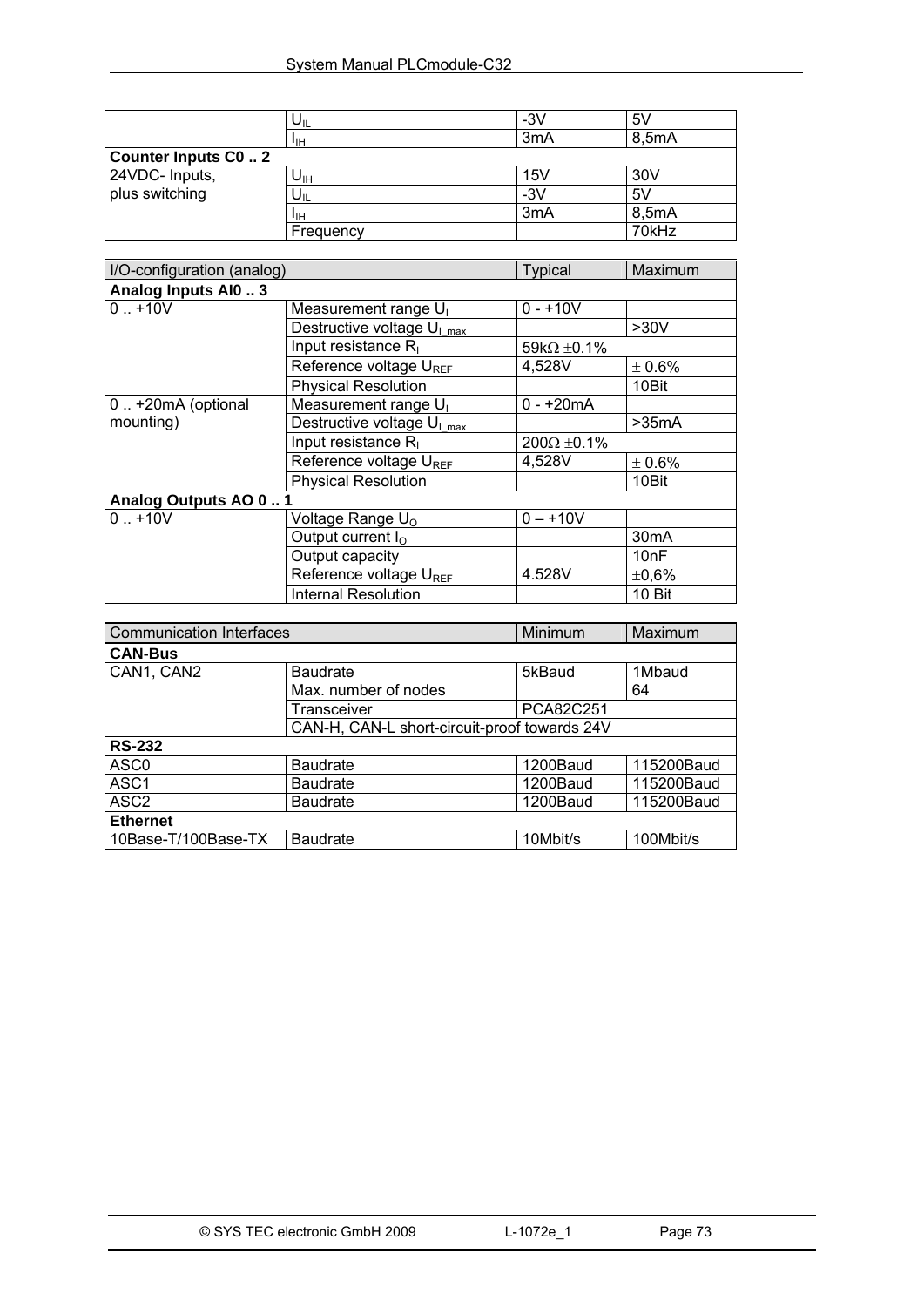# **Appendix C: GNU GENERAL PUBLIC LICENSE**

The Embedded Linux used on PLCmodule-C32 is licensed under GNU General Public License, version 2. The entire license text is specified below. A German translation is available from [http://www.gnu.de/documents/gpl-2.0.de.html.](http://www.gnu.de/documents/gpl-2.0.de.html) Be advised that this translation is not official or legally approved.

The PLC system used and the PLC and C/C++ programs developed by the user are **not** subject to the GNU General Public License!

#### **GNU GENERAL PUBLIC LICENSE Version 2, June 1991**

Copyright (C) 1989, 1991 Free Software Foundation, Inc. 59 Temple Place, Suite 330, Boston, MA 02111-1307 USA

Everyone is permitted to copy and distribute verbatim copies of this license document, but changing it is not allowed.

#### **Preamble**

The licenses for most software are designed to take away your freedom to share and change it. By contrast, the GNU General Public License is intended to guarantee your freedom to share and change free software -- to make sure the software is free for all its users. This General Public License applies to most of the Free Software Foundation's software and to any other program whose authors commit to using it. (Some other Free Software Foundation software is covered by the GNU Library General Public License instead.) You can apply it to your programs, too.

When we speak of free software, we are referring to freedom, not price. Our General Public Licenses are designed to make sure that you have the freedom to distribute copies of free software (and charge for this service if you wish), that you receive source code or can get it if you want it, that you can change the software or use pieces of it in new free programs; and that you know you can do these things.

To protect your rights, we need to make restrictions that forbid anyone to deny you these rights or to ask you to surrender the rights. These restrictions translate to certain responsibilities for you if you distribute copies of the software, or if you modify it.

For example, if you distribute copies of such a program, whether gratis or for a fee, you must give the recipients all the rights that you have. You must make sure that they, too, receive or can get the source code. And you must show them these terms so they know their rights.

We protect your rights with two steps: (1) copyright the software, and (2) offer you this license which gives you legal permission to copy, distribute and/or modify the software.

Also, for each author's protection and ours, we want to make certain that everyone understands that there is no warranty for this free software. If the software is modified by someone else and passed on, we want its recipients to know that what they have is not the original, so that any problems introduced by others will not reflect on the original authors' reputations.

Finally, any free program is threatened constantly by software patents. We wish to avoid the danger that redistributors of a free program will individually obtain patent licenses, in effect making the program proprietary. To prevent this, we have made it clear that any patent must be licensed for everyone's free use or not licensed at all.

The precise terms and conditions for copying, distribution and modification follow.

| © SYS TEC electronic GmbH 2009 | ∟-1072e ∶ | Page 74 |  |
|--------------------------------|-----------|---------|--|
|--------------------------------|-----------|---------|--|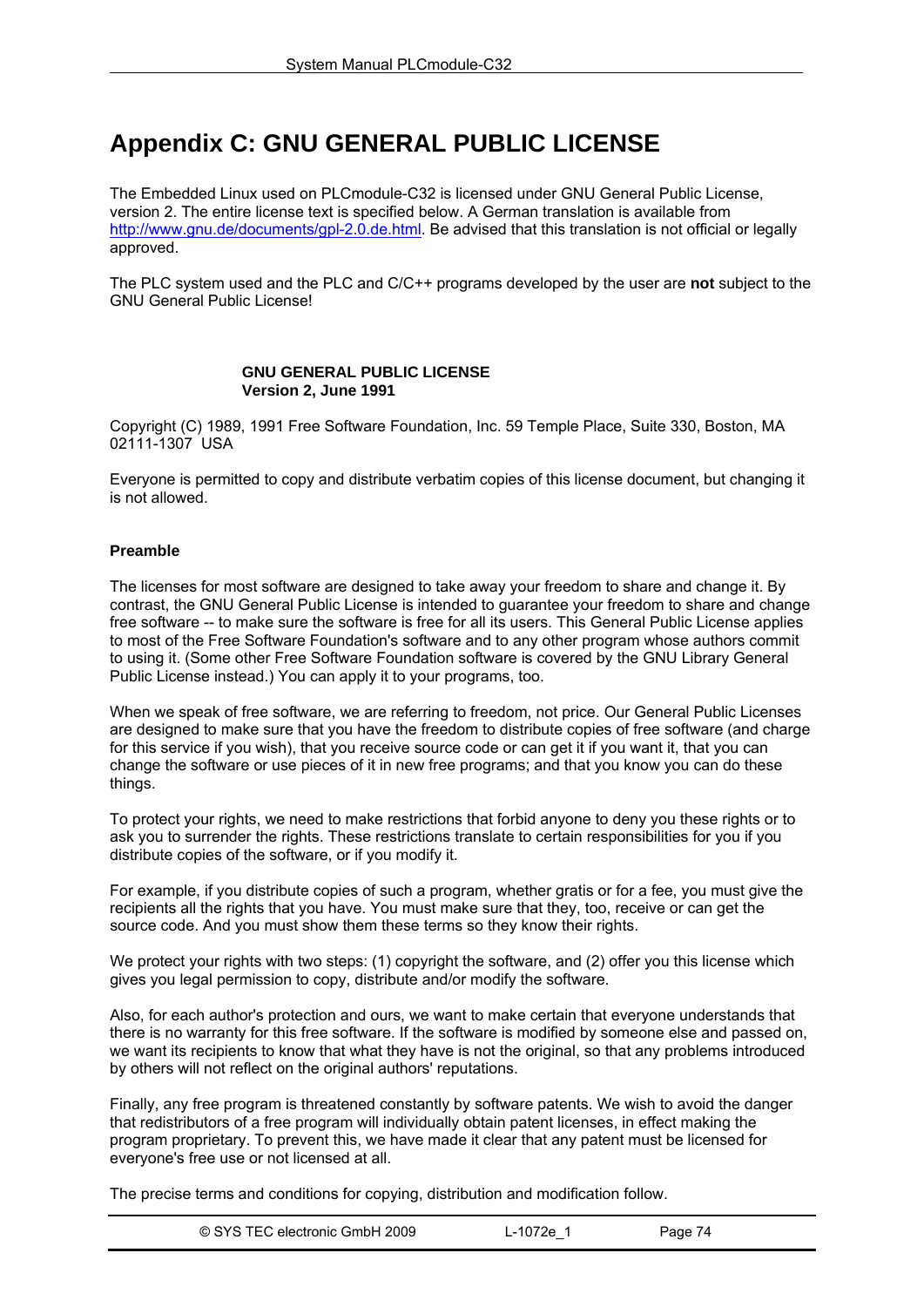#### **GNU GENERAL PUBLIC LICENSE TERMS AND CONDITIONS FOR COPYING, DISTRIBUTION AND MODIFICATION**

0. This License applies to any program or other work which contains a notice placed by the copyright holder saying it may be distributed under the terms of this General Public License. The "Program", below, refers to any such program or work, and a "work based on the Program" means either the Program or any derivative work under copyright law: that is to say, a work containing the Program or a portion of it, either verbatim or with modifications and/or translated into another language. (Hereinafter, translation is included without limitation in the term "modification".) Each licensee is addressed as "you".

Activities other than copying, distribution and modification are not covered by this License; they are outside its scope. The act of running the Program is not restricted, and the output from the Program is covered only if its contents constitute a work based on the Program (independent of having been made by running the Program). Whether that is true depends on what the Program does.

1. You may copy and distribute verbatim copies of the Program's source code as you receive it, in any medium, provided that you conspicuously and appropriately publish on each copy an appropriate copyright notice and disclaimer of warranty; keep intact all the notices that refer to this License and to the absence of any warranty; and give any other recipients of the Program a copy of this License along with the Program.

You may charge a fee for the physical act of transferring a copy, and you may at your option offer warranty protection in exchange for a fee.

2. You may modify your copy or copies of the Program or any portion of it, thus forming a work based on the Program, and copy and distribute such modifications or work under the terms of Section 1 above, provided that you also meet all of these conditions:

a) You must cause the modified files to carry prominent notices stating that you changed the files and the date of any change.

b) You must cause any work that you distribute or publish, that in whole or in part contains or is derived from the Program or any part thereof, to be licensed as a whole at no charge to all third parties under the terms of this License.

c) If the modified program normally reads commands interactively when run, you must cause it, when started running for such interactive use in the most ordinary way, to print or display an announcement including an appropriate copyright notice and a notice that there is no warranty (or else, saying that you provide a warranty) and that users may redistribute the program under these conditions, and telling the user how to view a copy of this License. (Exception: if the Program itself is interactive but does not normally print such an announcement, your work based on the Program is not required to print an announcement.)

These requirements apply to the modified work as a whole. If identifiable sections of that work are not derived from the Program, and can be reasonably considered independent and separate works in themselves, then this License, and its terms, do not apply to those sections when you distribute them as separate works. But when you distribute the same sections as part of a whole which is a work based on the Program, the distribution of the whole must be on the terms of this License, whose permissions for other licensees extend to the entire whole, and thus to each and every part regardless of who wrote it.

Thus, it is not the intent of this section to claim rights or contest your rights to work written entirely by you; rather, the intent is to exercise the right to control the distribution of derivative or collective works based on the Program.

In addition, mere aggregation of another work not based on the Program with the Program (or with a work based on the Program) on a volume of a storage or distribution medium does not bring the other work under the scope of this License.

| © SYS TEC electronic GmbH 2009 | -1072e_ | Page 75 |  |
|--------------------------------|---------|---------|--|
|--------------------------------|---------|---------|--|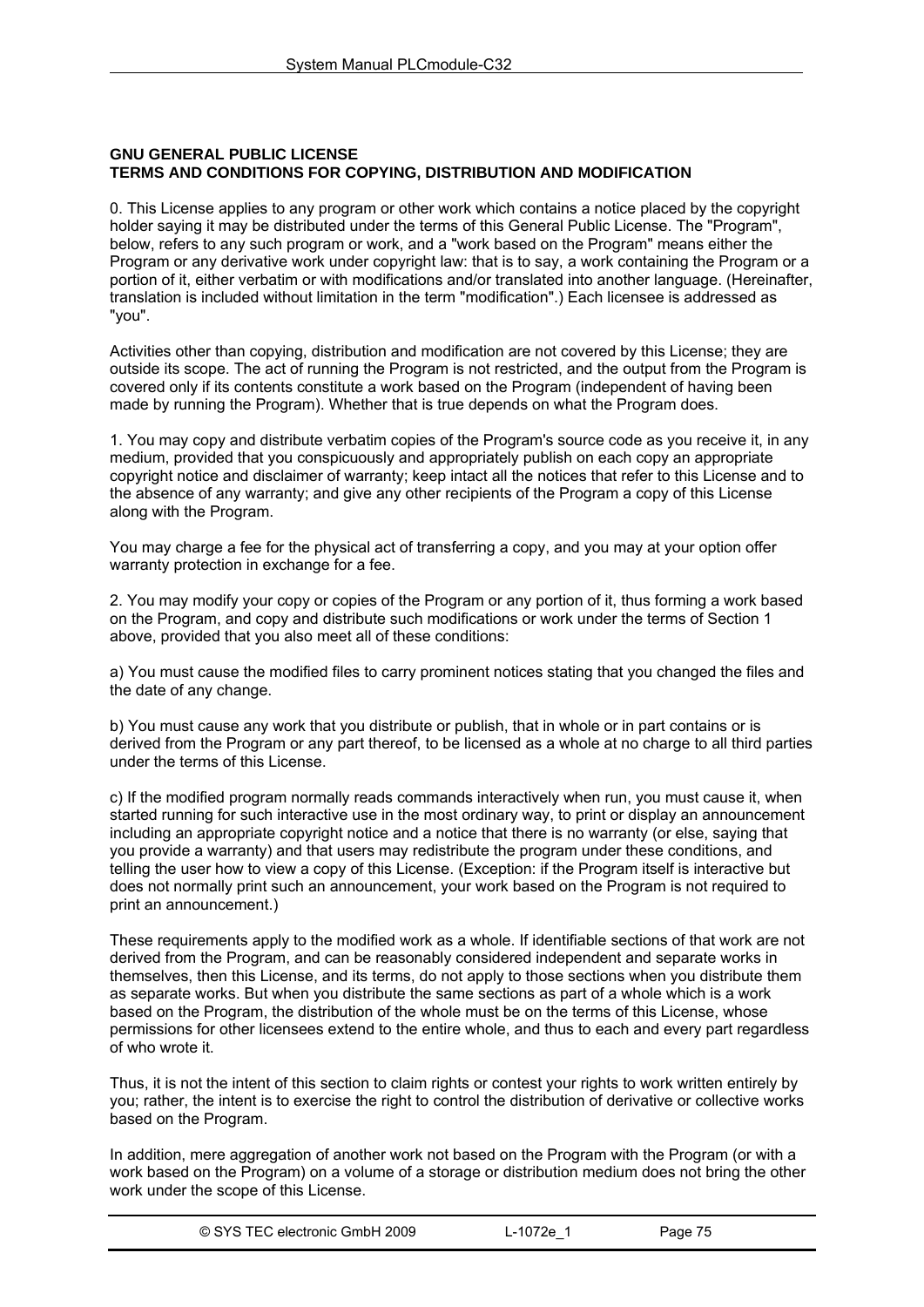3. You may copy and distribute the Program (or a work based on it, under Section 2) in object code or executable form under the terms of Sections 1 and 2 above provided that you also do one of the following:

a) Accompany it with the complete corresponding machine-readable source code, which must be distributed under the terms of Sections 1 and 2 above on a medium customarily used for software interchange; or,

b) Accompany it with a written offer, valid for at least three years, to give any third party, for a charge no more than your cost of physically performing source distribution, a complete machine-readable copy of the corresponding source code, to be distributed under the terms of Sections 1 and 2 above on a medium customarily used for software interchange; or,

c) Accompany it with the information you received as to the offer to distribute corresponding source code. (This alternative is allowed only for noncommercial distribution and only if you received the program in object code or executable form with such an offer, in accord with Subsection b above.)

The source code for a work means the preferred form of the work for making modifications to it. For an executable work, complete source code means all the source code for all modules it contains, plus any associated interface definition files, plus the scripts used to control compilation and installation of the executable. However, as a special exception, the source code distributed need not include anything that is normally distributed (in either source or binary form) with the major components (compiler, kernel, and so on) of the operating system on which the executable runs, unless that component itself accompanies the executable.

If distribution of executable or object code is made by offering access to copy from a designated place, then offering equivalent access to copy the source code from the same place counts as distribution of the source code, even though third parties are not compelled to copy the source along with the object code.

4. You may not copy, modify, sublicense, or distribute the Program except as expressly provided under this License. Any attempt otherwise to copy, modify, sublicense or distribute the Program is void, and will automatically terminate your rights under this License. However, parties who have received copies, or rights, from you under this License will not have their licenses terminated so long as such parties remain in full compliance.

5. You are not required to accept this License, since you have not signed it. However, nothing else grants you permission to modify or distribute the Program or its derivative works. These actions are prohibited by law if you do not accept this License. Therefore, by modifying or distributing the Program (or any work based on the Program), you indicate your acceptance of this License to do so, and all its terms and conditions for copying, distributing or modifying the Program or works based on it.

6. Each time you redistribute the Program (or any work based on the Program), the recipient automatically receives a license from the original licensor to copy, distribute or modify the Program subject to these terms and conditions. You may not impose any further restrictions on the recipients' exercise of the rights granted herein. You are not responsible for enforcing compliance by third parties to this License.

7. If, as a consequence of a court judgment or allegation of patent infringement or for any other reason (not limited to patent issues), conditions are imposed on you (whether by court order, agreement or otherwise) that contradict the conditions of this License, they do not excuse you from the conditions of this License. If you cannot distribute so as to satisfy simultaneously your obligations under this License and any other pertinent obligations, then as a consequence you may not distribute the Program at all. For example, if a patent license would not permit royalty-free redistribution of the Program by all those who receive copies directly or indirectly through you, then the only way you could satisfy both it and this License would be to refrain entirely from distribution of the Program.

If any portion of this section is held invalid or unenforceable under any particular circumstance, the balance of the section is intended to apply and the section as a whole is intended to apply in other circumstances.

| © SYS TEC electronic GmbH 2009 | ∟-1072e <sup>1</sup> | Page 76 |  |
|--------------------------------|----------------------|---------|--|
|--------------------------------|----------------------|---------|--|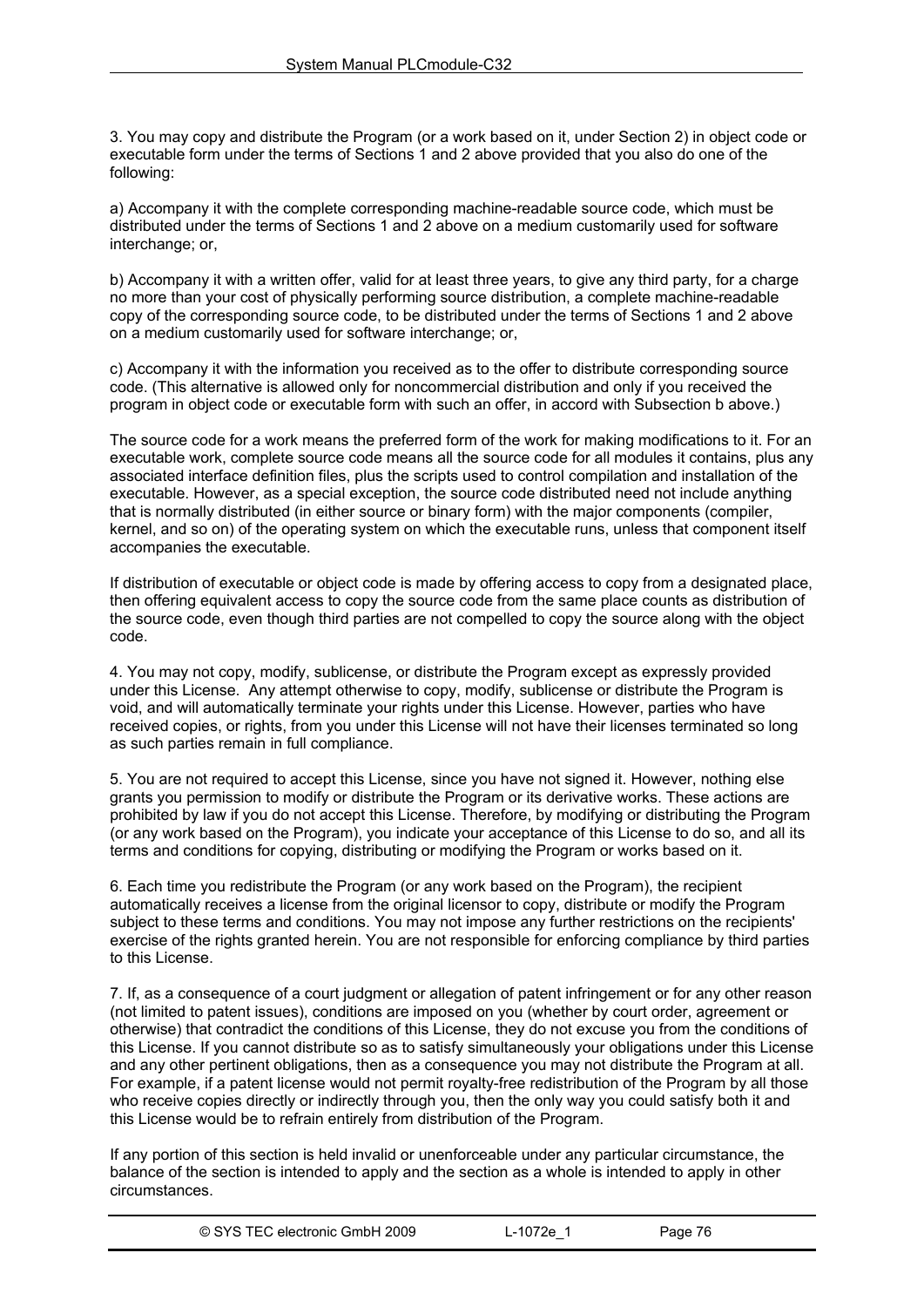It is not the purpose of this section to induce you to infringe any patents or other property right claims or to contest validity of any such claims; this section has the sole purpose of protecting the integrity of the free software distribution system, which is implemented by public license practices. Many people have made generous contributions to the wide range of software distributed through that system in reliance on consistent application of that system; it is up to the author/donor to decide if he or she is willing to distribute software through any other system and a licensee cannot impose that choice.

This section is intended to make thoroughly clear what is believed to be a consequence of the rest of this License.

8. If the distribution and/or use of the Program is restricted in certain countries either by patents or by copyrighted interfaces, the original copyright holder who places the Program under this License may add an explicit geographical distribution limitation excluding those countries, so that distribution is permitted only in or among countries not thus excluded. In such case, this License incorporates the limitation as if written in the body of this License.

9. The Free Software Foundation may publish revised and/or new versions of the General Public License from time to time. Such new versions will be similar in spirit to the present version, but may differ in detail to address new problems or concerns.

Each version is given a distinguishing version number. If the Program specifies a version number of this License which applies to it and "any later version", you have the option of following the terms and conditions either of that version or of any later version published by the Free Software Foundation. If the Program does not specify a version number of this License, you may choose any version ever published by the Free Software Foundation.

10. If you wish to incorporate parts of the Program into other free programs whose distribution conditions are different, write to the author to ask for permission. For software which is copyrighted by the Free Software Foundation, write to the Free Software Foundation; we sometimes make exceptions for this. Our decision will be guided by the two goals of preserving the free status of all derivatives of our free software and of promoting the sharing and reuse of software generally.

#### NO WARRANTY

11. BECAUSE THE PROGRAM IS LICENSED FREE OF CHARGE, THERE IS NO WARRANTY FOR THE PROGRAM, TO THE EXTENT PERMITTED BY APPLICABLE LAW. EXCEPT WHEN OTHERWISE STATED IN WRITING THE COPYRIGHT HOLDERS AND/OR OTHER PARTIES PROVIDE THE PROGRAM "AS IS" WITHOUT WARRANTY OF ANY KIND, EITHER EXPRESSED OR IMPLIED, INCLUDING, BUT NOT LIMITED TO, THE IMPLIED WARRANTIES OF MERCHANTABILITY AND FITNESS FOR A PARTICULAR PURPOSE. THE ENTIRE RISK AS TO THE QUALITY AND PERFORMANCE OF THE PROGRAM IS WITH YOU. SHOULD THE PROGRAM PROVE DEFECTIVE, YOU ASSUME THE COST OF ALL NECESSARY SERVICING, REPAIR OR CORRECTION.

12. IN NO EVENT UNLESS REQUIRED BY APPLICABLE LAW OR AGREED TO IN WRITING WILL ANY COPYRIGHT HOLDER, OR ANY OTHER PARTY WHO MAY MODIFY AND/OR REDISTRIBUTE THE PROGRAM AS PERMITTED ABOVE, BE LIABLE TO YOU FOR DAMAGES, INCLUDING ANY GENERAL, SPECIAL, INCIDENTAL OR CONSEQUENTIAL DAMAGES ARISING OUT OF THE USE OR INABILITY TO USE THE PROGRAM (INCLUDING BUT NOT LIMITED TO LOSS OF DATA OR DATA BEING RENDERED INACCURATE OR LOSSES SUSTAINED BY YOU OR THIRD PARTIES OR A FAILURE OF THE PROGRAM TO OPERATE WITH ANY OTHER PROGRAMS), EVEN IF SUCH HOLDER OR OTHER PARTY HAS BEEN ADVISED OF THE POSSIBILITY OF SUCH DAMAGES.

#### END OF TERMS AND CONDITIONS

| © SYS TEC electronic GmbH 2009 | L-1072e | Page 77 |
|--------------------------------|---------|---------|
|--------------------------------|---------|---------|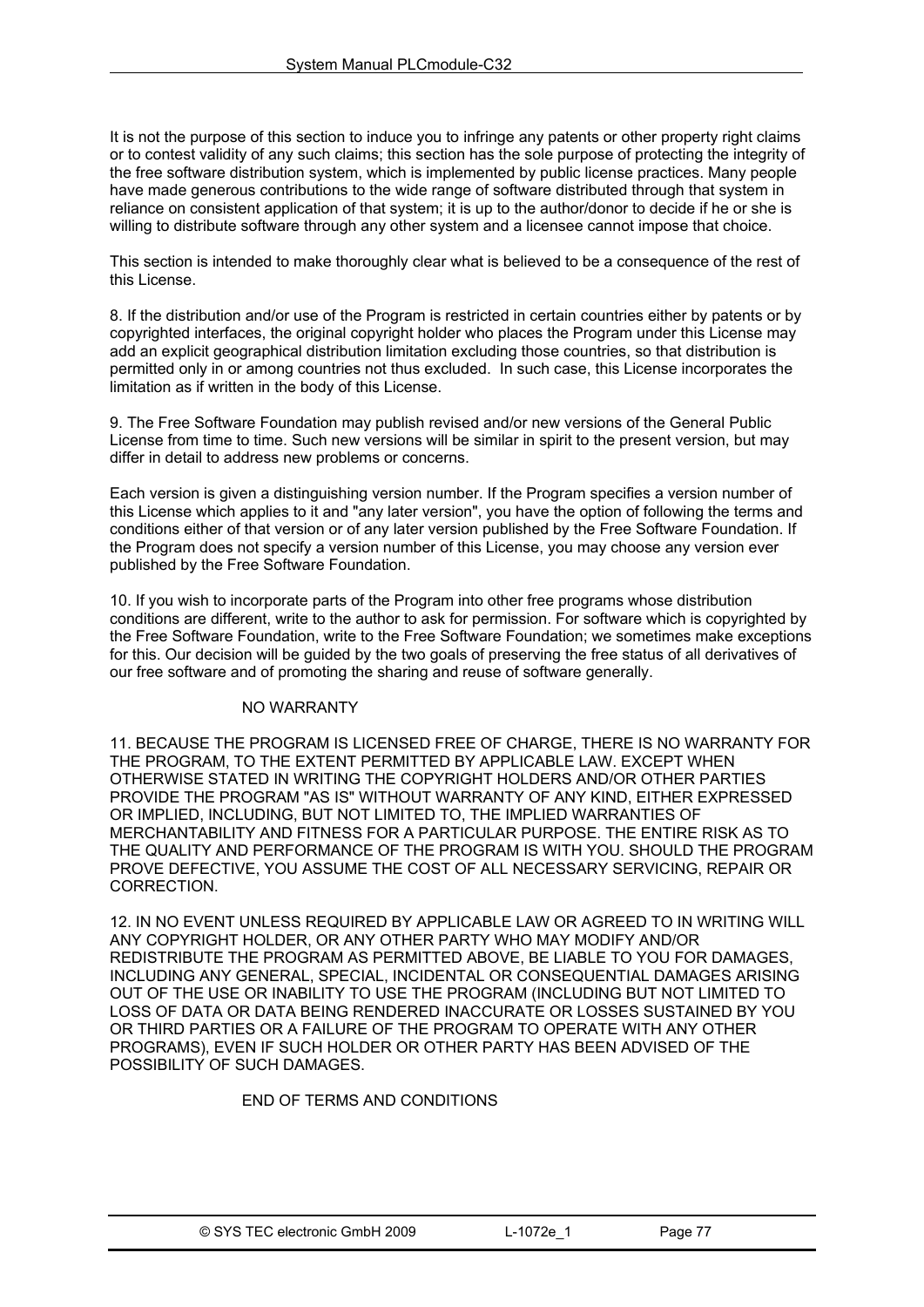How to Apply These Terms to Your New Programs

If you develop a new program, and you want it to be of the greatest possible use to the public, the best way to achieve this is to make it free software which everyone can redistribute and change under these terms.

To do so, attach the following notices to the program. It is safest to attach them to the start of each source file to most effectively convey the exclusion of warranty; and each file should have at least the "copyright" line and a pointer to where the full notice is found.

 <one line to give the program's name and a brief idea of what it does.> Copyright  $(C)$  <year > <name of author>

This program is free software; you can redistribute it and/or modify it under the terms of the GNU General Public License as published by the Free Software Foundation; either version 2 of the License, or (at your option) any later version.

This program is distributed in the hope that it will be useful, but WITHOUT ANY WARRANTY; without even the implied warranty of MERCHANTABILITY or FITNESS FOR A PARTICULAR PURPOSE. See the GNU General Public License for more details.

You should have received a copy of the GNU General Public License along with this program; if not, write to the Free Software Foundation, Inc., 59 Temple Place, Suite 330, Boston, MA 02111-1307 USA

Also add information on how to contact you by electronic and paper mail.

If the program is interactive, make it output a short notice like this when it starts in an interactive mode:

 Gnomovision version 69, Copyright (C) year name of author Gnomovision comes with ABSOLUTELY NO WARRANTY; for details type `show w'. This is free software, and you are welcome to redistribute it under certain conditions; type `show c' for details.

The hypothetical commands `show w' and `show c' should show the appropriate parts of the General Public License. Of course, the commands you use may be called something other than `show w' and `show c'; they could even be mouse-clicks or menu items -- whatever suits your program.

You should also get your employer (if you work as a programmer) or your school, if any, to sign a "copyright disclaimer" for the program, if necessary. Here is a sample; alter the names:

Yoyodyne, Inc., hereby disclaims all copyright interest in the program `Gnomovision' (which makes passes at compilers) written by James Hacker.

 <signature of Ty Coon>, 1 April 1989 Ty Coon, President of Vice

This General Public License does not permit incorporating your program into proprietary programs. If your program is a subroutine library, you may consider it more useful to permit linking proprietary applications with the library. If this is what you want to do, use the GNU Library General Public License instead of this License.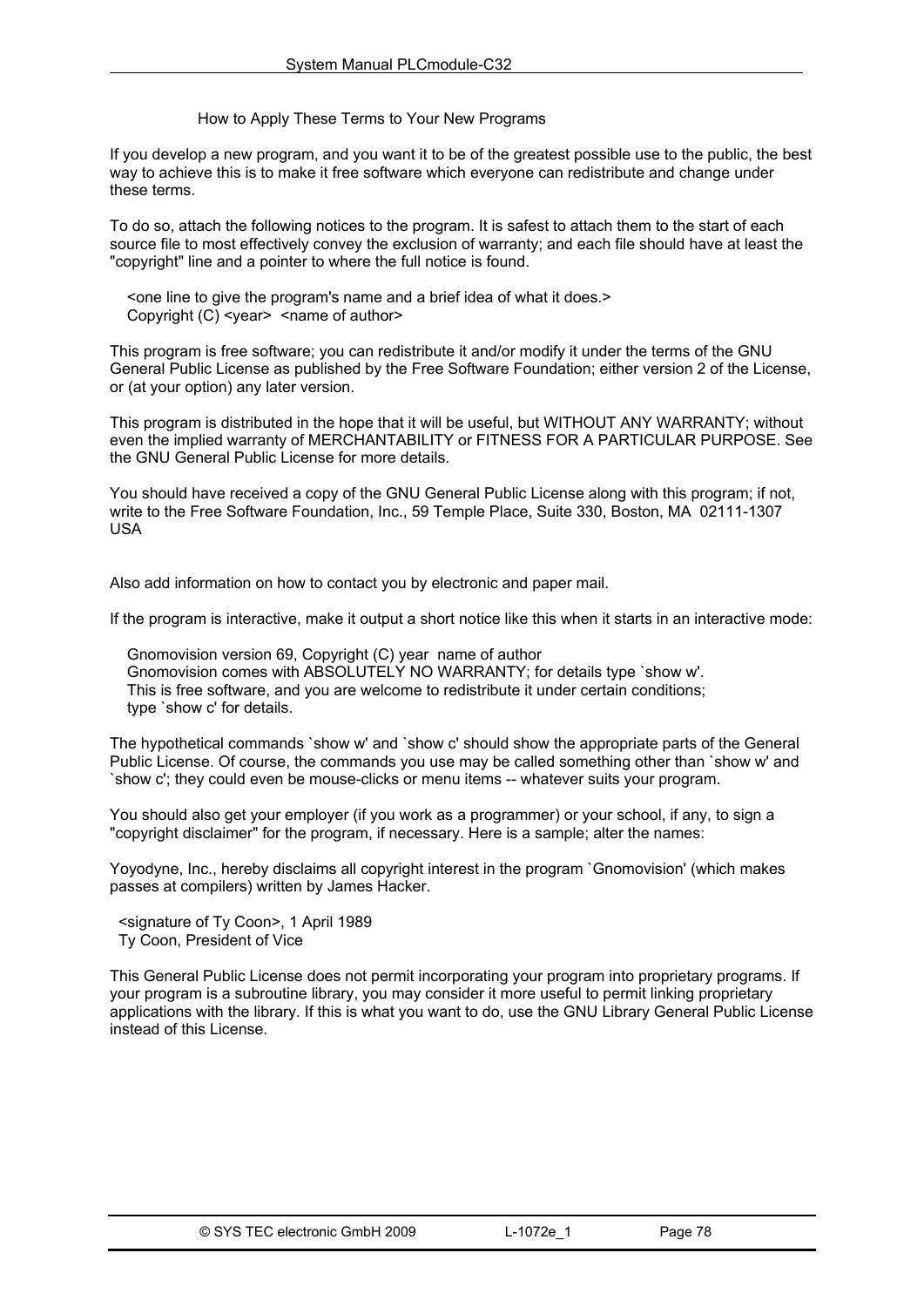# **Index**

### $\overline{1}$

| /home/plc/plcmodule-c32.cfg37 |  |
|-------------------------------|--|
|                               |  |
|                               |  |

#### $\boldsymbol{A}$

| Administration        |  |
|-----------------------|--|
| System Requirements32 |  |
|                       |  |
|                       |  |
|                       |  |
|                       |  |
|                       |  |
|                       |  |
|                       |  |
|                       |  |
|                       |  |
|                       |  |

#### $\pmb B$

# $\mathbf c$

| PLC program example31           |  |
|---------------------------------|--|
|                                 |  |
|                                 |  |
|                                 |  |
|                                 |  |
|                                 |  |
| CoLilo command                  |  |
|                                 |  |
| CoLilo Command                  |  |
|                                 |  |
| <b>CoLilo Command Prompt</b>    |  |
|                                 |  |
| Terminal Configuration34        |  |
| <b>CoLilo Commands</b>          |  |
| Ethernet Configuration34        |  |
|                                 |  |
|                                 |  |
| <b>Communication interfaces</b> |  |
|                                 |  |
|                                 |  |
|                                 |  |
|                                 |  |

| Configuration           |  |
|-------------------------|--|
|                         |  |
|                         |  |
|                         |  |
|                         |  |
| <b>Control Elements</b> |  |
|                         |  |
|                         |  |
|                         |  |
|                         |  |
|                         |  |
|                         |  |

#### $\boldsymbol{D}$

### $\overline{E}$

#### $\overline{F}$

| Firmware version<br>FTP       |  |
|-------------------------------|--|
| Login to the PLCmodule-C32 45 |  |
| G                             |  |
|                               |  |
| Н                             |  |
|                               |  |
|                               |  |
|                               |  |
|                               |  |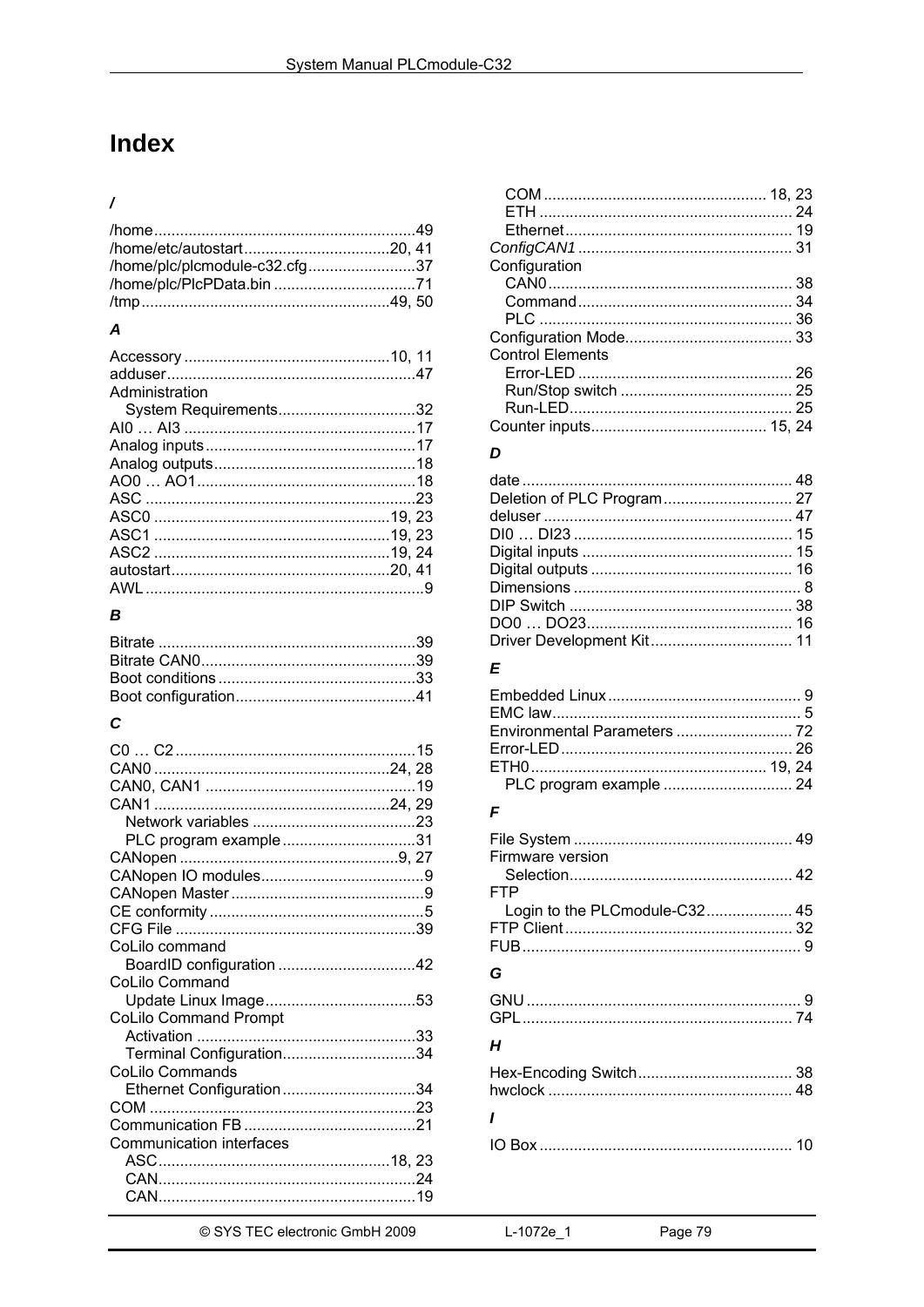## $\boldsymbol{K}$

| $\mathbf{L}$ |  |
|--------------|--|
|              |  |
|              |  |

#### $\boldsymbol{M}$

| Manuals |  |
|---------|--|
|         |  |
|         |  |
|         |  |

#### $\boldsymbol{N}$

### $\mathbf{o}$

| P                            |  |
|------------------------------|--|
|                              |  |
|                              |  |
|                              |  |
| PLC program example          |  |
|                              |  |
|                              |  |
|                              |  |
| plcmodule-c32.cfg 37, 39, 52 |  |
|                              |  |
|                              |  |
|                              |  |
|                              |  |
|                              |  |
| Predefined User Accounts43   |  |
| Process Image                |  |
| Layout and Addressing 22     |  |
|                              |  |
|                              |  |
|                              |  |
|                              |  |

#### $\pmb{\mathcal{R}}$

| Run/Stop Switch                   |  |
|-----------------------------------|--|
|                                   |  |
|                                   |  |
| .S                                |  |
| Selecting the firmware version 42 |  |

| <b>Shared Process Image</b>       |  |
|-----------------------------------|--|
|                                   |  |
|                                   |  |
|                                   |  |
|                                   |  |
|                                   |  |
|                                   |  |
| ShPImgCIntGetDataSect 61          |  |
|                                   |  |
| ShPImgCIntLockSegment 61          |  |
|                                   |  |
| ShPImgCIntSetNewDataSigHandler 60 |  |
|                                   |  |
| ShPImgCIntSetupReadSectTable  61  |  |
| ShPImgCIntSetupWriteSectTable 62  |  |
| ShPImgCIntUnlockSegment 61        |  |
| ShPImgCIntWriteSectMarkNewData 62 |  |
|                                   |  |
|                                   |  |
|                                   |  |
| Software Update                   |  |
|                                   |  |
| Softwareupdate                    |  |
|                                   |  |
|                                   |  |
|                                   |  |
|                                   |  |
| sysWORXX Automation Series  9     |  |
| –                                 |  |

#### $\boldsymbol{\tau}$

| Technical Specifications  72  |  |
|-------------------------------|--|
| <b>Telnet</b>                 |  |
| Login to the PLCmodule-C32 44 |  |
|                               |  |
|                               |  |
|                               |  |
|                               |  |
|                               |  |
|                               |  |
|                               |  |

#### $\boldsymbol{U}$

| USB-RS232 Adapter Cable  10 |  |
|-----------------------------|--|
| <b>User Accounts</b>        |  |
|                             |  |
|                             |  |
|                             |  |

#### W